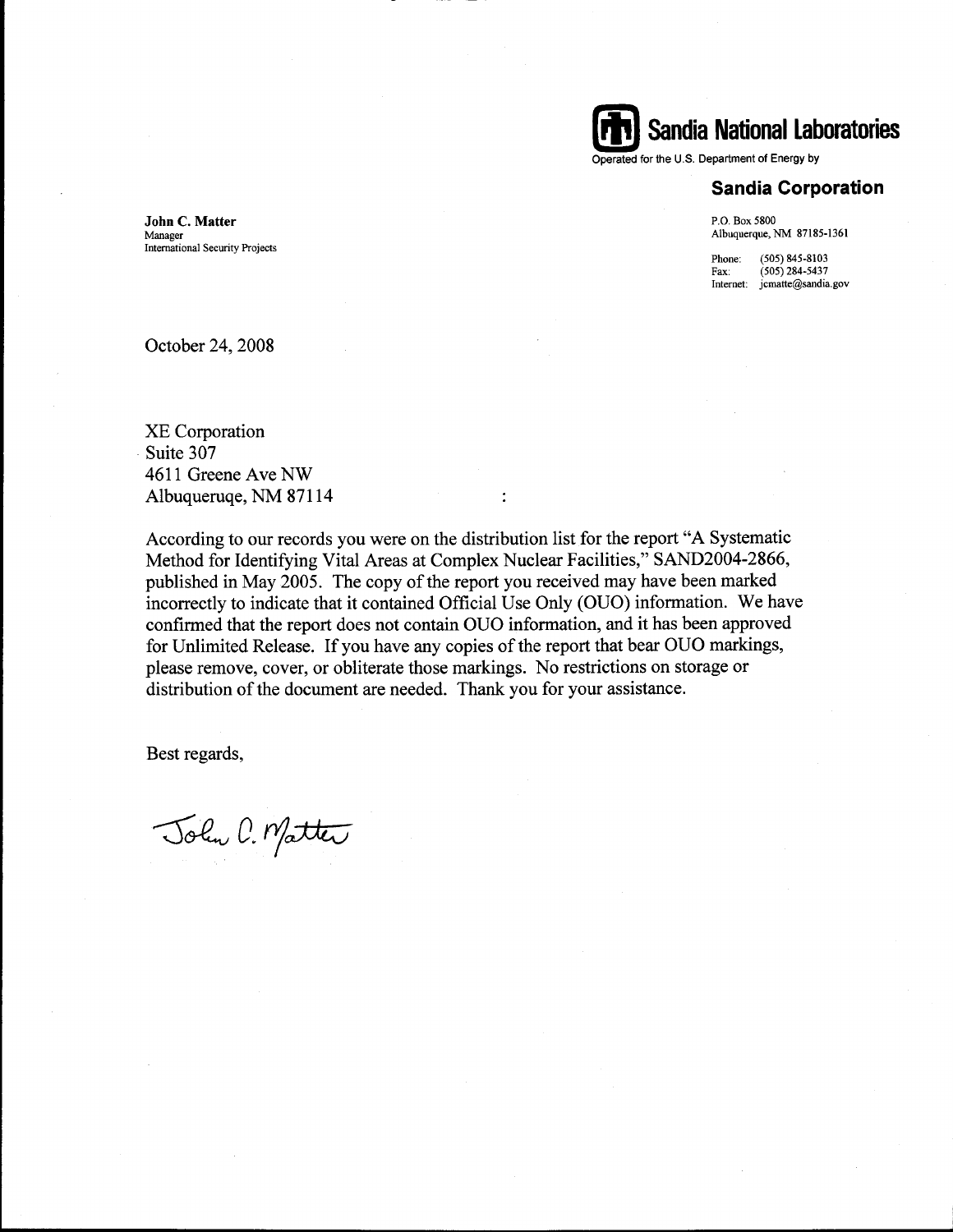SAND2004-2866 Official\_Use\_Only Printed May 12, 2005

### **A Systematic Method for Identifying Vital Areas at Complex Nuclear Facilities**

AUTHOR(S): JOHN HOCKERT, DAVID F. BECK

PREPARED BY Sandia National Laboratories Albuquerque, NM 87185 and Livermore, California 94550

Sandia is a multiprogram laboratory operated by Sandia Corporation, A Lockheed Martin Company, for the United States Department of Energy under Contract DE-AC04-94AL85000.

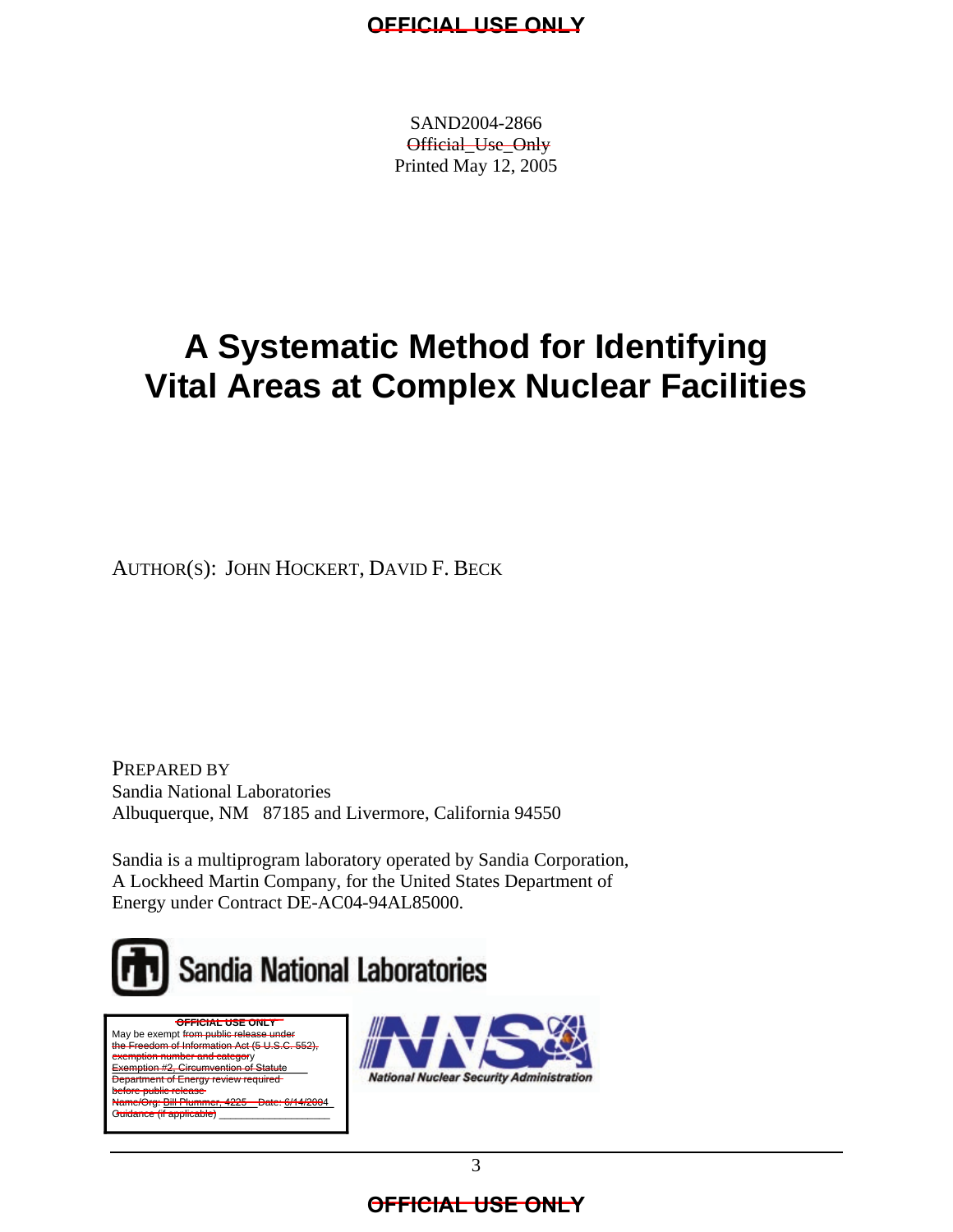### **Abstract**

Identifying the areas to be protected is an important part of the development of measures for physical protection against sabotage at complex nuclear facilities. In June 1999, the International Atomic Energy Agency published INFCIRC/225/Rev.4, "The Physical Protection of Nuclear Material and Nuclear Facilities." This guidance recommends that "Safety specialists, in close cooperation with physical protection specialists, should evaluate the consequences of malevolent acts, considered in the context of the State's design basis threat, to identify nuclear material, or the minimum complement of equipment, systems or devices to be protected against sabotage."

This report presents a structured, transparent approach for identifying the areas that contain this minimum complement of equipment, systems, and devices to be protected against sabotage that is applicable to complex nuclear facilities. The method builds upon safety analyses to develop sabotage fault trees that reflect sabotage scenarios that could cause unacceptable radiological consequences. The sabotage actions represented in the fault trees are linked to the areas from which they can be accomplished. The fault tree is then transformed (by negation) into its dual, the protection location tree, which reflects the sabotage actions that must be prevented in order to prevent unacceptable radiological consequences. The minimum path sets of this fault tree dual yield, through the area linkage, sets of areas, each of which contains nuclear material, or a minimum complement of equipment, systems or devices that, if protected, will prevent sabotage. This method also provides guidance for the selection of the minimum path set that permits optimization of the trade-offs among physical protection effectiveness, safety impact, cost and operational impact.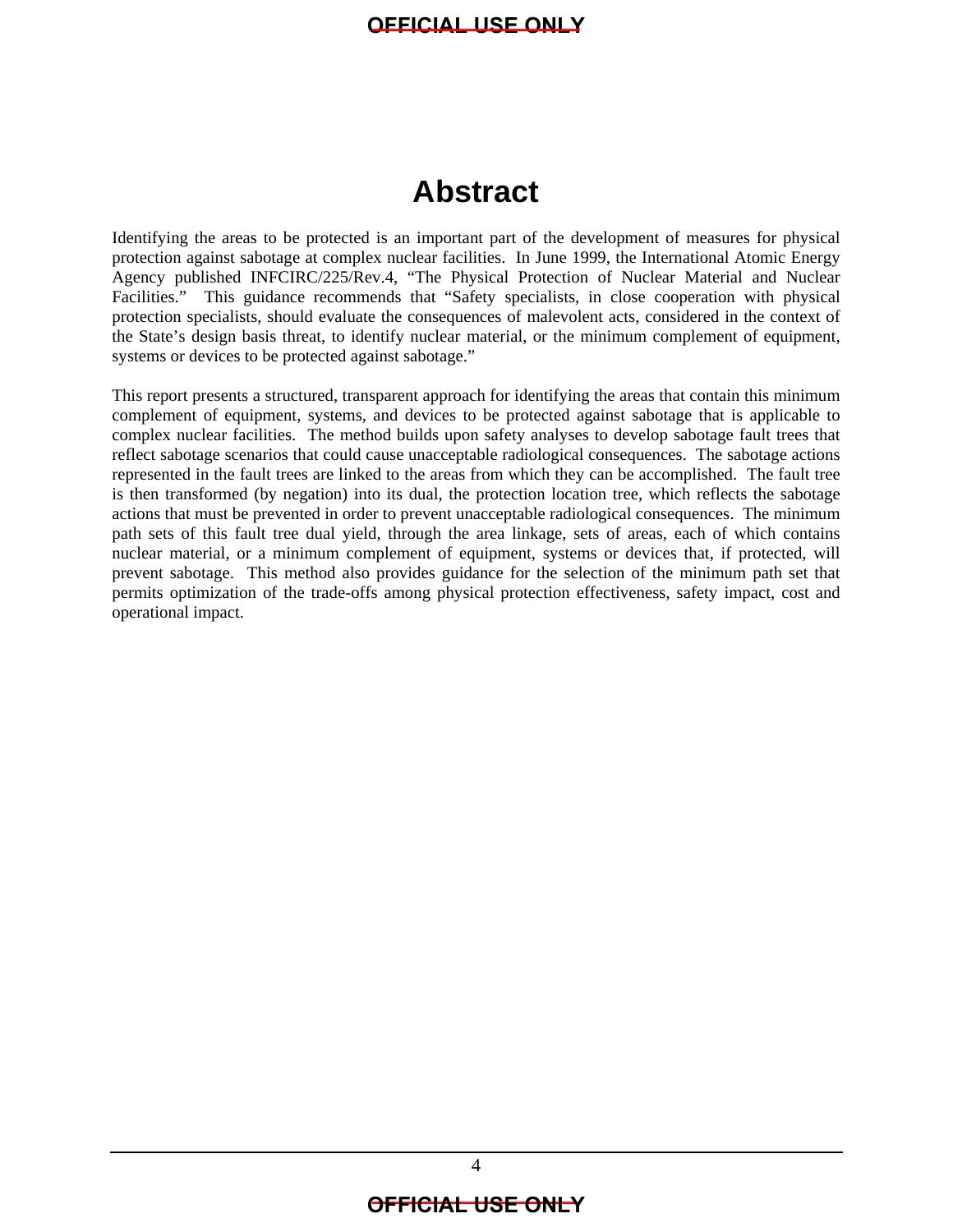### **Acknowledgment**

This report benefited greatly from two meetings with a panel of International Atomic Energy Agency (IAEA) technical experts in Vienna in August 2002 and January 2003 relating to a course on Vital Area Identification that Sandia National Laboratories is assisting the IAEA in developing. Of special note were the contributions of IAEA staff members Aybars Guerpina, Mark SooHoo, and Roger Barnes and the expert panel chairperson, David Foster. The peer review of this report performed by Iain J. McNair and his associate, G Grint**,** both of the Health & Safety Executive / HM Nuclear Installations Inspectorate (UK); Andrei Glukhov of the Pacific Northwest National Laboratory; David Foster of Utility Security Inc. (Canada); James J. Johnson of James J. Johnson and Associates; and Jeffrey LaChance and Timothy Wheeler, both of Sandia National Laboratories, was also extremely valuable in identifying areas where improvements in the approach and clarifications of the discussion were practicable and appropriate. Guidance from David Beck, David Ek, James Blankenship, and Linda Ehart, also of Sandia National Laboratories, led to the preparation of this report and was significant in shaping its focus. Joann Wylie, of XE Corporation, assisted with the review of various drafts pointing out errors and providing insightful comments. Juliana Newman and Barbara Haschke of Ktech also provided extremely valuable help in improving the clarity and layout of the report.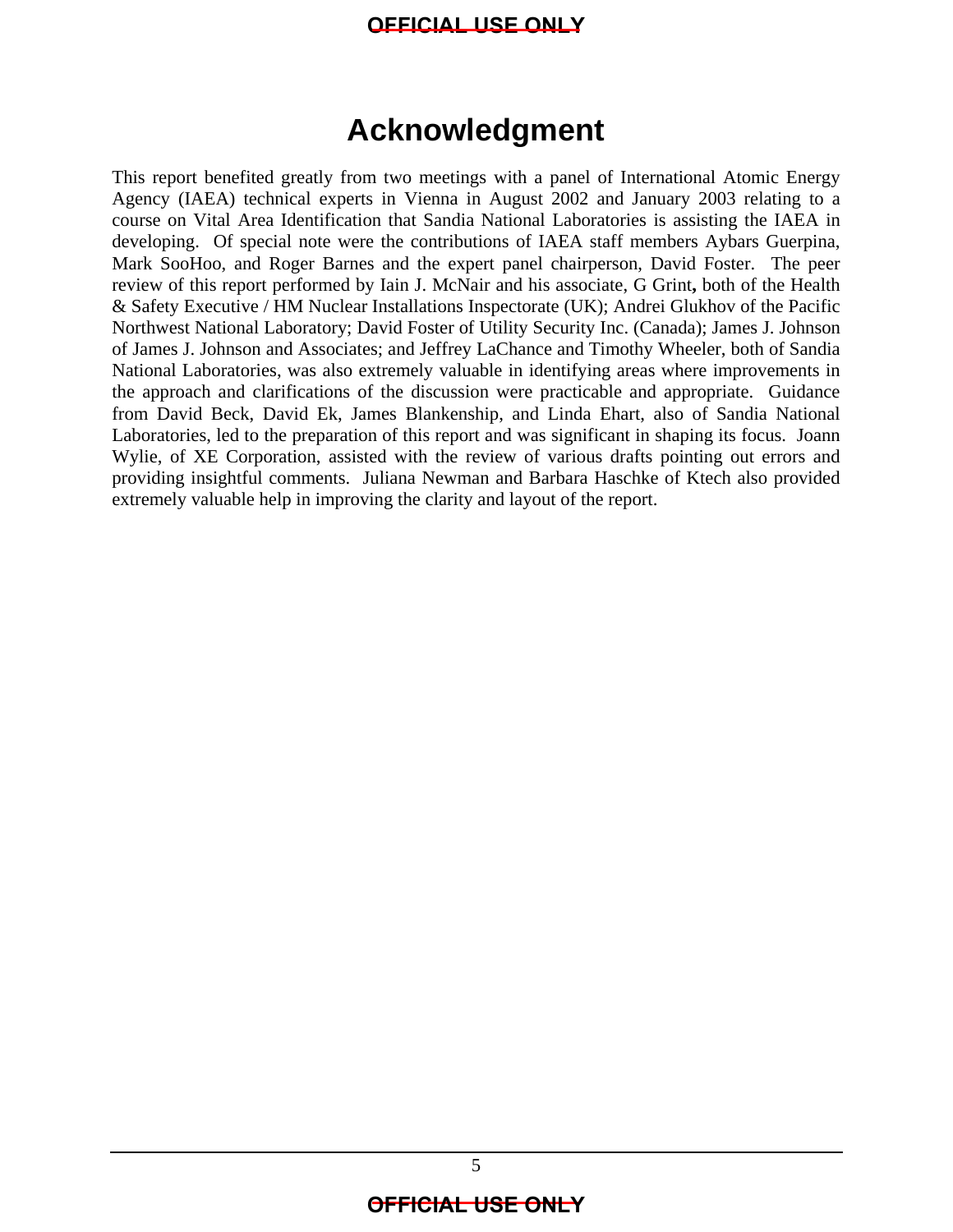### **Contents**

| 1.1 |        |                                                                                       |  |
|-----|--------|---------------------------------------------------------------------------------------|--|
|     | 1.1.1  |                                                                                       |  |
|     | 1.1.2  |                                                                                       |  |
|     | 1.1.3  |                                                                                       |  |
|     |        |                                                                                       |  |
|     | 1.2.1  |                                                                                       |  |
|     | 1.2.2  |                                                                                       |  |
|     | 1.2.3  |                                                                                       |  |
|     |        |                                                                                       |  |
|     | 1.3.1  |                                                                                       |  |
|     | 1.3.2  |                                                                                       |  |
|     | 1.3.3  | Section 4 – Identifying Sources of Radioactive Releases and Possible                  |  |
|     |        |                                                                                       |  |
|     | 1.3.4  |                                                                                       |  |
|     | 1.3.5  |                                                                                       |  |
|     | 1.3.6  | Section 7 - Identifying Candidate Sets of Vital Areas 21                              |  |
|     | 1.3.7  |                                                                                       |  |
|     | 1.3.8  |                                                                                       |  |
|     | 1.3.9  |                                                                                       |  |
|     | 1.3.10 |                                                                                       |  |
|     |        |                                                                                       |  |
| 2.1 |        |                                                                                       |  |
| 2.2 |        |                                                                                       |  |
| 2.3 |        |                                                                                       |  |
| 2.4 |        |                                                                                       |  |
| 2.5 |        |                                                                                       |  |
| 2.6 |        |                                                                                       |  |
| 2.7 |        |                                                                                       |  |
|     |        |                                                                                       |  |
| 3.1 |        |                                                                                       |  |
|     |        |                                                                                       |  |
| 3.3 |        |                                                                                       |  |
| 3.4 |        |                                                                                       |  |
| 3.5 |        |                                                                                       |  |
|     |        |                                                                                       |  |
|     |        | 4. Identifying Sources of Radioactive Releases and Possible Malevolent Act Initiating |  |
|     |        |                                                                                       |  |
| 4.1 |        |                                                                                       |  |
| 4.2 |        |                                                                                       |  |
| 4.3 |        |                                                                                       |  |
| 4.4 |        |                                                                                       |  |
|     |        |                                                                                       |  |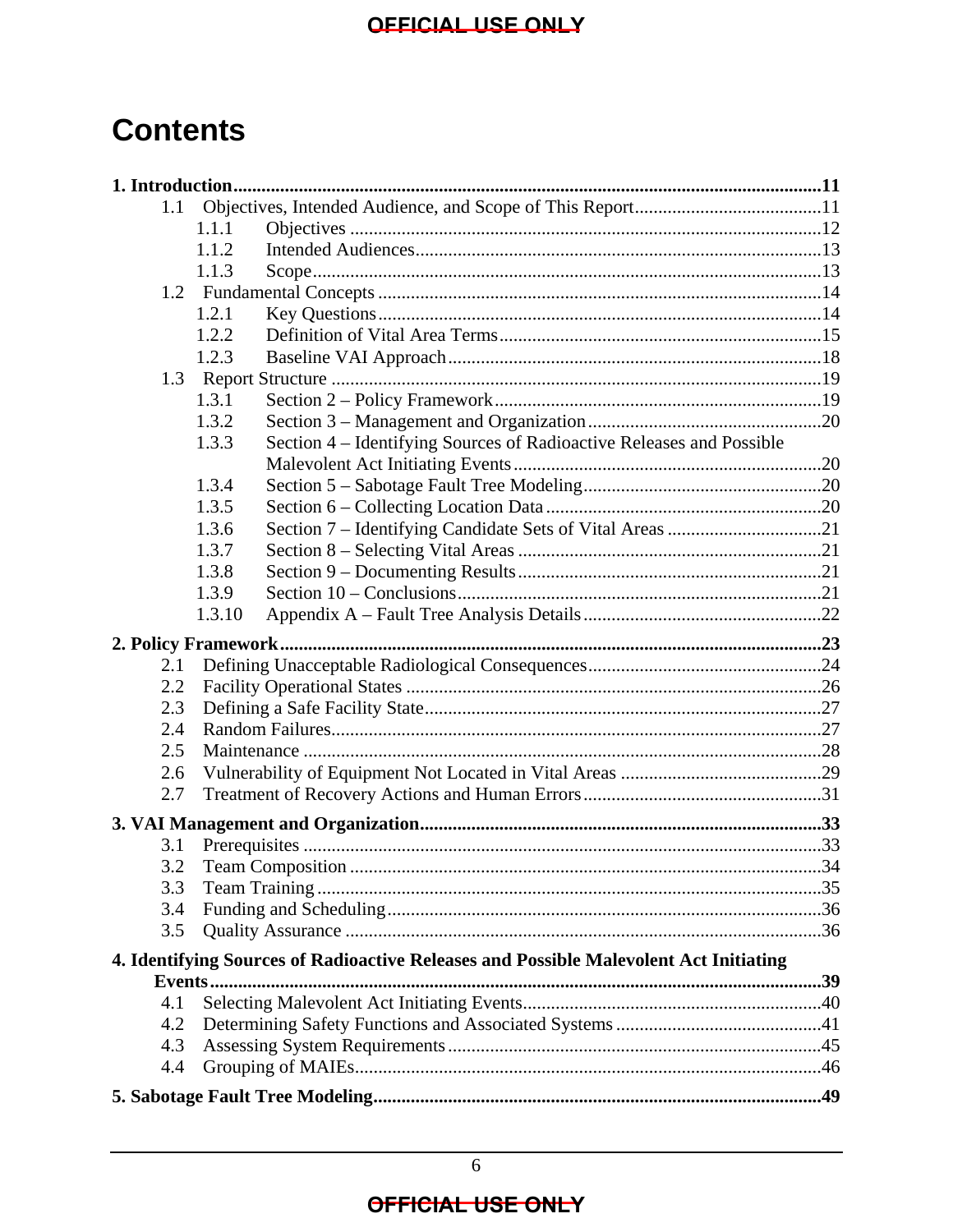#### **OFFICIAL USE ONLY**

| 6.1                    |       |  |  |
|------------------------|-------|--|--|
|                        | 6.1.1 |  |  |
|                        | 6.1.2 |  |  |
| 6.2                    |       |  |  |
|                        |       |  |  |
|                        |       |  |  |
|                        |       |  |  |
|                        | 8.1.1 |  |  |
|                        | 8.1.2 |  |  |
|                        | 8.1.3 |  |  |
|                        | 8.1.4 |  |  |
|                        |       |  |  |
|                        | 8.2.1 |  |  |
|                        | 8.2.2 |  |  |
|                        | 8.2.3 |  |  |
|                        | 8.2.4 |  |  |
|                        |       |  |  |
| 9.1                    |       |  |  |
| 9.2                    |       |  |  |
| 9.3                    |       |  |  |
|                        |       |  |  |
|                        |       |  |  |
|                        |       |  |  |
|                        |       |  |  |
| <b>Appendices</b><br>A |       |  |  |
|                        |       |  |  |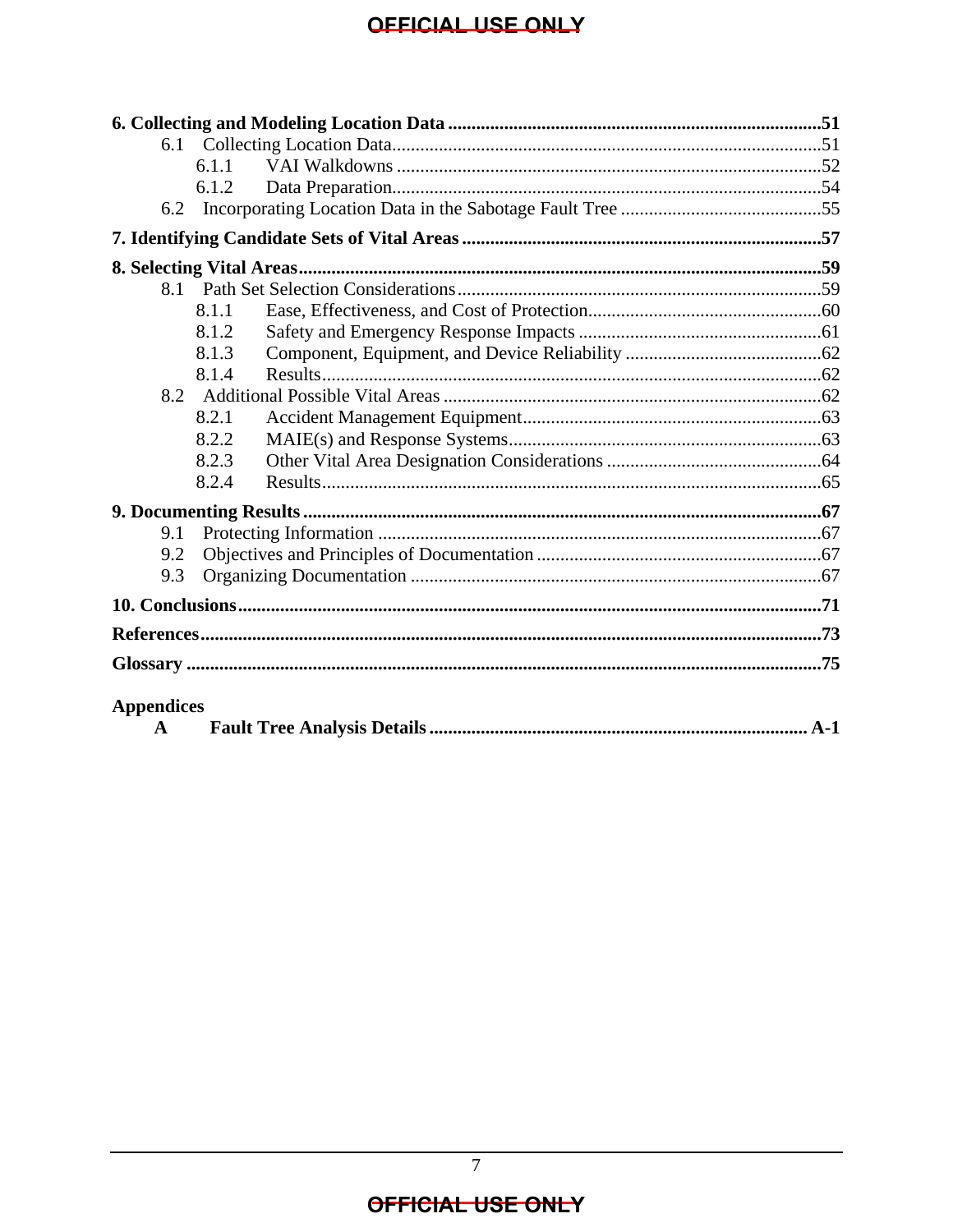### **Figures**

### **Tables**

| Table 4-1. Pressurized Water Reactor Safety Functions and Corresponding Front Line |  |
|------------------------------------------------------------------------------------|--|
|                                                                                    |  |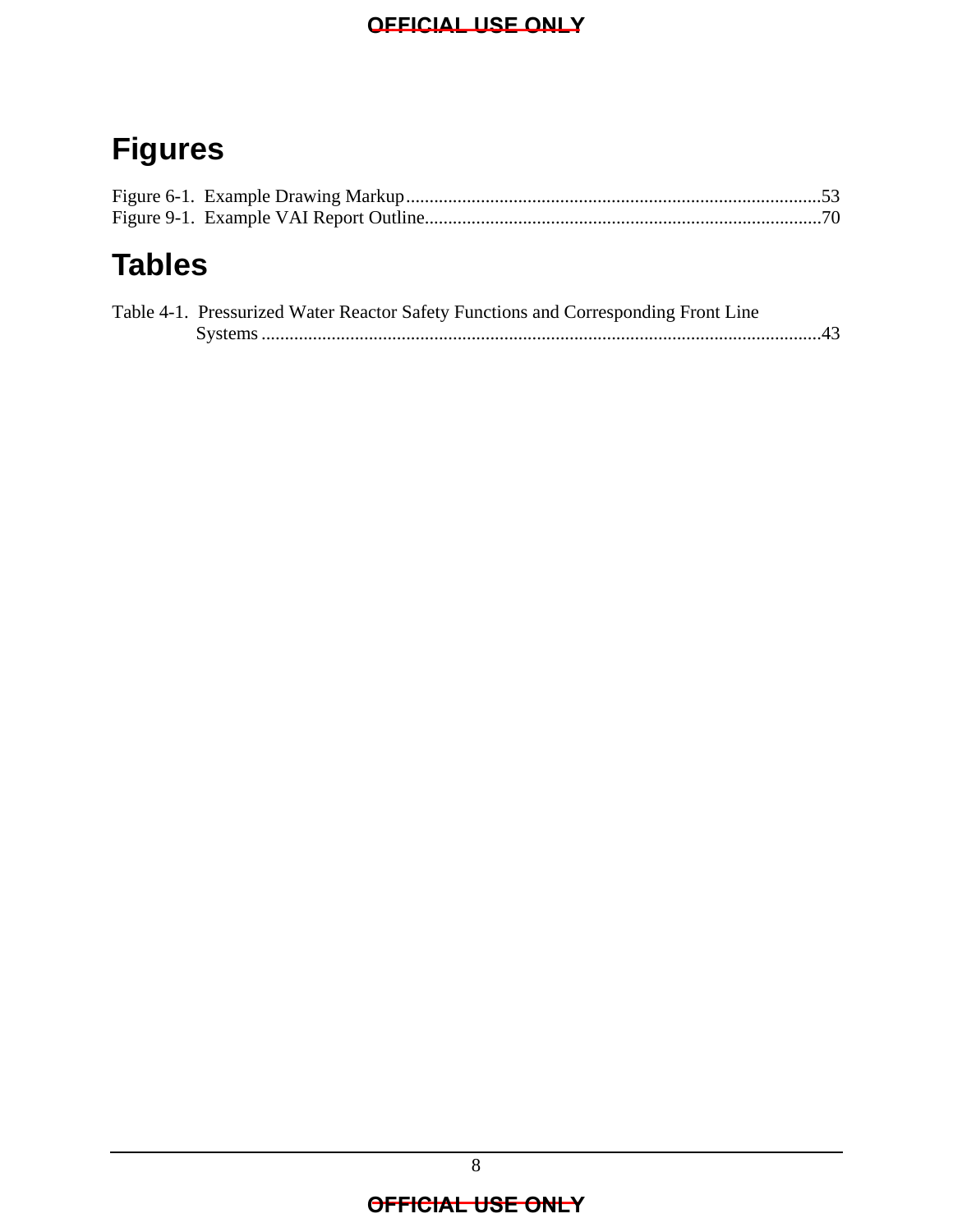This page intentionally left blank.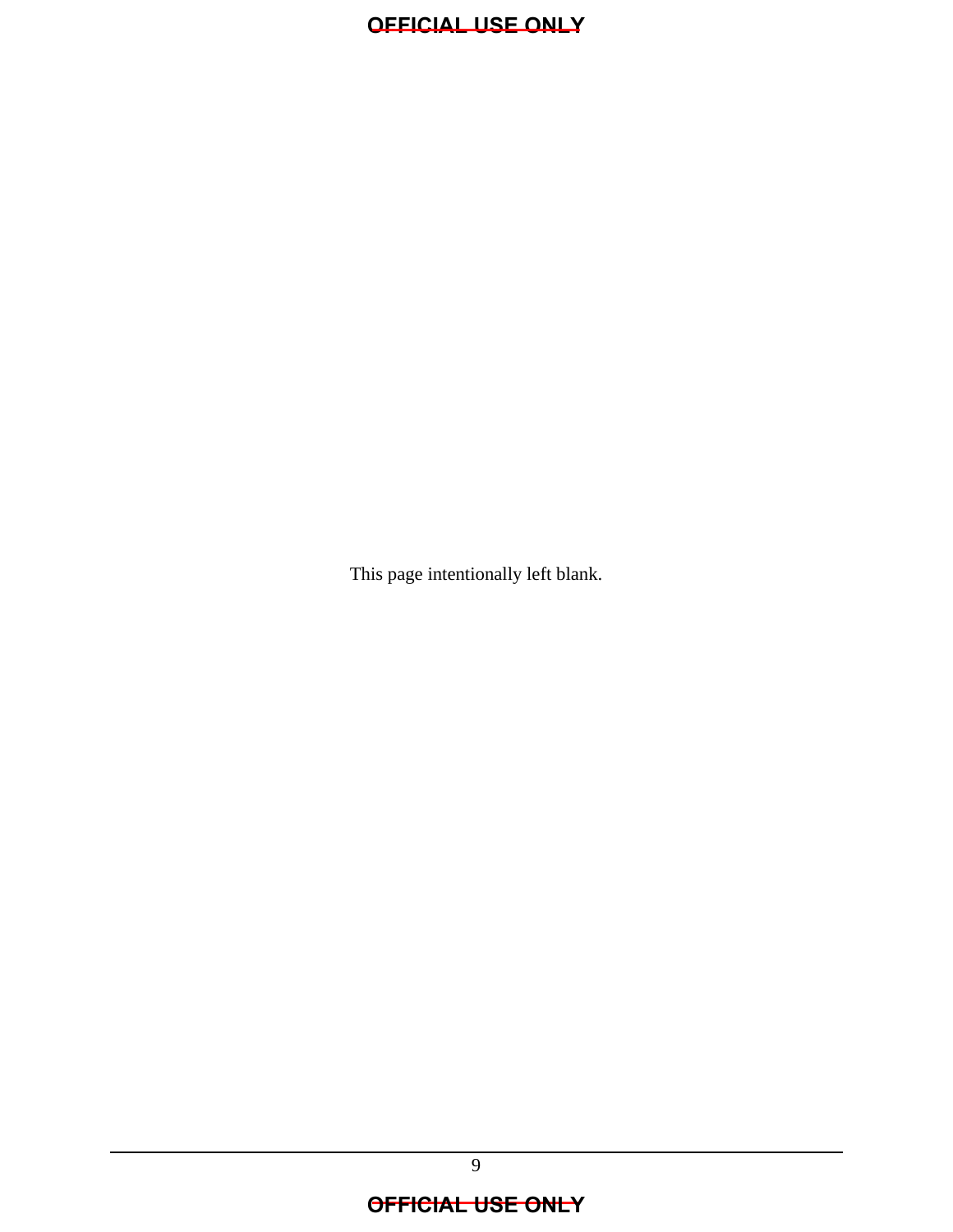### **Nomenclature**

- DSA deterministic safety analysis
- IAEA International Atomic Energy Agency
- IE initiating event
- LOCA Loss of Coolant Accident
- MAIE malevolent act initiating event<br>PORV power operated relief valve
- power operated relief valve
- PSA probabilistic safety analysis
- QA quality assurance
- VAI vital area identification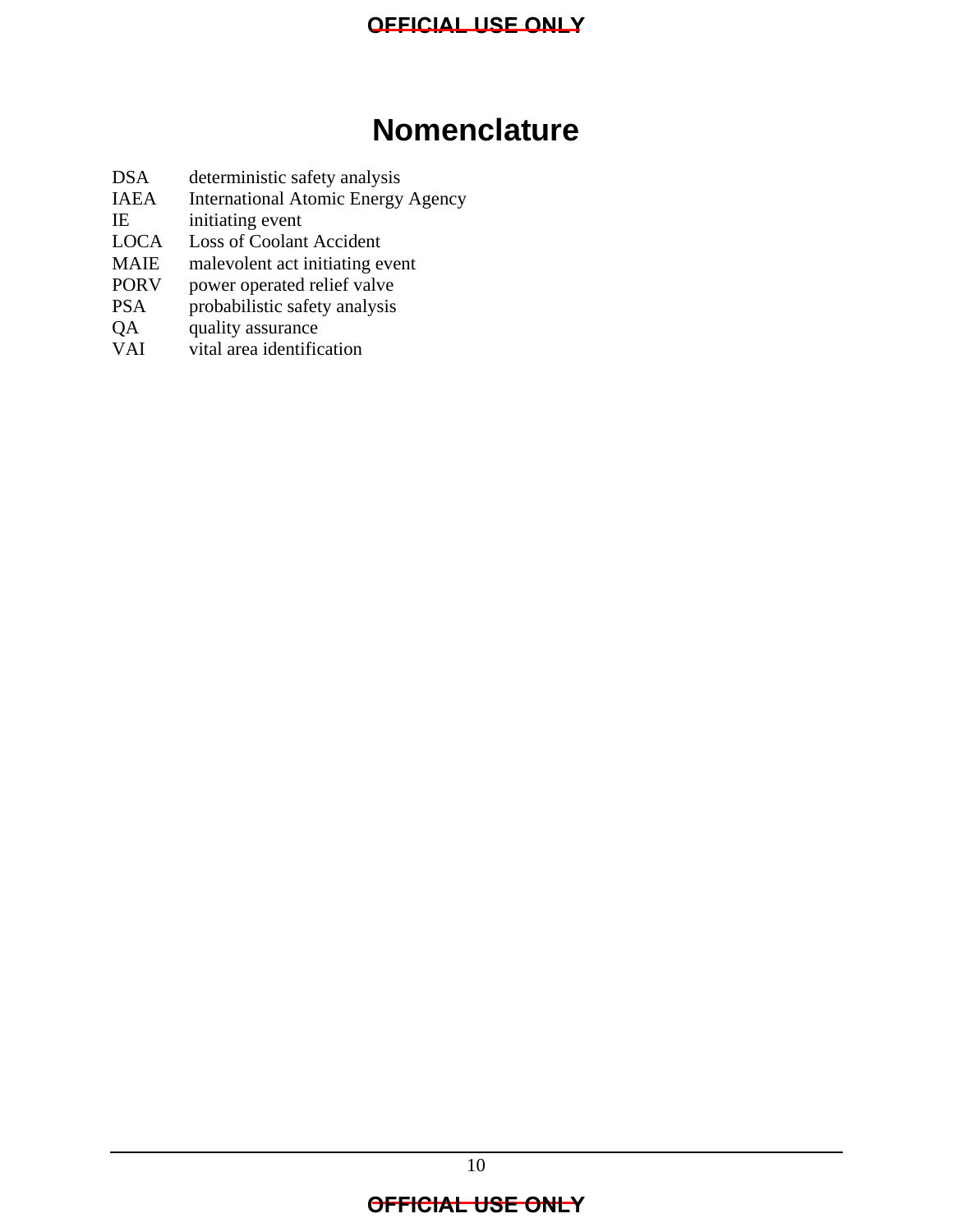### **1. Introduction**

The need for physical protection of nuclear facilities has long been recognized. However, the events of September 11, 2001 have increased the urgency of ensuring that adequate protection is provided.

This report describes a systematic method to identify areas<sup>1</sup> containing nuclear material, or the minimum complement of equipment, systems, or devices to be protected against sabotage. Because these areas are referred to as vital areas, the process is referred to as vital area identification (VAI). VAI focuses on "what to protect," while physical protection system design addresses "how to protect." Further, VAI is an evaluation of what to protect without consideration of the threat's capability to overcome physical protection measures or the difficulty of providing physical protection.2 VAI identifies areas, structures, systems, and components to be protected; the threat to these items and the ease or difficulty of protecting the items against a threat are considered after the areas and items to be protected are identified.

### **1.1 Objectives, Intended Audience, and Scope of This Report**

In 1999, the International Atomic Energy Agency (IAEA) published physical protection recommendations for nuclear facilities in INFCIRC/225/Rev. 4, "The Physical Protection of Nuclear Materials and Facilities" (Reference 1). This INFCIRC states, in Paragraphs 7.1.1, 7.1.2, and 7.1.5:

An act of sabotage<sup>3</sup> involving nuclear material or against a nuclear facility could create a radiological hazard to the personnel, and a potential radioactive release to the public and the environment. Radiological hazards are strongly dependent on the threat to be considered, on the type of nuclear material, on the inventory of nuclear material and associated fission products, on the design of the facility or package and on its safety features. Consequently, a plant-specific or package design evaluation of the potential for sabotage and associated radiological consequences should be made in close consultation between safety and physical protection specialists.

The concept of physical protection to protect against sabotage requires a designed mixture of hardware (security devices), procedures (including the

 $<sup>1</sup>$  For this report, an area is defined to be a location that has four walls, a ceiling, and floor or any component, such as a motor control center or</sup> electrical rack, or location for which an enclosure or other means of providing penetration delay, access control, and intrusion detection could feasibly be constructed.

<sup>2</sup> Identification of potential adversary targets has traditionally considered the capability of the potential adversary to create adverse consequences if it gains access to the target. For example, Category I Special Nuclear Material (see INFCIRC/225/Rev. 4) is a theft target because the potential adversary is considered capable of fabricating a nuclear explosive device from Category I SNM. Natural uranium would not be considered a theft target if the potential adversary is not considered capable of enriching natural uranium or fabricating a plutonium production reactor/reprocessing complex to convert the material into a form that can be used in a nuclear explosive device. If the potential adversary has these capabilities then natural uranium would also be a theft target.

<sup>3</sup> Sabotage is defined to be any deliberate act directed against a nuclear facility or nuclear material in use, storage, or transport which could directly or indirectly endanger the health and safety of personnel, the public and the environment by exposure to radiation or the release of radioactive substances. Terms in italics are defined in the glossary of this report.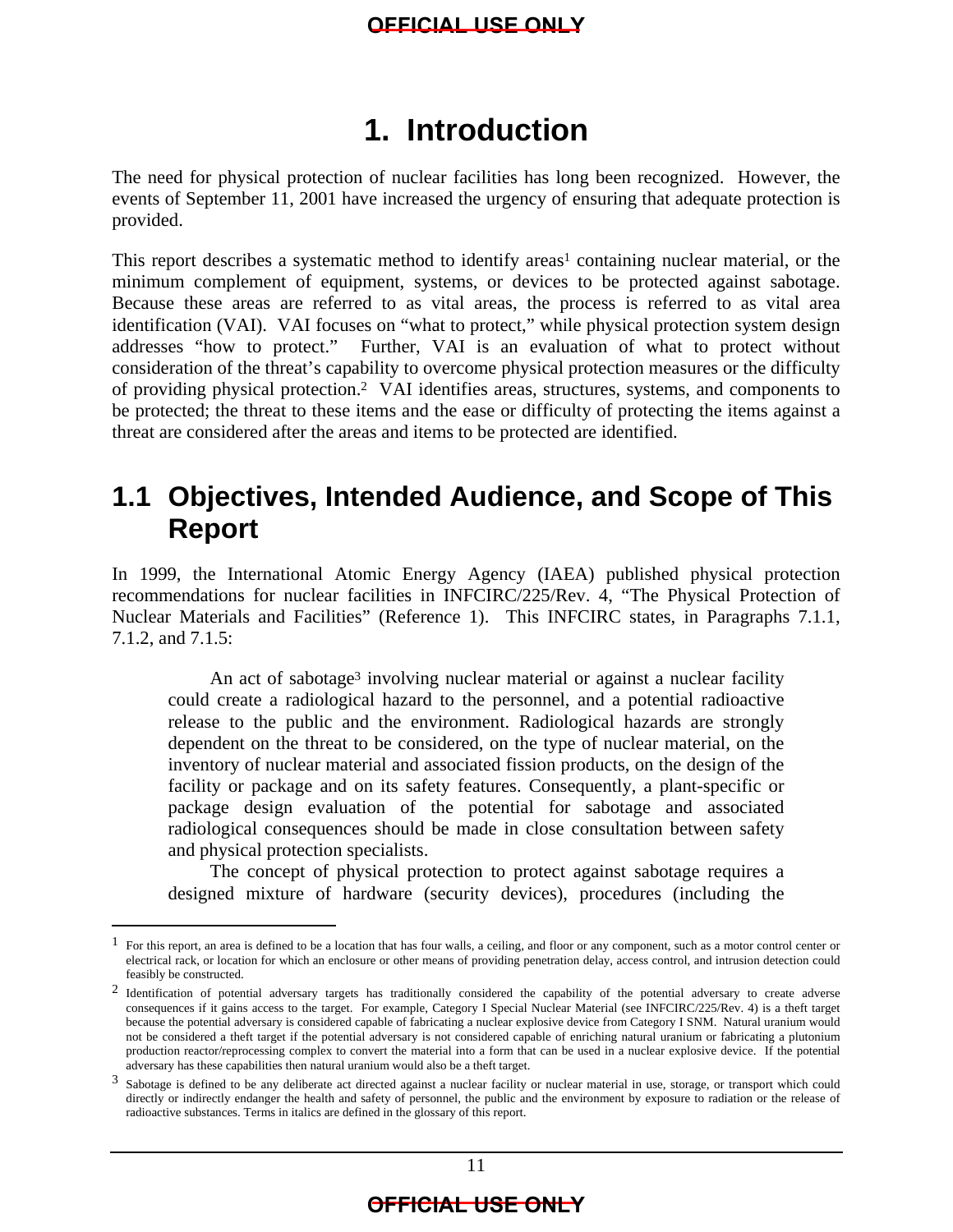organization of guards and the performance of their duties) and facility design (including layout). The level of the physical protection measures should be specifically designed to take into account the nuclear facility or nuclear material, the State's design basis threat<sup>4</sup> and the radiological consequences. Emergency procedures should be prepared to counter effectively the State's design basis threat.

Safety specialists, in close cooperation with physical protection specialists, should evaluate the consequences of malevolent acts, considered in the context of the State's design basis threat, to identify nuclear material, or the minimum complement of equipment, systems, or devices to be protected against sabotage. Also measures that have been designed into the facility for safety purposes should be taken into account. When protecting against sabotage, nuclear material or equipment, systems, or devices, the sabotage of which, alone or in combination based on analysis, could lead to unacceptable radiological consequences,<sup>5</sup> should be located in a vital area(s).<sup>6</sup>

This report presents an approach that complex nuclear facilities can employ to identify vital areas in a manner that meets the recommendations of Section 7.1.5 of Reference 1. The VAI approach focuses on identifying all candidate sets of vital areas at a facility and providing process for the selection of a set of facility vital areas that is most effective in contributing to facility protection against sabotage during physical protection system design.

#### **1.1.1 Objectives**

 $\overline{a}$ 

The VAI method is intended to apply to complex nuclear facilities that have inventories of radioactive materials that could create a radiological hazard to the personnel, and a potential radioactive release to the public and the environment. A complex facility employs multiple redundant or diverse safety systems to control or mitigate radiological hazards. This method can also be employed in facilities where such multiple safety systems are not needed; however, for these facilities, vital areas may be identified by simpler, less costly methods than the one presented in this report. The examples given in this report are taken from nuclear power reactors, the most numerous members of the class of complex nuclear facilities with large inventories of radioactive materials. However, the VAI method presented here can be employed in other complex nuclear facilities, such as nuclear fuel reprocessing plants and high-level nuclear waste treatment facilities.

The design basis threat is defined to be the attributes and characteristics of potential insider and/or external adversaries, who might attempt unauthorized removal of nuclear material or sabotage, against which a physical protection system is evaluated.

<sup>5</sup> Unacceptable radiological consequences are defined to be a possible result of sabotage that is deemed, by the facility or competent authority, to be sufficiently serious that the facility for which VAI is being performed is required to employ special physical protection measures to protect against it.

<sup>6</sup> A vital area is defined to be an area inside a protected area containing equipment, systems or devices, or nuclear material, the sabotage of which could directly or indirectly lead to unacceptable radiological consequences.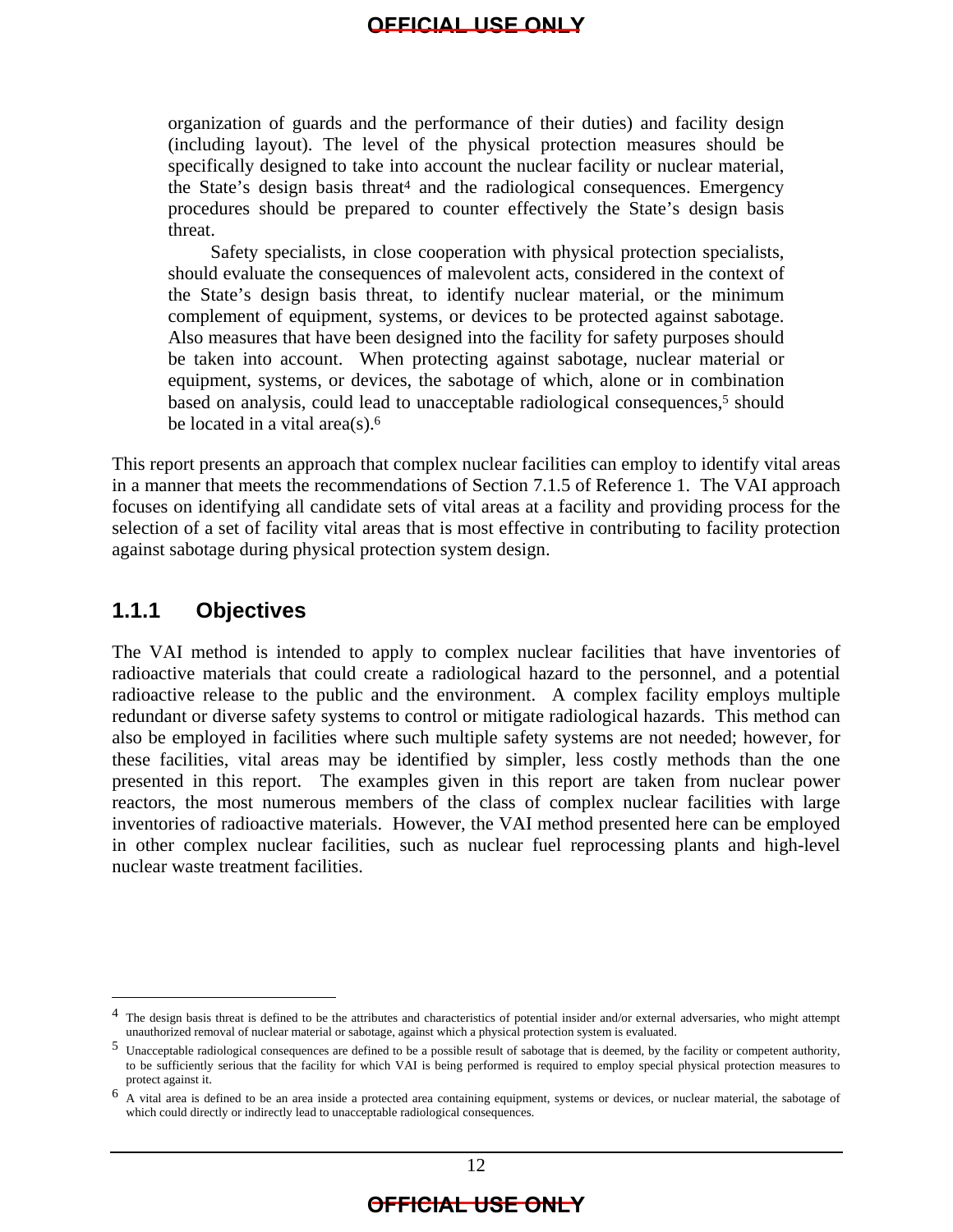#### **1.1.2 Intended Audiences**

This report has several intended audiences. The first is the competent authority<sup>7</sup> of a State that is developing requirements for VAI at nuclear facilities. This report identifies the policy issues that need to be addressed in developing VAI requirements. The second is facility managers, security specialists, and safety specialists responsible for planning, performing, and documenting VAI at complex nuclear facilities. This report provides detailed recommendations for planning and managing the conduct of VAI using the method described. The main emphasis is on the approach for performing VAI rather than the details of the underlying tools, such as fault tree analysis. Nevertheless, the report does address a third audience, the probabilistic safety analysts who support the VAI, by providing an appendix with detailed guidance and instructions for developing the fault tree model necessary to implement this method.

#### **1.1.3 Scope**

1

This report focuses solely on the performance and management of the VAI process to identify vital areas to provide protection against unacceptable radiological consequences. It does not address appropriate protection measures for vital areas or the design of physical protection systems. It is not concerned with those characteristics and attributes of the potential adversary<sup>8</sup> that relate to the ability to defeat physical protection measures. Although facilities and the competent authorities of States may wish to require or provide physical protection against other undesirable consequences, such as costly facility damage or facility outages, these issues are outside the scope of this report.

VAI focuses on determining the areas within the facility that require special physical protection because of the nuclear material or equipment, systems, or devices that they contain. Therefore, VAI does not focus on identifying large external events that could be caused by potential adversaries and that might cause unacceptable radiological consequences, such as aircraft crashes into nuclear facilities, although such events may be identified in the course of the VAI analysis. These postulated large external events do not affect the identification of vital areas because onsite physical protection cannot protect against such events. The comprehensive identification of such events and the development of appropriate protection measures, including possible facility design changes or additional protection measures outside the facility, should be the subject of a separate study.

VAI focuses on identifying vital areas at existing facilities, not on designing facilities for sabotage protection. However, the VAI method presented can provide valuable insights regarding equipment that needs to be protected against sabotage, physical separation of redundant or diverse safety systems, and types of accident management features to enhance

 $7$  The competent authority is defined to be the organization(s) empowered under the legislative authority of a State to establish and ensure the proper implementation of the State's system of physical protection. If the elements of the State's system of physical protection are divided between two or more authorities, competent authority in this document refers to that authority responsible for establishing and ensuring the proper implementation of the requirements for VAI.

<sup>8</sup> The potential adversary is defined to be an individual or a group, some of whom may have authorized access to the facility (i.e., insiders), who might attempt sabotage. The term also refers to the attributes and characteristics of such individuals that relate to the types of malevolent acts that they are capable of once they gain access to areas within the facility. Where a design basis threat has been established, these attributes and characteristics are often defined as a part of the design basis threat.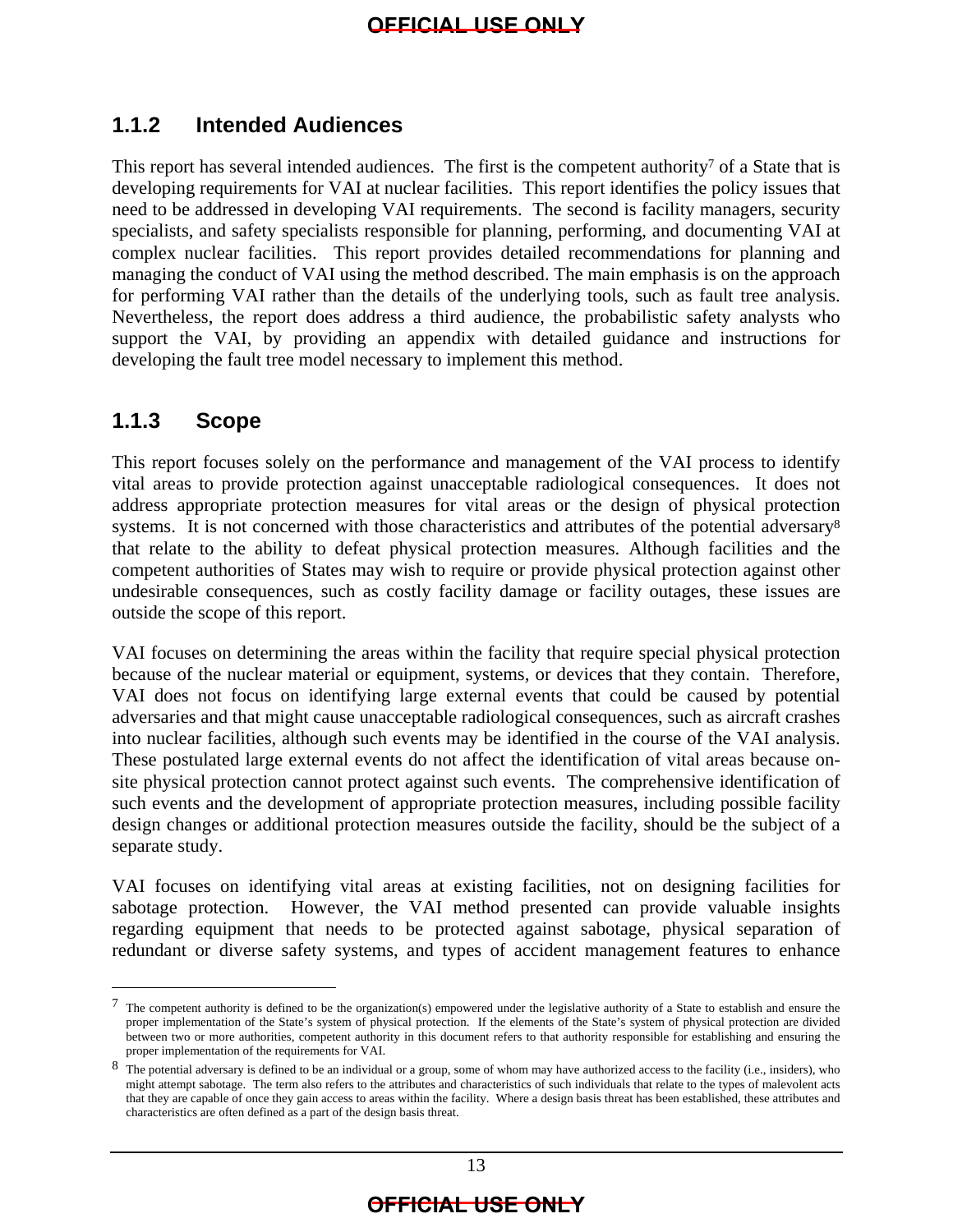sabotage protection. Sabotage protection features and measures should be considered early in the design of complex nuclear facilities; review of the evolving design should consider the effect of design changes on sabotage protection. These considerations are broader and include analysis and design of physical protection features in addition to VAI.

Based upon the IAEA outline of the process, a VAI method must identify as vital all equipment that is sufficient to perform the fundamental safety functions identified for the facility, thereby protecting it against malevolent acts.<sup>9</sup> A VAI method must also identify those areas where a malevolent act that exceeds the design basis of the facility safety groups can be accomplished. This is simple in concept, but it can be difficult to accomplish, particularly for complex facilities. In such cases safety groups frequently consist of multiple, redundant equipment items and some equipment items may be part of more than one safety group, making it difficult to ensure that the complement of equipment, systems, or devices selected for protection is minimal, yet adequate to ensure that malevolent acts would not cause unacceptable radiological consequences. For safety and risk analysis purposes, such complex facilities and their equipment, systems, and devices are analyzed using fault trees.10 This paper describes one VAI method, focused on complex nuclear facilities and employing fault tree analysis to address the complex interactions of facility equipment, systems, and devices.

### **1.2 Fundamental Concepts**

Several concepts need to be understood when establishing requirements for VAI, when planning a VAI, and when performing a VAI. These include that key questions to be answered during the VAI, the meaning of terms used in VAI, and the basic approach to VAI. These fundamental concepts are presented in the following.

#### **1.2.1 Key Questions**

<u>.</u>

Key questions to be answered during a VAI include, but are not limited to:

- What is the specific meaning of unacceptable radiological consequences and what measure is to be employed to determine whether the consequences of acts by a potential adversary are unacceptable?
- What are the sources of radioactive material that can be released to cause unacceptable radiological consequences?

# \_\_\_\_\_\_\_\_\_\_ <sup>14</sup> **OFFICIAL USE ONLY**

<sup>9</sup> See paragraph 4.6 of NS-R-1, "Safety of Nuclear Power Plants; Design" (Reference 2). For a nuclear reactor, the fundamental safety functions are: (1) control of reactivity; (2) removal of heat from the core; and (3) confinement of radioactive materials and control of operational discharges, as well as accidental releases. Safety functions for boiling water reactors, pressurized water reactors and pressure tube reactors are discussed in more detail in the annex to Reference 2. Fundamental safety functions can be established for other types of nuclear facilities in a similar manner.

<sup>10</sup> See Section 4.2.1 of 50-P-4, "Procedures for Conducting Probabilistic Safety Assessments of Nuclear Power Plants (Level 1)" (Reference 3) and Paragraph 4.154 of NS-G-1.2, "Safety Assessment and Verification for Nuclear Power Plants" (Reference 4).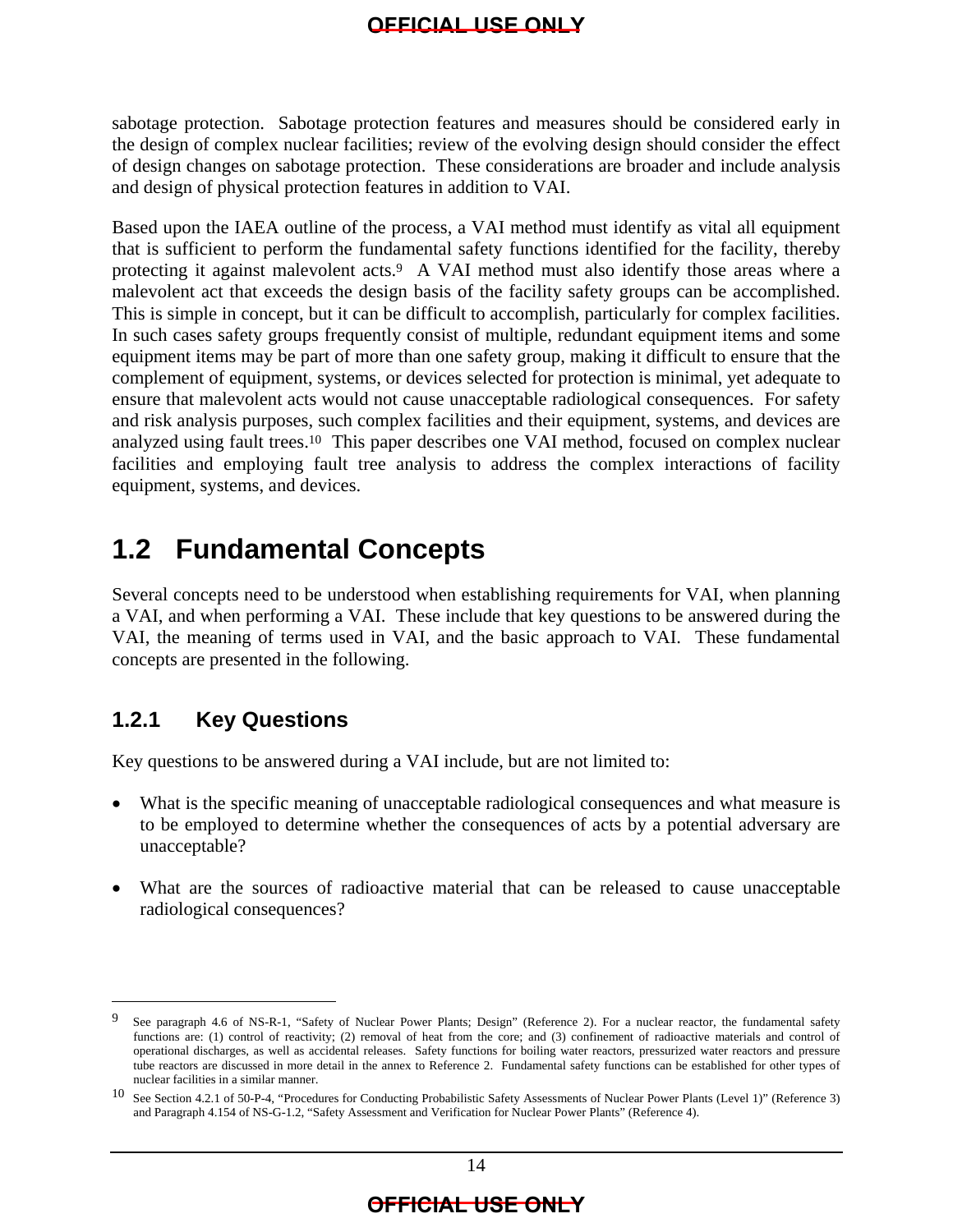- What malevolent acts (referred to as malevolent act initiating events [MAIEs]) can a potential adversary commit that might cause radioactive material to be released, causing unacceptable radiological consequences?
- What safety groups (combinations of safety systems) must a potential adversary disable concurrent with the MAIEs to cause unacceptable radiological consequences?
- What equipment must be disabled to disable the facility safety groups needed to respond to MAIEs?
- What plant areas must the potential adversary gain access to in order to perpetrate the MAIEs and disable equipment, shutting down the safety groups needed to respond to the MAIEs?
- What are the minimum sets of areas (referred to as candidate vital area sets) that, if protected, will prevent the potential adversary from carrying out any combination of MAIEs and disabling of safety groups that would cause unacceptable radiological consequences?
- How can the physical protection design process determine which of the candidate vital area sets is best to designate as the set of facility vital areas?

#### **1.2.2 Definition of Vital Area Terms**

A VAI analysis employs methods developed and traditionally employed for nuclear safety analysis and evaluation to support the design and implementation of facility physical protection measures. The disciplines of nuclear safety and physical protection employ different terminology. In some cases they employ similar terminology for related but different concepts. This section highlights the differences in terminology and introduces the definitions of important terms used in this report.

#### **Sabotage**

Sabotage is "any deliberate act directed against a nuclear facility or nuclear material in use, storage, or transport which could directly or indirectly endanger the health and safety of personnel, the public and the environment by exposure to radiation or the release of radioactive substances."11 Vital areas are established to protect against a subset of the malevolent acts that are included in the definition of sabotage. These malevolent acts are those that can be protected against with on-site measures and that directly or indirectly endanger the health and safety of personnel, the public and the environment by exposure to radiation or the release of radioactive substances. To determine precisely the malevolent acts within this class, it is necessary to define clearly what it means to endanger the health and safety of personnel, the public and the environment. This is accomplished by establishing the specific meaning of unacceptable radiological consequences.

<sup>11</sup> Paragraph 2.12 of Reference 1.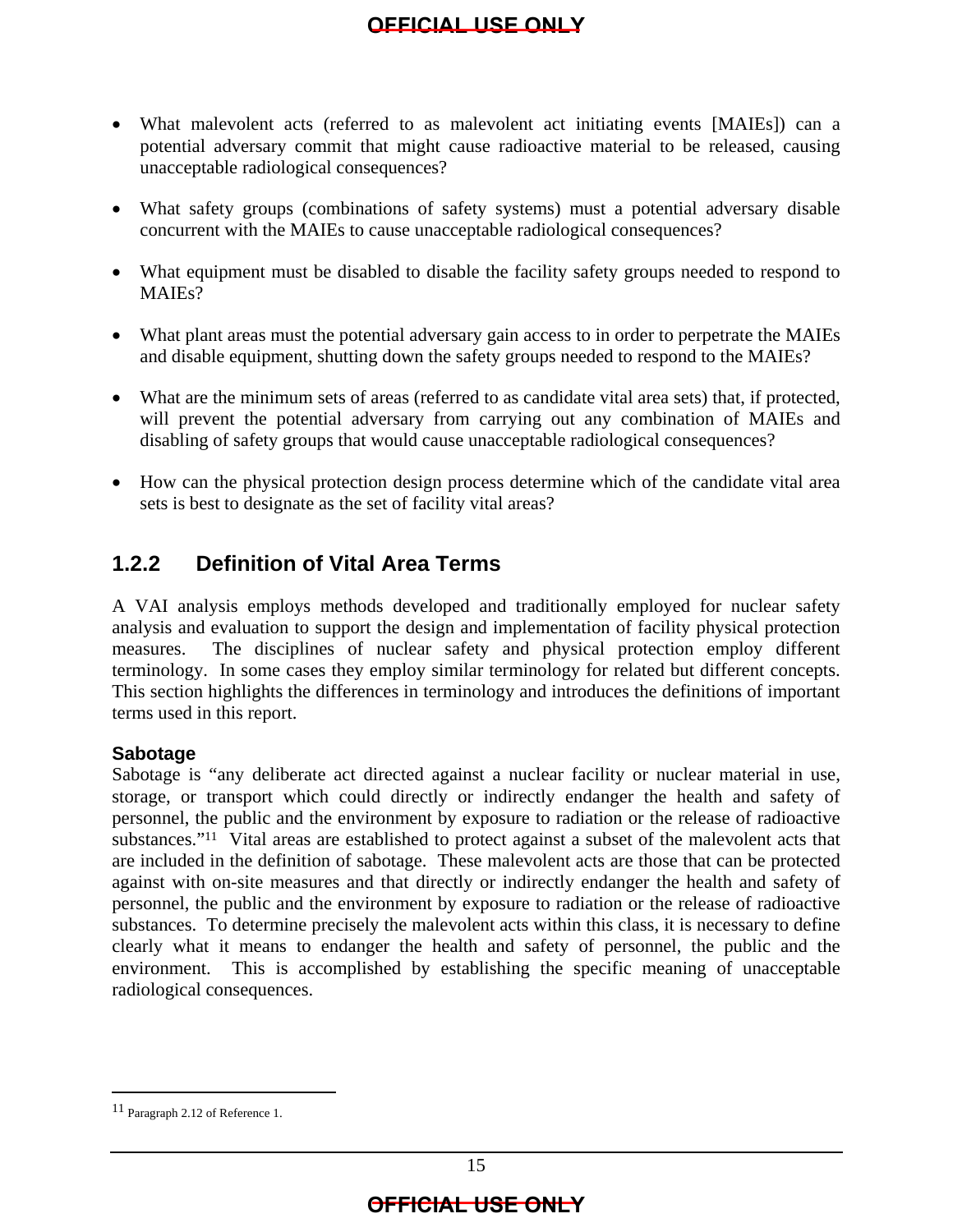#### **Unacceptable Radiological Consequences**

Unacceptable radiological consequences are a possible result of sabotage that is deemed to be sufficiently serious that special physical protection measures are required to protect against it. Unacceptable radiological consequences are the serious sabotage-related events that the physical protection program is specifically designed to provide protection against. The physical protection program will also provide protection against malevolent acts with lesser consequences. Reference 1 requires that vital areas be afforded a special higher level of protection (e.g., at least two physical barriers with access controls and intrusion detection and assessment).12 The use of a systematic approach to VAI is intended to ensure that vital areas are selected in manner that ensures that malevolent acts that could result in unacceptable radiological consequences cannot be accomplished without overcoming this special higher level of protection. Section 2.1 discusses this further.

#### **Malevolent Act Initiating Event (MAIE)**

A malevolent act initiating event is a malevolent act by which the potential adversary might initiate a chain of events leading to unacceptable radiological consequences. These MAIE include the Initiating Events (IEs), events identified during design as capable of leading to anticipated operational occurrences or accident conditions, that are considered in facility safety analyses. However, they also include three additional classes of events not usually considered in safety analyses. The first such class includes events where there is no process or other energy normally present that could disperse radioactive materials. However, a potential adversary with explosives, incendiaries, or other energy could accomplish malevolent acts that dispersed the radioactive material. The second class of events includes those events so unlikely to occur randomly that they need not be considered in safety analyses. These might include the catastrophic failure of barriers confining or containing radioactive material. Although such catastrophic failures are extremely unlikely, they could be caused by a potential adversary with explosives. The third class includes sources of radioactive material that might not have been considered in the safety analysis. For example, a Level 1 Probabilistic Safety Analysis (PSA) for a nuclear power reactor only addresses events with the potential to cause damage to the reactor core. Therefore, it would not address events that could cause radioactive material releases from the spent fuel pool or radioactive waste storage and handling system. Initiating events in these three classes, in combination with the IEs considered in the facility safety analyses comprise the universe of MAIEs.

#### **Potential Adversary Characteristics and Design Basis Threat**

A potential adversary is an individual or a group who might attempt sabotage; some of them may have authorized access to the facility (i.e., insiders). Potential adversary characteristics are those attributes and characteristics of such individuals that relate to the types of malevolent acts that they are capable of once they gain access to areas within the facility. Characteristics of interest would typically include:

• Knowledge of the facility, of the location of safety system components, and of sabotage techniques; and

<sup>12</sup> Paragraphs 2.17, 7.2.3, 7.2.11, and 7.2.12 of Reference 1.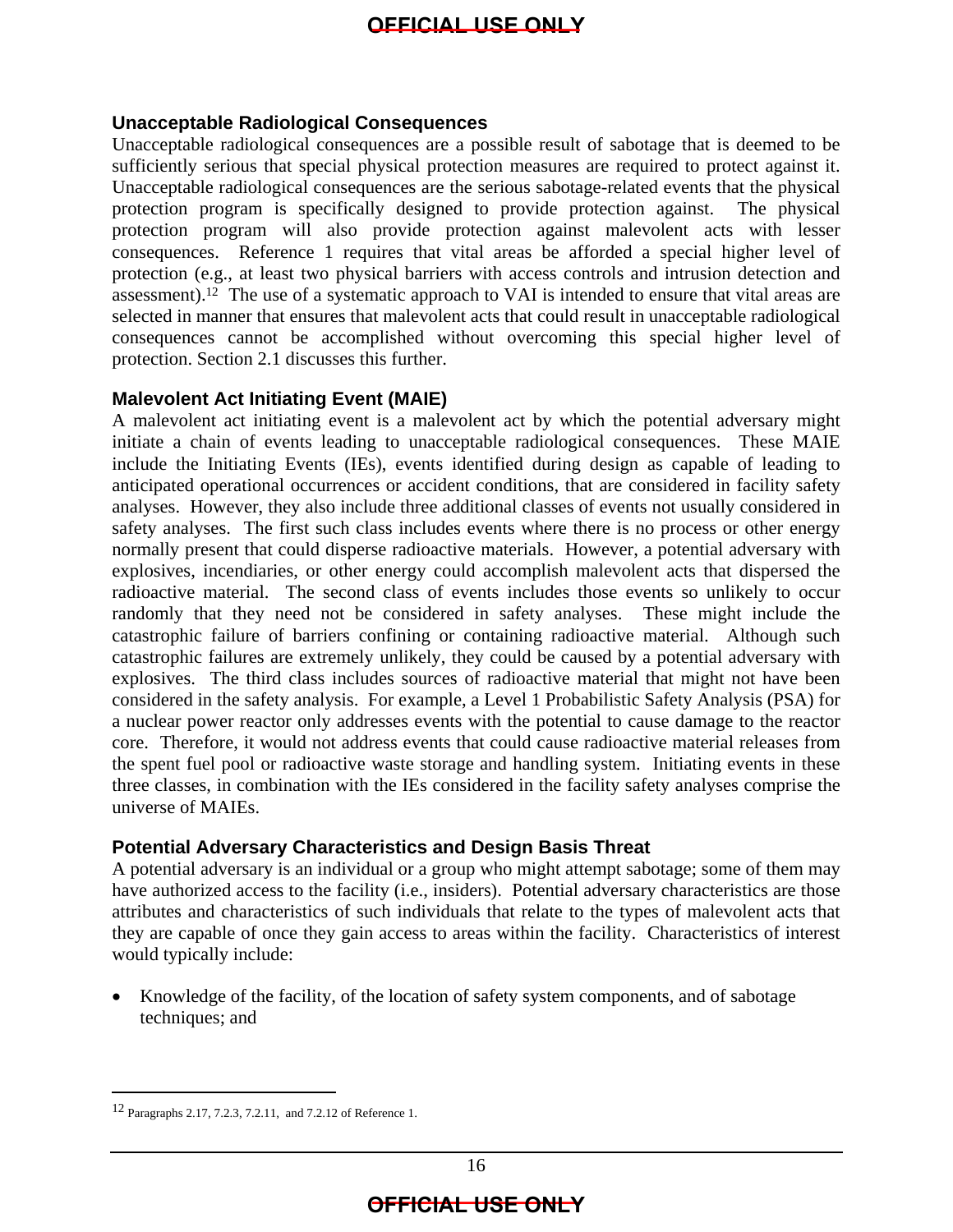• Possession of quantities and types of explosive, incendiary, and sabotage devices and knowledge and training in their use.

However, potential adversary characteristics do not include those attributes of potential adversaries that relate to their ability to defeat physical protection measures. Therefore, potential adversary characteristics would typically not include:

- Armaments and weaponry;
- Tactical training and knowledge of facility guard and response force tactics;
- Facility access authorization.

Other attributes, such as the number of potential adversaries and types of vehicles that might be used by potential adversaries, would be considered part of the potential adversary characteristics only because of their indirect relationship to the quantities and types of explosives, incendiary, and sabotage devices.

The design basis threat is "the attributes and characteristics of potential insider and/or external adversaries, who might attempt unauthorized removal of nuclear material or sabotage, against which a physical protection system is evaluated."<sup>13</sup> Thus, the specification of the design basis threat should include specifying all potential adversary characteristics as well as the attributes of potential adversaries that relate to their ability to defeat physical protection measures. It is not necessary to establish the design basis threat before performing VAI; however, it is necessary to establish potential adversary characteristics before performing a VAI. The potential adversary characteristics must be established in order to identify the types of MAIEs that must be considered in the VAI. For example, a potential adversary with sufficient explosives might be able to breech a reactor vessel, while a potential adversary without explosives might not be able to so, even if he gained access to it. Furthermore, potential adversary characteristics also affect the locations from which the potential adversary can damage equipment and the types of equipment that can be damaged. For example, a potential adversary without explosive or a cutting torch would probably not be able to breech piping to disable a facility system. Likewise, a potential adversary without knowledge of the facility might not be able to determine the precise location of cabling underground piping that could be damaged to disable a facility safety system. In situations where the established design basis threat does not include all the potential adversary characteristics required to perform a VAI, the facility should request clarification from the organization that established the design basis threat (e.g., the State's competent authority.)

#### **Defense-in-Depth and the Single Failure Criterion**

The disciplines of nuclear safety and physical protection both employ a concept referred to as defense-in-depth. The nuclear safety discipline has a precise definition of the concept of defense-in-depth, including a very structured approach to ensuring that defense-in-depth is incorporated in facility design, particularly for nuclear reactors. In the context of safety, defense-in-depth is a concept applied to all safety activities — whether organizational, behavioral, or design related — that ensures that they are subject to overlapping provisions, so

<sup>13</sup> Paragraph 2.2.4 of Reference 1.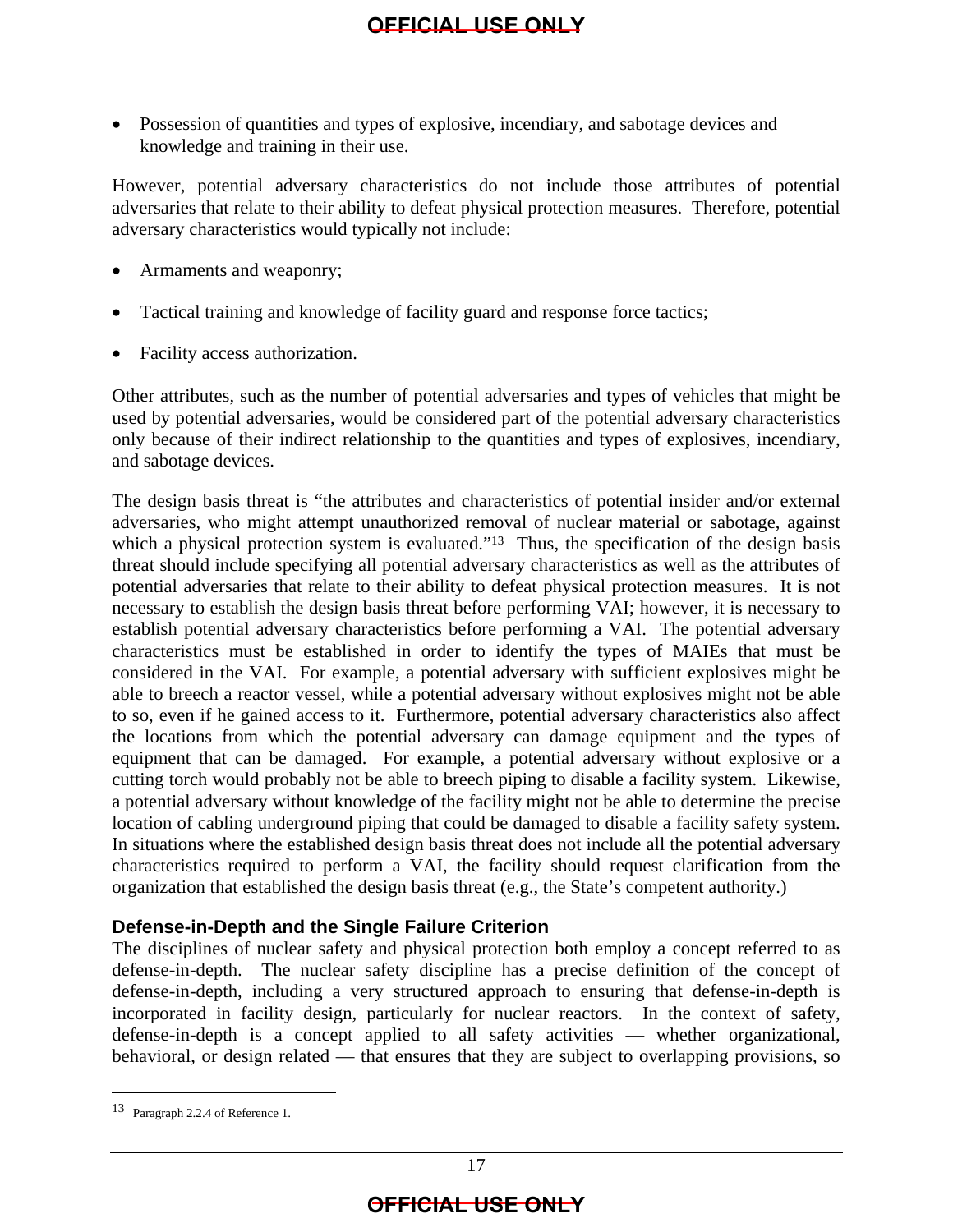that if a failure were to occur, it would be detected and compensated for or corrected by appropriate measures. The approach for applying this concept to the design of nuclear reactors is outlined in Sections 4.1 through 4.4 of Reference 2. One element of defense-in-depth is the use of the "single failure" criterion in the design of the safety groups, which means that the safety group shall be designed to perform its safety function under the assumption that a single failure (and all its consequential failures) occurs in any element of the safety group.

The physical protection discipline has traditionally employed a broader definition of defense-indepth and a less structured approach in implementing it in physical protection system design. Reference 1 defines defense-in-depth as "a concept used to design physical protection systems that requires an adversary to overcome multiple obstacles, similar or diverse, in order to achieve his objective."<sup>14</sup> Physical protection design has employed the less stringent principle of "minimum consequence of component failure" rather than the single failure criterion.<sup>15</sup> This principle allows for provisions for contingency plans so that the physical protection systems can continue to operate effectively in the event of component failure. It notes that redundant equipment that takes over automatically is highly desirable in some cases, but does not specifically require that it be incorporated in the design of physical protection systems.

#### **1.2.3 Baseline VAI Approach**

The basic approach for VAI presented here involves designating as vital and protecting against sabotage:

- All areas from which a potential adversary could cause MAIEs that facility safety groups cannot mitigate to a facility safe state (typically safe shutdown, see Section 2.3); and
- **Either** those areas from which a potential adversary could cause MAIEs that facility safety groups can mitigate to a facility safe state **or** those areas containing one train/division of the safety systems (including the associated piping, water sources, power supplies, controls, and instrumentation) required to achieve a safe state after such an MAIE.

This approach, consistent with typical physical protection design approaches, requires that the minimum complement of equipment, systems, or devices to be protected against sabotage be able to achieve a facility safe state, but does not take into account the effects of a single failure. This approach also builds on the existing defense-in-depth approach for physical protection, which includes:<sup>16</sup>

- A protected area boundary, including a physical barrier, enclosing all vital areas;
- Searches to prevent introduction of articles for use for sabotage;
- A second physical barrier surrounding each vital area;

1

<sup>14</sup> Paragraph 2.3 of Reference 1.

<sup>15</sup> See paragraphs G112 and G114 of 1AEA-TECDOC-967 (Rev.1), "Guidance and considerations for the implementation of INFCIRC/225/Rev.4, The Physical Protection of Nuclear Material and Nuclear Facilities" (Reference 11).

<sup>16</sup> See Paragraphs 2.1.7, 7.1.3, 7.1.4, 7.2.3, 7.2.4, 7.2.10, 7.2.11, and 7.2.12 of Reference 1.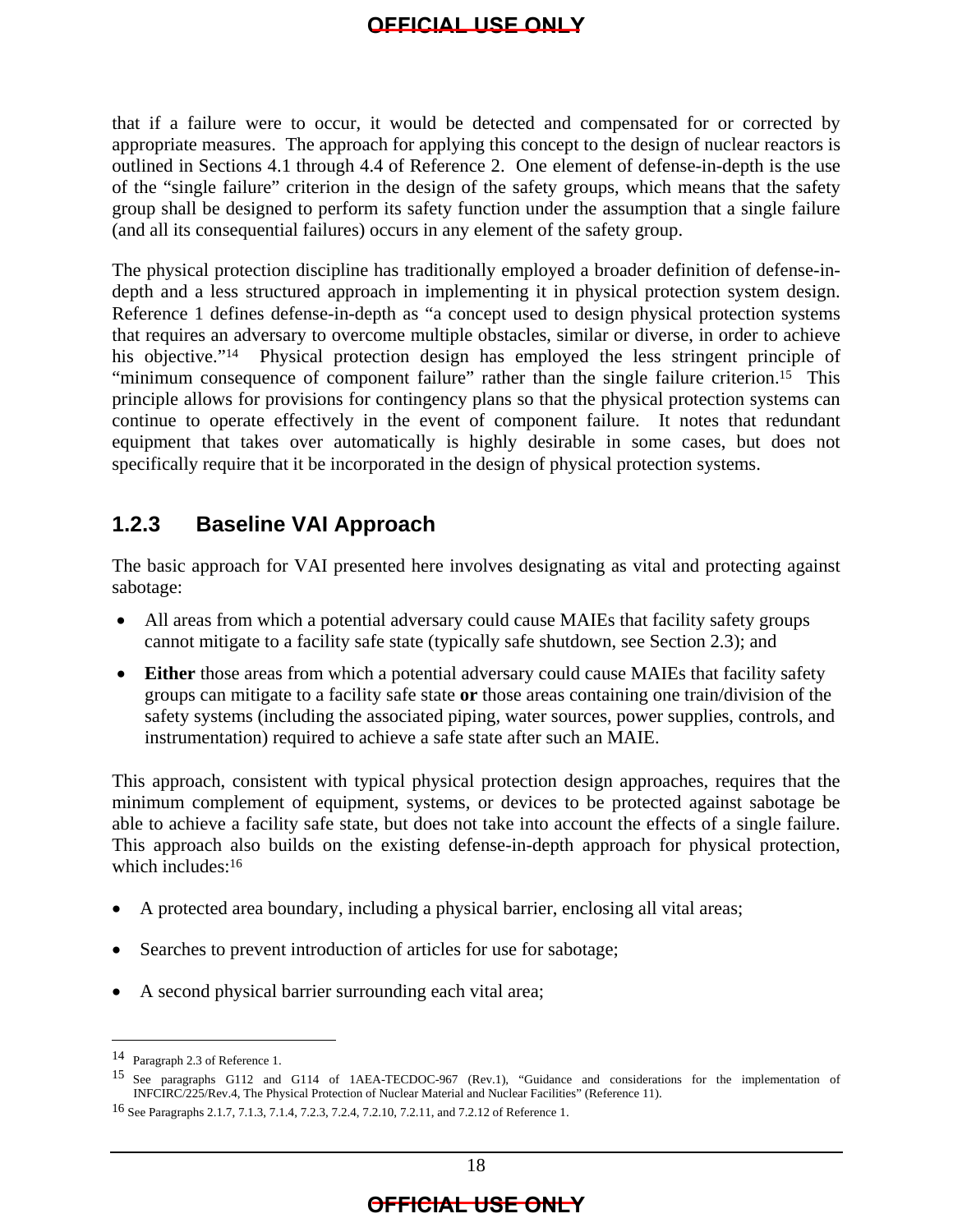- Intrusion detection and assessment at each of these physical barriers;
- Access controls that limit protected area and vital area access to a minimum number of persons whose trustworthiness has been assured; and
- Guards and response forces.

The VAI approach presented here can be readily adapted to take into account the effects of a single failure. The modifications required to account for postulated single failures are discussed in Sections A.2.1 and A.2.3.5.

### **1.3 Report Structure**

This report is divided into sections corresponding to the policy framework needed, the organization and management of a VAI project, the five major steps for performing VAI, and the documentation of VAI results.

#### **1.3.1 Section 2 – Policy Framework**

The policy framework is basically the set of assumptions that need to be made to perform a VAI. It covers issues that cannot be resolved based upon purely technical considerations, but requires policy decisions on the part of the facility performing VAI or the competent authority overseeing the VAI activities. These issues include:

- Clearly defining what is meant by unacceptable radiological consequences in VAI;
- Establishing vital areas for various facility operational states, if applicable;
- Defining the safe state of the facility at which the analysis can be terminated if there are no radiological consequences;
- Setting a policy for dealing with the possibility that random failures will occur concurrently with possible malevolent acts when performing VAI;
- Ensuring that an appropriate minimum complement of equipment, systems, and devices remains protected from sabotage when an item that is in a vital area is unavailable due to maintenance;
- Defining circumstances in which it may be appropriate to take credit, in the VAI, for the operability of items that are not located within vital areas; and
- Establishing treatment of human errors and recovery actions.

The policy framework also briefly addresses the requirements for documenting the VAI.

# \_\_\_\_\_\_\_\_\_\_ <sup>19</sup> **OFFICIAL USE ONLY**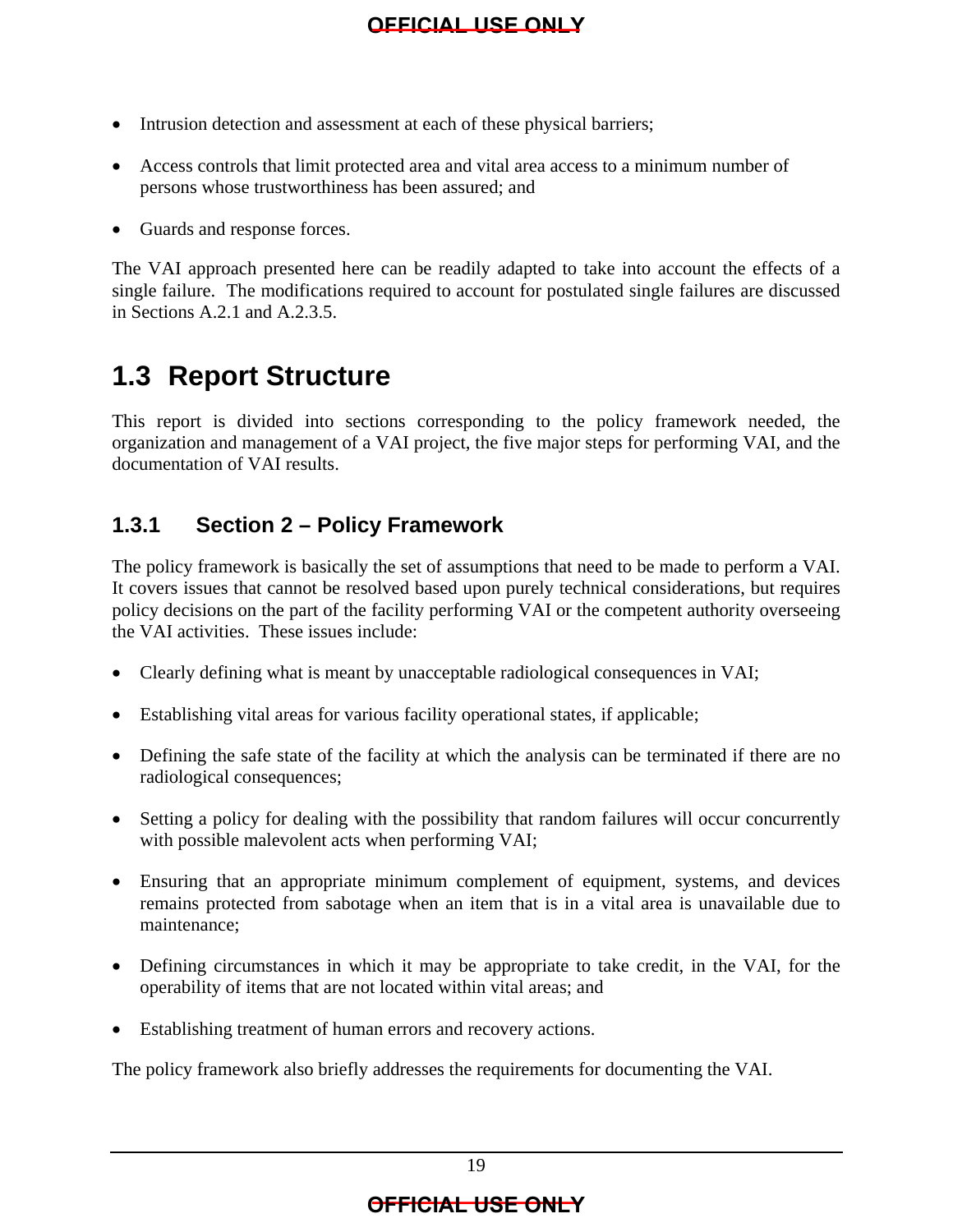#### **1.3.2 Section 3 – Management and Organization**

This section includes the actions and activities necessary for the organizing and managing a VAI project. It includes identifying prerequisites for performing a VAI; selecting and training personnel, and organizing the team that will perform the VAI; establishing a project schedule and estimating the budget for performing a VAI; and establishing a quality assurance (QA) process for performing a VAI.

#### **1.3.3 Section 4 – Identifying Sources of Radioactive Releases and Possible Malevolent Act Initiating Events**

This step is the starting point of the actual VAI analysis. The potential sources of radioactive releases to the environment are identified and screened to determine whether they can be the source of a release that creates unacceptable radiological consequences. The facility operating states to be analyzed are identified, and the safety functions designed into the facility are identified. Much of this information is drawn from deterministic safety analyses (DSAs) or probabilistic safety analyses (PSAs). The MAIEs that can challenge these functions are identified. The relationship between MAIEs, safety functions, front line systems, and support systems are established and categorized.

#### **1.3.4 Section 5 – Sabotage Fault Tree Modeling**

This step deals with the construction of a logic model (a sabotage fault tree) that models scenarios leading to unacceptable radiological consequences.<sup>17</sup> The facility sabotage fault tree<sup>18</sup> identifies the MAIEs for which unacceptable radiological consequences cannot be presented and links the remaining MAIEs with the safety functions that must be accomplished to prevent unacceptable radiological consequences. The fault tree is developed further to identify the malevolent acts that could disable the equipment, systems, and devices so that these safety functions are not accomplished. The result of this step is a fault tree logic model of the set of sabotage actions that could cause unacceptable radiological consequences.

#### **1.3.5 Section 6 – Collecting Location Data**

 $\overline{a}$ 

This step in the process is the identification of the locations from which the potential adversary could accomplish the set of MAIEs and the malevolent acts that could disable the equipment, systems, and devices causing the failure of associated safety functions. This location information is collected through a structured walkdown process described in the discussion of this step. Finally, the location information is entered into the fault tree logic model to create a

<sup>&</sup>lt;sup>17</sup> As discussed in Section 5, where PSAs have been prepared, the requirement to convert the event trees to a fault tree is related to limitations in PSA software. If PSA software without these limitations is available, then VAI can be performed using combined event trees and fault trees.

<sup>&</sup>lt;sup>18</sup> A fault tree is graphic model of the various parallel and sequential combinations of faults that will result in the occurrence of the predefined undesired event. A sabotage fault tree is a fault tree that describes the ways in which systems and components can be disabled to sabotage the facility leading to unacceptable radiological consequences. This fault tree may incorporate the physical locations from which systems and components can be disabled. In this case, the sabotage fault tree cut sets identify the combinations of areas from which sabotage resulting in unacceptable radiological consequences can be committed.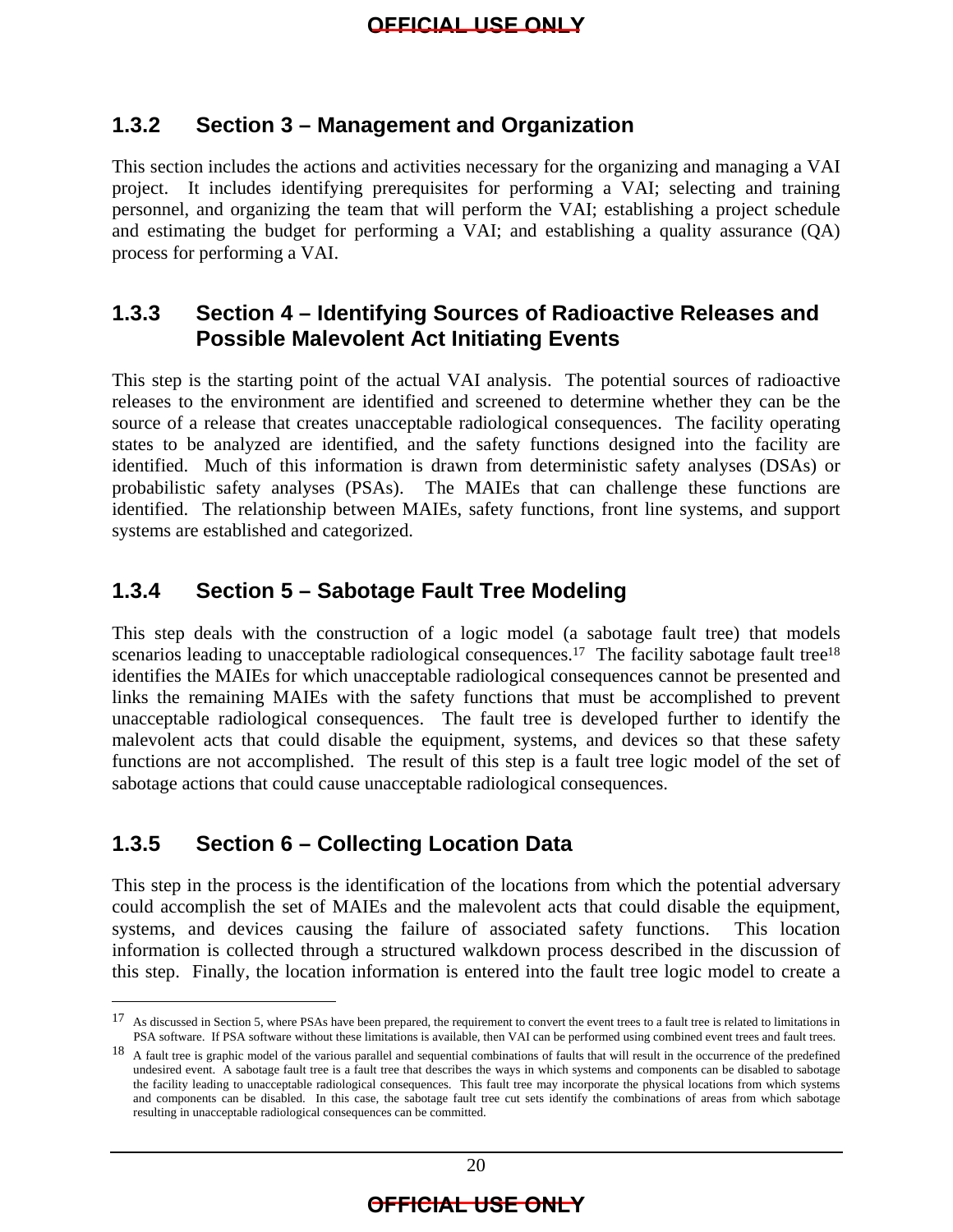model of the set of locations from which malevolent acts could cause unacceptable radiological consequences.

#### **1.3.6 Section 7 – Identifying Candidate Sets of Vital Areas**

This step in the process solves the sabotage fault tree developed in the previous steps to obtain minimal cut sets,19 each of which identifies combinations of areas from which malevolent acts could cause unacceptable radiological consequences. The Boolean complement of this fault tree is then developed. This is referred to as the facility protection location tree because it identifies the equipment and areas that can be protected to prevent unacceptable radiological consequences. The facility protection location tree is solved to obtain the minimal path sets,20 each of which identifies a combination of areas that contain the minimum complement of equipment, systems, or devices that, if protected against sabotage, will prevent unacceptable radiological consequences. Each minimal path set is a candidate for the set of vital areas that contains the minimum complement of equipment, systems, or devices to be protected against sabotage.

#### **1.3.7 Section 8 – Selecting Vital Areas**

In this step in the process, which typically occurs as a part of physical protection system design, one minimal path set is selected as vital areas for the facility. The description of this step outlines criteria that should be employed to select the facility vital areas. It also presents various options for designating additional areas as vital areas to increase physical protection defense-indepth, including consideration of providing vital area protection to equipment, systems, and devices employed for accident management.

#### **1.3.8 Section 9 – Documenting Results**

This section describes all aspects of documentation of the VAI analysis. This is mainly directed toward providing guidance for the preparation of documentation to demonstrate that the VAI analysis meets the recommendations of Section 7.1.5 of INFCIRC/225 (Reference 1), and that it satisfies the requirements established by the competent authority of the State in which the facility is located.

#### **1.3.9 Section 10 – Conclusions**

 $\overline{a}$ 

This section of the report summarizes the advantages of the VAI method presented in this report.

<sup>19</sup> A minimal cut set is the smallest combination of primary events (usually basic events) such that, if they all occur, will cause the top event to occur. In such a minimal cut set, all of the primary events must occur for the top event to occur.

<sup>20</sup> The minimal cut sets of the Boolean complement of the fault tree are referred to as minimal path sets.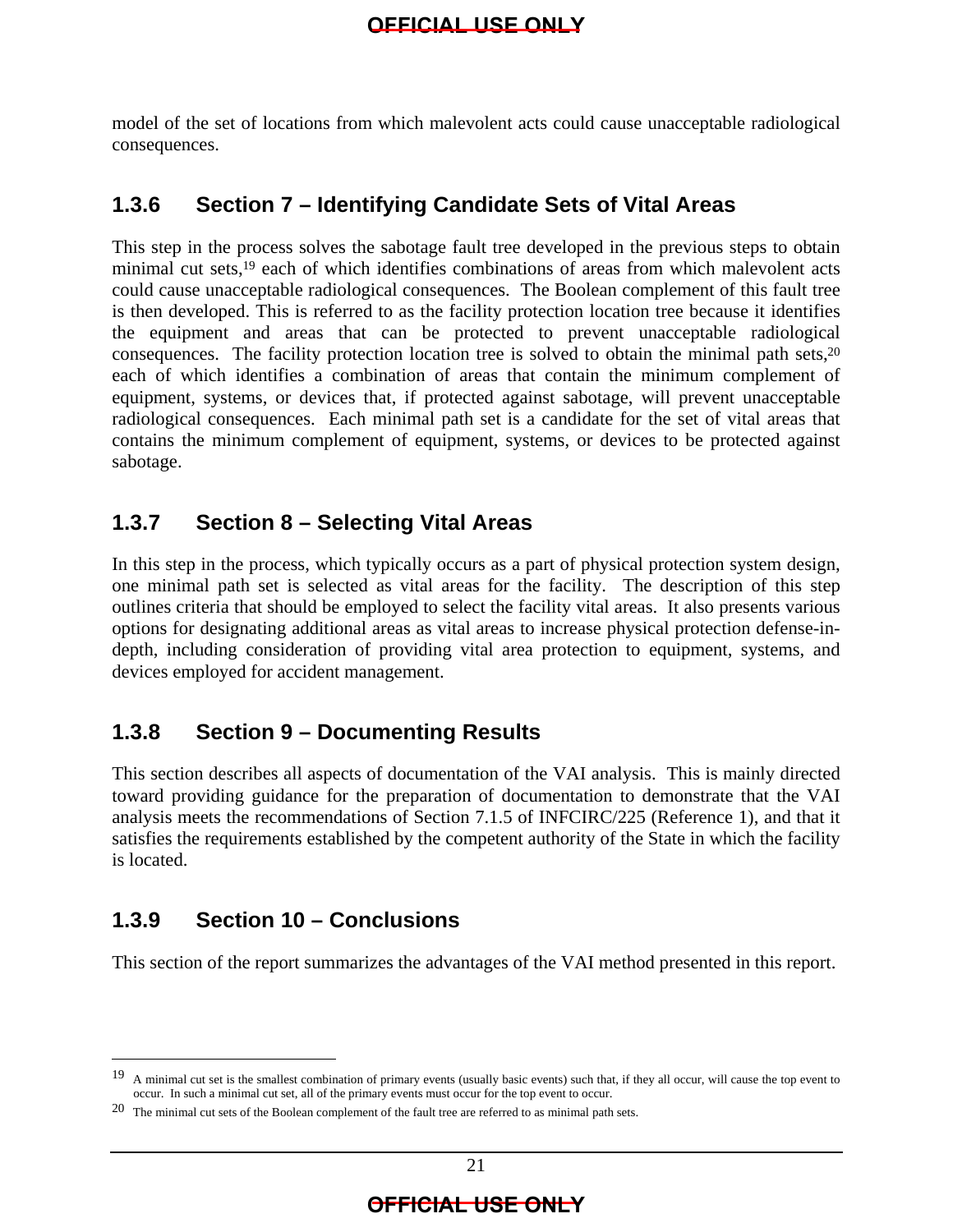#### **1.3.10 Appendix A – Fault Tree Analysis Details**

This section of the report provides detailed instructions for performing the fault tree model development and analysis necessary to identify vital areas employing this method. It presents a detailed approach for constructing the sabotage fault tree model as described in Section 5. It also provides detailed guidance for incorporating location equipment into the fault tree model as discussed in Section 6.2. Finally it provides the details about how the fault tree model is to be transformed and solved to identify candidate sets of vital areas, as summarized in Section 7.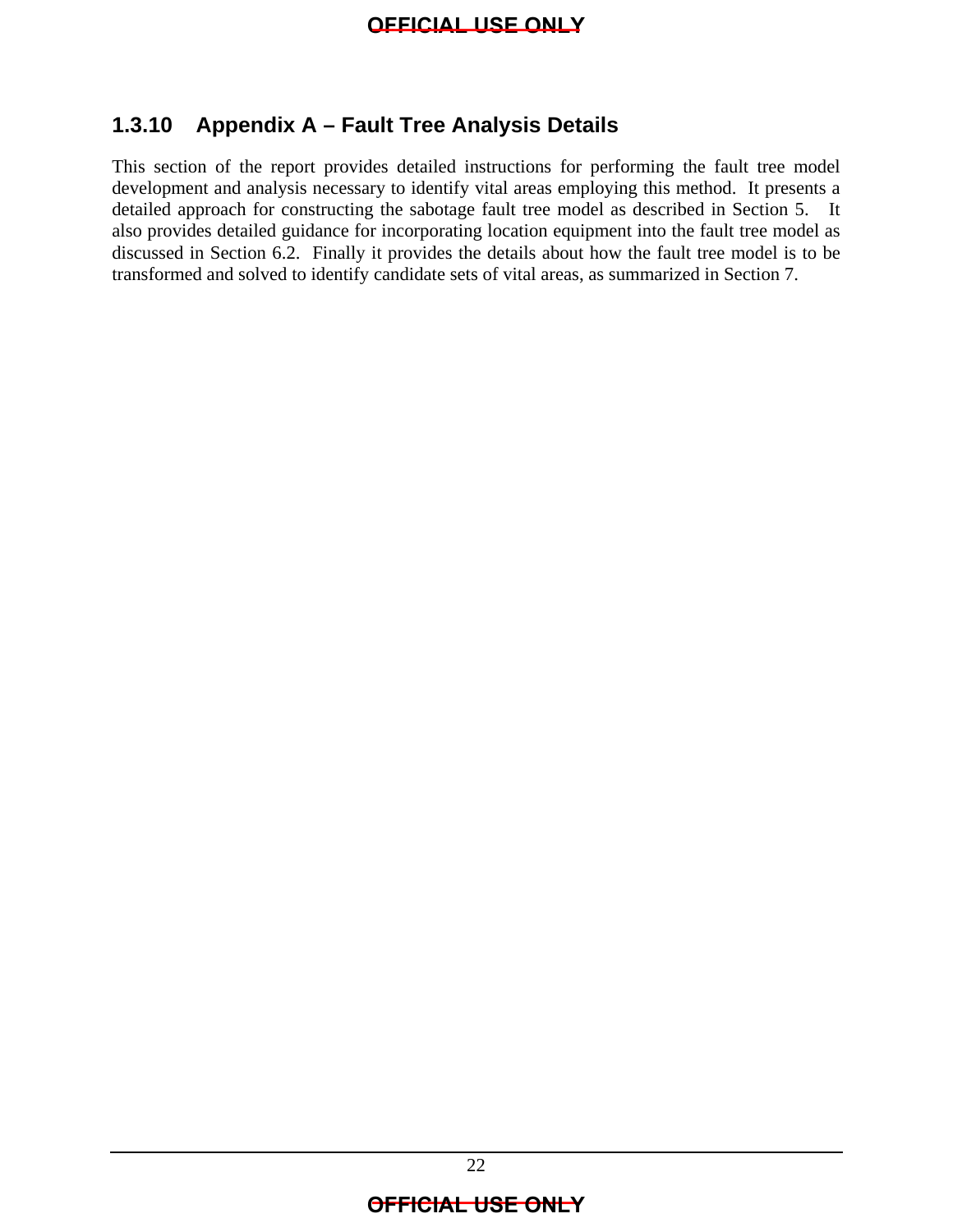### **2. Policy Framework**

Six policy considerations need to be addressed before VAI is performed at a facility:

- Explicit definition of unacceptable radiological consequences;
- Determination of operational states to be analyzed;
- Determination of a safe facility state at which the analysis of facility behavior is terminated;
- Treatment of random failures concurrent with malevolent acts;
- Treatment of maintenance outages;
- Vulnerability of equipment not located in vital areas; and
- Treatment of recovery actions and human errors.

These policy considerations are not unique to the method described here. However, this method presents the issues in a manner that helps ensure that they are explicitly addressed rather than being an implicit part of some aspect of the VAI approach.

The common theme of these policy considerations is risk acceptance. Unacceptable radiological consequences are the threshold of potential radiological harm to the health and safety of personnel, the public, and the environment that triggers requirements for special physical protection against sabotage. For potential radiological harm below this threshold, the risk that standard industrial security and the physical protection measures called out in INFCIRC/225/Rev 4. For non-vital areas (e.g., the physical protection measures recommended for protected areas) provide insufficient protection is accepted. Determining the facility operational states to be analyzed may involve the acceptance of risk if all such states are not analyzed. The decision not to analyze some possible operational states includes accepting the risk that sabotage will be attempted when the plant is in an unanalyzed state and that there are sabotage vulnerabilities in that state that differ from those in the state(s) analyzed. The tradeoff is between accepting that risk and the additional effort required to analyze the facility in all possible operational states.

Similarly, the determination of a safe facility state to terminate the VAI analysis involves the acceptance of the risk that a subtle aspect of facility behavior or an unanticipated combination of equipment failures may render this identified end state unstable or unsafe. The treatment of random failures during malevolent acts is based upon willingness to accept the risk of random events that would aid a potential adversary's sabotage attempt. The treatment of maintenance includes accepting the risks that a potential adversary or actual adversary will attempt sabotage when equipment is down for maintenance and that this will reduce the physical protection defense-in-depth by reducing the number of barriers an adversary must overcome to cause unacceptable radiological consequences. The treatment of the vulnerability of equipment not located in vital areas relates to the acceptance of the risk that actual adversaries may have characteristics that enable them to disable equipment more effectively than the potential adversaries considered in the VAI analysis.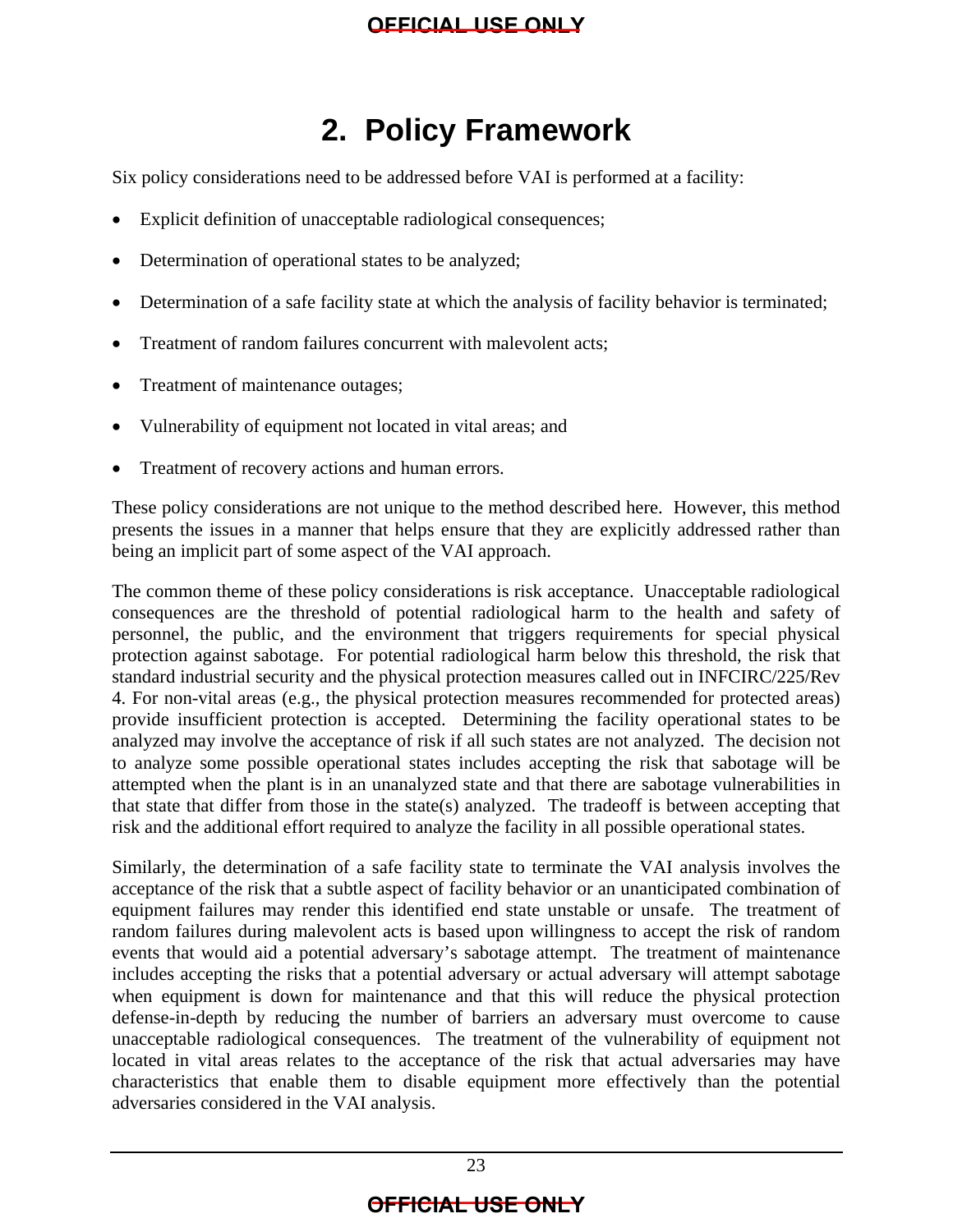The treatment of recovery actions and human errors involves also involves risk trade-offs. On one hand, the analysis may credit recovery actions that may not be achievable, which risks failing to designate enough areas as vital to protect against unacceptable radiological consequences. On the other hand, the analysis may fail to credit achievable recovery actions, which risks protecting an excessive number of areas leading to less effective protection and higher physical protection costs and operational impact. These risk acceptance decisions are part of the overall trade-offs that the competent authority of each State typically makes in the context of weighing the risks and benefits of activities. Thus, these policy decisions are typically the province of the competent authority of each individual State, but may be explicitly or implicitly delegated to individual facilities on some occasions.

### **2.1 Defining Unacceptable Radiological Consequences**

The first and perhaps the most significant policy consideration that needs to be addressed is the explicit definition of "unacceptable radiological consequences" as discussed in Section 7.1.5 of INFCIRC/225/Rev. 4. This part of VAI answers the question identified in Section 1.2, "What is the specific meaning of unacceptable radiological consequences and what measure is to be employed to determine whether the consequences of acts by a potential adversary are unacceptable?" The competent authority generally establishes the explicit definition of this term. All aspects of the explicit definition of unacceptable radiological consequences, including dose or exposure thresholds and calculation assumptions and methods, should be clearly established before the analysis is begun.

In this discussion two basic approaches are presented for defining unacceptable radiological consequences. The first approach is based on one way that unacceptable radiological consequences are established for nuclear safety analysis wherein these consequences are defined by establishing prescribed and acceptable limits for radiation doses or releases for various categories of events. The safety analysis ensures that the facility design is capable of meeting these limits.21 Similar prescribed and acceptable limits for radiation doses and releases can be established for malevolent acts. If these limits are exceeded, then the malevolent act has created unacceptable radiological consequences. In the establishment of these limits for malevolent acts, it is necessary to specify the location of dose receptors, the meteorological conditions, and other parameters (e.g., deposition velocity for particulates and plume buoyancy) needed to calculate the dose from a hypothetical radiological release just as these requirements are established for safety analyses. It may also be appropriate to specify a computer program or computational method for performing the dose dispersion calculation.

The competent authority may decide that the same limits should be employed for malevolent acts as are used for some class of accidents, such as design basis accidents. On the other hand, the competent authority may relate these limits to emergency exposure intervention guidelines or may select some other set of limits. Several IAEA publications include numerical emergency

<sup>21</sup> See Paragraph 5.69 of NS-R-1 (Reference 2) and Paragraph 4.1 of NS-G-1.2 (Reference 4).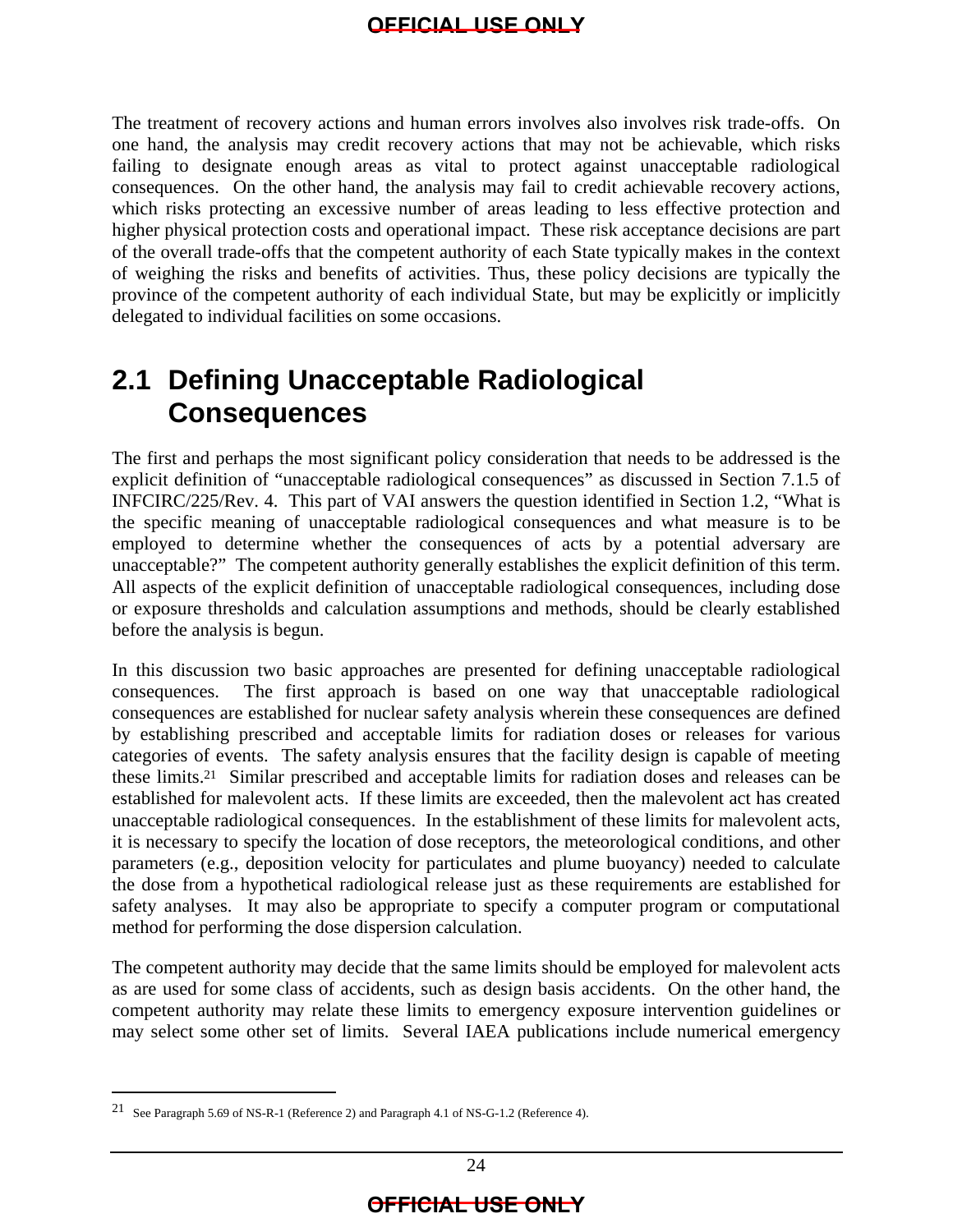exposure intervention guidelines.<sup>22</sup> These include recommending sheltering to avert a radiation dose of 10 mSv (1 rem) over a period not to exceed two days. They also recommend temporary evacuation to avert a radiation dose of 50 mSv (5 rem) over a period not to exceed one week. However, the competent authority may have good reasons for employing different standards from any of those cited above. The competent authority may also select the same numerical dose limits for malevolent events and design basis accidents but allow the dose calculations for malevolent events to be based upon less conservative assumptions about meteorological conditions and other dose estimation parameters. This is similar to the treatment of radiation dose limits for beyond design basis accidents. In order to employ a standard of this type for VAI, the individuals performing the VAI need to be able to calculate estimates of the dose resulting from hypothetical malevolent acts.

The second approach for defining unacceptable radiological consequences is based upon a safety analysis that ensures that design limits are met under postulated accident conditions.23 Unacceptable radiological consequences for VAI can also be operationally defined as a situation in which design limits are exceeded. This is a more conservative definition than one based upon limits for radiation doses and releases. If the design limits are not exceeded, then the radiation dose or release limits will not be exceeded either. However, if the design limits are exceeded, the radiation dose or release limits may or may not be exceeded. Thus, a definition of unacceptable radiological consequences based upon design limits means that the class of events creating unacceptable radiological consequences is larger than the class of events that would cause radiation dose or release limits to be exceeded. This type of definition has the advantage that it is frequently simpler to determine whether a sequence of events would cause design limits to be exceeded than to determine whether it would cause limits for radiation doses or releases to be exceeded. The latter determination frequently requires evaluation of processes and physical phenomena that are poorly understood so there is considerable uncertainly about actual consequences.

However, the design limits-based approach has the disadvantage that it may exclude some accident mitigation systems from consideration in the analysis. For example, one design limitsbased definition of unacceptable radiological consequences for a nuclear power reactor would be core damage. If the VAI analysis were based on protecting against core damage, then the containment function would not be modeled, unless there is an interaction between the containment functions and the systems that protect against core damage. Certainly the containment barrier itself would be expected to serve as a vital area barrier because the reactor pressure boundary would need to be in a vital area.24 However, the locations of items that must function for the containment function to be performed might not be identified as vital. This would reduce physical protection defense-in-depth, because these items could provide a second line of defense that the potential adversary would need to overcome in order to directly or indirectly endanger the health and safety of personnel, the public, and the environment. This potential disadvantage of the design limits-based approach can be overcome in practice by using the methods discussed in Section 8.2 for enhancing defense-in-depth in the selection of vital areas.

<sup>22</sup> See, for example, Annex III of GS-R-2 (Reference 5) and Schedule V of SS 115 (Reference 6).

<sup>23</sup> See Paragraph 5.71(4) of Reference 2 and Paragraph 4.79 of Reference 4.

<sup>24</sup> Paragraphs 2.17 and 7.2.12 of Reference 1 require that vital areas be surrounded by physical barriers that provide penetration delay.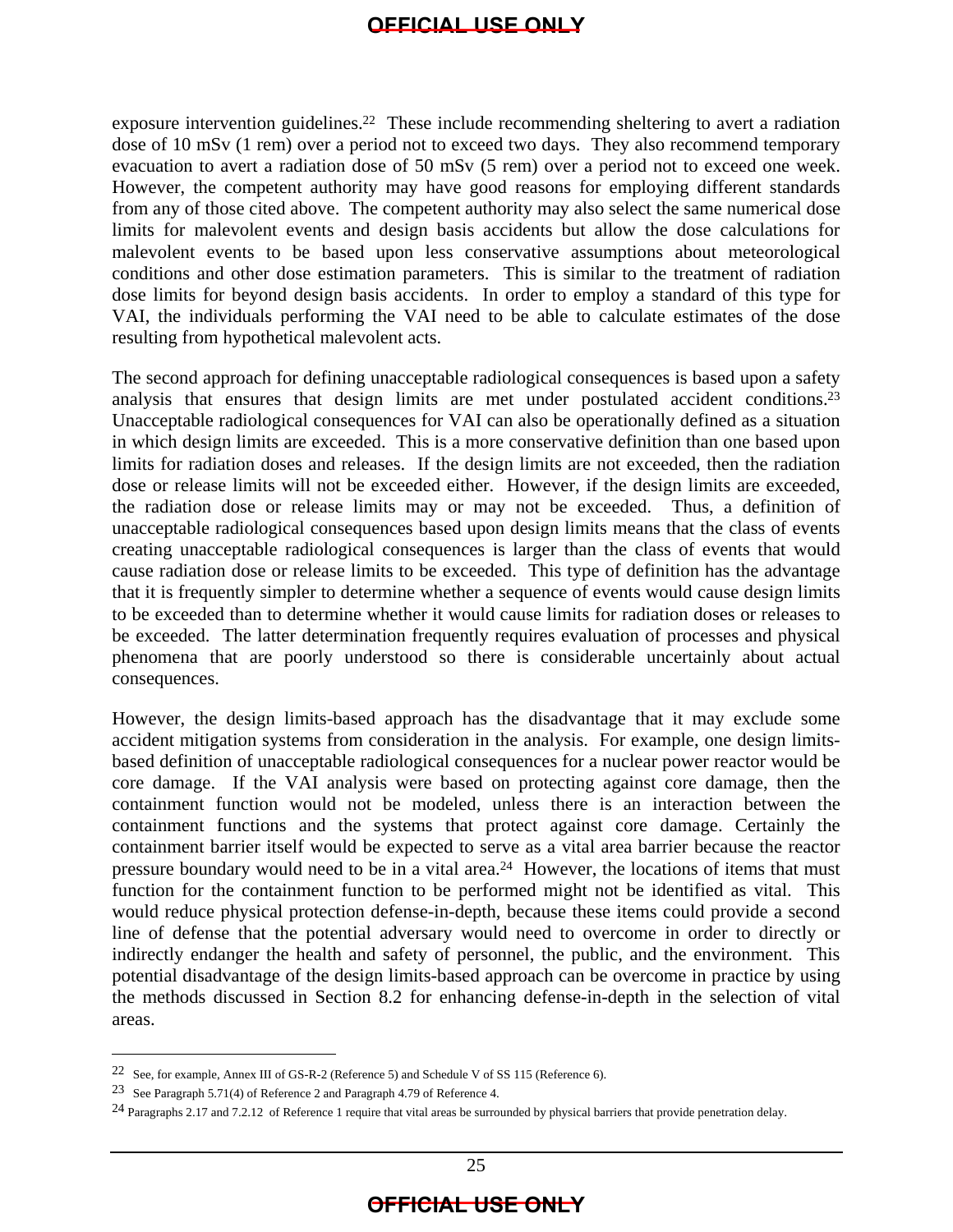From a facility perspective, a combination of these two approaches may also be used. In this hybrid approach, a design limits-based approach is employed for radiological releases from certain locations (e.g., a reactor core), and a dose or release quantity-based approach is employed for releases from other locations (e.g., a spent reactor fuel storage area or gaseous radioactive waste storage tank). This approach is especially useful where safety analyses employing a design limits-based approach (e.g., a Level 1 PSA) have been completed for some potential release locations but not for others. It is also useful where the processes and physical phenomena associated with releases from some areas are well understood (e.g., radioactive waste storage area) and those from other areas are not as well understood (e.g., reactor core).

In using any of these approaches there is a conceptual and practical advantage to employing the same limits for radiation doses and releases or the same design limits for malevolent events and for accidents. The conceptual advantage is that use of the same limits treats malevolent events, which are expected to be quite unlikely, in a manner consistent with the class of unlikely random events considered in the facility safety analysis. The practical advantage of employing the same limits is that it makes it possible to use safety analysis results to decrease the analytical effort required for VAI. The way that the VAI method presented here makes use of the results and the models developed for DSA and PSA is discussed in Sections 4 and 5.

### **2.2 Facility Operational States**

 $\overline{a}$ 

Some facilities may have more than one operational state during normal operations. These different facility operational states may rely upon different equipment to perform necessary safety functions. It is important that the method employed identify appropriate vital areas for all operational states. The first step in this process is defining the facility operational states.25 The operational state definition should parallel the definition of operational states in the operational limits and conditions established for the facility. The identification of vital areas for all operational states can be accomplished by analyzing each operational state. Alternatively, if a bounding operational state can be identified, a VAI can be performed for that bounding operational state, and the resultant vital areas would be deemed vital during all operational states.26 A third approach might be to address the normal operating state in detail using the method presented here and then to address other operating states qualitatively or in less detail to identify additional protection requirements for these states. This approach makes it possible to take advantage of information in the safety analyses, which frequently focus on normal operations, and the VAI for normal operations, to gain insights about possible additional protection requirements for other states at lower cost than for a VAI analysis covering all of the states. Regardless of the approach employed, the analysis of each operational state should consider the most vulnerable condition of the facility that is permitted during that operational state. Typically this would be accomplished by performing the analysis assuming that no equipment is down for maintenance and then addressing the maintenance activities permitted in

<sup>&</sup>lt;sup>25</sup> It is also important to take care to define operational states clearly in terms of potential sabotage vulnerabilities. For example, for a power reactor, shutdown and refueling might be defined as different operational states because of the barriers to radioactive release that are removed to permit refueling.

<sup>&</sup>lt;sup>26</sup> Depending upon the design of the facility, the bounding state may be a shutdown mode when safety systems could be unavailable or an operating mode where the demands on safety systems are greater. Care should be taken in analyzing the facility to determine the appropriate bounding state.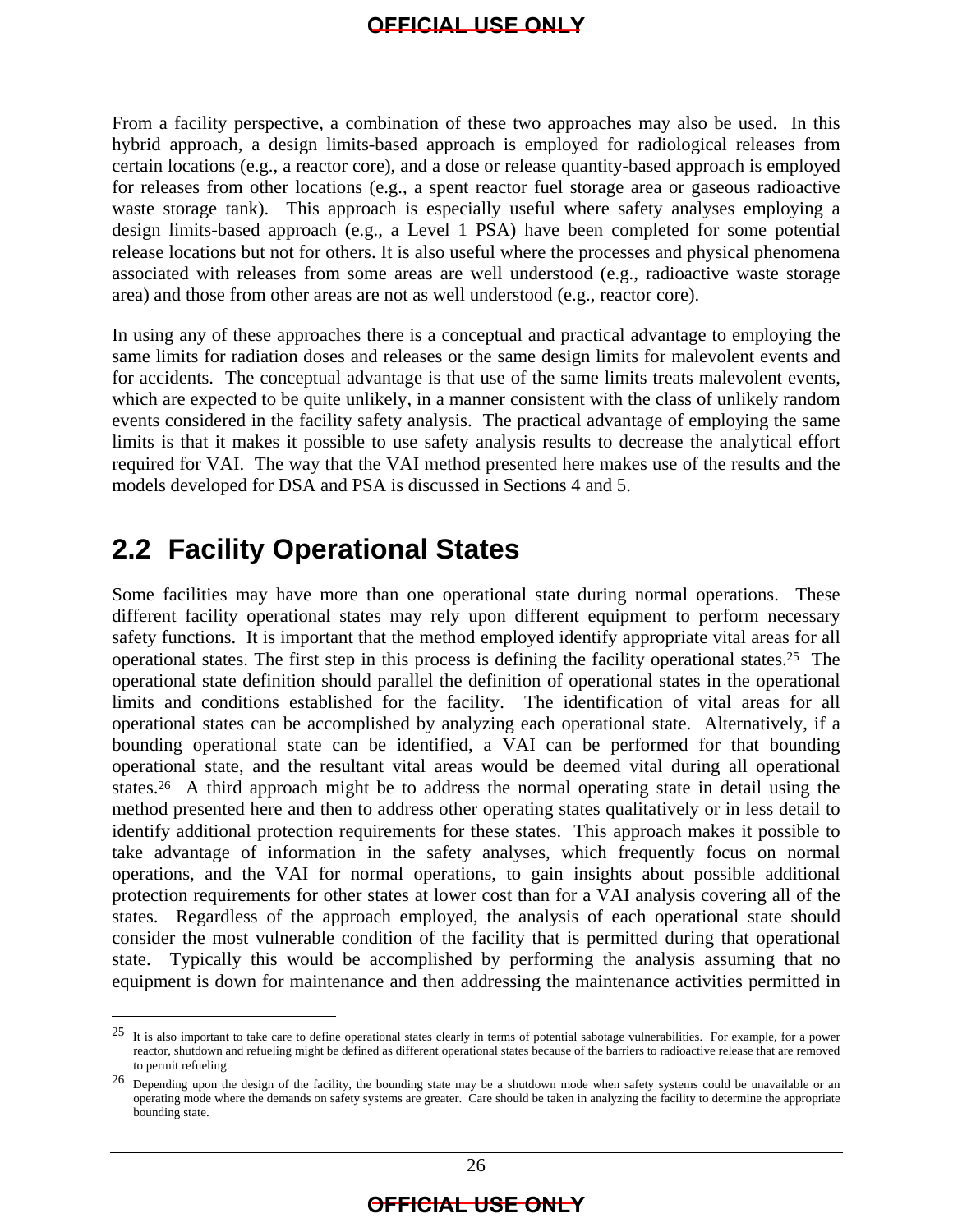the operational state in the manner discussed in Section 2.5. After the analysis is completed, it may be desirable to establish one set of vital areas that are applicable for all or most operational states. Often, this is advantageous from a physical protection standpoint to minimize or eliminate the need for reconfiguring physical protection measures when the operational states change.27

### **2.3 Defining a Safe Facility State**

When analyzing the consequences of postulated malevolent acts to determine whether they lead to unacceptable radiological consequences, the analysis must end at some point. There may be a number of facility states that, if achieved subsequent to an accident or transient, are designed to maintain the facility in a stable, safe state. One or more of these states needs to be defined as an acceptable termination point for the analysis. The state(s) accepted for this purpose should be a situation(s) where the necessary safety functions can be accomplished for an essentially indefinite period, either by the safety groups designed to perform those functions, by alternative arrangements, or by some combination of safety groups and alternative measures. In accepting one or more of these facility states as a termination point for the analysis, the competent authority should perform an analysis demonstrating the acceptability of the risk of additional sabotage acts or system failures that could result in unacceptable radiological consequences after the safe state is achieved. Where appropriate, this analysis should consider the attributes and capabilities of the potential adversary as well as the reliability of systems relied upon to perform safety functions. The defined facility safe state(s) may differ for analyses of different facility operational states, as discussed in Section 2.2.

### **2.4 Random Failures**

<u>.</u>

Although VAI focuses on the consequences of malevolent acts, equipment failures could conceivably occur by chance concurrent with malevolent acts. The results of the VAI need to be deterministic; that is, an area is either vital or it is not. A method that designated areas as vital areas with a certain probability is not useful for physical protection purposes. Therefore, the method needs to include identifying which equipment failures will be assumed to occur concurrently with malevolent acts. The simplest approach is to assume that random failures do not occur concurrently with malevolent acts. This is a defensible assumption if threat assessment data indicates that malevolent events are unlikely and facility equipment failures are also unlikely.28 Alternatively, the assumption can be made that each equipment item or combination of items with reliability below a set value, or failure probability above a set value, referred to as "the probability cut-off," will fail concurrent with a malevolent act. Such a failure would be

 $27$  There may be exceptions to this generalization. For example, a facility may need to be in a specific operational state for an extended period of time and a VAI may show that a specific area need not be designated as vital in that operational state. In such a case, the facility could choose to de-vitalize that area on a temporary basis. In such case, it would be necessary to carefully search the area for sabotage devices and verify the operability of vital equipment as a part of returning the area to its vital area status before changing the facility operational state to one that required the area to be vital.

<sup>28</sup> The assumption that random failures do not occur concurrently with malevolent acts is not as non-conservative as it might appear. In Section A.2.1, it is shown that random failures do not affect vital area configuration unless they cause the failure of an entire system or system train or a special component that affects the systems needed to respond to an MAIE. Therefore, the issue is not generally the reliability of individual components but the reliability of system trains and systems.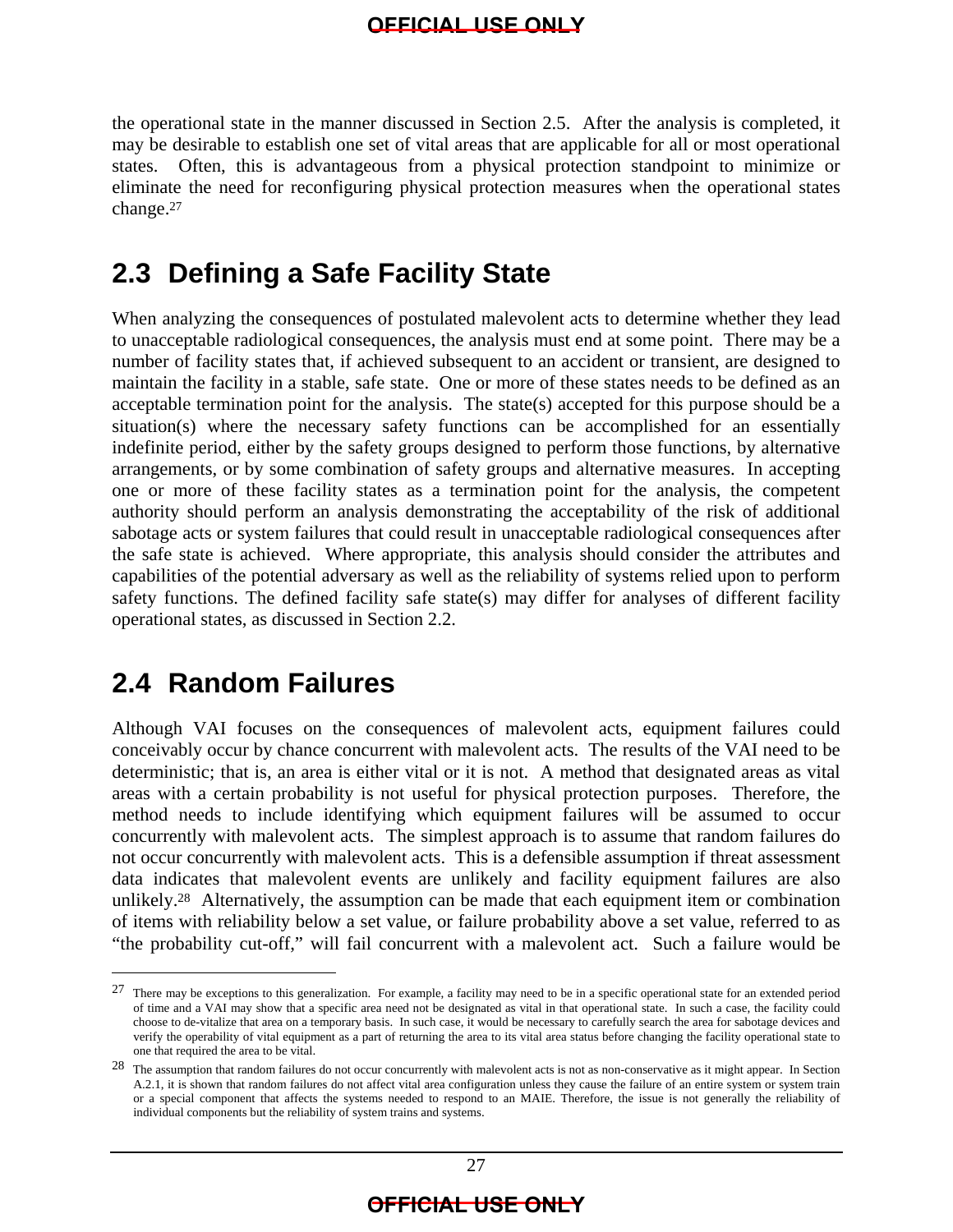assumed to occur only if the failure would make the consequences of a postulated malevolent act more severe or permit a potential adversary to achieve the same consequences with fewer malevolent acts or malevolent acts in fewer locations.29 To employ a rule of this type it would obviously be necessary to have or develop failure/reliability data for the facility equipment, the failure of which it might be appropriate to assume during VAI. Such data would generally be available if a Level 1 PSA30 (see Reference 3) had been performed for the facility before the VAI. In setting a probability/reliability threshold for assuming that a random failure occurs concurrently with a malevolent act, care should be taken to establish consistent requirements for the design of physical protection systems.31 It should be noted that, for facilities without a Level 1 PSA, the effort required to develop the random failure probabilities needed for this type of analysis could be commensurate with the effort required to perform a Level 1 PSA. Even for facilities where the data are available from a PSA, modeling of concurrent random failures may significantly increase the complexity and difficulty of VAI. (See Sections A.2.1 and A.2.3.4.)

Random failures of equipment in this context should not be confused with equipment failures that are indirectly caused by malevolent acts. For example, if a malevolent act disables the cooling system for a pump, the VAI should assume that the pump will fail unless there is appropriate evidence that the pump has sufficient design margin to continue to operate without the cooling system. Such an equipment failure is not random, but rather is the predictable indirect result of a malevolent act. In this example, a random failure would be a failure of the pump to operate, concurrent with a malevolent act that had no effect on the pump, its support systems, or operating environment.

It may be best to approach this policy decision through an iterative process, where the VAI is initially performed under the assumption that random failures do not occur concurrently with malevolent acts. This process would then be refined either by examining the reliability of the equipment, systems, and devices protected (see Section 8.1.3) or by examining the effect of accounting for the most likely random failures on vital area configuration. Based upon the considerations discussed in Section 8.2.3 and other considerations related to safety, emergency response, and the cost-effectiveness of any required additional physical protection measures, the competent authority or facility could determine the type of random failures that should be assumed to occur concurrent with malevolent acts.

### **2.5 Maintenance**

 $\overline{a}$ 

As discussed above, VAI involves identifying "the minimum complement of equipment, systems, or devices to be protected against sabotage." At some time over the life of the facility at least some of this minimum complement of equipment, systems, or devices will need to be removed from service for maintenance (i.e., temporarily inoperable). During these periods,

<sup>&</sup>lt;sup>29</sup> The point is not an assumption that a potential adversary would be so foolish as to rely upon random failures, but rather that otherwise sufficient physical protection measures would fail to prevent unacceptable radiological consequences because of concurrent random failures. Random equipment failures that mitigate the consequences of malevolent acts are to be excluded from the VAI modeling by a corollary of the traditional fault tree analysis "no miracles rule." See Chapter V of NUREG-0492, "Fault Tree Analysis Handbook" (Reference 7).

<sup>30</sup> A probabilistic safety analysis is a comprehensive, structured analysis that identifies accident scenarios and derives numerical estimates of risks.

 $31$  For example, an intrusion detection system or a component of that system would be required to be designed so that its reliability was above the set value. .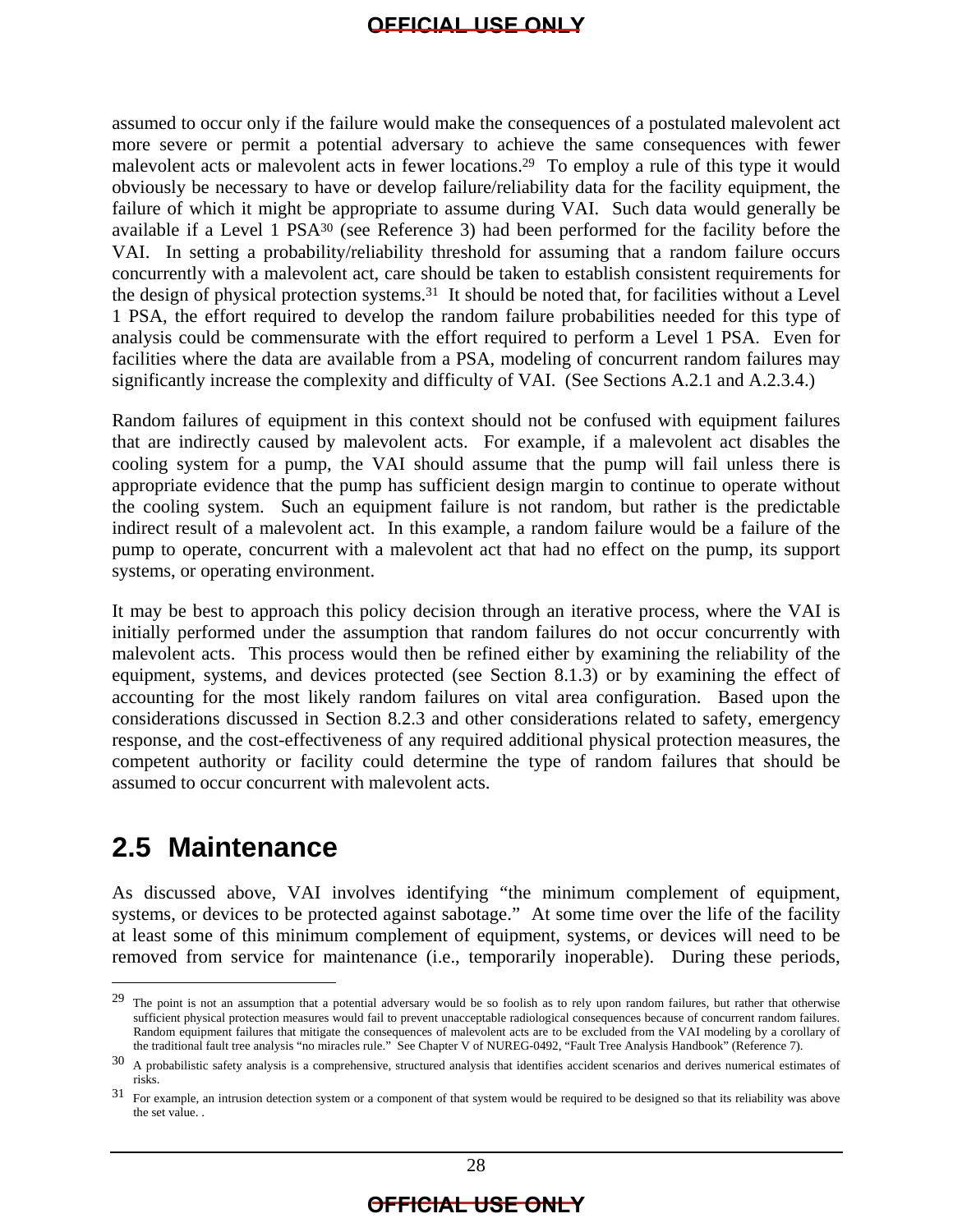additional equipment must be protected so that a sufficient complement of equipment, systems, and devices remain protected against sabotage. This may be accomplished using at least two strategies. The simplest strategy is to conduct the VAI without consideration of maintenance outages and, when these outages occur, take appropriate compensatory measures to ensure that an appropriate minimum complement of operable equipment, systems, or devices remains protected against sabotage. This can be accomplished by designating, as vital, additional areas that need protection only when specific safety systems are down for maintenance. These are referred to as temporary vital areas. These additional areas can be identified from the candidate vital area sets developed during the VAI. The policy issue associated with this strategy is the length of the maintenance outage that requires activation of these temporary vital areas. The competent authority should establish this outage time based upon an assessment of the capabilities of the potential adversary to take advantage of items being out of service for maintenance. Typically such capability would require that the potential adversary be able to obtain information (e.g., through an insider) and to gather and deploy the resources required for a sabotage attempt during the maintenance outage. Where there is a design basis threat applicable to the facility, the assumptions about the ability of the potential adversary to take advantage of items being out of service for maintenance should be consistent with the defined design basis threat. The capabilities of a potential adversary, related to establishing the length of the maintenance outage that would require protection be afforded to one more temporary vital area(s), are a very small part of the overall design basis threat. Therefore, this decision can be made quite well, based upon a general understanding of potential adversary capabilities, without completing the formal process for developing a design basis threat.

A second, more complex strategy for addressing maintenance outages is to designate facility vital areas so that the minimum complement of operable equipment, systems, or devices to be protected against sabotage would remain protected by being in vital areas even though some equipment was undergoing maintenance. If this approach is employed, care must be taken to ensure that extensive facility maintenance does not create a situation in which a minimum complement of operable equipment is no longer protected. The approach for accomplishing this during the VAI is discussed in Section A.2.3.5. The policy decision that must be made for this strategy is how much more than the minimum complement of equipment, systems, or devices should be protected by being included in designated vital areas. As discussed in Section 8.2.3, having too much equipment in vital areas can reduce physical protection effectiveness as well as increase related physical protection costs and potentially impact safety or emergency response. It may be useful to employ an iterative process that refines the amount of the equipment, systems, or devices to be protected, based upon the effect on the vital area configuration.

### **2.6 Vulnerability of Equipment Not Located in Vital Areas**

Equipment, systems, or devices not located in vital areas are typically afforded physical protection because of their location within the protected area and in the facility. However, the conservative assumption is generally made that the potential adversary can disable these items because they are not afforded the special protection required for vital areas. This may not be an appropriate assumption in all circumstances. For example, if the equipment is difficult to locate

# \_\_\_\_\_\_\_\_\_\_ <sup>29</sup> **OFFICIAL USE ONLY**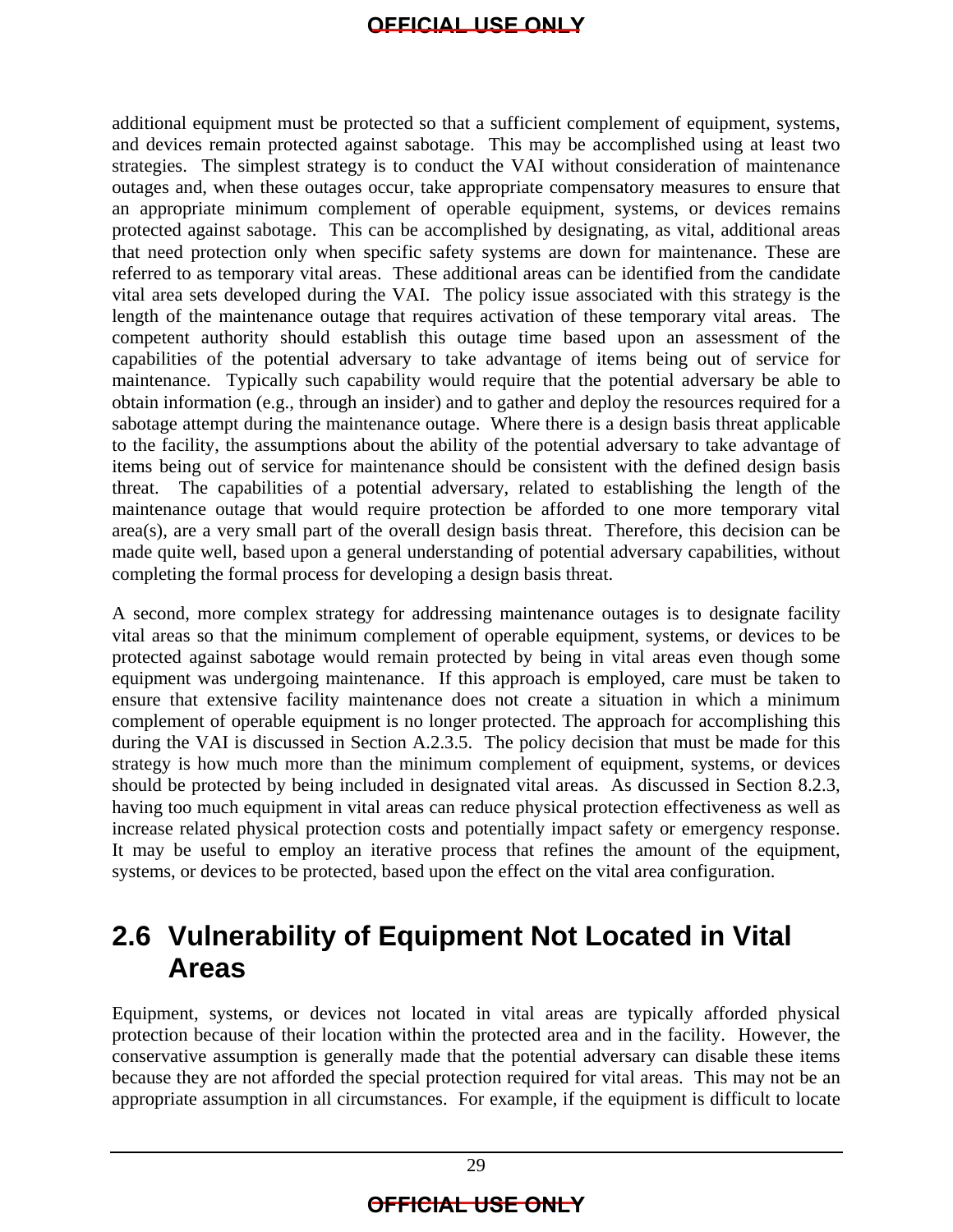or hardened against attack by safety or other measures, this circumstance, in combination with the physical protection that is afforded items outside a vital area, may be judged to provide adequate protection against a potential adversary. For example, equipment that is difficult to locate might be the cable run for the control cabling or power cabling for a specific piece of equipment. If the facility has not maintained records of cable run locations, performed safety evaluations that require cable tracing (e.g., fire hazard evaluations), or traced and documented cable locations for some other purpose, it would be quite difficult for even knowledgeable insiders to locate specific cable runs. Unless documented evaluations containing cable run information had been made publicly available, it would be quite difficult for an external potential adversary to locate specific cable runs.

Equipment that might be both naturally hardened against attack and difficult to locate would be underground piping. Again, if the facility has not maintained records of underground pipe run locations or traced and marked or documented underground pipe run locations for some other purpose, it would be quite difficult for even knowledgeable insiders to locate underground pipe runs. And unless documentation containing underground pipe run information had been made publicly available, it would also be quite difficult for an external potential adversary to locate specific pipe runs. Furthermore, in the absence of manholes or other access points, the potential adversary would probably need to penetrate a meter or more of soil to gain access to the underground piping to disable it. Depending upon potential adversary capabilities, this could be as complex, time consuming, and likely to alert response forces as penetration of vital area barriers.

These are examples of situations in which it may be reasonable to credit the operability of equipment located outside of vital areas. Obviously, the decision about whether equipment outside vital areas may be assumed to be operable depends upon both the facility configuration and the capabilities that the potential adversary is deemed to have. Where there is a design basis threat applicable to the facility, the capabilities that the potential adversary is deemed to have should be consistent with those defined in the design basis threat. Note that the information needed to make such decisions is a very small part of the overall design basis threat. Therefore, these decisions can be made quite well, based upon a general understanding of potential adversary capabilities, without completing the formal process for developing a design basis threat. The competent authority should establish the conditions, if any, under which equipment outside vital areas may be considered sufficiently resistant to malevolent acts that it can be assumed to be operable even if it is outside of a vital area. These conditions should take appropriate account of facility configuration and the characteristics of the potential adversary. For example, even if it is decided that individual cable runs outside of vital areas can be assumed operable, it may be appropriate to require that locations through which a large number of cables run (e.g., the cable spreading room at a nuclear power reactor) be designated as vital areas.32 Likewise, it may be appropriate to designate manways (small passageways) that provide access to underground piping as vital area access points if the underground piping is determined by VAI to be part of the minimum complement of equipment, systems, or devices required to be protected against sabotage.

1

<sup>32</sup> This approach provides protection for those areas where a potential adversary employing the generally inferior strategy of mindless destruction might "get lucky" and cause unacceptable radiological consequences.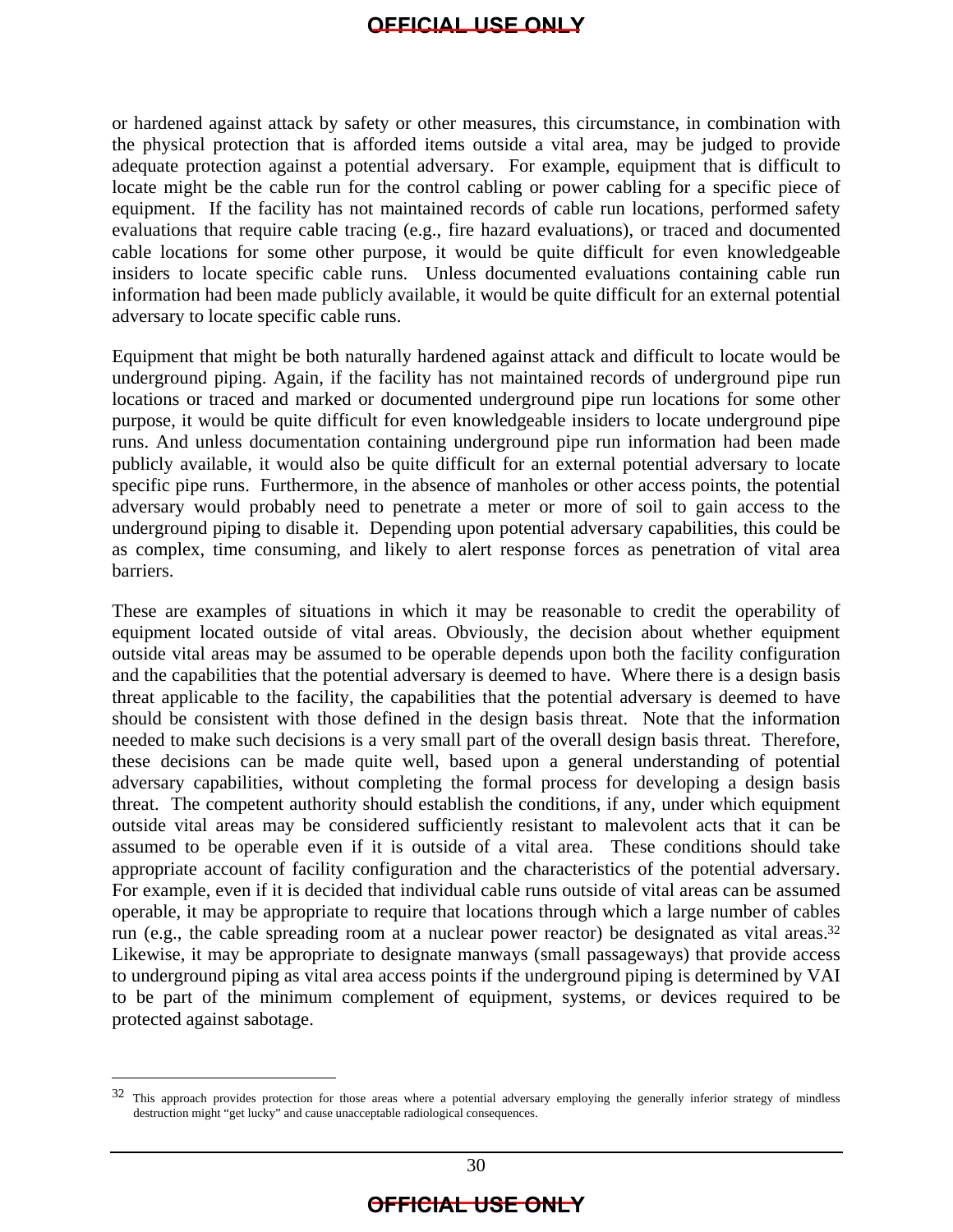Early identification of classes of items that do not require vital area protection can significantly reduce the cost and effort required for VAI. In principle, it is desirable to identify vital areas before determining whether specific classes of items require vital area protection. However, for some facilities, this approach can require significant effort to locate and model items (e.g., chasing cable runs and identifying the specific locations of underground piping) that turn out to be wasted when these items are later determined not to require vital area protection. In general, if there is not the potential for a significant savings in VAI cost or effort, vital areas should be identified before determining whether specific classes of items require vital area protection. This may be another situation where an iterative process can be useful. Determining whether specific classes of items require vital area protection may be refined based upon the effect of that determination on the vital area configuration.

### **2.7 Treatment of Recovery Actions and Human Errors**

The safety analyses and other analyses that are used as a basis for VAI frequently contain explicit or implicit assumptions about personnel actions. These may relate to routine or emergency operator actions that are needed to maintain the facility in a safe state (see Section 2.3). They may also be implicit in the way that the facility response to events is modeled. The VAI team (see Section 3.2) should be careful to identify all implicit and explicit assumptions about personnel actions that are included in the safety and other analyses used as a basis for the VAI. After these actions have been identified, the VAI team needs to determine whether they should be credited as part of the facility response to sabotage. During the course of the VAI, the VAI team may also identify possible recovery actions to compensate for disabled equipment. In this case too, the VAI team needs to determine whether the recovery actions should be credited as part of the facility response to sabotage. It is useful to establish standards to assist in making these determinations. The following standards are recommended, as a minimum, for the crediting of personnel actions and proposed recovery actions:

- A realistic, best estimate analysis demonstrates that the facility will respond to the actions under consideration in the manner modeled. This analysis accounts for the anticipated environmental effects associated with the sabotage events (e.g., habitability of locations where the personnel actions must be performed), and for the likely effects of using equipment under circumstances for which it was not designed.<sup>33</sup>
- The actions under consideration are documented in facility procedures and facility personnel have been trained in taking them.
- The actions under consideration have been demonstrated to be practical under normal circumstances and are judged to be practical after or during the associated sabotage scenario(s), as appropriate. The judgment about practicality during the associated sabotage scenario(s) includes consideration of the effects of stress upon the performance of the personnel taking the actions under consideration.

<sup>33</sup> An example of the type of effects to be considered is the effect of two-phase flow on relief valves during their use in the "feed and bleed" alternative core cooling method for a pressurized water reactor.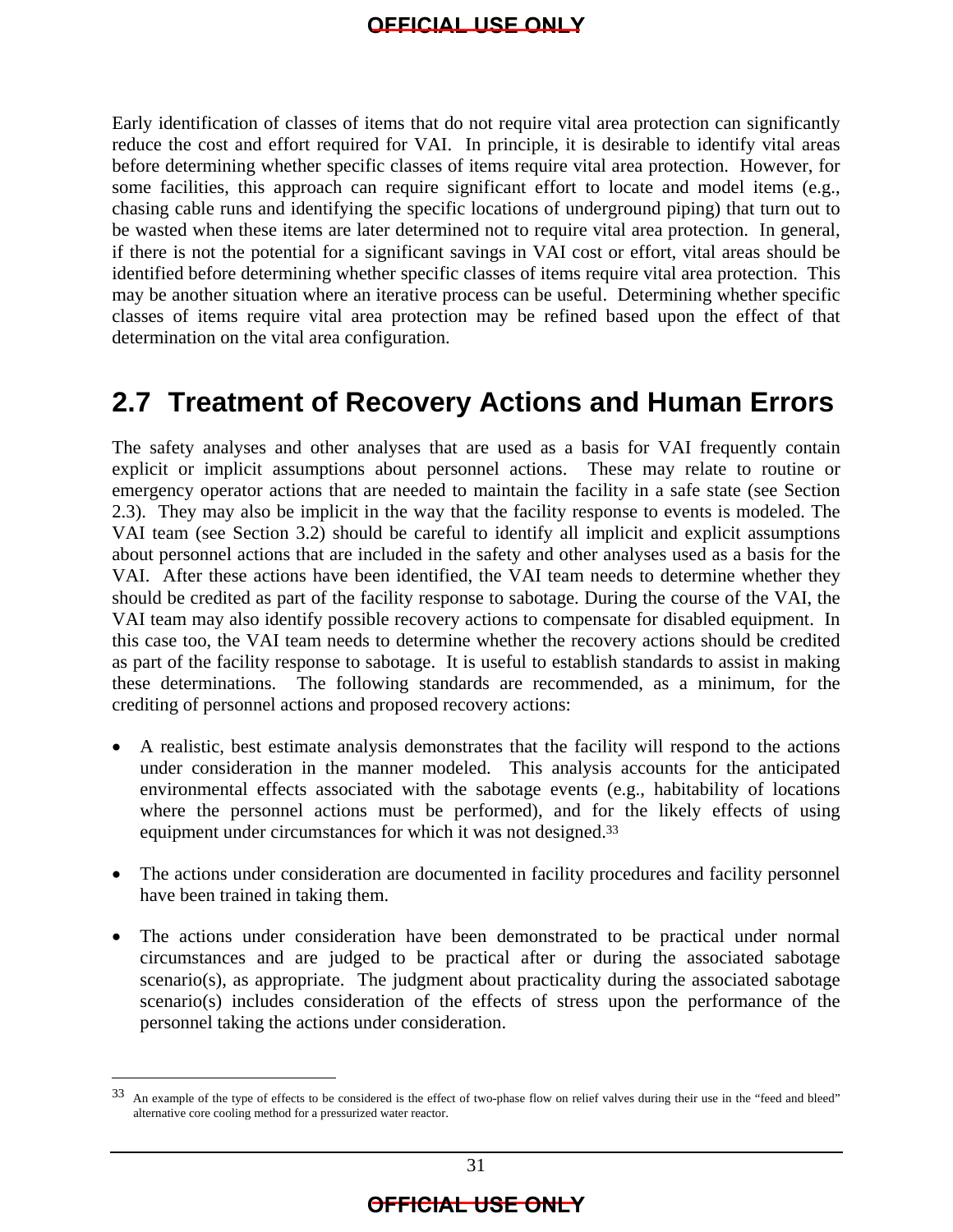The competent authority or facility may determine that it is appropriate to establish more stringent standards for crediting recovery actions or other personnel actions. The VAI team should document the rationale for crediting personnel actions, including recovery actions.

If the facility has a PSA meeting IAEA recommendations, it will include a human performance analysis34 that will identify the human interactions most important to the safety of the facility and include estimates of the likelihood of human error in these interactions. The VAI team should review this information to determine whether the VAI analysis should include the assumptions that these errors will be made. With the additional stress associated with an assault on the facility or sabotage attempt, the likelihood of human error during a sabotage scenario is unlikely to be lower than it is during an accident. If random errors with a likelihood greater than an established probability cut-off are assumed to occur concurrent with malevolent acts, then human errors with likelihoods greater than this cut-off should also be assumed to occur concurrent with malevolent acts (so long as the combined likelihood of human errors and random failures exceeds the probability cut-off). The competent authority or facility may determine that a different approach to addressing the possibility of human error concurrent with malevolent acts is more appropriate, including the assumption that human errors do not occur concurrent with malevolent acts. Assuming no human error may be a good assumption if threat assessment data indicate that malevolent events are unlikely and the human errors that have the potential to affect VAI results are also unlikely.35 In such a case the combined likelihood of malevolent events and human errors that affect VAI results is as low as the likelihood of other types of events that are not considered in physical protection system design. Examples of such events would include errors by security force personnel coincident with an attack by a potential adversary.

<sup>34</sup> See Section 4.3 of Reference 3.

<sup>&</sup>lt;sup>35</sup> Human errors with the potential to affect VAI results are those that disable safety systems or trains of safety systems or affect the facility response so that different safety systems are required to respond to MAIEs.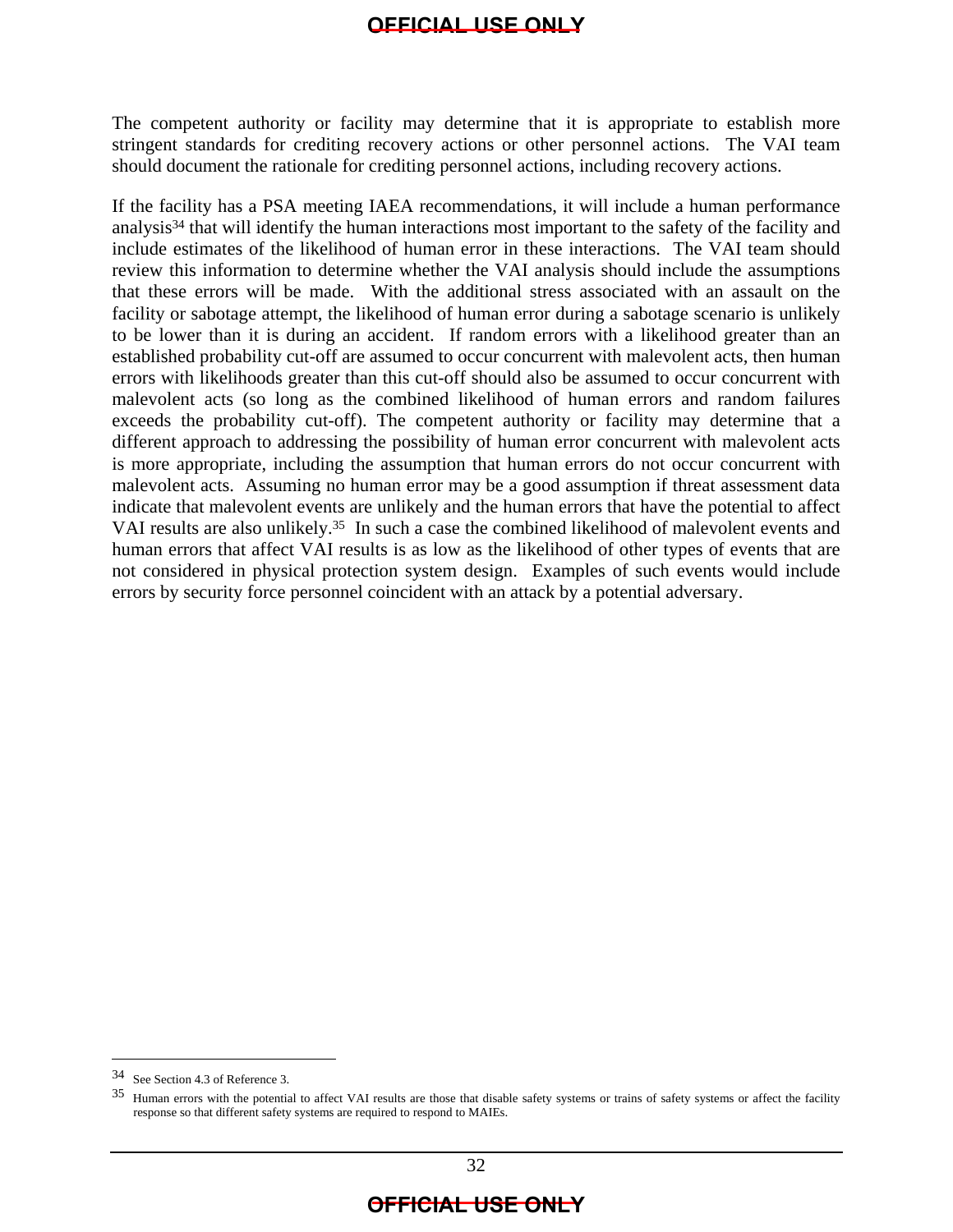### **3. VAI Management and Organization**

The management and organization of VAI activities is critical to ensuring that the results are accurate and that the VAI can be completed on schedule and within budget. Establishment of a clearly defined project schedule and provision of an adequate budget is also key to successful VAI. The complexity of VAI logic models for many realistic facilities necessitates the establishment of a process for quality assurance. The schedule and budget required to perform a VAI are strongly dependent upon whether certain prerequisites are met.

In general, facility management will perform VAI under the oversight of the state competent authority and cognizant regulatory authorities. The competent authority or cognizant regulatory authority also may perform a VAI or portions thereof, in the course of discharging its responsibility to verify that the facility vital area designation complies with the recommendations of Reference 1 or other requirements. Selecting, training, and organizing the VAI team are other critical factors in the success of the effort. These aspects of the management and organization of the VAI process are discussed below.

### **3.1 Prerequisites**

 $\overline{a}$ 

There are several prerequisites to performing VAI. The most important prerequisite is the resolution of the policy issues discussed in Section 2. Although the completion of facility safety analyses is a less important prerequisite, it is still quite valuable. Facility safety analyses, whether DSA or PSA, contain analyses of the response of the facility to initiating events (IEs) that could be caused by a potential adversary. Although a potential adversary may be able through malevolent acts to create IEs more severe than those considered in the safety analyses, the safety analyses provide a basis for addressing many of the possible malevolent acts considered. If the VAI cannot use analysis results from facility safety analyses that meet international standards, a significantly greater effort will be needed to analyze the response of the facility to malevolent acts.<sup>36</sup> (See Section 3.4.) Guidance for performing such analyses for power reactors may be found in Reference 4.

Establishing a design basis threat is not a prerequisite for VAI. However, the results will depend, to some extent, on the capabilities of the potential adversary. The relationship between the designation of vital areas and the capabilities of a potential adversary is discussed in Section 1.2.2 and alluded to in Sections 2.5 and 2.6. Potential adversary characteristics, such as the quantity and types of explosive that a potential adversary may be able to transport into the facility, will determine whether certain MAIEs are possible. Such characteristics may also determine whether specific equipment, components, or devices can be disabled and the locations from which it can be disabled. For example, large, thick-walled piping probably cannot be breached by a potential adversary without explosives or cutting torches. Similarly, the locations from which a potential adversary could breach a tank might depend upon whether the adversary

<sup>36</sup> International standards in this area are presented in IAEA NS-R-1 (Reference 2) and NS-G-1.2 (Reference 4) for nuclear power reactors; IAEA Safety Series No. 35-G1, "Safety Assessment of Research Reactors and Preparation of the Safety Analysis Report," for research reactors; and IAEA-TECHDOC-1267, "Procedures For Conducting Probabilistic Safety Assessment For Non-Reactor Nuclear Facilities," for non-reactor nuclear facilities.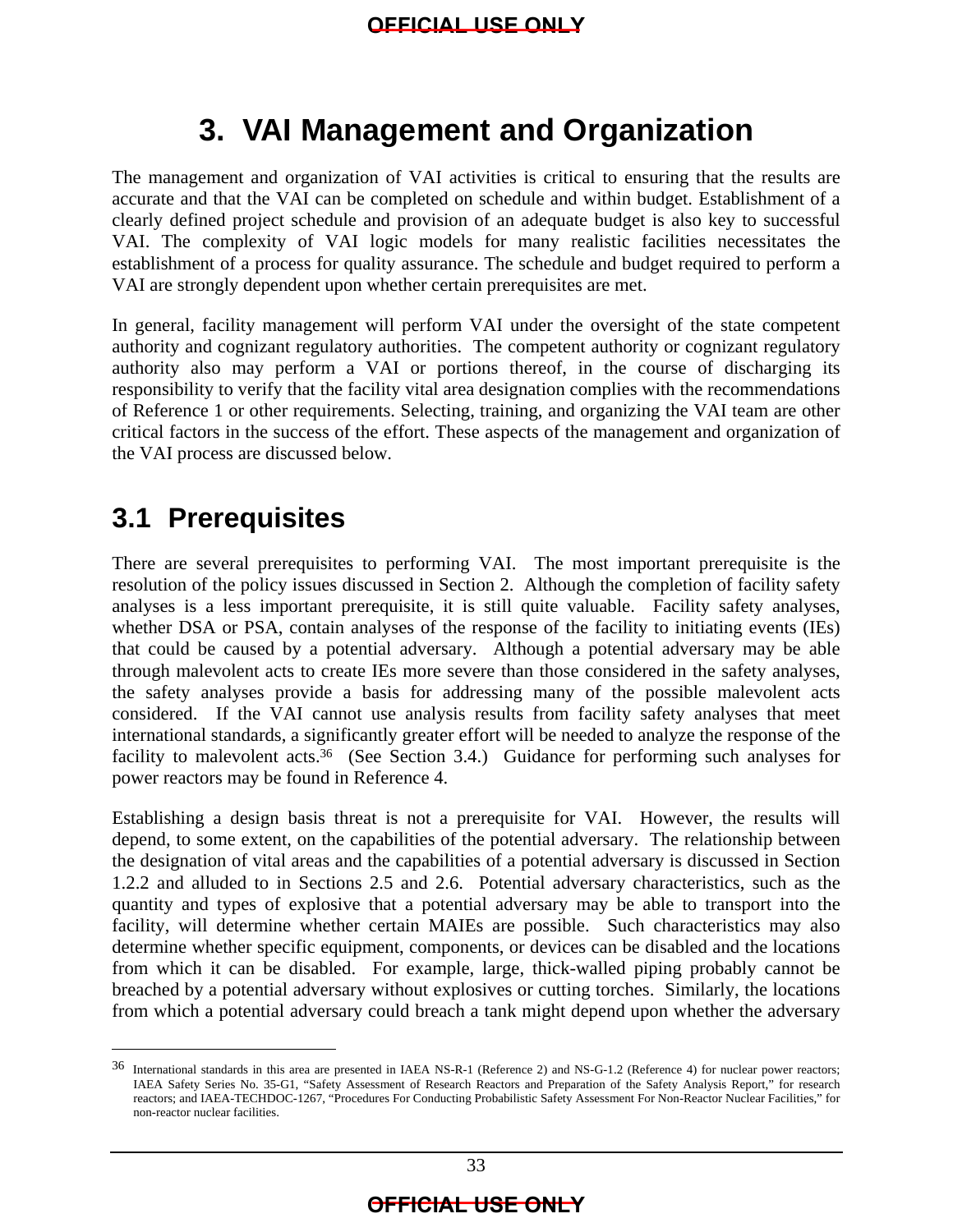had appropriate standoff weaponry. The discussion in subsequent parts of the report will highlight areas where portions of the VAI model and results will depend upon characteristics of the potential adversary. If a design basis threat has been established, then the potential adversary characteristics employed should be consistent with the design basis threat.

### **3.2 Team Composition**

The VAI team should be comprised of at least three members from three facility organizations: facility safety, physical protection, and facility operations. The team member from the facility safety organization should be familiar with the facility safety analyses. This individual should be knowledgeable of the assumptions that were made in the evaluations of facility response in the safety analyses and should be familiar with the types of safety issues affecting the facility. This may include familiarity with the design of fluid and electrical systems, operational aspects, and facility layout. This team member should also be knowledgeable of the capabilities of the facility safety and engineering organizations. This team member should know how to obtain expert technical support in mechanical, electrical, and instrumentation and control engineering to address specific issues. This individual serves as the leader of the safety specialists mentioned in Paragraph 7.1.5 of Reference 1.

The team member from the physical protection organization should be an expert in security engineering, physical protection system design, and vulnerability assessment. This individual should be experienced in evaluating security systems from the adversarial perspective ("black hatting") and have a good understanding of the capabilities and use of explosive devices and other tools that might be used by the potential adversary. This team member should also be knowledgeable of the capabilities of the facility security organization and their engineering support organization and should know how to obtain expert technical support to address specific issues. This individual serves as the leader of the physical protection specialists mentioned in Paragraph 7.1.5 of Reference 1.

The team member from the facility operating organization should have hands-on experience operating the facility, be familiar with equipment locations and operations, and be knowledgeable of routine and emergency operating procedures.37 This team member should be knowledgeable of the capabilities of the facility operations, maintenance, and engineering support organizations and know how to obtain expert technical support to address specific issues. Although Reference 1 does not specifically mention the participation of the operating organization in VAI, the operating organization representative has a critical role on the team. This member helps the team understand overall facility operation, leads the VAI walkdowns to identify locations from which equipment can be disabled, and helps ensure that vital areas are selected so that their protection does not adversely affect facility safety and does not place an undue burden on facility operation.

An important collateral benefit of performing VAI is that it fosters communication and mutual understanding among the safety, physical protection, and operating organizations. For large, complex facilities this team will probably need to be augmented with additional staff from these

1

<sup>37</sup> For a nuclear power reactor, the desired level of experience and qualifications is that of a senior reactor operator.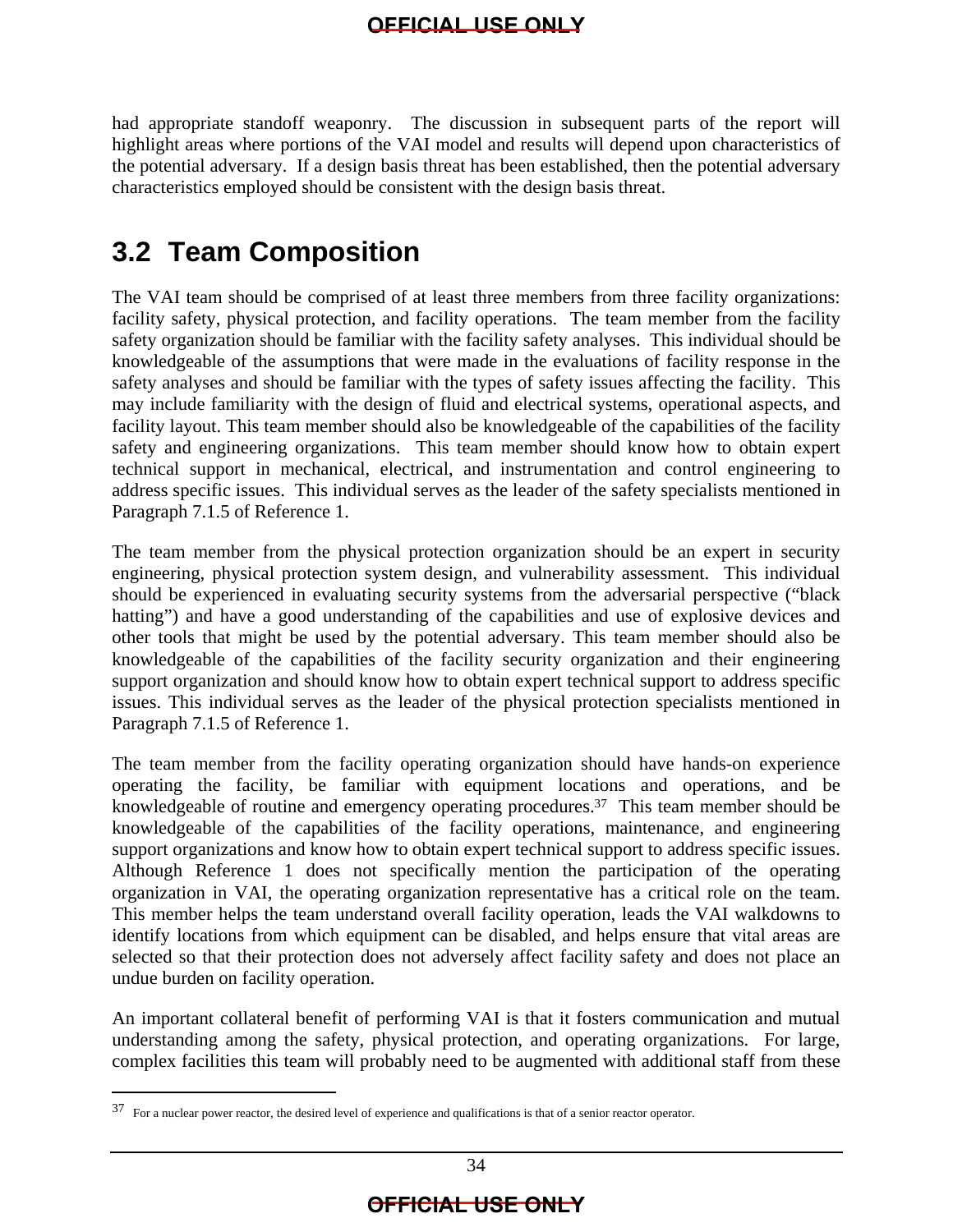disciplines. For small, simpler facilities, the team members may not need to work full time on VAI activities, although these activities should be team members' highest priority assignment for the duration of the analysis.

The VAI team will need to be supported by someone with expertise in fault tree analysis modeling and the specific computer programs (typically fault tree analysis or PSA programs) that will be used. For complex facilities this individual should be able to provide full-time support to the team. For simpler facilities, it may be possible for the safety organization representative to perform these functions.

For large, complex facilities, it may be necessary to have one or more additional team members who focus on the management of the overall project and liaison with other facility organizations to exchange information and resolve managerial, procedural, and technical issues. Although VAI has a strong safety component, the project should be managed by the physical protection organization because it is an integral part of facility physical protection. For smaller, simpler facilities, the security organization representative should lead the VAI team and manage the overall effort. All team members and support personnel should meet the information protection requirements for access to the categories of information that are required to perform, and that are generated during, the VAI analysis (see Section 9.1).

### **3.3 Team Training**

A team performing VAI for the first time will require training to acquire the specific expertise needed to successfully conduct the analysis. Even though individual members of the team will already have some of the expertise required, it is strongly recommended that the team train together before the analysis is begun to achieve a common understanding of the objectives and methods used. As a minimum, the following four types of training should be given and attended by all team members.

- 1. *Facility system and operational procedures.* This course (typically 3 days to 1 week) should cover the basic aspects of the facility, including anticipated operational occurrences and accidents of concern, the safety groups and their functions to mitigate these occurrences and accidents, and operational procedures under normal and accident conditions.
- 2. *Physical protection basics.* This course (typically 1 to 2 days) covers the basic concepts of physical protection as they relate to vital area identification and protection. If the State competent authority has established a design basis threat applicable to the facility where the analysis is being performed this course should cover relevant aspects of the design basis threat. This training should also address the information protection requirements applicable to information generated (see Section 9.1).
- 3. *Fault tree analysis techniques.* This course (typically 3 days) should cover the basic principles of fault tree modeling, the input and output of the fault tree analysis or PSA software to be employed. The objective of this training is to give the team members a level of knowledge that will help them ensure that their insights about the facility design and

# \_\_\_\_\_\_\_\_\_\_ <sup>35</sup> **OFFICIAL USE ONLY**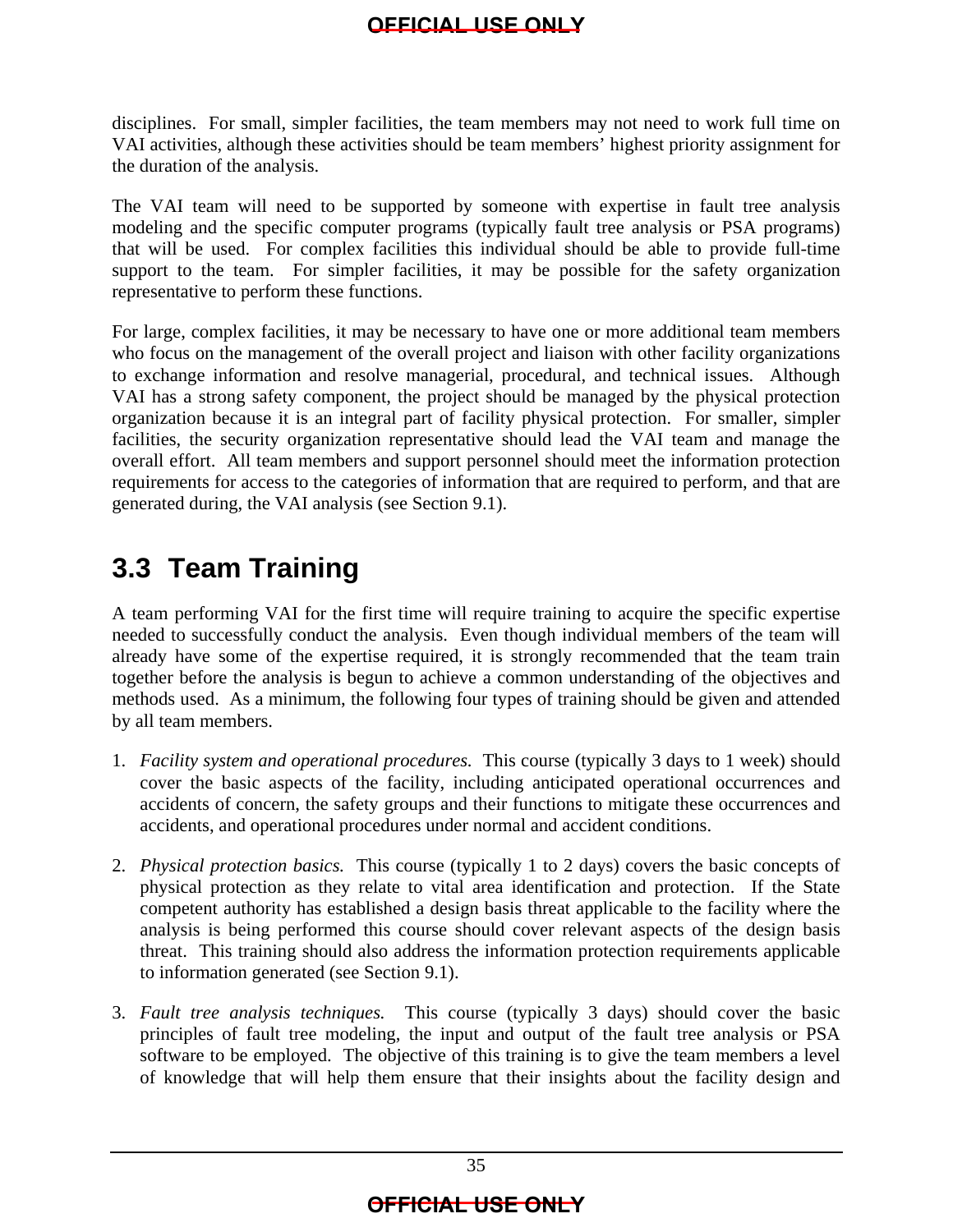operation and potential adversary capabilities and characteristics are being faithfully incorporated into the fault tree model that is the basis of this approach.

4. *VAI method – comparative review of VAIs for similar facilities.* This course (1 week) should cover the VAI approach presented in this report. If the State competent authority has established policy to resolve the issues discussed in Section 2, these policy assumptions should be also be covered in this course. If these issues are to be resolved only for this specific VAI, this course should include a facilitated session that presents these issues and develops facility-specific resolutions. If analyses for facilities of similar design have been prepared and documented, and are available, these should be reviewed as part of this course. The purpose of this course is to ensure that team members have a common understanding of the VAI method, the assumptions that are appropriate for their facility, and their roles and responsibilities in the process.

### **3.4 Funding and Scheduling**

The resources in terms of person-hours, time, and computer resources required to perform VAI depend greatly on the complexity of the facility being analyzed, the amount of applicable safety analysis information that is available, and the experience and expertise of the team. Significant reductions in the effort and time required can be achieved if VAI models for similar facilities are available for review and adaptation. Naturally, scheduling of activities is affected by the availability of personnel to serve on and support the VAI.

The following example may be of assistance in estimating the resources and time required to perform a VAI. For a facility of the complexity of a nuclear power reactor, an experienced three-person team working full time can complete and document a VAI analysis, using this method, in two to three months. This estimate assumes that the available safety analysis information is adequate to perform the VAI without additional engineering analyses of facility response to MAIEs or detailed analyses of equipment, component, or device reliability and availability. Additional time and resources would be required for a large number of dispersion and dose calculations or engineering evaluations of alternative facility response to malevolent acts, that rely upon design safety features or alternative accident management/damage control measures. Additional time would be required if the team were not experienced in applying the VAI method. The schedule can be compressed to some extent by enlarging the VAI team.

### **3.5 Quality Assurance**

Quality assurance (QA) for VAI encompasses the activities necessary to achieve the appropriate quality in application of the method and those that are necessary for verifying that the required quality is achieved. For a VAI analysis, appropriate quality means an end product that is correct, useable, meets the recommendations of Section 7.1.5 of Reference 1, and can be shown to satisfy the requirements established by the competent authority of the State in which the facility is located.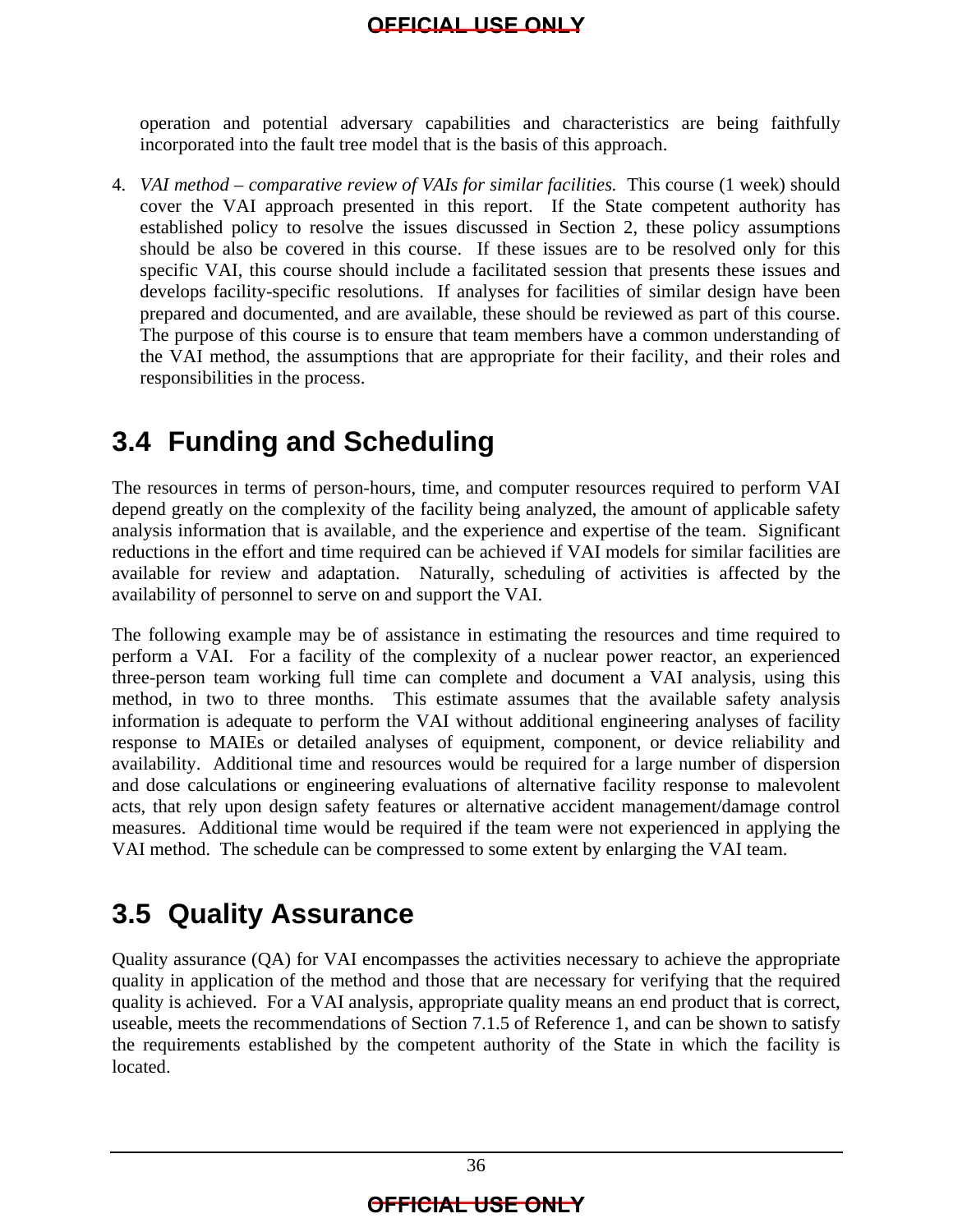QA is an essential aspect of "good management" (see Sections 201 and 202 of Reference 8). Good management contributes to achieving quality through thorough analysis of the tasks to be performed, identifying the skills required, selection and training of appropriate personnel, creation of a satisfactory environment where activities can be performed, and recognizing the responsibility of the individual who is to perform each task. Briefly stated, the QA activities should provide for a disciplined approach to all activities affecting the quality of the analysis, including verifying that activities have been satisfactorily performed, and, if not, instituting appropriate corrective actions. A critical aspect of this is appropriate documentation of activities, such as work papers, memoranda and correspondence, engineering calculations, computer files, computer output, and the final report, suitable for use by the appropriate personnel. All assumptions made in the analysis and any interpretations of policy guidance and requirements from the facility or State competent authority should be documented. Documents prepared and records generated during the analysis should be prepared, formatted, and retained in accordance with the policies and procedures established by the facility for quality records and any requirements established by the competent authority of the state in which the facility is located. Because of its possible value to a potential adversary, the documents prepared and records generated during the VAI analysis should be protected in accordance with the information protection requirements established by the competent authority and the implementing requirements and procedures established by the facility (see Section 9.1).

Information should be entered into computer programs so that fault tree model logic, calculation parameters, or other significant aspects of the calculation are evident and clearly presented. To the maximum extent practicable, the analysts must avoid shortcuts and computer programming tricks that obscure fault tree model logic, calculation parameters, and other significant aspects of calculations. The results of computer calculations must always be checked for reasonableness and any apparent discrepancies must be thoroughly investigated.

QA reviews should be conducted at the completion of the activities described in Sections 4, 5, 6, and 7 of this report. The individual(s) performing these reviews should be experienced in this method and should be independent of this particular VAI analysis so they are not reviewing their own work. The QA review conducted at the completion of the activities described in Section 4 should address the comprehensiveness of the identified MAIEs, front line systems, support systems, and the interdependencies among front line systems and support systems. The QA review conducted at completion of the activities described in Section 5 should address the clarity of the sabotage fault tree and its consistency with the information gathered and documented in the tasks described in Sections 4 and 5.

The QA review conducted at completion of activities described in Section 6 should address the accuracy of the location information gathered and the process for incorporating it into the sabotage fault tree. This review should also address the clarity of the sabotage fault tree and the associated documentation. QA reviews for the activities described in Section 7 should be conducted after the solution of the sabotage fault tree and the protection location tree.38 The sabotage fault tree review should examine the solutions to understand the combination of MAIEs and disabling of safety systems that each term in the solution represents. These should be

<sup>&</sup>lt;sup>38</sup> The protection location tree is the logical complement of the sabotage fault tree (sometimes referred to as the dual of the sabotage fault tree). This fault tree describes the systems, components, and locations that must be protected to prevent facility sabotage. The minimal path sets of this tree are candidate vital area sets.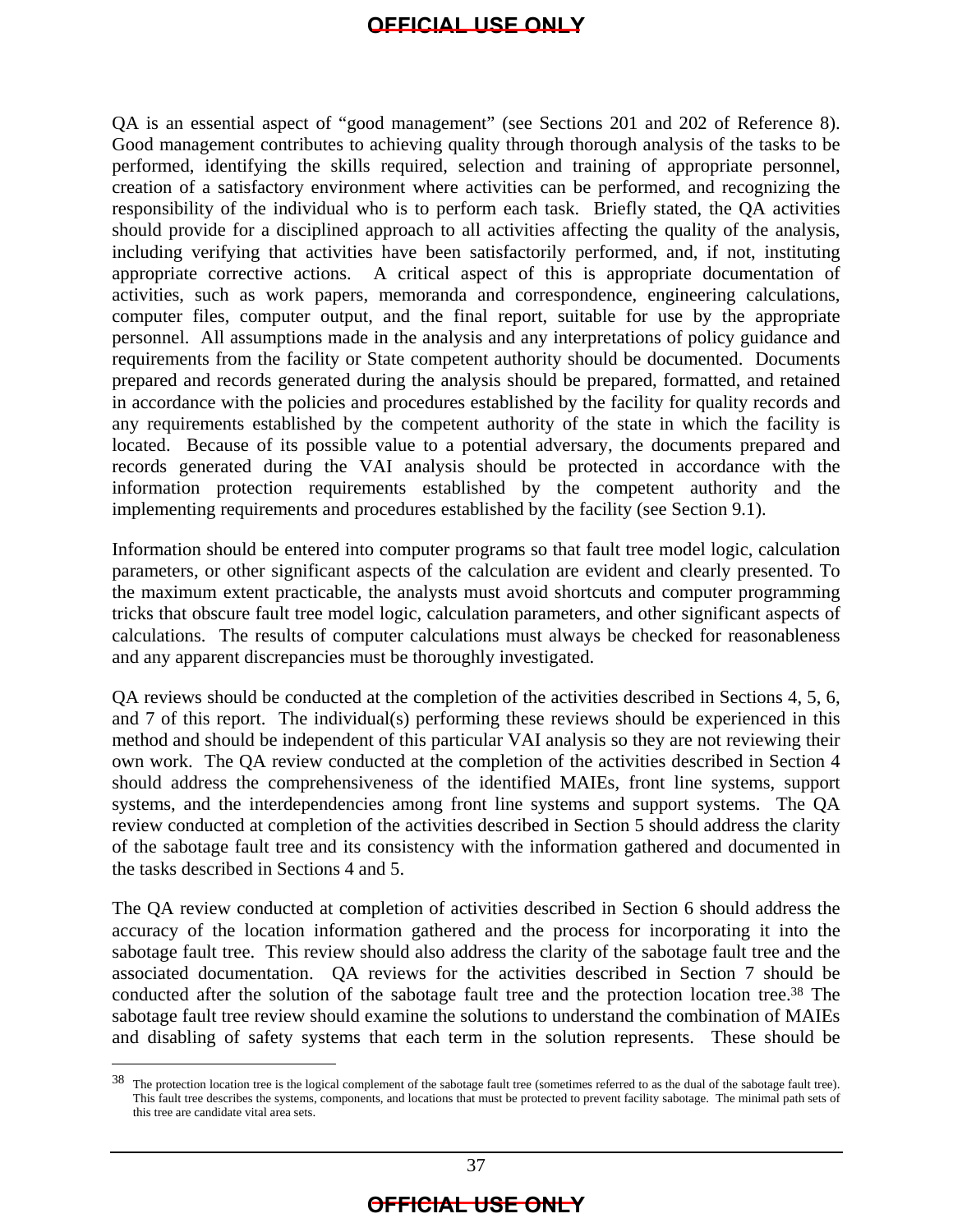checked for consistency with facility safety analyses and other safety documentation. The protection location tree review should examine the solutions to understand the combination of systems being protected and MAIEs being prevented that each term in the solution represents. These should be checked for completeness based upon the insights gained from the review of the solution to the sabotage fault tree. Corrective actions should be taken to address issues identified in each of these quality assurance reviews before performing the subsequent stage of the VAI analysis.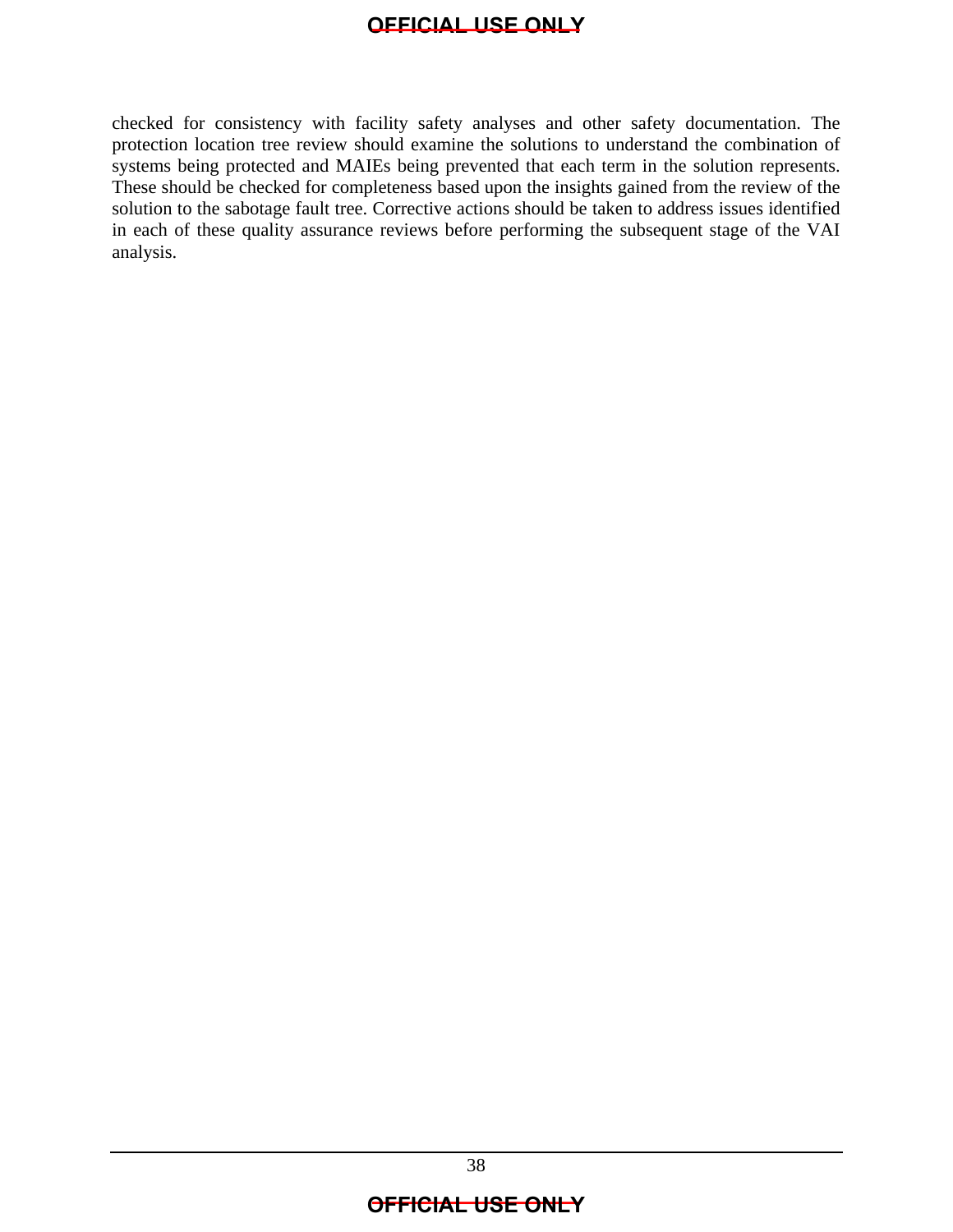## **4. Identifying Sources of Radioactive Releases and Possible Malevolent Act Initiating Events**

This section describes the first major step in performing the actual VAI analysis. This part of VAI answers two of the key questions identified in Section 1.2.1.

- "What are the sources of radioactive material that can be released to cause unacceptable radiological consequences?"
- What malevolent acts (referred to as malevolent act initiating events [MAIEs]) can a potential adversary commit that might cause radioactive material to be released, causing unacceptable radiological consequences?

The main purpose of this step is to produce a list of malevolent acts by which the potential adversary might initiate a chain of events leading to unacceptable radiological consequences (MAIEs). Many of these IEs will have already been identified and analyzed in facility safety documentation, such as a DSA or PSA report. However, there are three classes of MAIEs that are probably not addressed in facility safety documentation. The first class of MAIEs involves situations where there is no process or other energy normally present that could disperse radioactive material. Under these circumstances, malevolent acts involving explosives or other sources of energy for breaching or dispersal could cause barriers to fail or radioactive material to be dispersed in a manner not possible without a malevolent act. Because these IEs are not possible without a malevolent act, they are not analyzed in safety documentation.

The second, related class of MAIEs that may not have been analyzed in safety documentation is those IEs that are so unlikely to occur randomly that they may have been excluded from consideration. Such events typically include massive breaches or failures of passive components that, while extremely improbable as random events, can be accomplished by the potential adversary equipped with explosives or other tools.

The third class of MAIEs is those involving sources of radioactive material releases that may not have been within the scope of safety documents. For example, Level 1 PSAs at nuclear power reactors only address events with the potential to lead to core damage and, thereby, the release of radioactive material from the reactor core. Other inventories of radioactive material that might be the source of release leading to unacceptable radiological consequences (such as irradiated fuel and radioactive waste) also need to be considered in VAI.

When identifying the MAIEs, the team should maintain awareness of these three classes of events that may not be included in safety documentation. The specific events included in these classes will depend upon both the design of the facility and the capabilities, credited to the potential adversary, to damage equipment, components, and devices.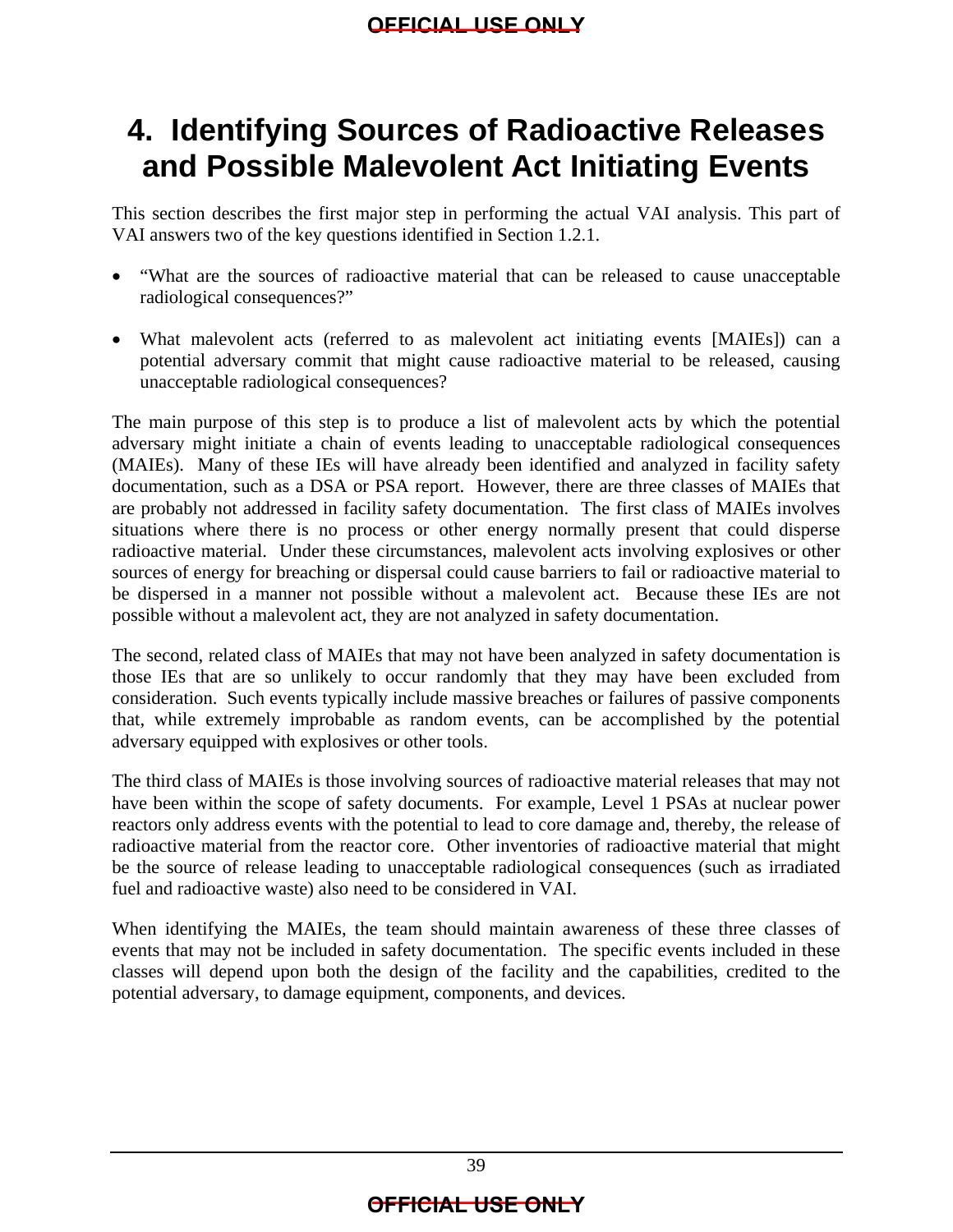## **4.1 Selecting Malevolent Act Initiating Events**

This part of VAI answers the question identified in Section 1.2.1, "What malevolent act initiating events can a potential adversary commit that might cause radioactive material to be released, causing unacceptable radiological consequences?" There are four approaches to the selection of MAIEs, each with its advantages and limitations. Because the objective is to produce a list that is as complete as possible, all of the approaches below should be followed, although one may be selected as the main approach.

- 1. *Review of safety documentation.* This should be the starting point for this part of the VAI, when the safety documentation is available. Lists of IEs in DSA and PSA, in fire analyses, seismic analyses, and other safety evaluation for the facility being analyzed and for similar facilities should be reviewed. Because any of the IEs that can occur randomly can also be caused by malevolent acts, this set of IEs should be included in the list of MAIEs. Note that the assumptions in safety analyses regarding the nature of these IEs and the plant response to them should be reexamined in the context of possible malevolent acts and revised where appropriate.
- 2. *Reference to other VAIs.* Where other VAI analyses have been performed for similar facilities, lists of the MAIEs used should be reviewed. It is particularly important to identify MAIEs that do not correspond to IEs in facility safety documentation.
- 3. *Engineering evaluation.* The facility systems (operational and safety) and major components should be systematically reviewed to see whether any consequences of malevolent acts of which the potential adversary is deemed capable (e.g., disabling, causing to operate spuriously, breaching, disrupting, collapsing, or igniting) could lead directly, or in combination with other malevolent acts, to unacceptable radiological consequences. This approach should generally not be selected as the main approach for VAI unless the facility has very limited safety documentation. If the safety documentation is adequate, engineering evaluations should be limited to circumstances where they will provide a definite benefit, including consideration and analysis of classes of possible malevolent acts that are not addressed in safety analyses or documentation (see Section 4.3).
- 4. *Deductive analysis.* In this approach, unacceptable radiological consequences is the top event in a diagram that has the appearance of a fault tree, though it is not one. This top event is systematically decomposed into all possible categories of events that could cause it to occur. Successful operation of systems and other preventive actions are not included. The events at the most fundamental level are then candidates for the list of MAIEs for the facility. The use of such diagrams can also assist in the definition of safety functions (see Section 4.2). This approach should generally not be selected as the main approach for VAI unless the facility has very limited safety documentation. Here again, the main benefit of this approach for facilities with adequate safety documentation is brainstorming about classes of possible malevolent acts that are not addressed in safety analyses or documentation.

Care should be taken to include MAIEs that may be accomplished from outside the facility. Depending upon the capabilities that the potential adversary is deemed to have, MAIEs of this type can range from attacks on electrical transmission components that isolate the facility from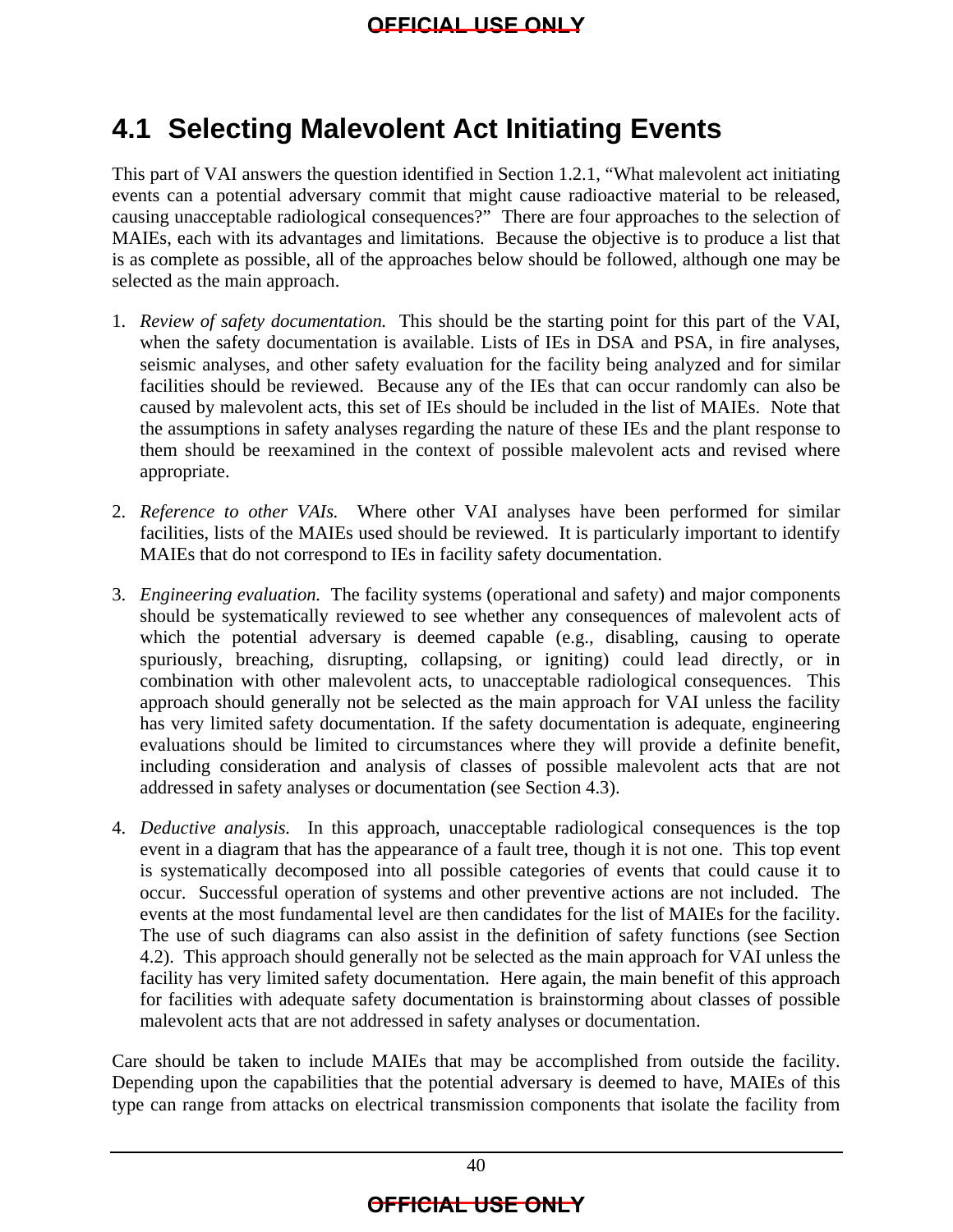the electrical grid to attacks on facility structures and large components (e.g., storage tanks or transformers) with stand-off weapons. Events in this classification will need to be treated differently from those that require the potential adversary to access areas within the facility.<sup>39</sup> The approach for treating such MAIEs is discussed in Sections 6.2 and A.3.3.

Care should also be taken to include MAIEs for each of the facility operational states that the VAI needs to address, as identified in Section 2.2. MAIEs should be cross-referenced to the facility operational state(s) for which they are applicable.

The list of MAIEs should be reviewed to remove any repetitions or overlaps and checked further for inadvertent omissions. Once identified, the MAIEs are normally listed in a systematic way. A simple example for a light water reactor might be:

- 1. Loss of Coolant Accident (LOCA) break sizes (beyond design basis, large, small);
- 2. Interfacing system LOCAs, and other LOCAs that affect mitigating systems;
- 3. Transients applicable to the facility;

 $\overline{a}$ 

- 4. Transients initiated by disabling support systems in ways that affect mitigating systems;
- 5. Combinations of the above (e.g., LOCAs with loss of offsite power); and
- 6. Malevolent acts directed against other radioactive material inventories, such as irradiated fuel or radioactive waste storage.

The list of MAIEs should be prepared in suitable format and retained as a VAI analysis record (see Section 3.5).

## **4.2 Determining Safety Functions and Associated Systems**

This part of VAI answers the question identified in Section 1.2, "What safety groups must a potential adversary disable concurrent with MAIEs to cause unacceptable radiological consequences?" The determination of safety functions and the identification of associated facility systems are performed in this stage of the analysis because the MAIEs can be grouped based upon the demands that they place on safety functions: front line systems and support systems. This grouping of MAIEs significantly simplifies the subsequent development of the facility sabotage fault tree. The information developed in part of the analysis is also directly useable in the creation of the facility sabotage fault tree in Section 5.

For each MAIE, the safety functions that need to be performed in order to prevent unacceptable radiological consequences should be identified. Note that the safety functions that need to be performed in response to a specific MAIE may vary depending upon the facility operational

<sup>&</sup>lt;sup>39</sup> This different treatment is required because these MAIEs cannot be protected against by designated the areas from which they can be caused as vital areas. Therefore, they are treated in a different manner where the events are linked to locations as described in Section 6.2 and A.3.3.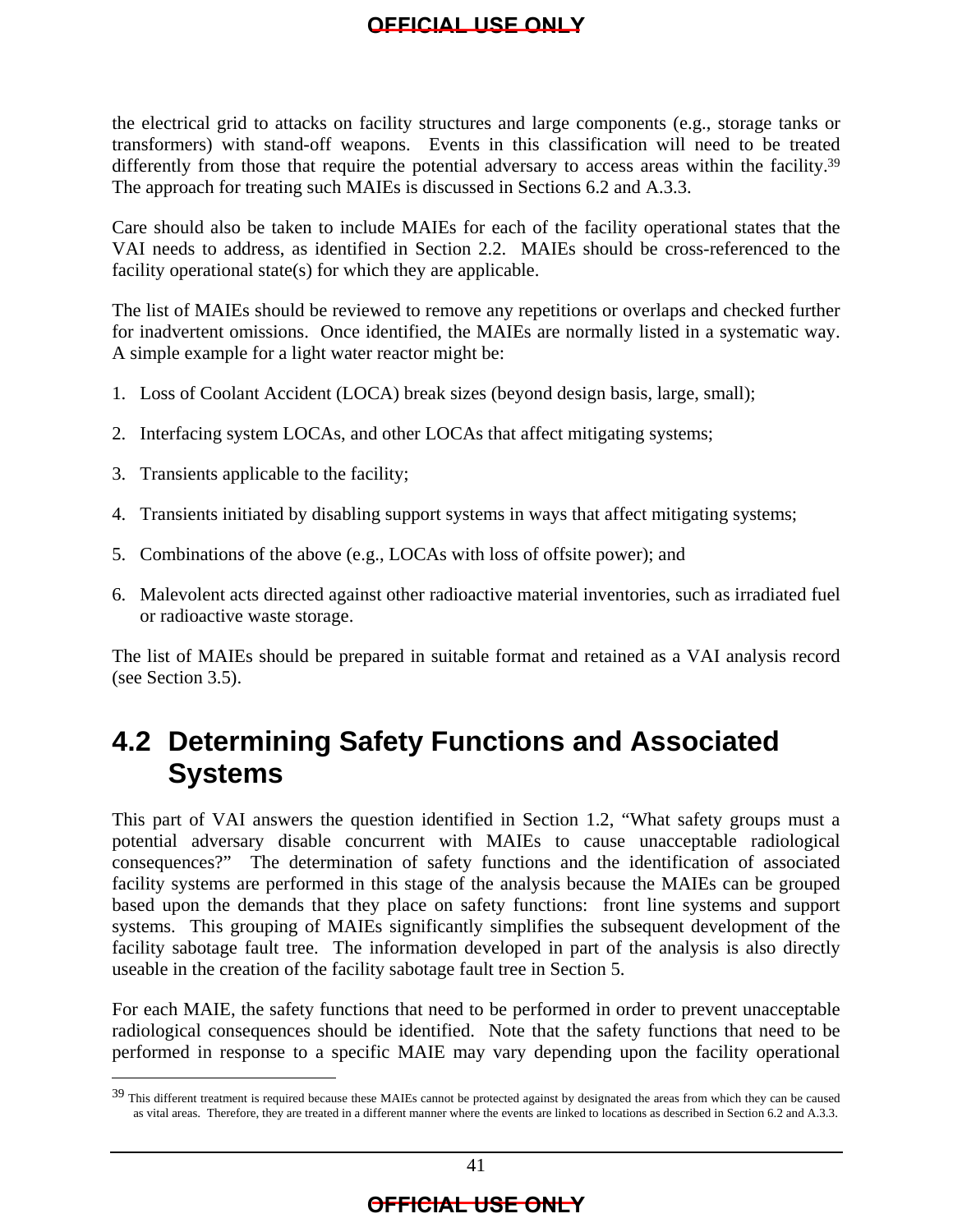state, as discussed in Section 2.2. The concept of safety functions is discussed in References 2 and 3. The annex to Reference 2 lists the safety functions for light water reactors. Safety functions for light water reactors that are important for protecting against unacceptable radiological consequences are listed below.40

1. Control reactivity;

 $\overline{a}$ 

- 2. Remove core decay heat and stored heat;
- 3. Maintain integrity of primary reactor coolant boundary (pressure control);
- 4. Maintain primary coolant inventory;
- 5. Protect containment integrity;
- 6. Scrub radioactive materials from containment atmosphere;
- 7. Remove irradiated fuel decay heat;
- 8. Maintain integrity of irradiated fuel storage; and
- 9. Maintain integrity of radioactive waste storage.

These functions are illustrative of the functions to be considered in the analysis. However, it may not be necessary to protect all of them to achieve the level of protection identified as the baseline in Section A.2.

The safety functions required to maintain radiation doses and releases within prescribed and acceptable limits are typically described in safety analysis reports. The information in these reports may be presented in terms of the functions performed by safety systems rather than a specific listing of safety functions.<sup>41</sup> However, it is usually possible to infer the facility safety functions from the description of the functions performed by the corresponding safety system. For example a PWR containment cooling system cools the containment atmosphere during and following a loss of coolant accident to condense primary coolant that has blown out of the reactor, reducing the pressure in the containment. This reduces the load that the containment must bear to remain leak tight. Thus, the PWR containment cooling system supports the safety function of maintain containment integrity. These safety functions and safety systems are typically a superset of the safety functions and safety systems that provide protection against unacceptable radiological consequences. In addition to the safety functions and safety systems that protect against unacceptable radiological consequences, safety analysis reports and other safety documents include safety functions and safety systems that serve to maintain worker radiation exposure and routine radiological releases within appropriate limits during normal

 $40$  This list does not include maintenance of subcriticality of irradiated fuel based upon the implicit conclusion that a criticality in the irradiated fuel storage area would not cause unacceptable radiological consequences. The validity of this conclusion depends upon the definition of unacceptable radiological consequences as discussed in Section 2.1. As spent fuel storage is configured at most reactors, if the definition of unacceptable radiological consequences is based upon dose to the off site public, a criticality in the irradiated fuel storage area would not cause unacceptable radiological consequences.

<sup>41</sup> This is typically the case where a PSA has not been performed for the facility. Where a PSA has been performed, the PSA will identify the facility safety functions and the safety and, in some cases, non-safety systems that can be employed to perform them.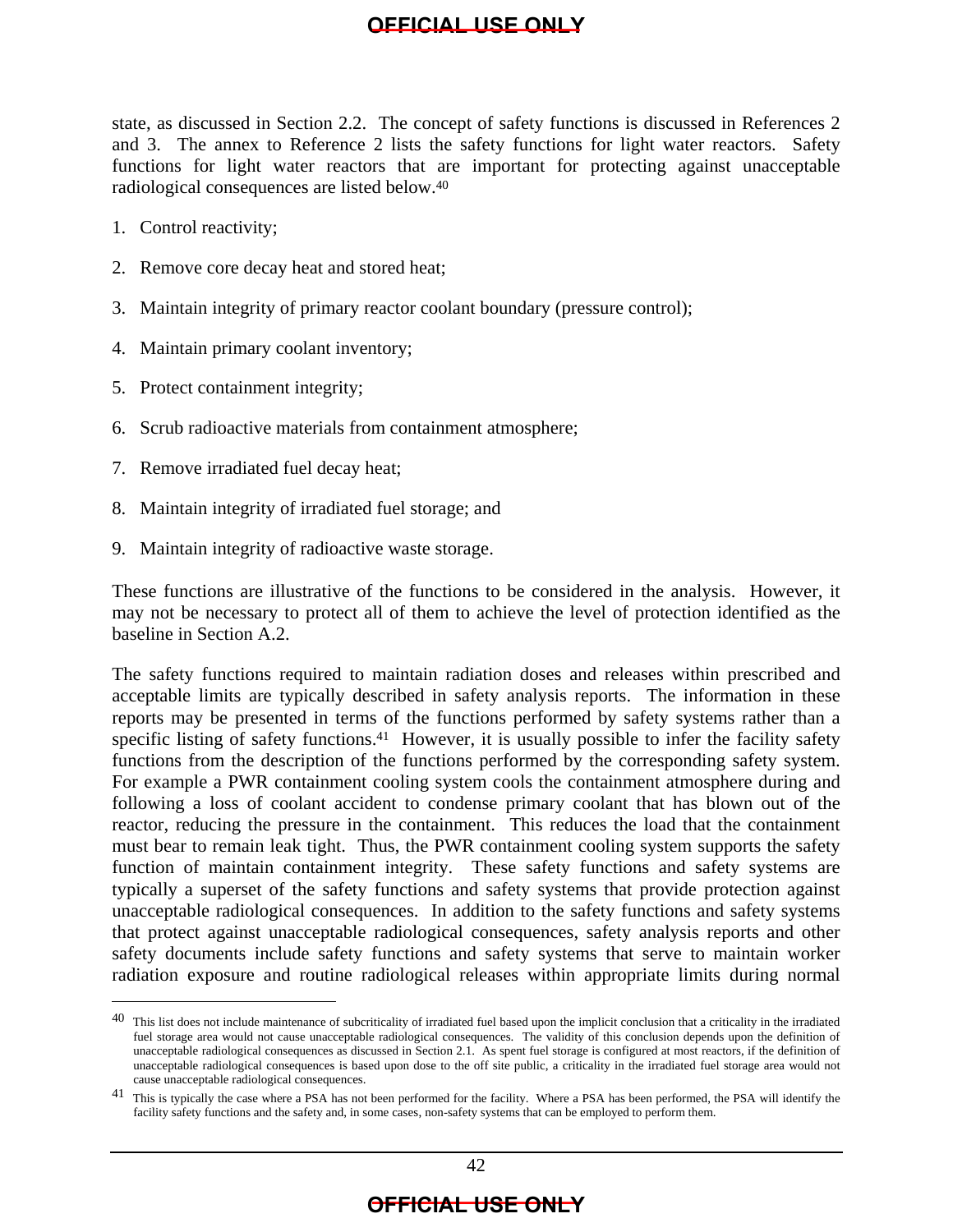operations and anticipated operational occurrences. Frequently, the safety functions and safety systems that serve these latter purposes do play a role in protecting against unacceptable radiological consequences. Thus, the safety functions that provide protection against unacceptable radiological consequences can generally be obtained directly from the facility safety analysis report or inferred from them.

The next stage of the analysis is to identify the systems that are directly or indirectly required for the performance of each safety function. Here again, the specific systems that perform a particular safety function may differ depending upon the facility operational state. The systems that directly perform a safety function are defined to be front line systems and those required for proper functioning of the front line systems are defined to be support systems. Table 4-1 shows safety functions and the corresponding front line systems for a typical pressurized water reactor.

| <b>Safety Function</b>                                                       | <b>Front Line System</b>                                                                                                                                                                                                       |
|------------------------------------------------------------------------------|--------------------------------------------------------------------------------------------------------------------------------------------------------------------------------------------------------------------------------|
| Control reactivity                                                           | (a) Reactor protection system<br>(b) High pressure injection system                                                                                                                                                            |
| Remove core decay heat and stored heat                                       | (a) Power conversion system<br>(b) Emergency feedwater system<br>(c) High pressure injection system and pressurizer<br>relief valves (feed and bleed)<br>(d) Low pressure injection system<br>(e) Residual heat removal system |
| Maintain integrity of primary reactor coolant<br>boundary (pressure control) | Pressurizer safety relief valves                                                                                                                                                                                               |
| Maintain primary coolant inventory                                           | (a) High pressure injection system<br>(b) Low pressure injection system                                                                                                                                                        |
| Protect containment integrity<br>(isolation, overpressure)                   | (a) Containment spray system<br>(b) Containment cooling system                                                                                                                                                                 |
| Scrub radioactive materials from containment<br>atmosphere                   | (a) Containment spray system<br>(b) Containment ventilation system                                                                                                                                                             |
| Remove irradiated fuel decay heat                                            | Spent fuel pool cooling system                                                                                                                                                                                                 |
| Maintain integrity of irradiated fuel storage                                | Spent fuel pool                                                                                                                                                                                                                |
| Maintain integrity of radioactive waste storage                              | (a) Gaseous waste processing system<br>(b) Liquid waste processing system<br>(c) Solid waste processing system                                                                                                                 |

#### **Table 4-1. Pressurized Water Reactor Safety Functions and Corresponding Front Line Systems**

# \_\_\_\_\_\_\_\_\_\_ <sup>43</sup> **OFFICIAL USE ONLY**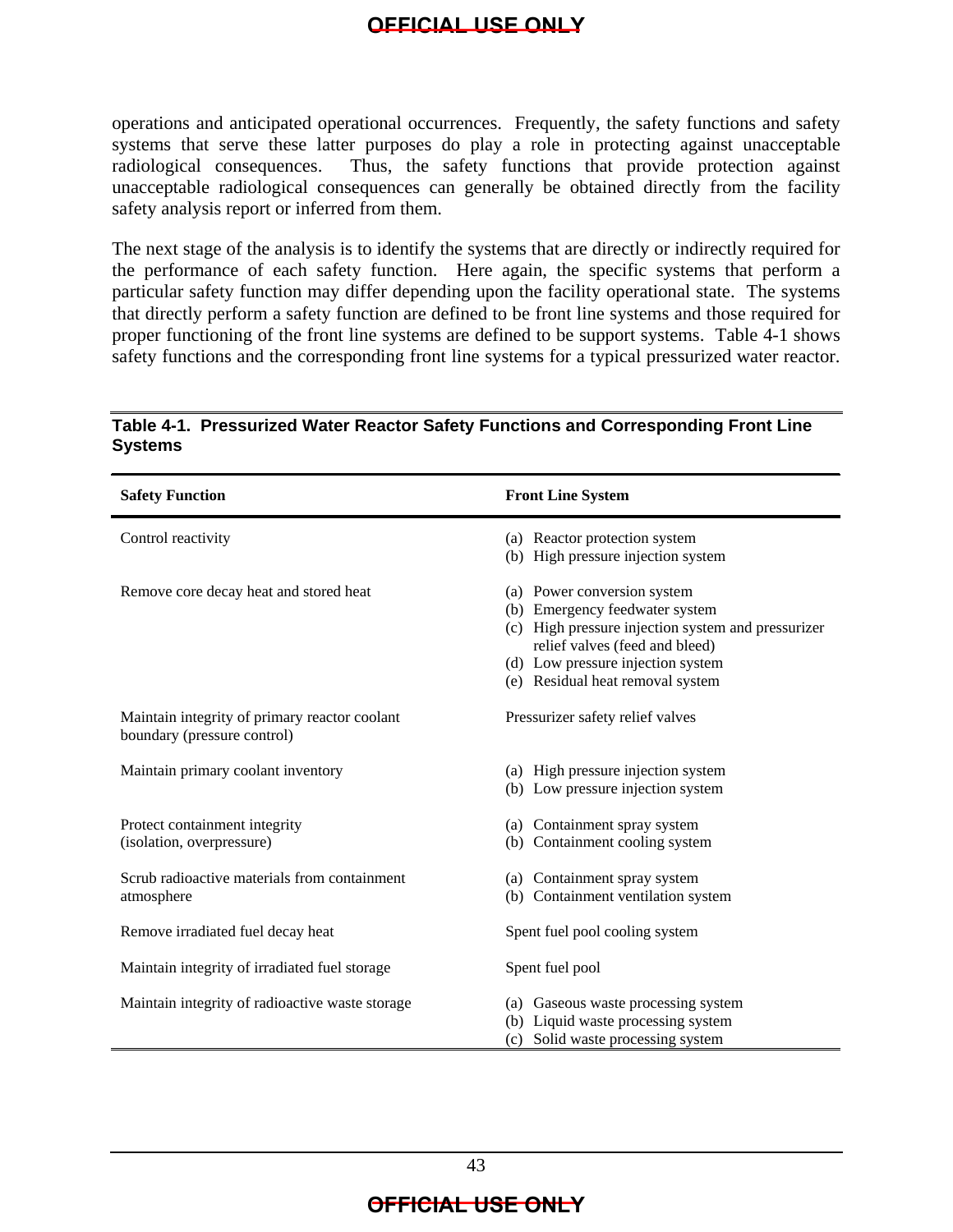The objectives of this activity are (1) to obtain all necessary information about the front line systems and support systems that will determine facility response to a specific MAIE; and (2) to identify and assess dependencies in a preliminary way. As with the safety functions listed above, these front line systems are illustrative of the types of systems that should be considered for a pressurized water reactor. It may not be necessary to protect all of them to achieve the level of protection identified as the baseline for VAI in Section A.2.

For each safety function that provides protection against unacceptable radiological consequences, the set of front line systems that perform this function alone or in combination with other systems, should be identified and catalogued (see Table 4-1). As discussed above, this information can typically be obtained from the facility safety analyses. The list of all front line systems to be considered should be developed and the associated information about these systems should be located in safety analyses and other safety documents.

In this analysis, the VAI team prepares a dependency table or spreadsheet linking front line systems with the support systems that they are dependent upon. The initial dependency table/spreadsheet is then used to produce a list of support systems. The team identifies all systems required for the functioning of these support systems. These additional support systems are added to the list of support systems. The team repeats this process until all systems that affect the operation of the front line systems through this chain of dependencies have been identified and their dependencies documented. The analyst also makes a dependency table/spreadsheet illustrating the dependencies among these support systems. If a PSA has been prepared for the facility, this information should be readily available from the PSA or supporting documentation (see Reference 3). If only a DSA is available, then the analyst can usually derive most or all of this information from the accident analyses employing engineering judgment. If the DSA lists safety groups, these lists can be extremely helpful in identifying front line systems and their dependencies. The analyst then revises the front line system dependency table/spreadsheet to reflect the second and higher order dependencies shown in the support system dependency table/spreadsheet.

These dependencies relate to the direct hardware and functional dependencies. There may be other dependencies that relate to specific malevolent acts or sabotage scenarios. For example, explosive breaching of a cooling water pipe may cause flooding that disables equipment near the pipe breach. Such location dependencies will be analyzed later in the VAI process and should not be included in the dependency tables/spreadsheets developed in this activity.

The final results of this activity are:

- 1. A list of the safety functions needed to respond to each MAIE42 and a table/spreadsheet of safety functions and combinations of front line systems that can perform each function;
- 2. A list of front line systems;

 $\overline{a}$ 

3. A list of support systems (all inclusive);

# \_\_\_\_\_\_\_\_\_\_ <sup>44</sup> **OFFICIAL USE ONLY**

 $42$  There are likely to be some MAIEs for which there are no safety functions designed to respond or for which the design of the systems performing the safety functions is inadequate to respond. These are usually MAIEs that are in the three classes, discussed in Section 4, that are not addressed in safety documentation.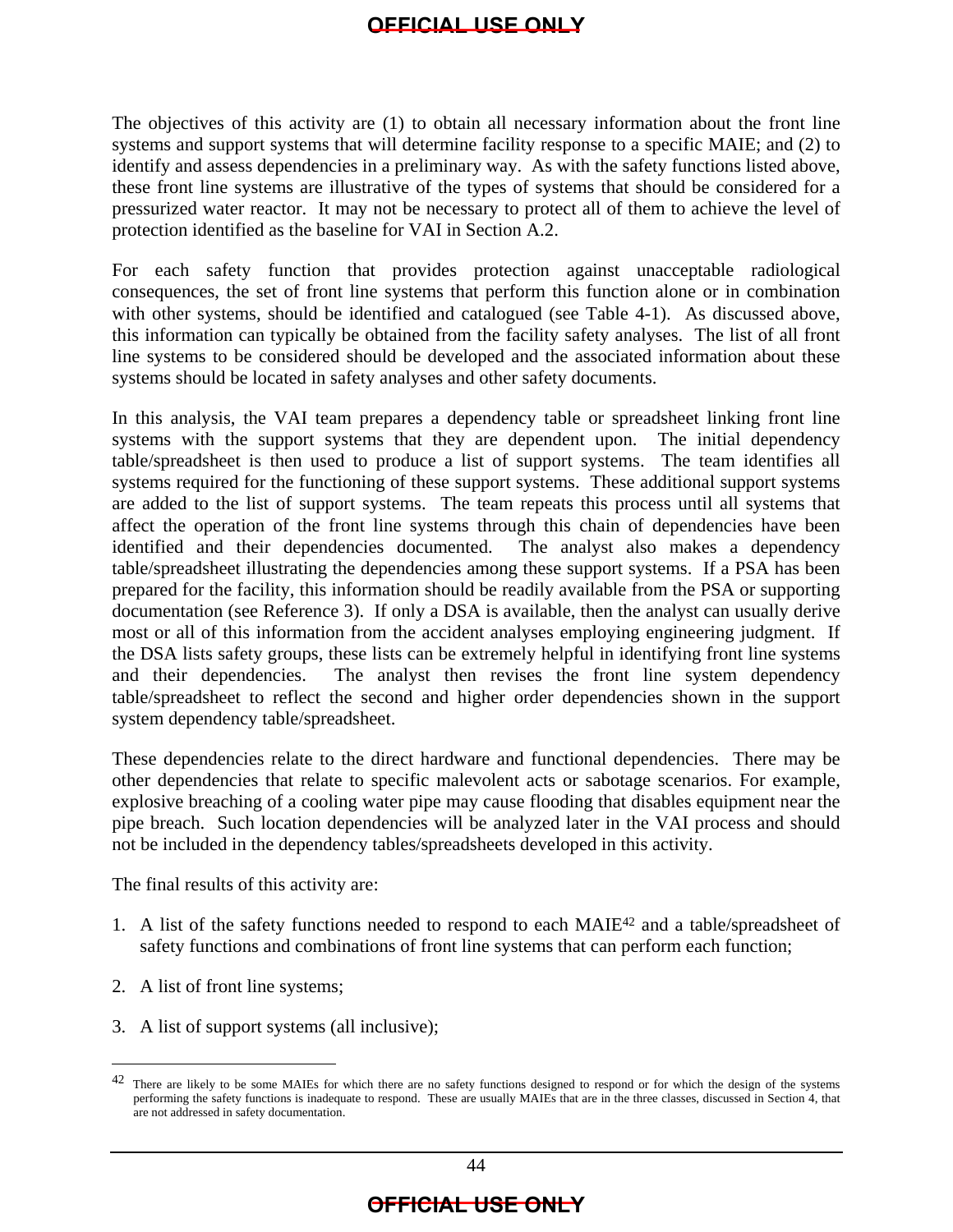- 4. A dependency table/spreadsheet among front line systems and support systems;
- 5. A dependency table/spreadsheet among support systems.

This information should be recorded in the appropriate VAI analysis document or record format and retained as VAI analysis documents or records. (See Section 3.5.) The systems identified in this activity are modeled in the facility sabotage fault tree.

### **4.3 Assessing System Requirements**

This part of VAI begins to answer the question identified in Section 1.2, "What equipment must be disabled to disable the facility safety groups needed to respond to MAIEs?" The required performance of a front line system depends, in general, on the MAIE. Required performance of a front line system means the minimum performance needed for the successful fulfillment of the system's safety function under the specific conditions created by the MAIE. These success criteria for front line systems are of particular importance for the VAI analysis because they define the top events or starting points for the subsequent modeling of the system sabotage scenarios in the development of the facility sabotage fault tree branches<sup>43</sup> (see Sections 5.2 and A.2.3).

Success criteria can be defined unambiguously for front line systems for which clear success or failure in the performance of a safety function can be recognized. In addition to a performance definition (e.g., flow rate, response time, trip limits), the success criteria must be expressed in hardware terms, such as the number of required flow paths, power trains, etc.

Defining success criteria for support systems may be more complex. In most cases support systems serve more than one front line system, and consequently each possible state of the system (e.g., three trains operating, two trains operating, one train operating, no train operating) has a different effect on the front line systems that perform a certain function. A particular support system state could therefore lead to a safety function success or failure depending on the particular state of the front line system that it is supporting.

Relevant information for developing front line system and support system success criteria is given in facility safety analyses. PSAs generally provide realistic success criteria, while those derived from assumptions in DSAs may be conservative. If the VAI is based on a DSA, more realistic success criteria may be considered appropriate for use, if available from other safety documents or special analyses. These more realistic criteria should be supported by documented analyses that demonstrate their validity. Existing analyses for the particular facility or for other similar facilities can be used to derive success criteria that are more realistic than those derived from the assumptions in the facility DSA. These analyses should be clearly referenced in the documentation and should be included in the documentation if the references are not accessible.

In developing success criteria for front line systems, care should be taken to assess the effects of any special conditions that MAIEs create. Such special conditions may affect support systems,

 $\overline{a}$ 

<sup>&</sup>lt;sup>43</sup> Because the potential adversary wants to disable the system, these top events are defined in a negative sense. That is, what malevolent acts must be accomplished to ensure that the success criteria are not met.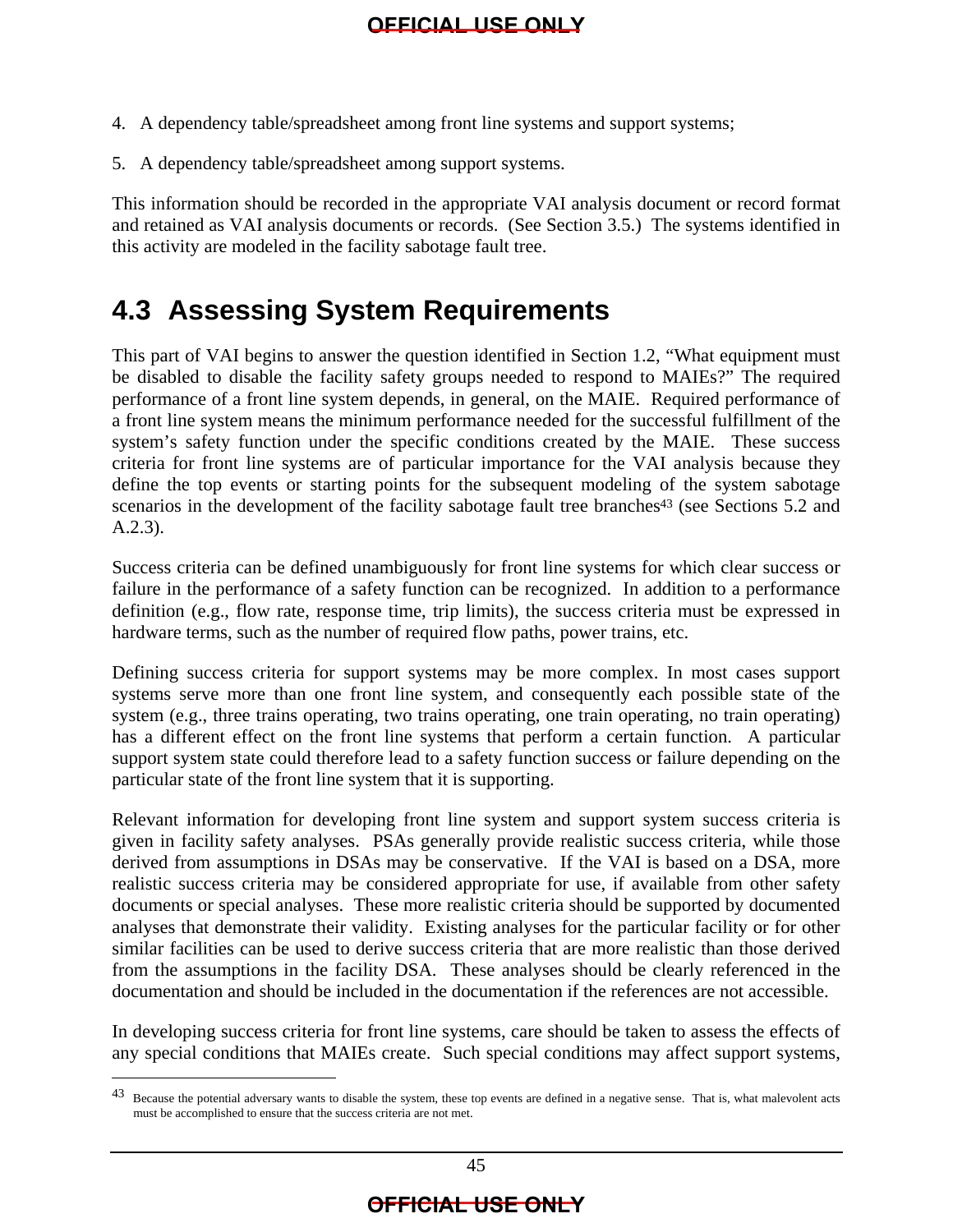symptoms displayed to the operator, or automatic actuation systems as well as creating environmental conditions that cause additional systems to fail. For example, an arson fire may destroy not only the front line system in the location where the fire was started, but smoke from the fire may cause the failure of other "independent" front line systems or support systems. These special conditions should be used in grouping the MAIEs into equivalent classes.

Special analyses should be performed to develop more realistic system success criteria for VAI analyses when the possibility exists that the success criteria in DSA and other available safety documentation may be overly conservative. Realistically, such analyses are expensive and time consuming to perform—as expensive and time consuming as the VAI analysis, and should be undertaken only when the long-term physical protection benefits are likely to be commensurate with the costs of the analysis. Thus, sensitivity analysis of potential physical protection benefits are performed after the VAI analysis has been performed using the existing, more conservative system success criteria. This analysis should be considered if the VAI analysis identifies as vital locations for which protection is difficult, costly, or likely to have substantial adverse affects on safety or operations. In this case, the team should examine the systems being protected in these locations and do sensitivity analyses to determine whether less conservative success criteria or consideration of employing additional systems to perform the associated safety function are appropriate. Where plausible alternatives are identified, the fault tree model should be used to determine the effect of the alternative on the analysis results. If the results indicate significant possible long-term benefits, then a special analysis should be performed to determine whether the plausible alternative approach can, in fact, be technically justified.

This analysis produces a table/spreadsheet that lists the associated front line systems and support systems for each MAIE, as identified earlier (i.e., the safety group, as defined in Reference 2); their success criteria for that MAIE; references to supporting documentation; and any special characteristics of that MAIE that affect the success criteria. If a PSA has been done for the facility, the PSA documentation should provide this information for the MAIE for which corresponding safety IEs were analyzed. The table/spreadsheet developed should be documented in the appropriate VAI analysis document or record format and retained as a VAI analysis record (see Section 3.5).

### **4.4 Grouping of MAIEs**

Once the system success criteria have been established, the MAIEs can be grouped so that all MAIEs in the same group require that front line systems and support systems meet essentially the same success criteria to prevent unacceptable radiological consequences and cause the same special conditions. Thus, the same sabotage fault tree branch can model sabotage scenarios beginning with any of the MAIEs in a group. Through the process of grouping, it will be clear that some categories of MAIEs need to be subdivided. For nuclear power reactors, one example may be the need to divide LOCAs by break size. Other categories of MAIEs may require similar division. If a PSA has been performed for the facility, the PSA documentation should contain the grouping of safety IEs, which can be employed for the MAIEs that correspond to safety IEs. Relatively few MAIEs do not correspond to safety IES, and generally must be categorized in separate groups. If a PSA has not been performed for the facility, it may be possible to begin with groupings of safety IEs from other safety documentation or another source. For example,

# \_\_\_\_\_\_\_\_\_\_ <sup>46</sup> **OFFICIAL USE ONLY**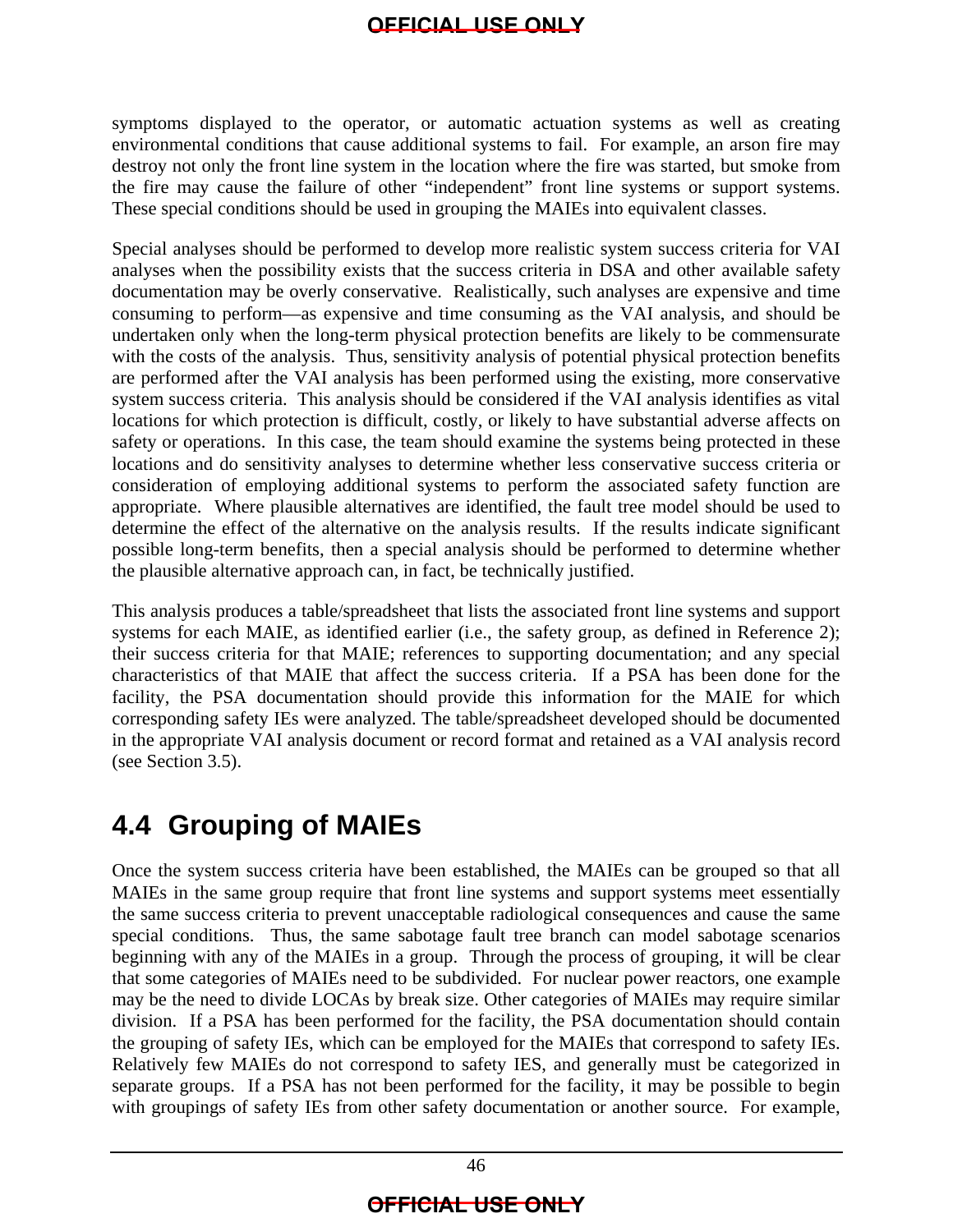the groupings of safety IEs for boiling water reactors, pressurized water reactors, and CANDU reactors (provided in Reference 3) are an excellent starting point for grouping nuclear power reactor MAIEs. However, MAIE groupings depend upon the design of the facility, so groupings taken from other sources must be carefully validated to be certain that they are appropriate for the facility being analyzed. The MAIE that is used to represent the group in the subsequent sabotage fault tree development (typically the MAIE in the group that places the most stringent demands on safety systems), is defined to be the "bounding MAIE." The remaining MAIEs in the group are defined to be the "bounded MAIEs."

It is often useful to group together MAIEs that evoke the same general type of facility response but for which the front line system success criteria are not identical. The success criteria applied to this group should then be the most stringent for any member of the group. This introduces some additional conservatism, but generally has little effect on the analysis result. This simplification has no effect on the analysis result under the following circumstances: (1) one or more of the MAIEs in the specific group (e.g., loss of offsite power) may be initiated from outside the facility by a potential adversary; (2) the front line system and support system success criteria for at least one of these MAIEs is at least as stringent as those for the remaining MAIEs in that group.44 Under such circumstances, this simplification may always be made when performing a VAI analysis.

With some insights into facility design, it may also be possible to do additional grouping to simplify the analysis for VAI. For example, although small and large LOCAs in nuclear power reactors actually require different front line systems for initial response, they can be grouped together into a composite LOCA MAIE for analysis of a nuclear power plant. This MAIE "requires" all of the front line systems required for both large and small LOCAs and has the most stringent of the system success criteria for the two classes of MAIE.

Care must be taken in making simplifications of this nature to ensure that important aspects of the behavior of the facility front line systems and support systems and possible credited recovery actions are not lost. In general, the possible simplifications described in the previous paragraphs are probably not worth the effort when a PSA is available to simplify the construction of the facility sabotage fault tree. However, they are worth considering when the only basis available for the development of the facility sabotage fault tree is a DSA and related safety documentation.

The result of this activity is the development of a set of bounding MAIEs and associated system success criteria that can be used for developing the facility sabotage fault tree. The VAI documentation should record the MAIEs that are "bounded" by the MAIEs used in the sabotage fault tree development. This record is needed to verify completeness and, as important, to ensure that when the bounding MAIEs are linked to locations, the location set includes those locations from which the potential adversary can accomplish the bounded MAIEs as well as those from which the bounding MAIE can be accomplished. The documentation developed should be in a suitable format and retained as VAI records (see Section 3.5).

 $\overline{a}$ 

# \_\_\_\_\_\_\_\_\_\_ <sup>47</sup> **OFFICIAL USE ONLY**

<sup>44</sup> When MAIEs are linked to locations in the sabotage fault tree, the MAIEs that the potential adversary can accomplish from outside the facility are assumed to always occur because there is no onsite location that can be designated as vital to protect against them. (See Sections 6.2 and A.3.) Therefore, the areas containing the systems needed to ensure that these MAIEs do not create unacceptable radiological consequences must be designated as vital and protected. Once this is done the locations from which other on-site MAIEs that evoke the same general type of facility response (with front line system success criteria that are no more stringent than those for the MAIE that can be accomplished from offsite) need not be further considered with respect to this group of MAIEs.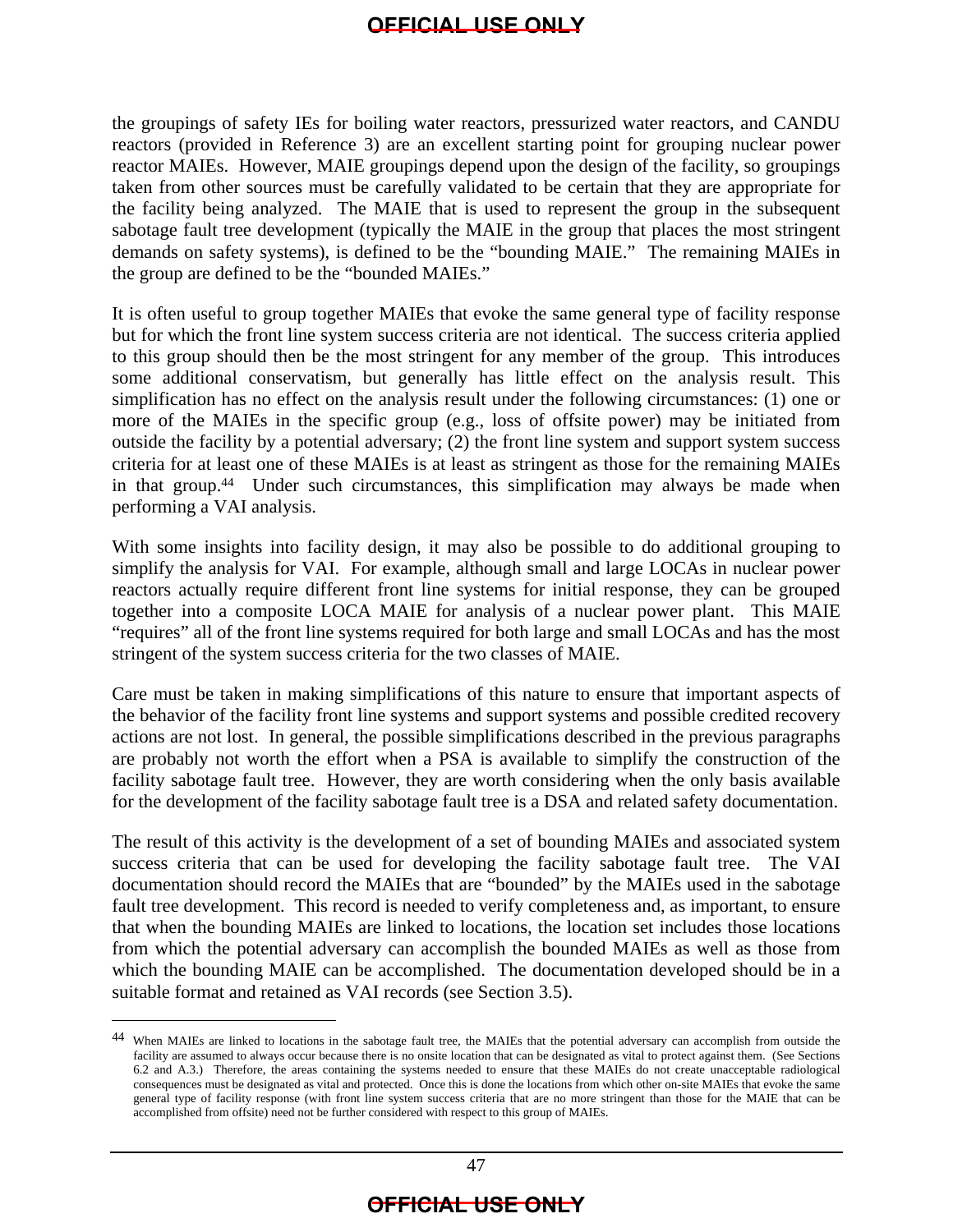This page intentionally left blank.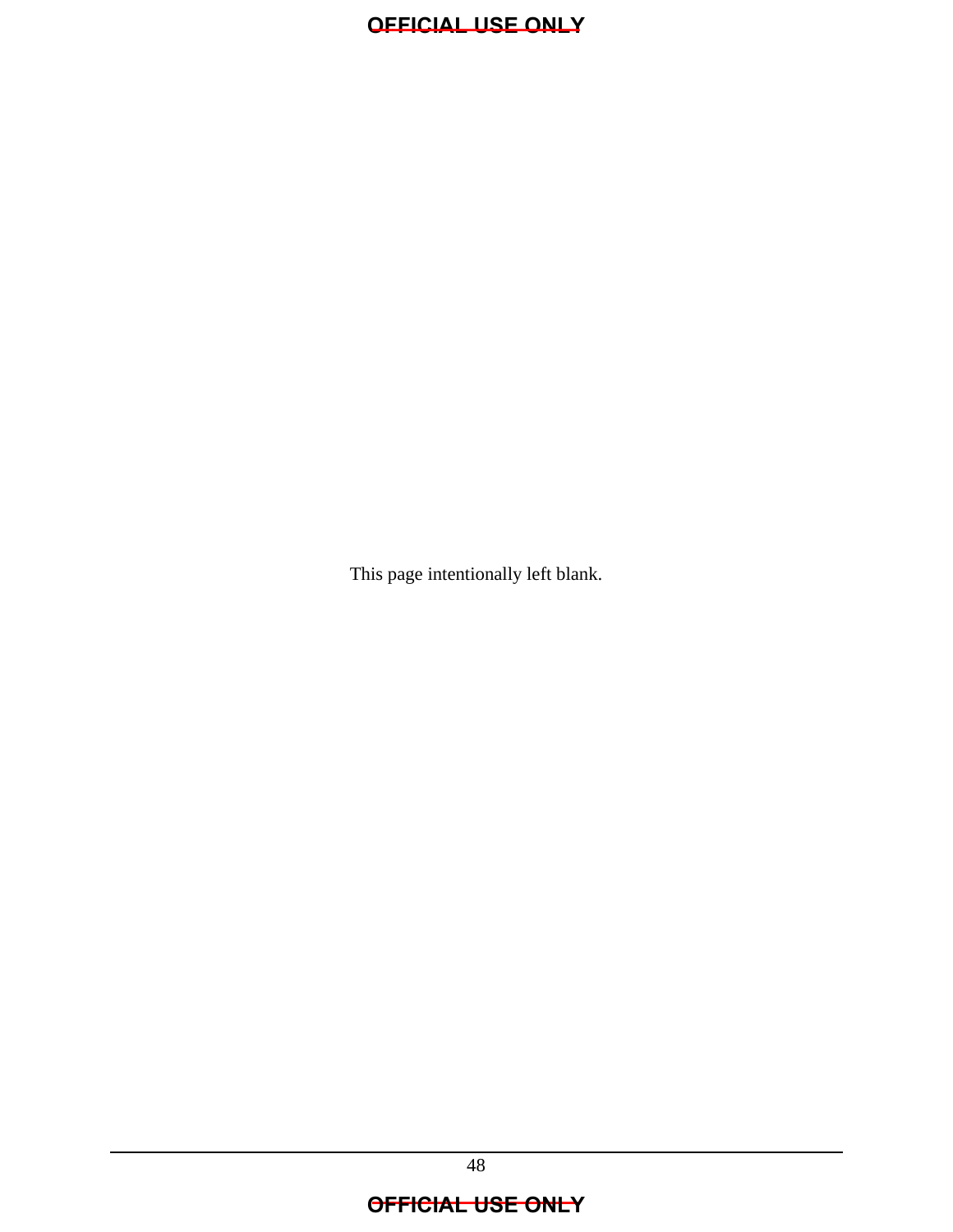## **5. Sabotage Fault Tree Modeling**

The second major step in performing VAI analyses is constructing a logic model (i.e., a fault tree) that models the set of possible sabotage scenarios for the facility that would lead to unacceptable radiological consequences. This completes the answer to the question identified in Section 1.2.1, "What equipment must be disabled to disable the facility safety groups needed to respond to MAIEs?" General sabotage scenarios are defined that consist of a bounding MAIE and malevolent acts to disable specific systems in manner that leads to unacceptable radiological consequences. These general sabotage scenarios are made more specific by modeling the disabling of systems in terms of representative malevolent acts to disable combinations of system components to prevent the system from meeting its success criteria. Representative malevolent acts to disable system components are modeled in sufficient detail to permit them to be linked to facility locations. However, these representative malevolent acts are generally surrogates for tens to hundreds of specific malevolent actions that a potential adversary could employ to disable the system component. The details of these various malevolent acts are considered when the representative malevolent acts are linked to locations in Section 6.

Because PSA models employ a combination of event trees and fault trees, the need for conversion of these logic models into a single sabotage fault tree may not be apparent where a PSA has been performed. However, there are two important VAI steps that most PSA software is not designed to perform on a combined event tree–fault tree model. The first of these is linking MAIEs (e.g., model IEs) to locations, as discussed in Section 6 and Section A.3. The second step is taking the Boolean complement of the sabotage fault tree model to derive a protection model, as discussed in Section 7 and Section A.4. Appendix A describes the way that these steps can be accomplished with virtually any fault tree analysis software. Where a PSA has not been performed, a sabotage fault tree can be constructed as described in Appendix A.

This sabotage fault tree is developed from information provided in the facility safety analysis and other safety documentation. Typically, this is accomplished in two stages. The first stage is developing the facility sabotage fault tree relating unacceptable radiological consequences to the bounding MAIEs and disabling front line systems. This is accomplished using information gathered in Section 4 and information from the facility safety analysis. The second stage is developing sabotage fault tree branches for individual front line systems and the support systems they are dependent upon. This activity is performed either by modifying existing fault tree models from the facility PSA, if one has been prepared, or by developing fault trees using facility system configuration information and the success criteria and dependency information developed in Section 4. The details of both stages of the construction of this fault tree are described in Section A.2.

This process produces a facility sabotage fault tree developed to the level of disabling of equipment, components, and devices. This sabotage fault tree links the bounding MAIEs and the disabling of equipment, components, and devices that are part of the front line systems and support systems that must respond to the bounding MAIEs to prevent unacceptable radiological consequences. This sabotage fault tree will have the MAIEs and the events in which equipment, component, and devices are disabled as basic events. The next stage in the analysis is identifying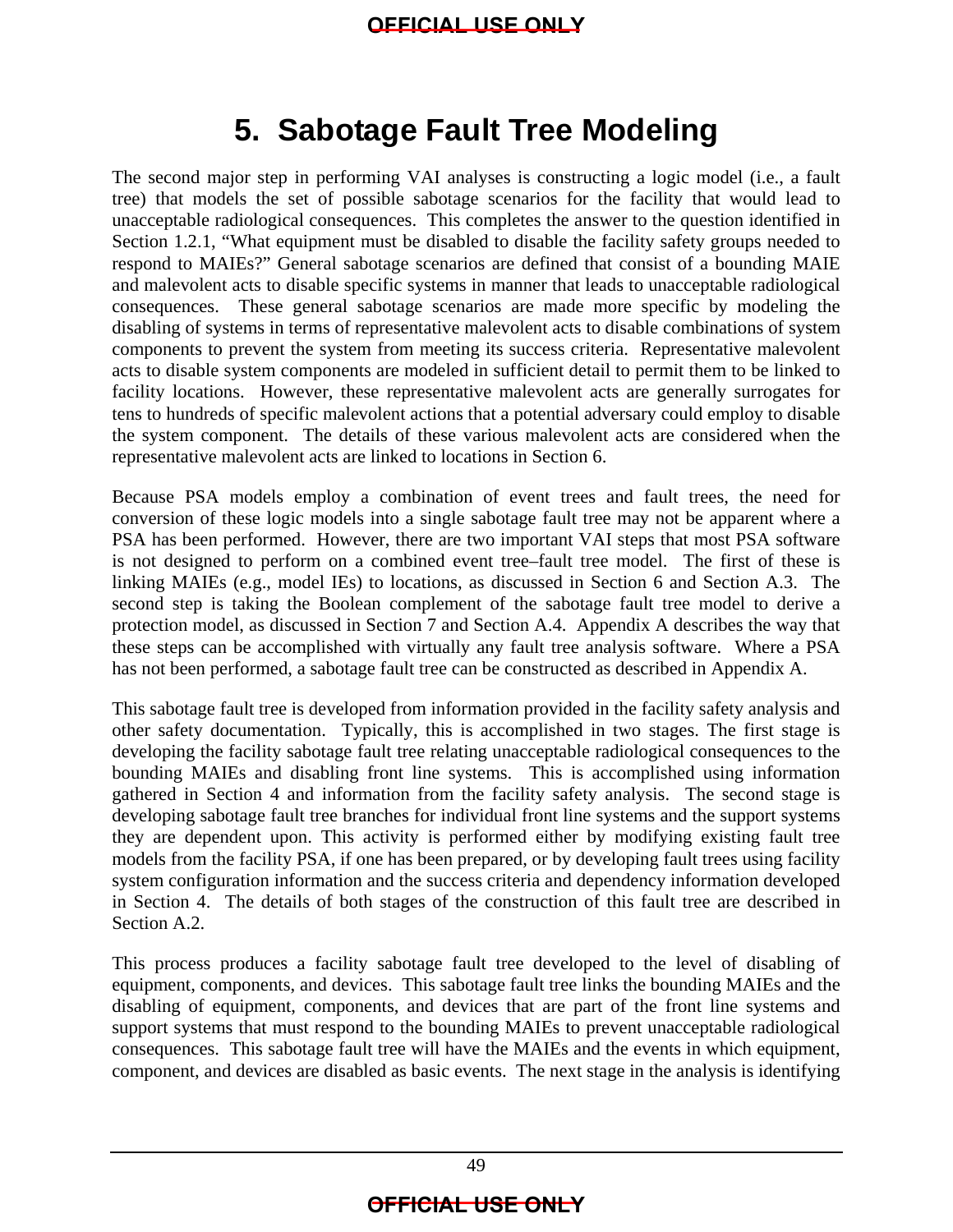and documenting facility locations from which the MAIEs can be initiated, and actions to disable equipment, components, and devices can be accomplished.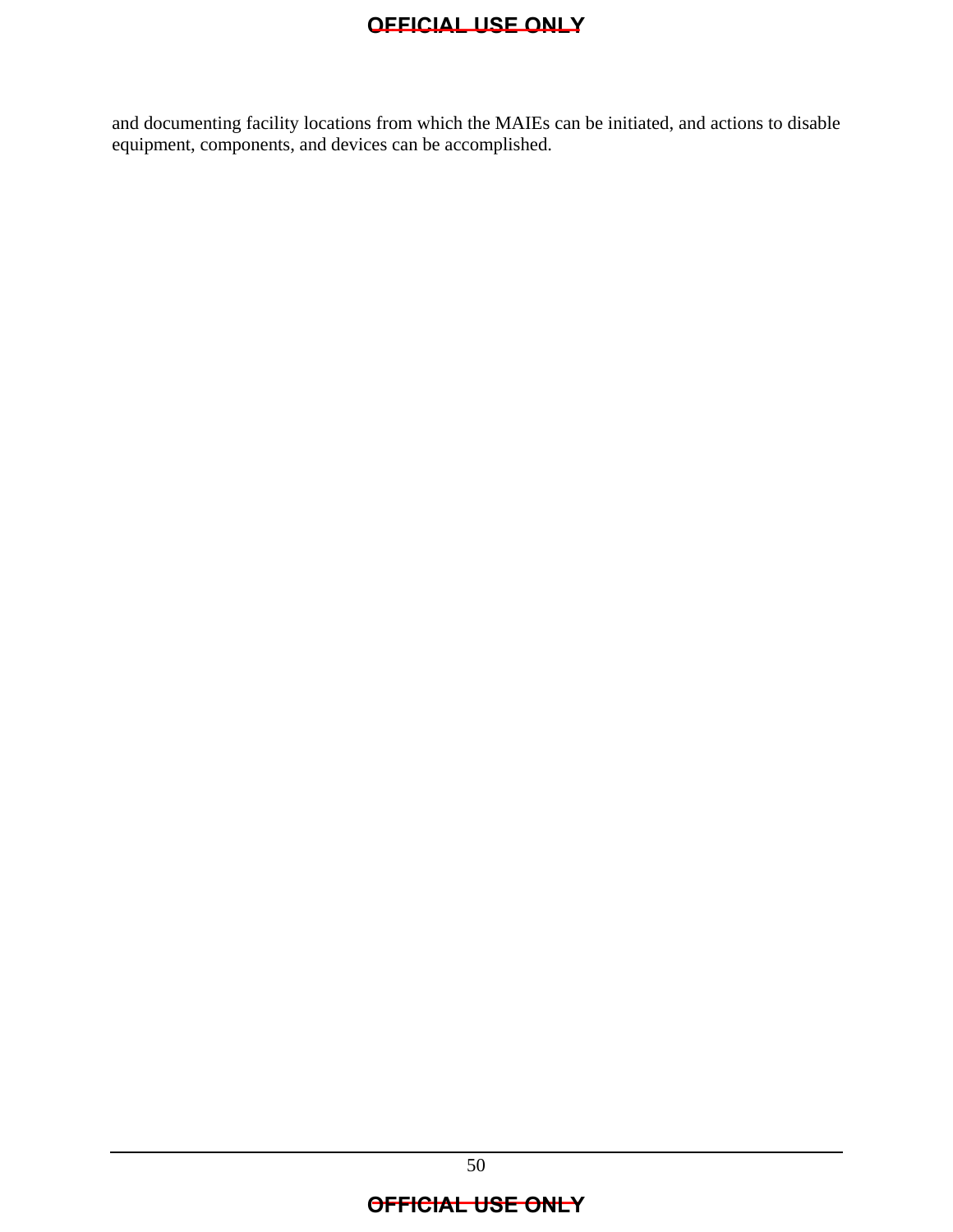## **6. Collecting and Modeling Location Data**

This next step in the VAI analysis process is identifying and documenting the locations from which a potential adversary could accomplish the set of MAIEs and malevolent acts that could disable the equipment, systems, and devices causing the failure of associated safety functions. This step answers the question identified in Section 1.2.1, "What plant areas must the potential adversary gain access to in order to perpetrate the MAIEs and disable equipment, shutting down the safety groups needed to respond to the MAIEs?" The information about these locations and areas is collected through a structured walkdown process described in Section 6.1.1. After the location information has been collected, it is entered into the facility sabotage fault tree as discussed in Section 6.2 and Section A.3. This sabotage fault tree can then be solved to determine the set of combinations of locations from which malevolent acts could cause unacceptable radiological consequences.

### **6.1 Collecting Location Data**

The first step in collecting location data is to subdivide the facility into areas. Because some or all of these areas may be designated as vital areas, it must be practicable to provide them with the protection specified for vital areas in Reference 1. Therefore, it must be feasible to employ existing structures or new construction to establish a physical barrier around each defined area.<sup>45</sup> It must also be feasible to control access to each area and to minimize the number of entries to and exits from it,46 and to alarm and to secure appropriately all points of access to the area.47 To increase the effectiveness of data collection, these areas should be defined to be as small as feasible. The actual configuration of the vital areas will be determined based upon the analysis results. Therefore, the VAI team should consult with the organization responsible for physical protection system design when subdividing the facility into areas for VAI. Once the location data has been collected, it is possible to aggregate two or more locations into a larger area without collecting additional data. However, it is necessary to conduct an additional walkdown to split a larger area into two or more smaller areas. Thus, collection of location data is likely to be more efficient if performed on the basis of area divisions that are as small as could be feasibly designated as vital areas.

Once area divisions are established, they should be documented by marking them on facility elevation drawings or other facility design and layout documents to define clearly the area boundaries. Each area should be assigned a name and assigned an abbreviation that could be used as an event name in the computer software employed for fault tree analysis. To reduce errors in collecting location data, the area names should be as consistent with the names in common use at the facility as practicable. The documented names and abbreviations of areas and the definitions of area boundaries should be provided to each VAI walkdown team collecting information.

1

<sup>45</sup> See Paragraph 7.2.12 of Reference 1.

<sup>46</sup> See Paragraph 7.2.11 of Reference 1.

<sup>47</sup> Ibid.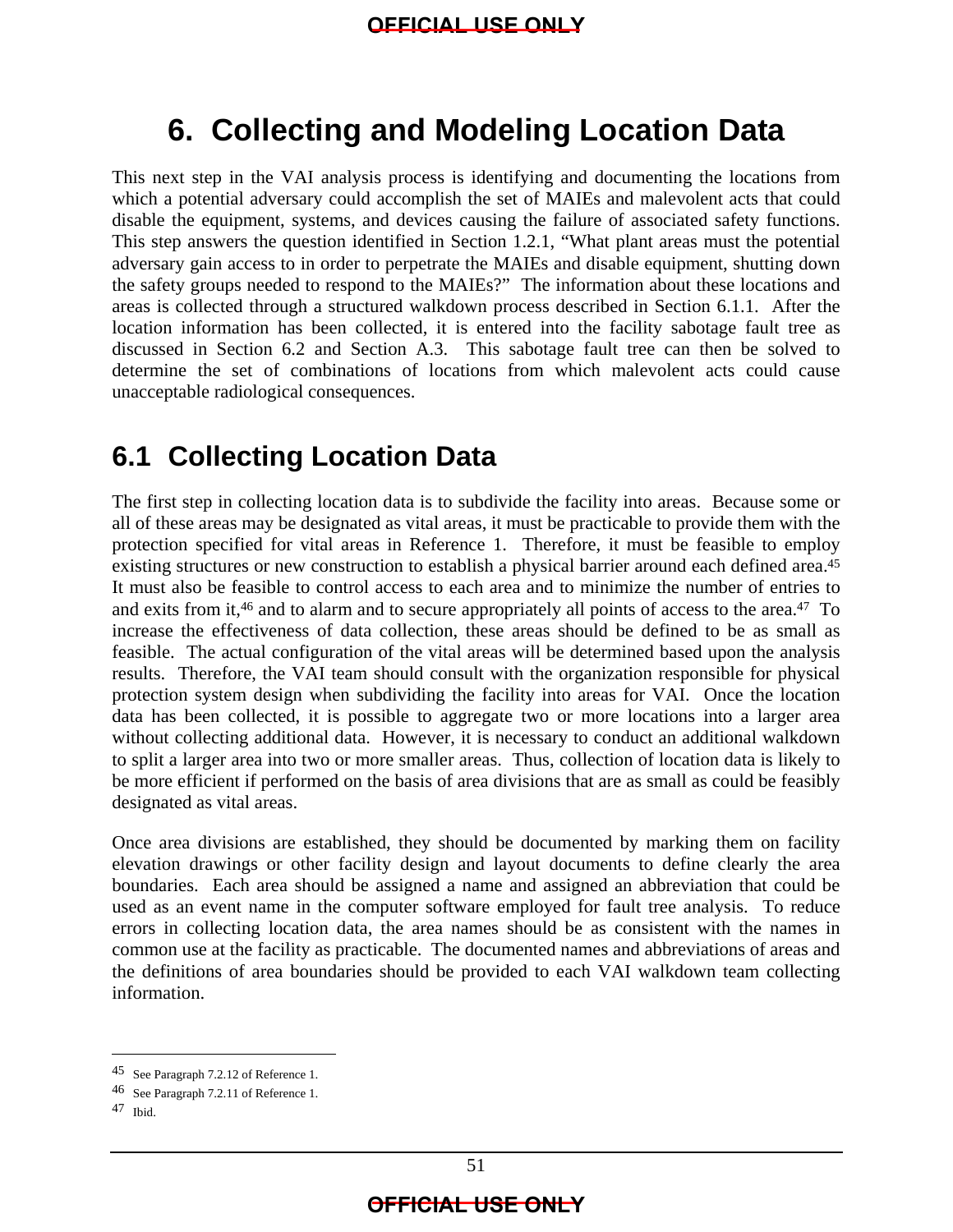### **6.1.1 VAI Walkdowns**

 $\overline{a}$ 

The main objectives of the VAI walkdowns are:

- To identify the set of areas from which a potential adversary could accomplish each bounding MAIE identified in Section 4.4, and the set of areas from which the potential adversary could accomplish each of the MAIEs that are "bounded" by the bounding MAIE.
- To identify the set of areas from which a potential adversary could accomplish each of the actions to disable equipment, components, or devices that are identified in the facility sabotage fault tree developed in Section 5.

As discussed in Section 3.2, a representative from the operating organization should serve as leader of the VAI walkdown team. At least one member of the team must be familiar with the design and operation of the system, equipment, components, or devices being walked down. This may require support from several technical disciplines, such as facility mechanical, electrical, and instrumentation and control engineering organizations. This may also necessitate a strategy of walking the facility down on a system by system basis rather than an area by area basis. The system by system basis walkdown will require fewer people on the team and maintain the team's focus on specific systems. However, that approach is likely to require that each area be walked down several times (one for each system in the area). The area by area basis walkdown requires larger teams (to address every system in the area) but walks down each area only once. It may also benefit from interaction among the representatives of the larger set of technical disciplines participating.

In preparation for the VAI walkdown, the team should be provided with appropriate drawings of the systems with components in the areas to be walked down. $48$  Typically these will include piping and mechanical drawings, equipment layout drawings, and conduit layout drawings and other diagrams, as appropriate for the system being walked down. The team should also establish a standard approach for marking up these drawings to indicate which equipment, components, or devices are located in each area. Marking up appropriate drawings (e.g., piping and instrumentation drawings) has been found to be an efficient way of documenting information while walking down facility areas. Obviously, these drawing markups and the notes made while walking down the areas should be expanded and documented in a suitable format and retained as VAI records after the areas have been walked down (see Section 3.5). An example of the type of drawing markup that might be developed is shown in Figure 6-1. Where equipment locations have been documented in safety studies such as safe shutdown analyses and fire and seismic probabilistic safety analyses, it may be possible to prepare drafts of the VAI walkdown documentation before performing the VAI walkdowns. In such cases, the focus of the VAI walkdowns will be validating this data and considering possible malevolent acts that have no counterparts in the safety documentation.

<sup>&</sup>lt;sup>48</sup> Information about the locations of system components, equipment, and devices for safety systems may be found in safety documentation, such as seismic safety analyses and fire safety analyses. Facility drawings and other facility design documentation may also identify the locations where system components, equipment, and devices are located.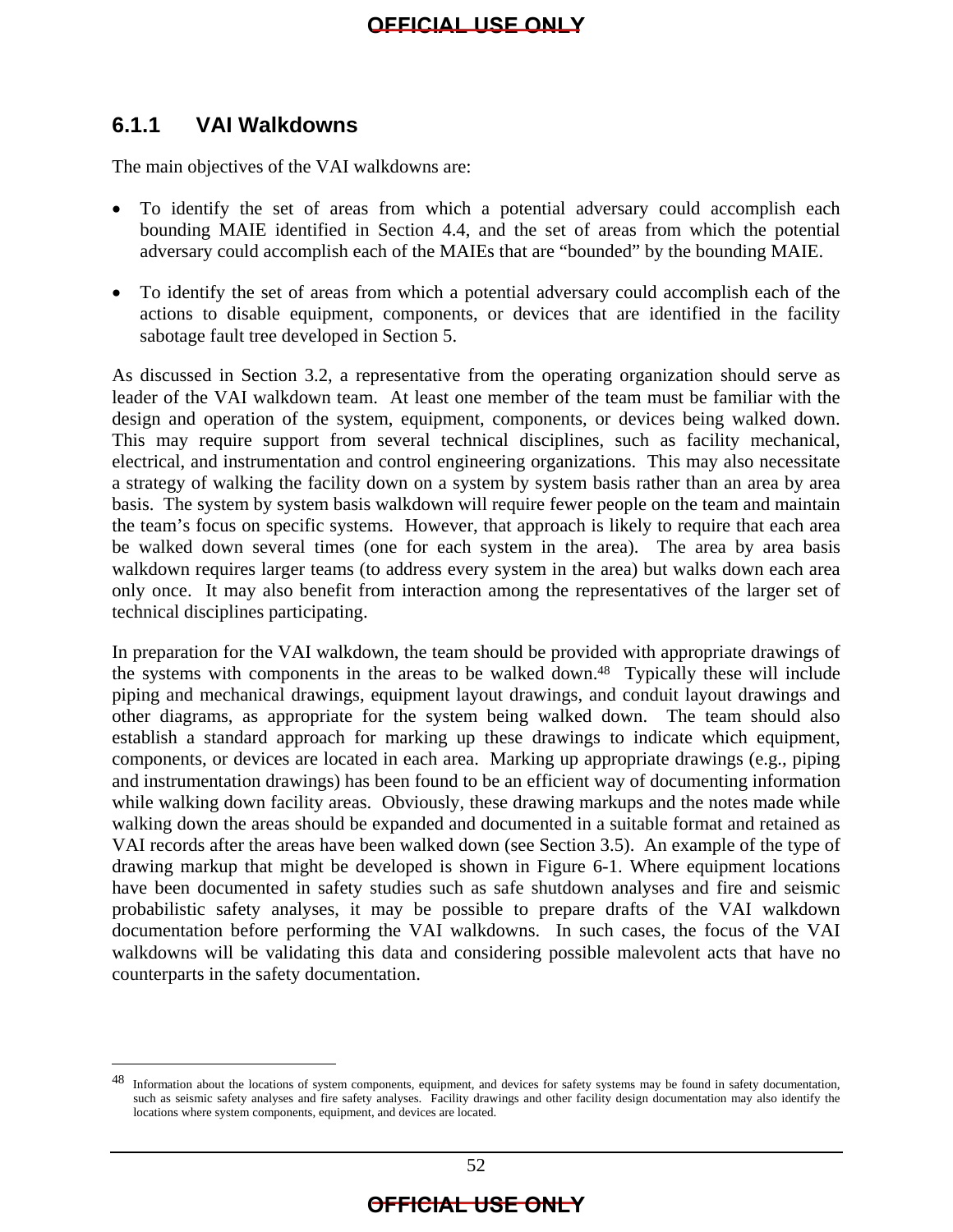

**Figure 6-1. Example Drawing Markup** 

During the VAI walkdown, the team leader should orient the VAI walkdown team to the equipment, components, and devices in an area when the team enters. Team members should mark appropriate diagrams to indicate the items that are located in the area. The representative of the security organization should lead a discussion of the manner and areas from which these items could be disabled. If a location from which an item can be disabled is identified (that has not been previously established as an area), a new area should be established that contains this location. The team should look for ways that malevolent acts in other nearby areas could disable the item. These may include drainage paths from other areas where fluid line or tank breaches could flood the area, and airflow paths from which smoke, steam, or other environmental contaminants could enter the area. They may also include fire paths and combustible loading that might permit a fire to spread into the area if fire protection/suppression systems were disabled. Another way that malevolent acts could disable items in nearby areas would be to destroy related supports and structures that could directly cause items to fail or cause debris to strike the items disabling them. During the VAI walkdown, the team needs to be especially alert for these area linkages that are not evident from system diagrams (piping and mechanical drawings and conduit layout drawings may be good sources to identify some of these linkages). The VAI walkdown team should also be attentive to other ways of remotely disabling items, such as disabling motors and valves by cutting cables or from motor control centers.<sup>49</sup> However,

1

# \_\_\_\_\_\_\_\_\_\_ <sup>53</sup> **OFFICIAL USE ONLY**

<sup>&</sup>lt;sup>49</sup> When looking at remote disabling of valves, the team should determine whether a valve that has been placed remotely in the position that disables a system train could be restored to a position that would permit the system train to operate by local operator action. If that is the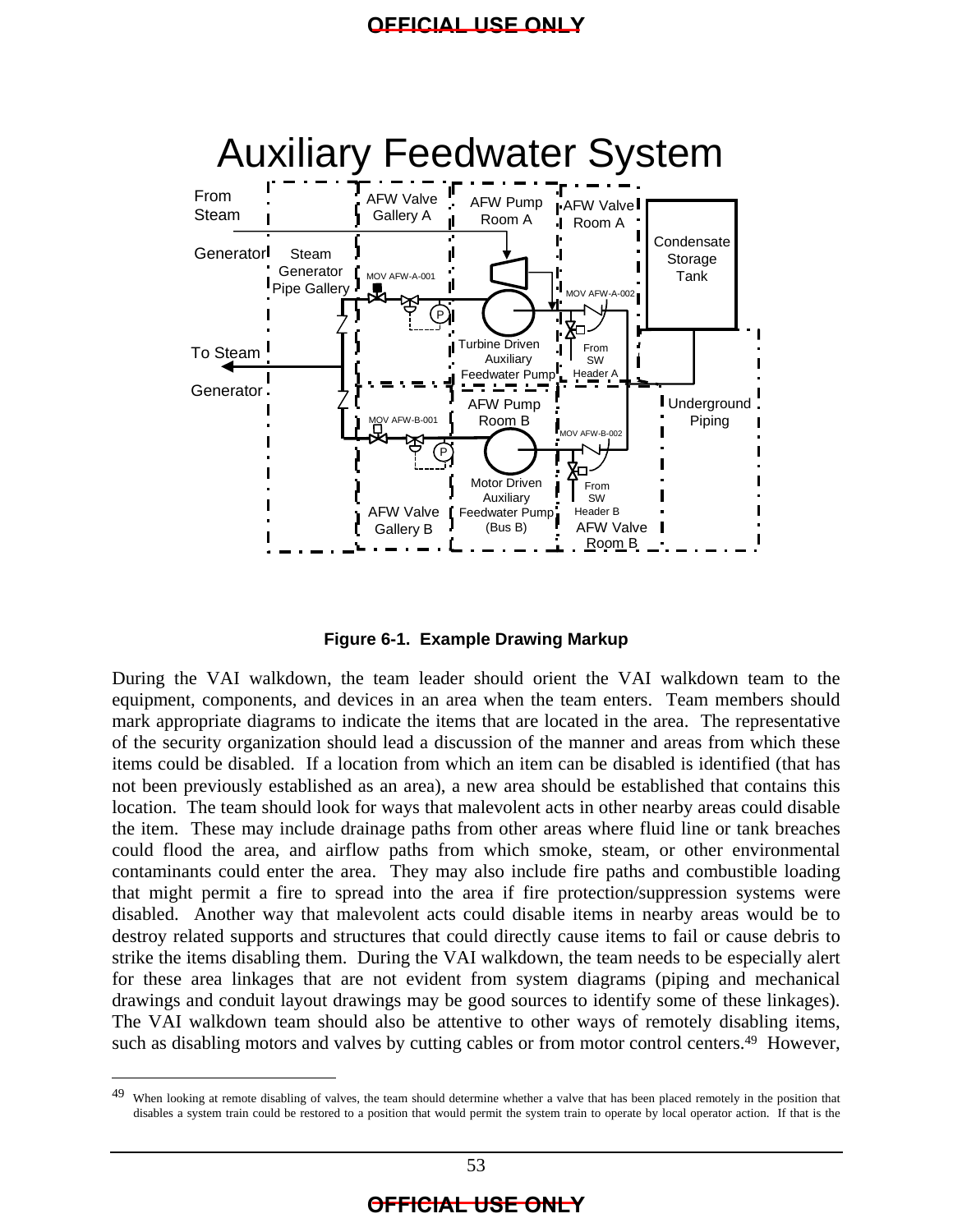these sabotage scenarios are more obvious and generally can be identified before the areas involved are walked down. The focus during the VAI walkdowns should be to validate the feasibility of these scenarios rather than to identify them.

The VAI walkdowns should also identify the areas from which a potential adversary could accomplish the MAIEs identified in Section 4.1. Although the main focus of this effort will be on the "bounding" MAIEs identified in Section 4.4, VAI teams should be careful to identify any "bounded" MAIEs that a potential adversary might be able to accomplish from areas other than those from which the corresponding "bounding" MAIE could be accomplished. In such cases, the walkdown team needs to document the linkage between these areas and the "bounding MAIE" so that the facility sabotage fault tree can correctly represent sabotage scenarios involving the "bounded" MAIEs.

In addition to walking down the facility areas identified in Section 6.1, the VAI walkdown team should walk the facility perimeter to identify any MAIEs or actions to disable equipment, components, or devices that can be accomplished by a potential adversary from outside the facility boundary. These should be documented in the same manner as the information collected during the VAI walkdowns of facility areas.

The result of this activity is documentation indicating which MAIEs and actions to disable equipment, components, or devices can be accomplished by a potential adversary from each area in the facility and from outside the facility. This documentation should be prepared as the VAI walkdowns are performed so that the information is fresh in the minds of the VAI walkdown participants. The entire VAI walkdown team should review the documentation for accuracy and completeness. This documentation should be prepared in a suitable format and retained as VAI records (see Section 3.5).

### **6.1.2 Data Preparation**

The data collected in the walkdowns should be organized into a table or spreadsheet that lists the location(s) from which it can be accomplished for each basic event in the sabotage fault tree (i.e., each "bounding" MAIE or event in which equipment, components or devices are disabled). Where the disabling of an item is the result of an event that affects multiple areas (e.g., arson with the fire suppression system disabled), this should be noted. Likewise, the table should also include notes in the case that an area is linked to a "bounding" MAIE, not because the "bounding" MAIE can be accomplished from there but rather because a "bounded" MAIE can be accomplished from there. This documentation should be prepared in a suitable format and retained as a VAI record (see Section 3.5).

# \_\_\_\_\_\_\_\_\_\_ <sup>54</sup> **OFFICIAL USE ONLY**

case, then the decision whether to include remote disabling of the valve in the facility sabotage fault tree should be made based upon the considerations, discussed in Sections 2.7 and A.2.3.3, related to crediting operator action.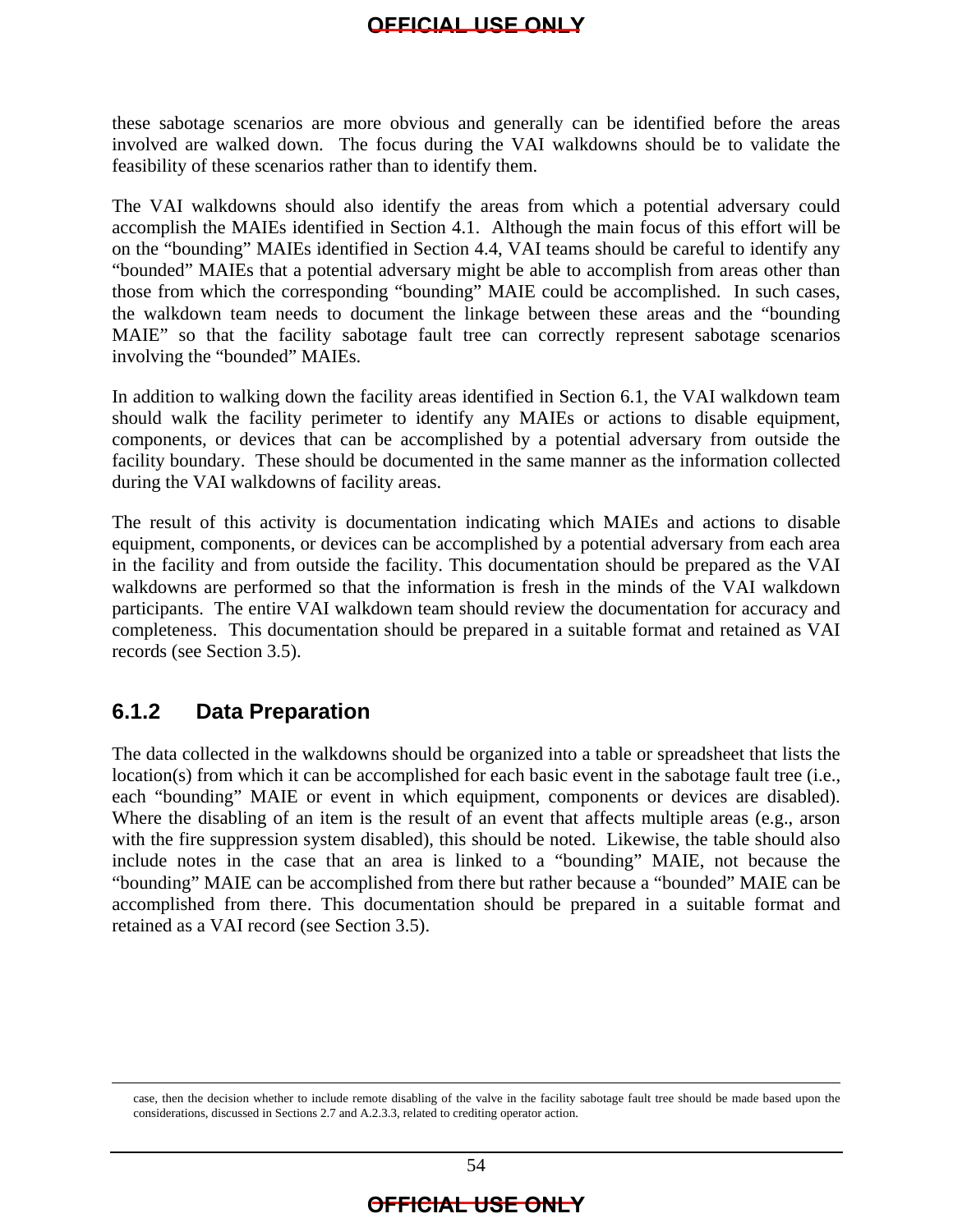### **6.2 Incorporating Location Data in the Sabotage Fault Tree**

Incorporating location information into the facility sabotage fault tree links the MAIEs and the acts of disabling equipment, components, or devices that are already represented in the sabotage fault tree, with the locations from which they can be accomplished. This is accomplished in a slightly different manner depending upon whether:

- 1. the equipment can be disabled, or the MAIE accomplished, from one or more on-site locations, without the initiation of an event that affects multiple areas.
- 2. the equipment can be disabled, or the MAIE accomplished, through a sabotage scenario affecting equipment in multiple areas (e.g., an arson fire with the fire suppression system disabled); or
- 3. the equipment can be disabled, or the MAIE accomplished, from off-site (i.e., outside of the locations under the physical protection control of the facility). An example of a MAIE that can be accomplished from off-site would be isolating the facility from the electrical grid. An example of disabling a component from off-site would be breaching a water or fuel storage tank with a light anti-tank weapon.

The methods employed for these three situations reflect the differences in the ways that the corresponding sabotage scenarios can be protected against. In the first case, protecting the locations from which the MAIEs can be accomplished or the equipment can be disabled prevents the malevolent act. In the second case, there may be an additional system involved, such as the fire suppression system in the example. This additional system needs to be included in facility sabotage fault tree, so that the VAI results will include the option of protecting it. In the third case, the on-site physical protection measures generally will not provide protection against such a malevolent act.<sup>50</sup> Therefore, the facility sabotage fault tree needs to be constructed in a way that will require the protection of those systems needed to respond to the malevolent act and their support systems in order to prevent unacceptable radiological consequences. Detailed fault tree analysis techniques for incorporating the location information into the facility sabotage fault tree are described in Section A.3.

The result of this task is a modified facility sabotage fault tree that links the MAIEs, acts to disable items, and malevolent acts affecting multiple locations with the locations from which they can be accomplished. Depending upon this PSA software, this may be accomplished by some type of linking table or by modifying the sabotage fault tree itself so that:

- 1. All bottom level events are either basic events or house events, and
- 2. All basic events are area locations.

 $\overline{a}$ 

# \_\_\_\_\_\_\_\_\_\_ <sup>55</sup> **OFFICIAL USE ONLY**

<sup>50</sup> In some cases, it may be possible to employ physical protection measures to prevent equipment from being destroyed from off-site. Typically, these measures include hardening of the components, providing shielding against stand-off weapons, or reconfiguring the protected area or site. These measures usually differ from those required for vital areas in Reference 1. However, where such measures are feasible, they should be considered and evaluated for cost-effectiveness in facility physical protection system design.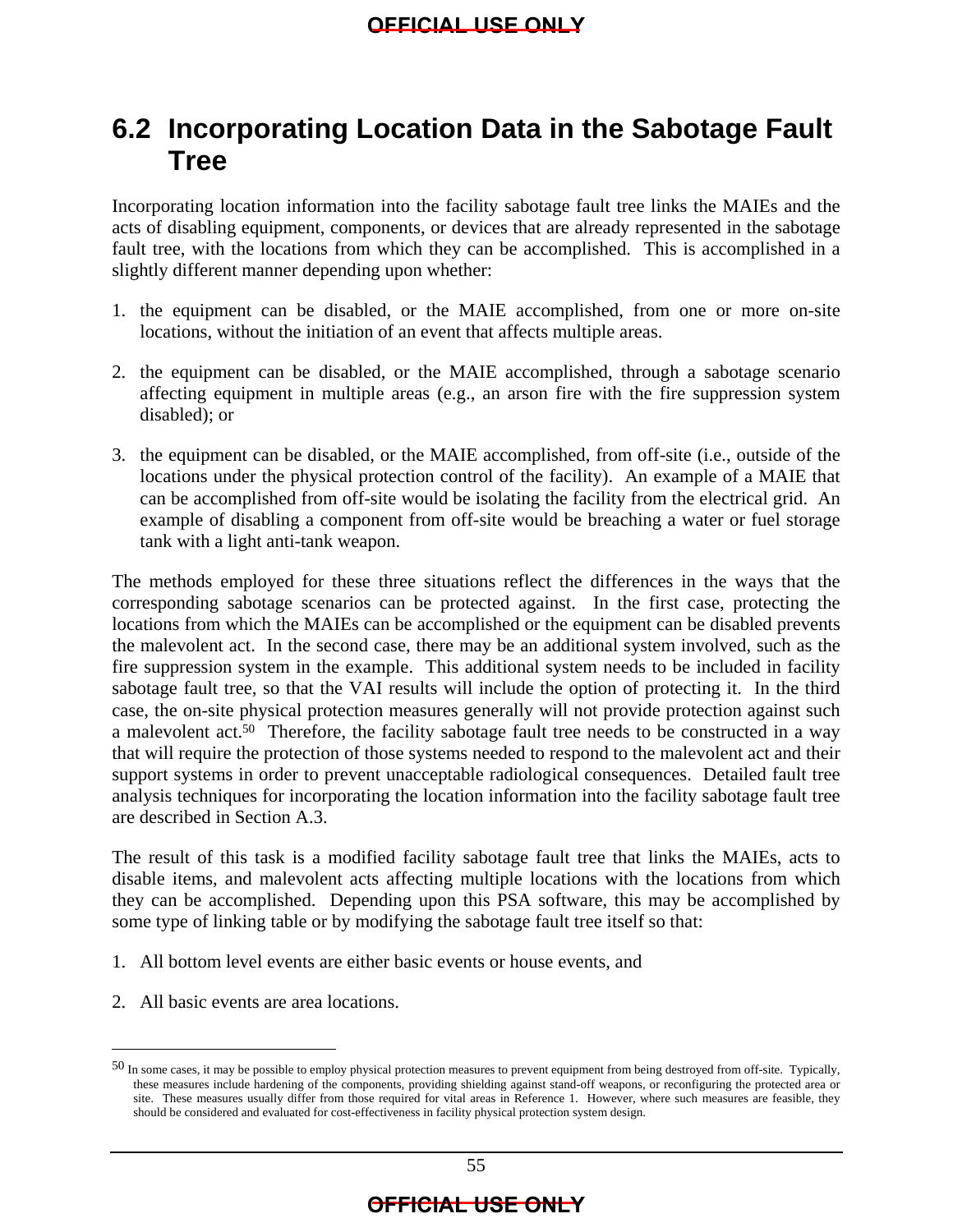The sabotage fault tree model should be preserved in electronic format (e.g., as an input file or set of input files to the fault tree software program) and retained as a VAI analysis record (see Section 3.5).

This page intentionally left blank.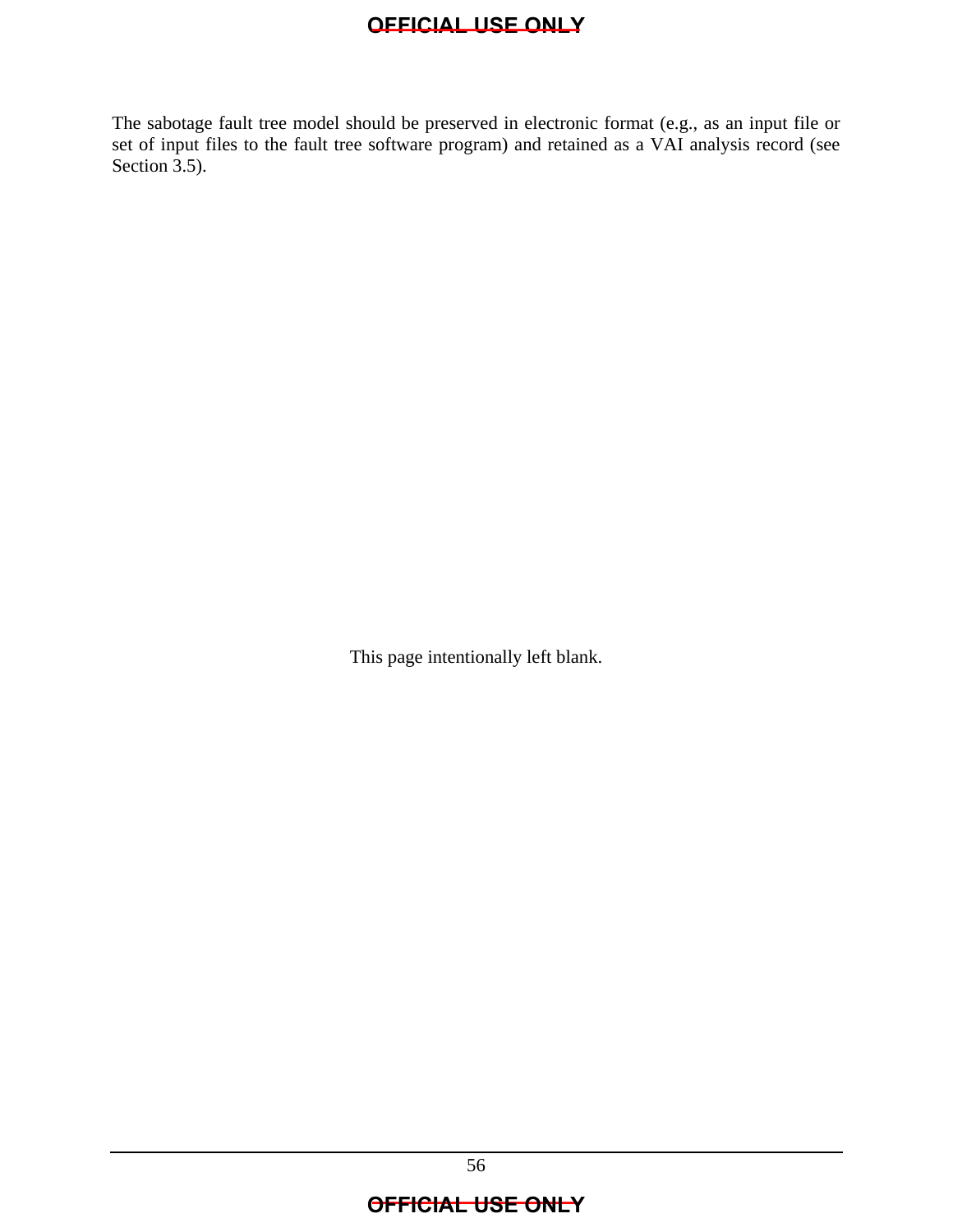## **7. Identifying Candidate Sets of Vital Areas**

This part of VAI answers the question identified in Section 1.2, "What are the minimum sets of areas (referred to as candidate vital area sets) that, if protected, will prevent the potential adversary from carrying out any combination of MAIEs and disabling of safety groups that would cause unacceptable radiological consequences?" Identifying candidate sets of vital areas is accomplished in two stages. First the facility sabotage fault tree is solved to obtain minimal cut sets, each of which identifies a combination of areas from which malevolent acts could cause an unacceptable radiological release. The process for accomplishing this first step is detailed in Section A.4.1. The combinations of areas from which malevolent acts could cause an unacceptable radiological release can be useful in configuring and evaluating the facility physical protection program. These combinations of areas can be reviewed to identify potential adversary targets as a basis for development of sabotage scenarios for physical protection program design and evaluation. These area combinations should be documented in the VAI report, which should also briefly discuss the MAIEs and acts to disable systems that are associated with area combinations. This can be most effectively accomplished by grouping the area combinations by the underlying MAIE and mitigating systems disabled. In order to prevent malevolent acts leading to an unacceptable radiological release, the facility must protect at least one area in each of these area combinations. The next step in the process is a systematic method for identifying possible combinations of areas to be protected.

The second step is to take the Boolean complement of the facility sabotage fault tree (referred to in Reference 7 as the dual of the fault tree). This Boolean complement of the facility sabotage fault tree is referred to as the facility protection location tree, because it identifies the equipment and areas that can be protected to prevent unacceptable radiological consequences. The facility protection location tree is solved to identify minimal path sets (as indicated in Reference 7, the minimal cut sets of the Boolean complement of a fault tree are referred to as minimal path sets). The process for accomplishing this step is detailed in Section A.4.2. Each of the minimal path sets in the solution of the facility location protection tree identifies a set of areas that contain the minimal complement of equipment, systems, or devices that, if protected against sabotage, will prevent unacceptable radiological release. Thus, each of these sets is a candidate for the set of vital areas that contains the minimum complement of equipment, systems, or devices to be protected against sabotage. Protection of each area in any one of these sets provides protection of the minimal complement of equipment, systems, or devices that, if protected against sabotage, will prevent unacceptable radiological release. The collection of candidate vital area sets is the product of this stage in the VAI process.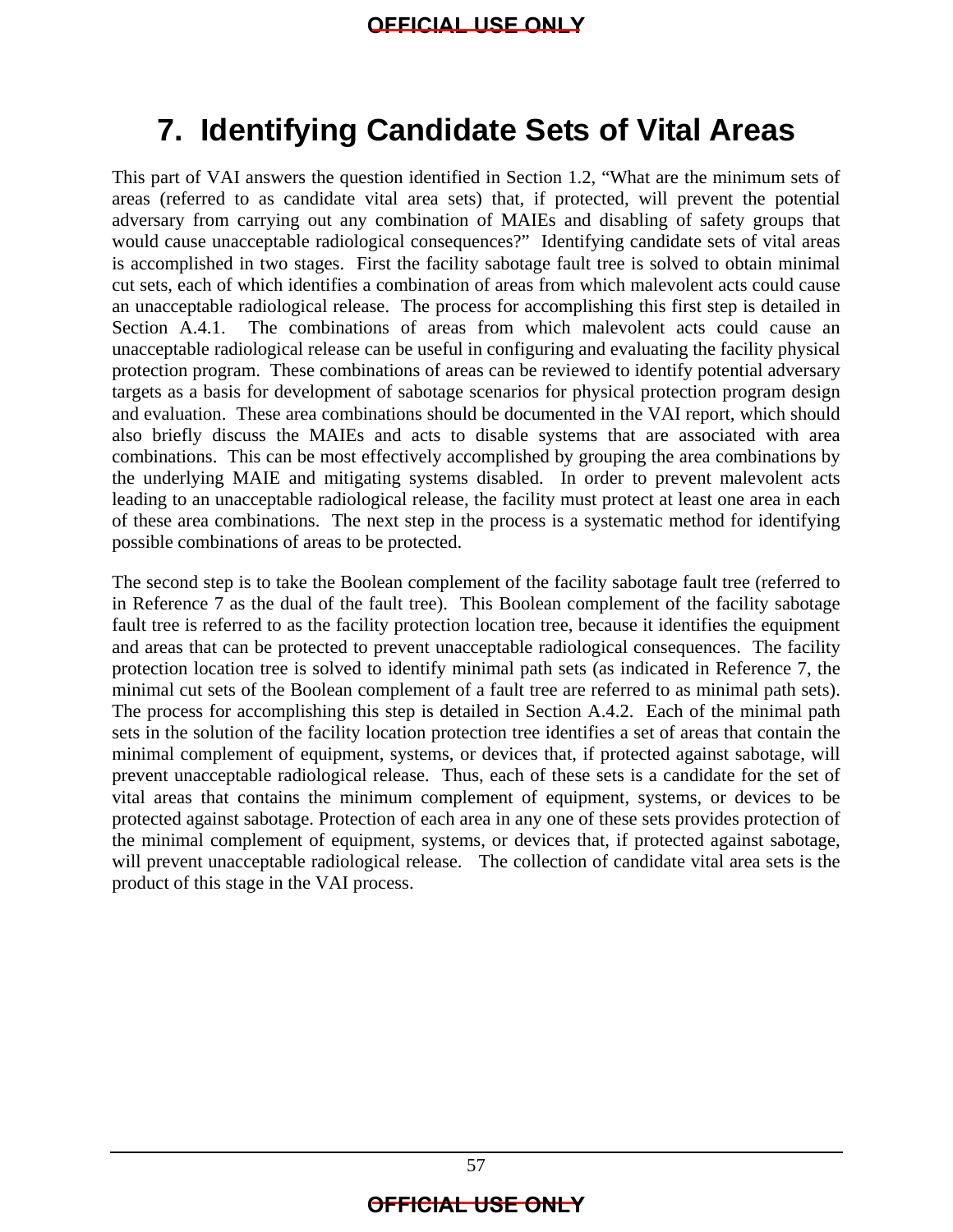This page intentionally left blank.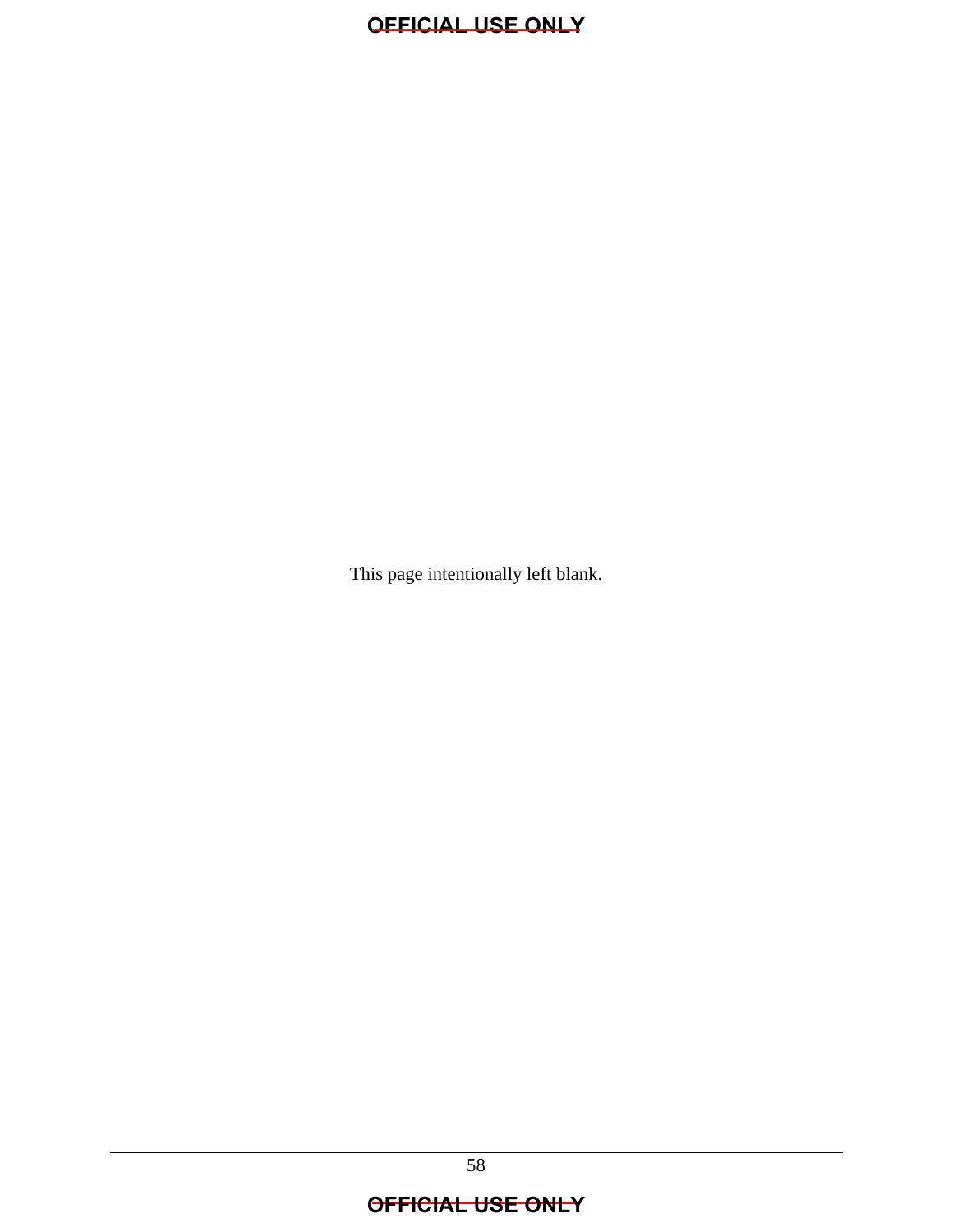## **8. Selecting Vital Areas**

This final stage of VAI analysis answers the question identified in Section 1.2.1, "Which of the candidate vital area sets is it best to designate as the set of facility vital areas?" The final selection of vital areas is typically accomplished as a part of physical protection system design rather than as a part of the VAI analysis. Typically, this stage of the VAI includes close coordination with the facility organization responsible for physical protection system design and the VAI report provides recommendations in this area, but does not actually select a vital area set. The VAI report and supporting documents should also provide sufficient supporting information to serve as a resource for the facility physical protection system design organization. The entire process for selecting the set of vital areas is discussed here for completeness, recognizing that the activities performed during the VAI and those conducted as a part of physical protection system design will depend upon facility-specific considerations. These considerations include the design of the facility, the facility life-cycle stage in which the VAI is being conducted, and the feasibility of making of significant configuration changes as a part of physical protection system design. These considerations highlight the close, natural interrelationship between VAI and physical protection system design.

This stage of the VAI / physical protection system design consists of the actual selection of one of the candidate vital area sets to serve as the basis for the set of areas designated as facility vital areas. Considerations that apply to the final selection of areas to be designated as vital fall into two basic categories: (1) considerations that relate to the selection of a set of areas from the facility protection location tree minimal path set; and (2) considerations for the addition of areas to the selected minimal path set to increase the number of vital area barriers that a potential adversary must overcome to cause unacceptable radiological consequences (i.e., to increase defense-in-depth). Although considerations in these two categories are discussed separately below, they should be jointly considered in the selection of vital areas. That is, the considerations discussed in Sections 8.1 and 8.2 should be addressed in a combined or an iterative fashion to select a set of vital areas that is best from all of the perspectives described in both sections.

### **8.1 Path Set Selection Considerations**

Each of the minimal path sets of a facility protection location tree meets the recommendation in Section 7.1.5 of Reference 1 for a set of facility vital areas. Thus, the reasons for selecting one set over another relate to factors other than selecting areas that contain "the minimum complement of equipment, systems, or devices to be protected against sabotage." Major considerations in the selection of one of the minimal path sets as the set of vital areas include the following:

- 1. Ease, effectiveness, and cost of protecting the vital areas;
- 2. Impacts on safety and emergency response; and
- 3. Reliability of protected components, equipment, and devices.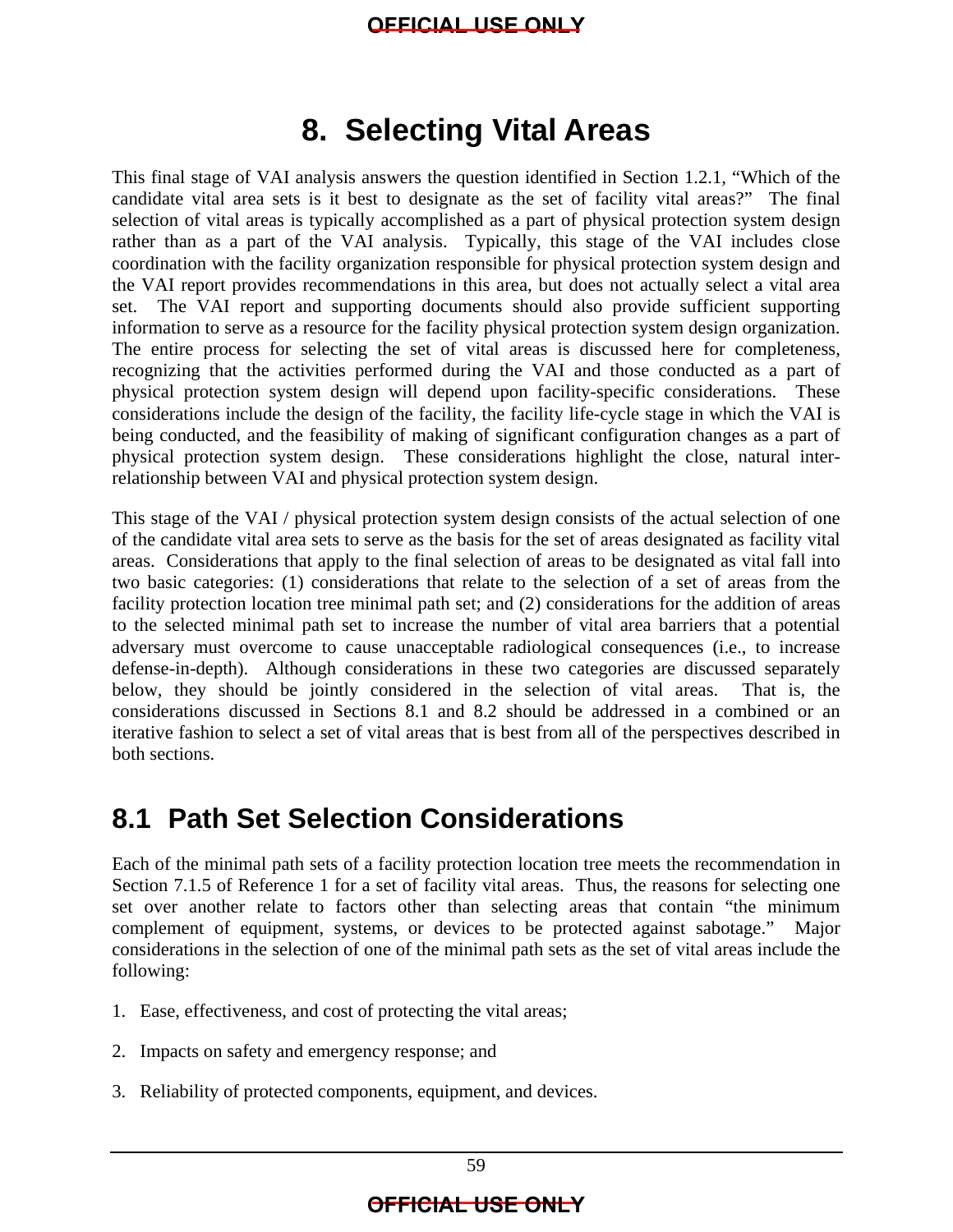It is unlikely that one candidate vital area set will receive the highest rating in each of these areas. Thus, it will be necessary to make trade-offs between the ratings in the various areas and select the candidate vital area set that is the overall best choice. This can be done using engineering judgment, or a more structured analytical approach can be employed. Reference 9 describes the multi-attribute utility theory technique for making such decisions. Reference 10 describes the analytical hierarchy process, which is another analytical technique for structured decision making and analysis of alternatives. Either approach provides a structured method for choosing alternatives. The following sections provide more detailed discussions of the three major considerations in selecting one minimal path set as the set of facility vital areas.

#### **8.1.1 Ease, Effectiveness, and Cost of Protection**

Recommendations for measures to protect vital areas are discussed in Sections 7.2 and 7.3 of Reference 1. It may be easier or less expensive to apply these protection measures to the areas in one minimal path set (candidate vital area set) than to those in another. The following examples illustrate considerations that should be applied in rating candidate vital area sets with respect to the ease, effectiveness, and cost of protection. Paragraph 7.2.11 of Reference 1 recommends that vital areas not be sited near public thoroughfares. Accordingly, preference should be given to candidate vital area sets that do not contain areas close to public thoroughfares or the boundary of the facility's site. In general, preference would be given to candidate vital area sets that did not contain structures that are separated from the main facility buildings (e.g., the intake structure of a nuclear power reactor). Paragraph 7.2.3 of Reference 1 recommends that access to vital areas be kept to a minimum. Accordingly, preference should be given to candidate vital area sets for which the minimum number of facility personnel require routine access. Paragraphs 7.2.3 and 7.2.11 of Reference 1 recommend that the number of entries and exits to vital areas be minimized. Accordingly, preference should be given to candidate vital area sets that have the minimum number of entries and exits, or for which the number of entries and exits can be minimized without unduly affecting facility and worker safety and facility operations. Paragraph 7.2.12 of Reference 1 recommends that vital areas provide penetration delay. Accordingly, preference should be given to candidate vital area sets with the most substantial walls and other barriers, or where penetration delay can be increased with minimal effect on facility safety and operations at reasonable cost. Paragraph 7.2.7 of Reference 1 recommends that operators monitor equipment, systems, and devices in vital areas to detect tampering. Accordingly, preference should be given to candidate vital area sets containing vital equipment where tampering can be readily detected.

Other protection cost and effectiveness issues not specifically related to the recommendations in Reference 1 include, for each candidate vital area set:

- 1. the estimated cost of installing required physical protection measures; and
- 2. the feasibility of establishing tactical positions to preclude potential adversary entry into the vital areas.

The review for ease, effectiveness, and cost of protection should be documented in a systematic manner using a table or spreadsheet. The table/spreadsheet should show how the candidate vital

# \_\_\_\_\_\_\_\_\_\_ <sup>60</sup> **OFFICIAL USE ONLY**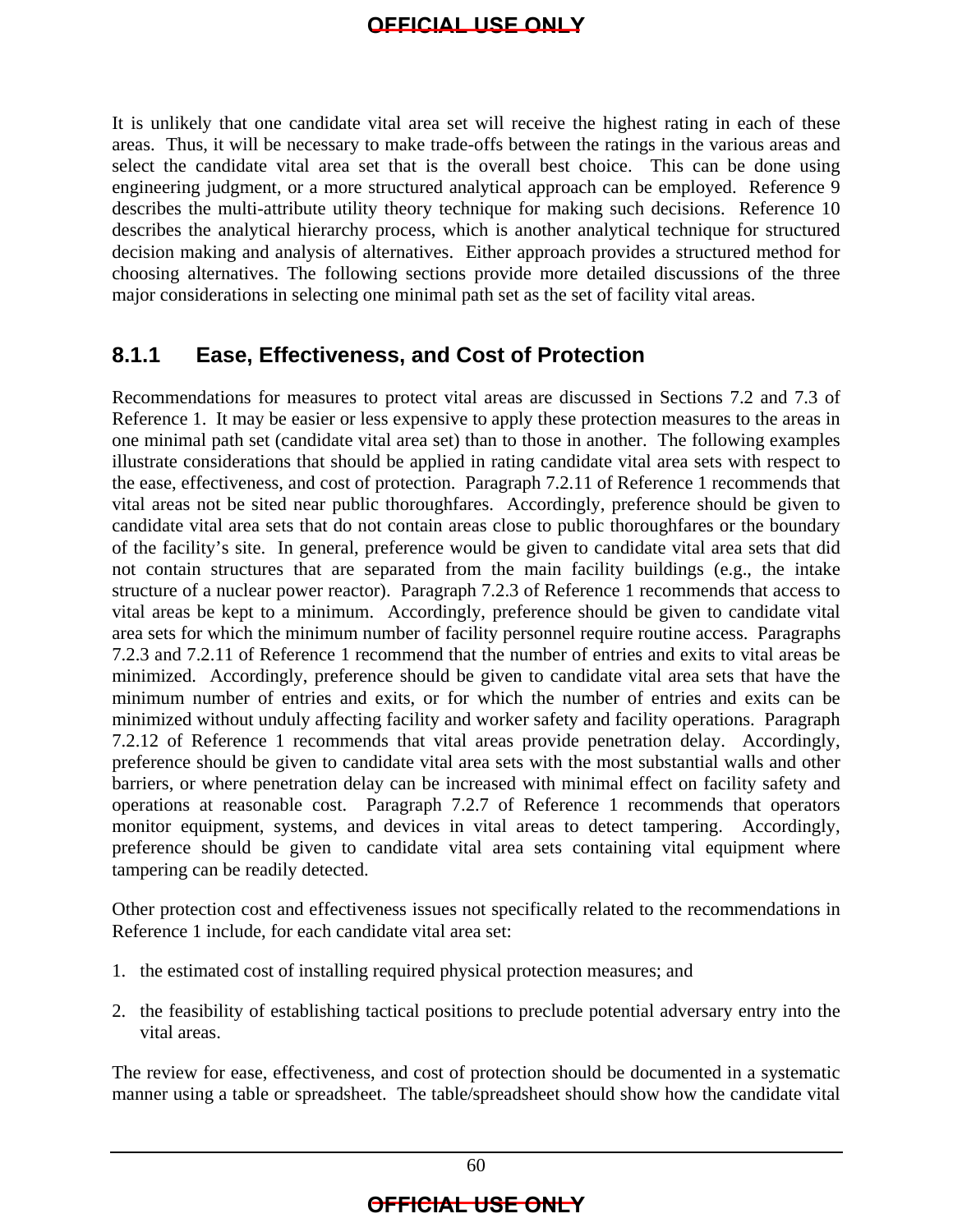area sets score against each of the physical protection considerations related to the Reference 1 recommendations as well as any additional physical protection considerations deemed significant by facility management or the competent authority. The scoring process can be developed based upon engineering judgment, multi-attribute utility theory, the analytical hierarchy process, or another established method.

### **8.1.2 Safety and Emergency Response Impacts**

Selecting a candidate vital area set can affect facility and personnel safety and emergency response in three ways. First, the access control measures recommended for vital areas can degrade emergency response by lengthening the time required for operators to reach facility equipment in vital areas. Although mitigating actions can be taken (e.g., dropping vital area access controls during an emergency), this may actually aid a potential adversary by granting him access to the remainder of the facility once he has initiated a sabotage scenario. Therefore, in selecting vital areas, preference should be given to candidate vital area sets for which access controls would not unduly impede operator emergency response actions. This may be accomplished by selecting candidate vital area sets containing areas to which operators would need to respond in only a very small number of emergencies or areas to which rapid operator response was not generally required. If a PSA has been performed, the effects of controls on candidate vital areas can be incorporated into the PSA recovery analysis to obtain qualitative and quantitative insights regarding the effect of the selection of specific vital area sets on accident risk.

Second, physical protection access controls can degrade personnel safety by hindering personnel evacuation in an emergency. This concern is less serious than the previous one because it can largely be eliminated by the use of appropriate access control hardware (e.g., crash bar doors) that does not impede emergency evacuation. However, care must be taken in limiting the number of exit and entrances to vital areas that the personnel exit paths do not become so long or so complex as to preclude safe egress in an emergency. Therefore, in selecting vital areas, preference should be given to candidate vital area sets for which minimization of entrances and exits would not unduly impede personnel egress during an emergency. In evaluating impediments to emergency egress, the VAI team should consider the accident environment (e.g., lighting, visibility, and walking surfaces) under which personnel may need to exit an area.

Third, physical protection measures may require the use of firearms to prevent a potential adversary from entering a vital area. Discharging firearms in a nuclear facility can pose a number of hazards to facility and personnel safety. The hazards to facility safety include inadvertent disabling of equipment or instrumentation. The hazards to personnel safety include rupturing of lines containing hazardous materials (e.g., steam, acids, caustics, or pressurized water or chemicals). These hazards should be reviewed in the development of tactics to respond to attempted or actual intrusions into vital areas and the configuration of defensive positions. As discussed in Section 1.1.3, the discussion of protection measures is beyond the scope of VAI. Nevertheless, in the selection of vital areas, preference should be given to candidate vital area sets for which the hazards associated with firearm discharges are less serious or can be minimized without undue impact on facility operations or safety.

# \_\_\_\_\_\_\_\_\_\_ <sup>61</sup> **OFFICIAL USE ONLY**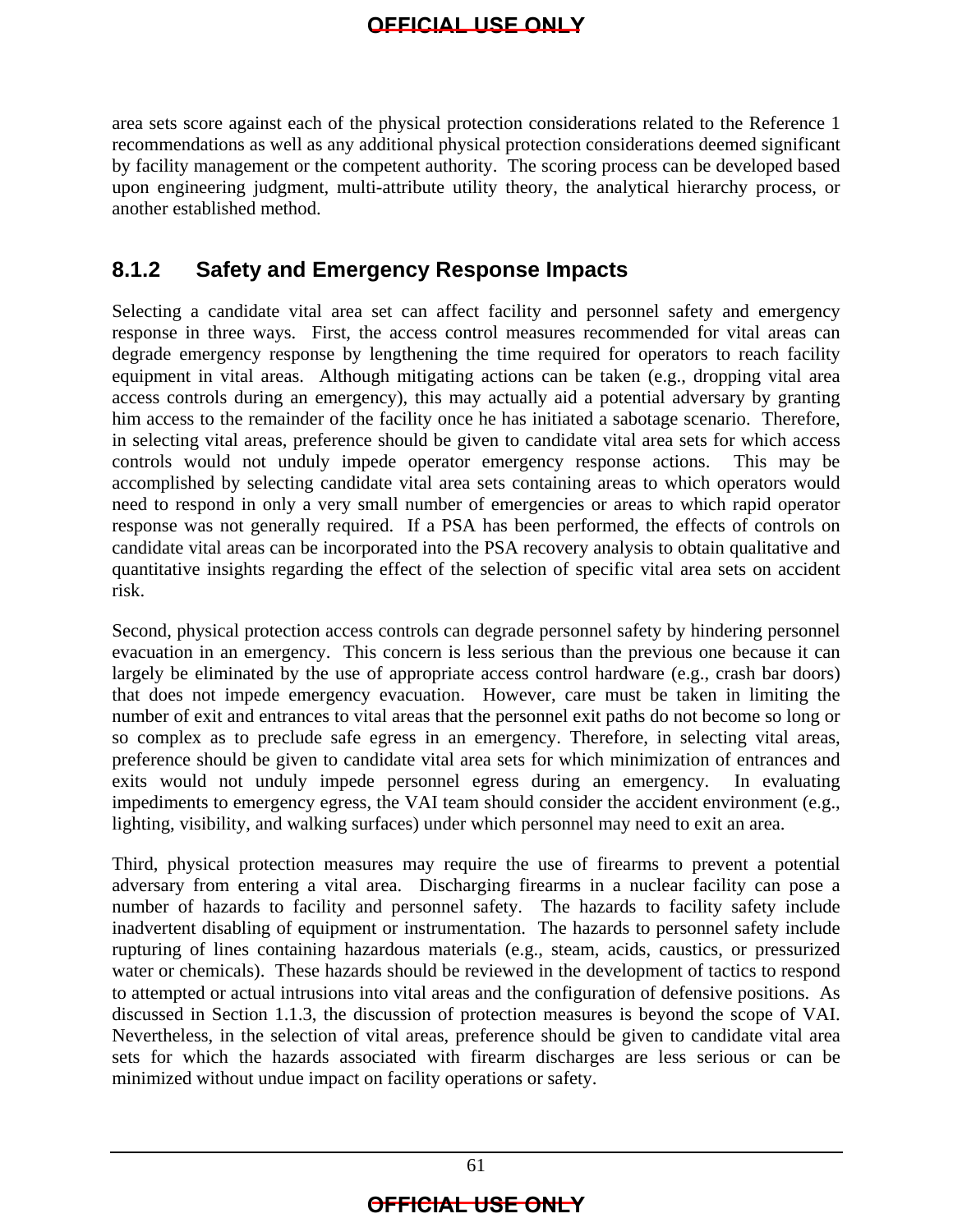Here again, the review should be documented in a systematic manner using a table or spreadsheet. The table/spreadsheet should show how the candidate vital area sets score against each of these considerations as well as any additional similar considerations deemed significant by facility management or the competent authority. The scoring process can be developed based upon engineering judgment, multi-attribute utility theory, the analytical hierarchy process, or other established method.

### **8.1.3 Component, Equipment, and Device Reliability**

Where facilities have diverse means of accomplishing safety, the systems in different candidate vital area sets may have different reliability. In such cases, preference in the selection of vital area sets should be given to candidate vital area sets that contain higher reliability systems. This reduces the likelihood that the systems protected in vital areas would experience random failure concurrent with a malevolent act.

This review should be added to the table/spreadsheet used to document the reviews of the other considerations.

### **8.1.4 Results**

The results of this analysis are the following:

- 1. A table that evaluates each of the candidate vital area sets in terms of each of the attributes considered in the selection of a vital area set, and documents the aggregate score or rating of each of the candidate vital area sets.
- 2. A recommended vital area set with the best score or rating.

### **8.2 Additional Possible Vital Areas**

The minimal path set identified in Section 8.1 meets the recommendations in Section 7.1.5 of Reference 1 for a set of facility vital areas. The method by which the vital areas were identified is structured to ensure that a potential adversary will need to overcome at least one vital area barrier in order to cause unacceptable radiological consequences. This section addresses the feasibility and desirability of augmenting the set of vital areas with additional areas so that a potential adversary will have to overcome more than one vital area barrier to cause unacceptable radiological consequences. In general, there will always be some situations in which a potential adversary can commit acts that result in unacceptable radiological consequences in a single area. In nuclear power reactors, these areas typically include reactor containment and the control room. Obviously designating additional areas as vital areas will not increase the number of vital area barriers that a potential adversary must penetrate to cause release from these areas. However, it can increase the number of vital area barriers that a potential adversary must penetrate to cause releases from other facility areas. The following two approaches can be taken to augment the initial vital area set:

# \_\_\_\_\_\_\_\_\_\_ <sup>62</sup> **OFFICIAL USE ONLY**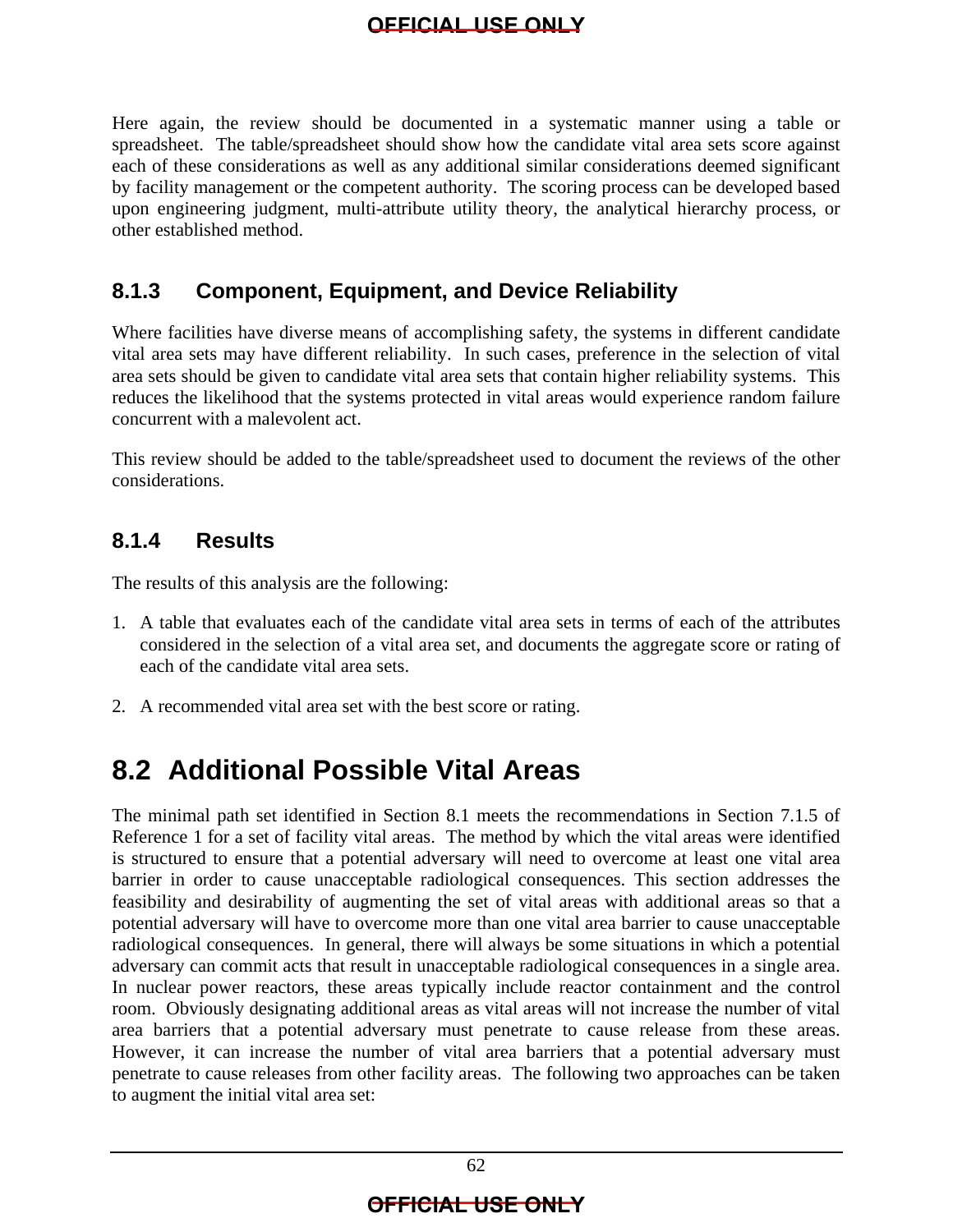- 1. Include accident management equipment.
- 2. Include both areas where MAIE(s) can be initiated and those where response systems can be disabled.

These are discussed separately below.

### **8.2.1 Accident Management Equipment**

Paragraph 5.31 of Reference 2 requires that the design of nuclear power reactors incorporate measures for mitigating severe accidents. These accident management measures may involve use of some systems (i.e., safety systems and non-safety systems) beyond their originally intended function and anticipated operational states and use of additional temporary systems to return the facility to a controlled state or to mitigate the consequences of a severe accident. The designs of nuclear facilities other than power reactors may also include such features. Typically, many of these systems would not be considered in the VAI analysis because they are not the systems relied upon to prevent or mitigate design basis accidents. The accident management measures should be reviewed to determine whether it is prudent to expand the set of vital areas to include the areas where they are located. Note that the accident management measures that perform a specific safety function should not be protected in lieu of the safety system(s) relied upon to perform that safety function. Rather, consideration should be given to the feasibility and benefit of protecting the accident management measures in addition to the corresponding safety systems. In augmenting the vital area set, care should be taken to include all accident management measures required to perform a specific safety function. In determining whether to augment the vital area set in this manner, the applicable factors discussed in Sections 8.1 and 8.2.3 should be considered. These considerations should be documented as necessary to demonstrate that adequate consideration has been given to augmenting the vital area set to include areas containing accident management measures and to present the rationale for the decision reached.

### **8.2.2 MAIE(s) and Response Systems**

1

For those sabotage scenarios in which a potential adversary requires access to an area on site to accomplish an MAIE and the MAIE is not beyond the capability of the front line systems to mitigate, the candidate vital area sets may provide two options for protection against the sabotage scenario: (1) include the areas where the MAIE can be accomplished in the candidate vital area set; and (2) include, in the candidate vital area set, the areas needed to maintain the capability of the front line systems and support systems needed to mitigate the MAIE. Consideration may be given to designating both of these sets of areas as vital to achieve greater physical protection defense-in-depth.51

<sup>51</sup> These augmented candidate vital area sets can be derived by modifying the facility protection location tree, replacing the OR gates that link the MAIEs and front line systems with AND gates. The minimal path sets of this modified facility protection location tree will contain both the locations from which the MAIEs can be accomplished and the locations from which the associated front line systems can be disabled.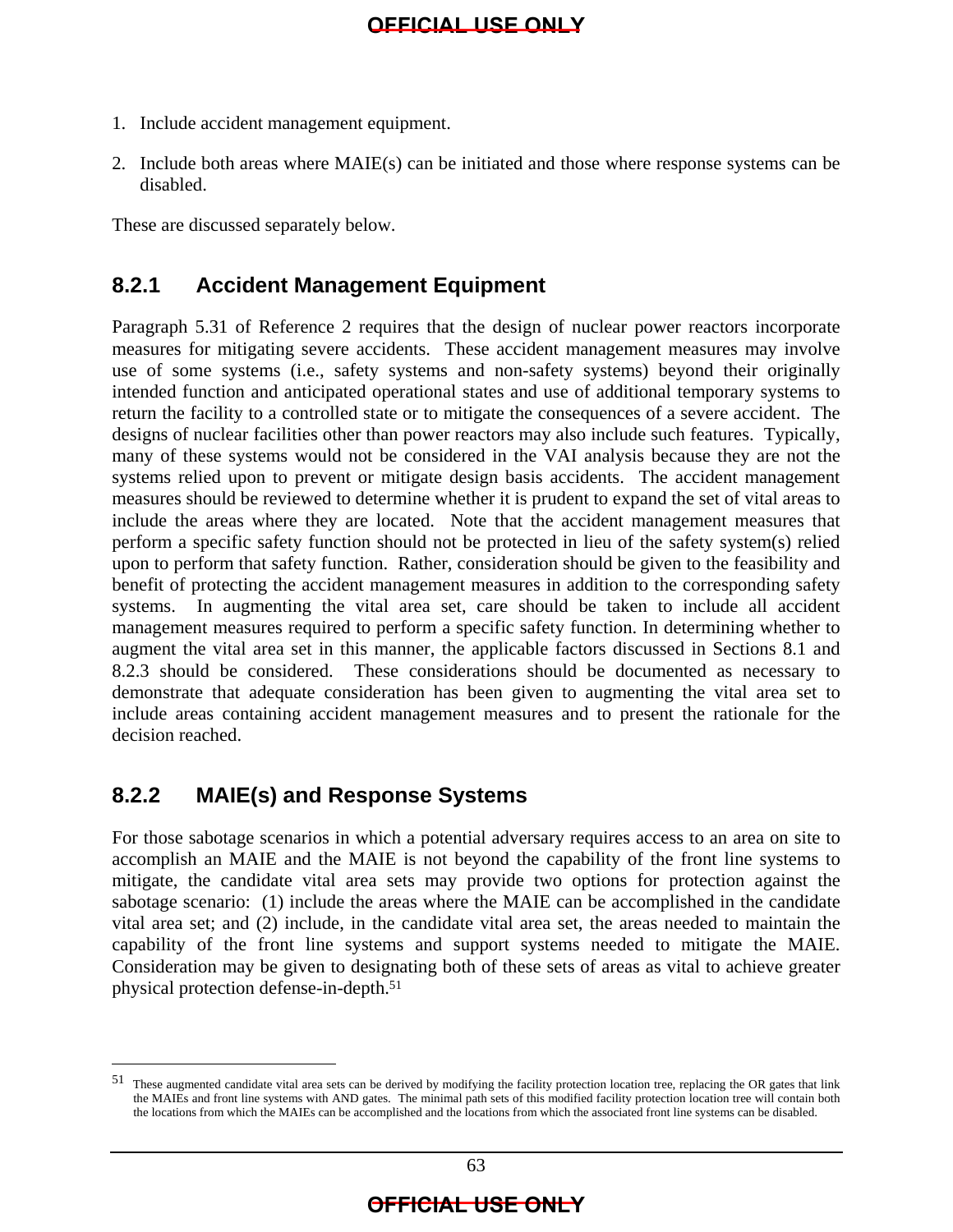Alternatively, consideration may be given to designating as vital two or more (if there are more than two) of the redundant trains of the front line systems and support systems that could serve to mitigate the MAIE to increase redundancy.<sup>52</sup> Obviously, this will be of limited effectiveness when there are single areas from which both redundant trains can be disabled. In facilities where there is substantial physical separation of these redundant trains (e.g., the redundant trains are located in separate structures) this approach may form the basis for using zoned access controls to enhance protection against the insider threat. The zoned access controls could be structured to prevent a single individual from having access to all trains of the front line systems and support systems. Alternatively, the zoned access controls could be structured to prevent a single individual from having access to both the locations where an MAIE could be accomplished and the locations from which the corresponding front line systems or support systems could be disabled. In determining whether to augment the vital area set in this manner, the applicable factors discussed in Sections 8.1 and 8.2.3 should be considered. These considerations should be documented as necessary to demonstrate that adequate consideration has been given to augmenting the vital area set to include areas containing accident management measures and to present the rationale for the decision reached.

### **8.2.3 Other Vital Area Designation Considerations**

Initial appearances indicate that increasing the number of vital areas increases the level of protection against sabotage resulting in unacceptable radiological consequences. More equipment is protected by being in vital areas, providing the facility with additional options to respond to sabotage attempts. However, frequently, as the number of vital areas increases, the level of protection afforded each individual vital area decreases. Consider, for example, a facility that declares all areas within the protected area to be a single vital area. This vital area contains all facility equipment important to safety. However, by moving the vital area access controls, physical barriers, and intrusion detection out to the protected area, the physical protection benefits of designating vital areas have largely been lost. Indeed, the physical protection measures at such a facility are very similar to what they would be if there were no vital areas at that facility. In other words, when everything is vital, nothing is vital. Thus, the main purpose of identifying vital areas is to focus physical protection measures and attention on those areas that require protection in order to protect against malevolent acts by a potential adversary that could cause unacceptable radiological consequences. Increasing the number of vital areas beyond the minimum set of areas that require protection for this reason may dilute the focus of physical protection measures and attention and ultimately reduce actual overall physical protection effectiveness.

The VAI analysis team needs to be aware of this trade-off when identifying vital areas. The team member representing the physical protection organization should take the lead in working with the physical protection system design organization to analyze any decrease in the effectiveness of individual vital area barriers and intrusion detection measures that may occur as

 $\overline{a}$ 

<sup>52</sup> These augmented candidate vital area sets can be derived by modifying the facility protection location tree, replacing the OR gates that link the various trains of the front line systems with AND gates. Note, if the facility protection location tree was derived from a sabotage fault tree that accounted for maintenance or random equipment failures concurrent with malevolent acts, as discussed in Sections 2.5 and 2.4, respectively, then multiple trains of redundant systems may already be protected. In that case, there is no need to modify the facility protection location tree in this manner.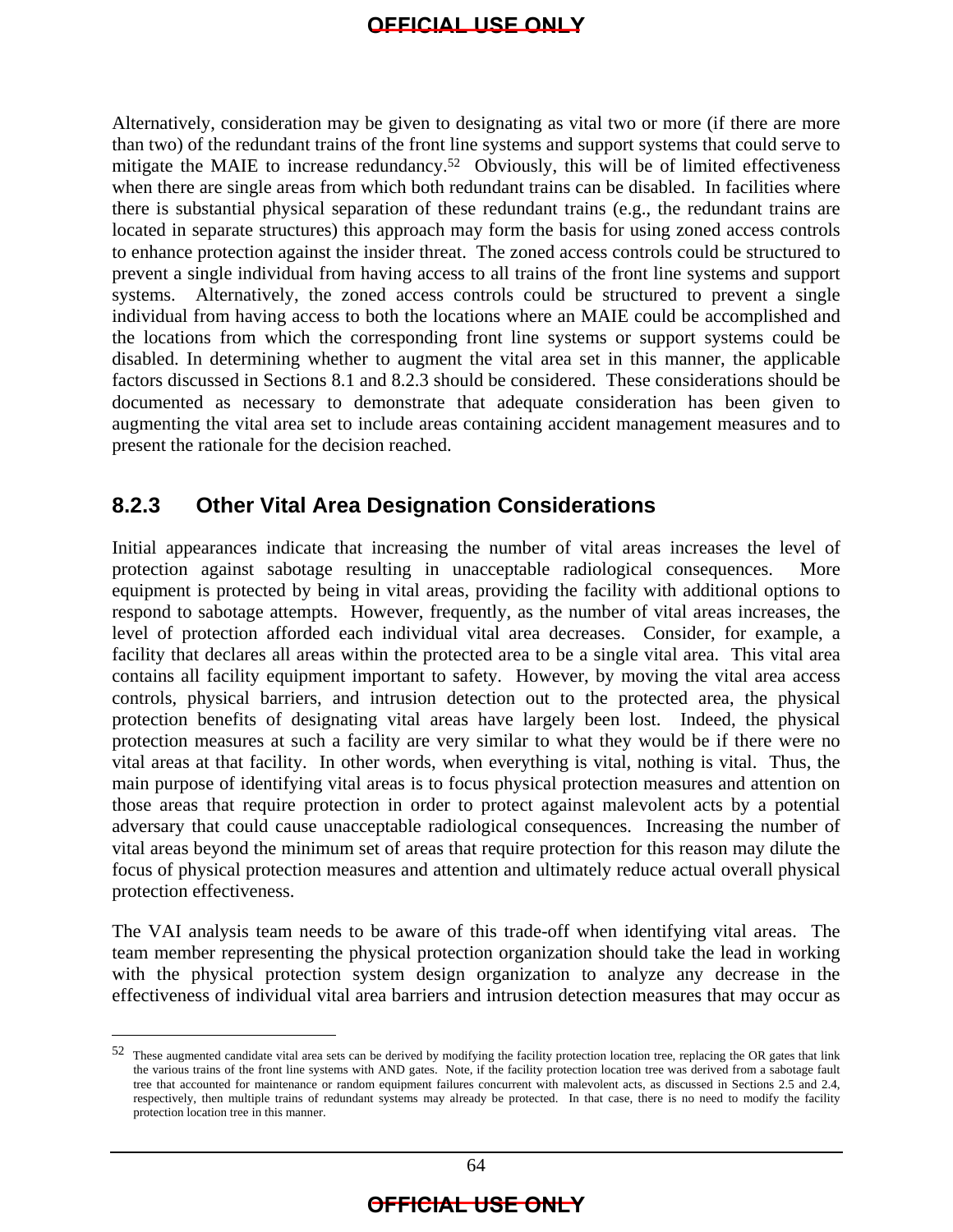the number of areas designated as vital areas increases (see Paragraphs 7.2.11 and 7.2.12 of Reference 1). This team member should also take the lead in working with the physical protection system design organization to analyze any decrease in response force tactical effectiveness that may occur as the number of areas designated as vital areas increases (see Paragraph 7.2.14 of Reference 1). The team member representing the operating organization should take the lead in analyzing increases in the number of facility personnel that will require vital area access as the number of areas designated as vital areas increases (see Paragraphs 7.2.9 and 7.2.12 of Reference 1). This team member should also take the lead in analyzing the increase in difficulty of having operators monitor all vital areas to detect tampering or interference with equipment as the number of areas designated as vital areas increases and the increase in effort required to accomplish operations and maintenance tasks (see Paragraph 7.27 of Reference 1). The team member representing the safety organization should take the lead in determining where adding areas to the vital area set would have greatest benefit to the facility in responding to MAIEs and preventing unacceptable radiological consequences. As stated in Section 1.1.3, the discussion of appropriate protection measures for vital areas and the design of physical protection systems is beyond the scope of the VAI analysis. However, the analysis team needs to be aware of the relationship between physical protection effectiveness and vital area configuration in order to achieve the primary objective of VAI: the identification of a set of facility vital areas that is most effective in protecting against malevolent acts by the potential adversary that could result in unacceptable radiological consequences.

### **8.2.4 Results**

The results of this stage of the VAI analysis are the:

- 1. Documented considerations of options to include additional areas containing accident management measures in the vital area set;
- 2. Documented considerations of options to include additional areas in the vital area set to increase physical protection defense-in-depth; and
- 3. Recommendation for the set of vital areas to be identified for the facility and the rationale for this recommendation.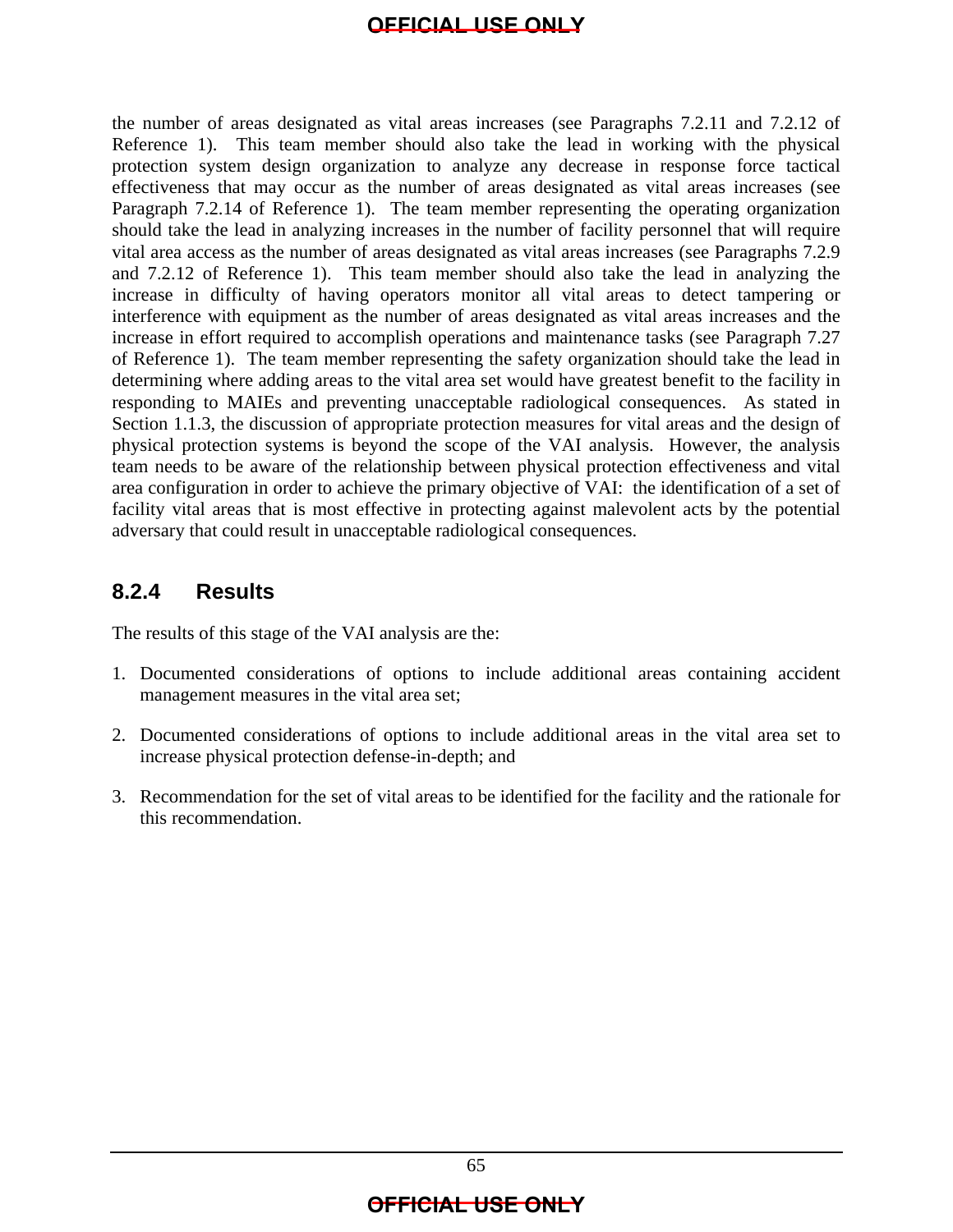This page intentionally left blank.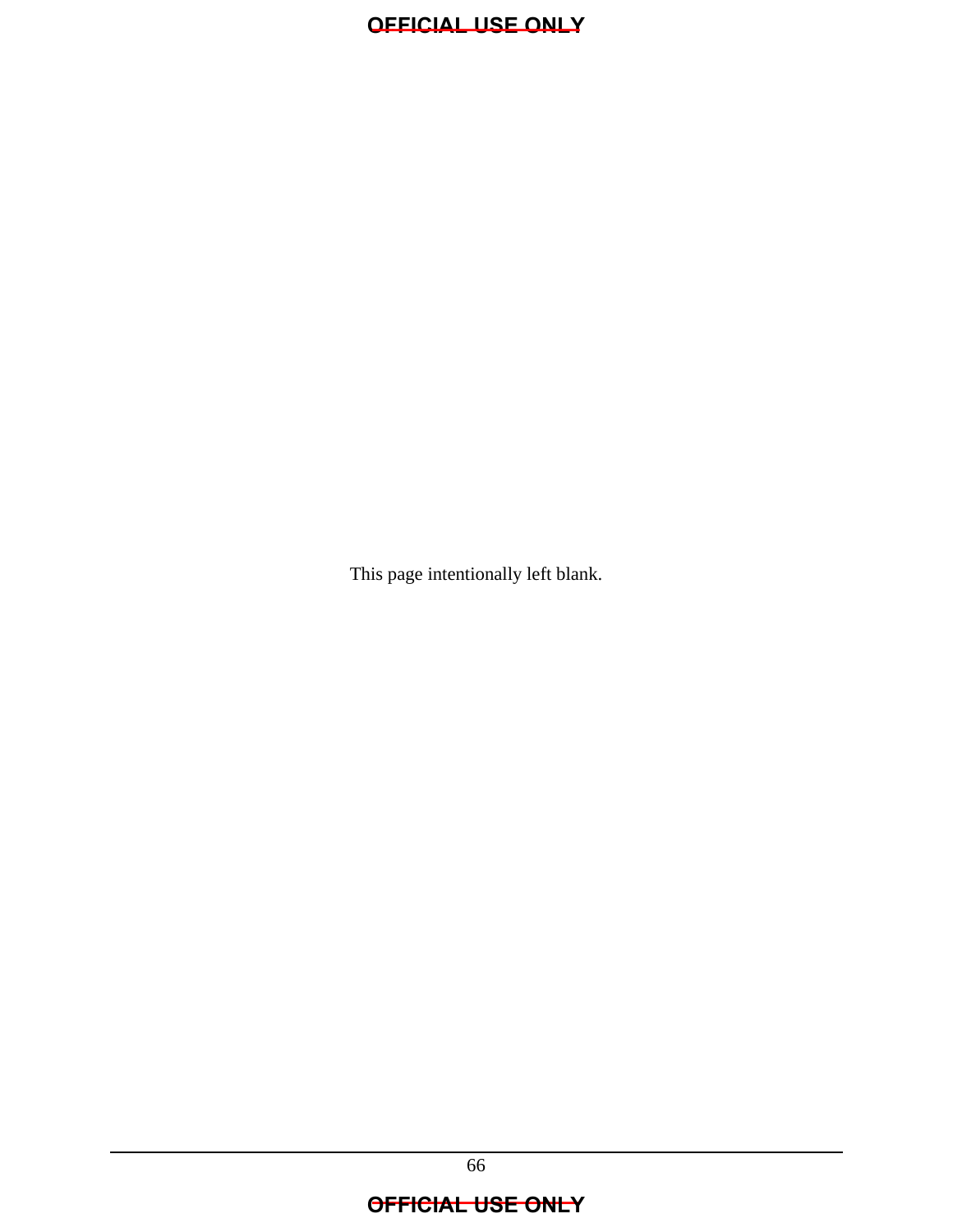## **9. Documenting Results**

This step includes all aspects of documentation of the VAI analysis. "Documentation" here is understood in its broad sense; that is, related subjects that influence directly or indirectly the form and handling of the documentation are also considered. This discussion is mainly focused on the form of documentation of the analysis. The suggested format for the report is adapted from Reference 3. Three topics need to be addressed in the context of documenting the analysis.

### **9.1 Protecting Information**

The analysis process, by its nature, generates information that could be quite valuable to a potential adversary. Accordingly, appropriate information protection requirements and procedures should be developed and applied to both the analysis report and other documentation generated during the course of this study. The specific nature of these requirements and procedures will depend upon the legal system in the state where the facility is located. These requirements and procedures should be established by the competent authority and the facility, as applicable, before the analysis begins. All team members should receive training in these measures as a part of the team training discussed in Section 3.3.

### **9.2 Objectives and Principles of Documentation**

The primary objective of the analysis documentation is to demonstrate that the analysis meets the recommendations of Section 7.1.5 of Reference 1, and that it satisfies the requirements established by the competent authority of the state in which the facility is located. The analysis documentation should be well structured, clear, and easy to follow, to review, and to update. In addition, means should be provided for possible updates or extensions of the analysis. These include updates or extensions to reflect changes in the capabilities credited to a potential adversary that relate to the types of MAIEs it can accomplish and the locations from which it can accomplish MAIEs or disable facility components, equipment, or devices. These also include updates or extensions to reflect modifications to the facility, its operations, its safety systems and measures, and the locations of facility components, equipment, or devices. The documentation should explicitly present the assumptions made in the policy framework topics discussed in Section 2.

### **9.3 Organizing Documentation**

The first step in organizing the analysis documentation is to determine the nature and amount of information that will comprise the analysis report. That is, what information will be published in the analysis report and what information will only be retained as internal documentation. This determination will depend, in part, upon the explicit and implicit documentation requirements established by the competent authority of the state in which the facility is located.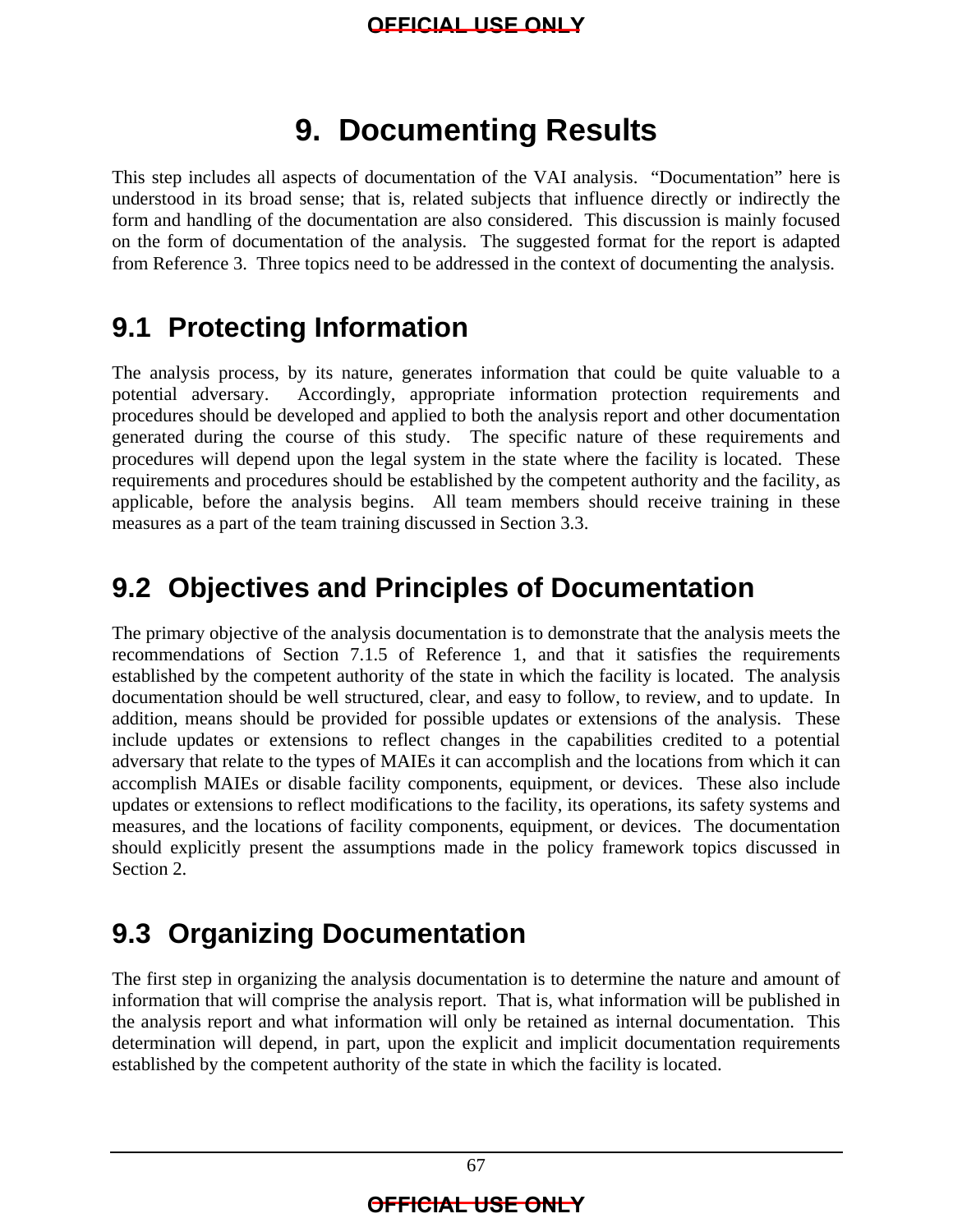In the report (or by reference to available material), the documentation should provide all the necessary information to reconstruct the results of the analysis. Other documentation considerations may apply if the competent authority of the state in which the facility is located requires that the analysis report be submitted for review and approval. The facility management should have a clear understanding of the elements of the report that are viewed as facility commitments by the competent authority and that will require, their approval for changes. This can create difficulties if the competent authority requires, for its review, information addressing topics where the facility must be able to make changes for operational flexibility. In such cases, the facility and the competent authority must establish a process, which may include preparation of supplemental documents, so that the change control requirements on the VAI report do not unduly constrain facility operations. In this case, the VAI analysis report submitted for review and approval, in combination with the remainder of the submittal package, should supply sufficient information to permit the competent authority reviewer to reconstruct the analysis.

All intermediate analyses, assumptions, and other significant information that will not be published in the report or supplemental documentation should be retained as notes, working papers, or computer outputs. This is very important for future reconstruction and updates of the analysis. This information should be retained in the form of well-organized computer and word processor files, and a process established for updating this material to ensure that it remains accessible as computer media change over time and newer versions of computer programs are developed.53

The organization of the documentation should be governed by two general principles:

- 1. Traceability: For review and updating the analysis, it should be possible to trace any information with minimum effort.
- 2. Sequentiality: The order of appearance of the analysis in the report should follow the order in which the analysis was performed. That is:
	- Identification of MAIEs;

1

- Facility level sabotage fault tree development;
- System sabotage fault tree branch development;
- Sabotage location determination;
- Identification of area combinations from which malevolent acts can cause unacceptable radiological consequences;
- Identification of candidate vital area sets; and
- Recommendation of a set of vital areas.

# \_\_\_\_\_\_\_\_\_\_ <sup>68</sup> **OFFICIAL USE ONLY**

 $53$  For example, data stored 15 years ago on 5.25-inch computer disks might be inaccessible today if it had not been migrated to different media. Likewise, word processor or fault tree analysis program data files might not be readable by the current versions of these computer programs if they are not periodically migrated to newer versions of the software.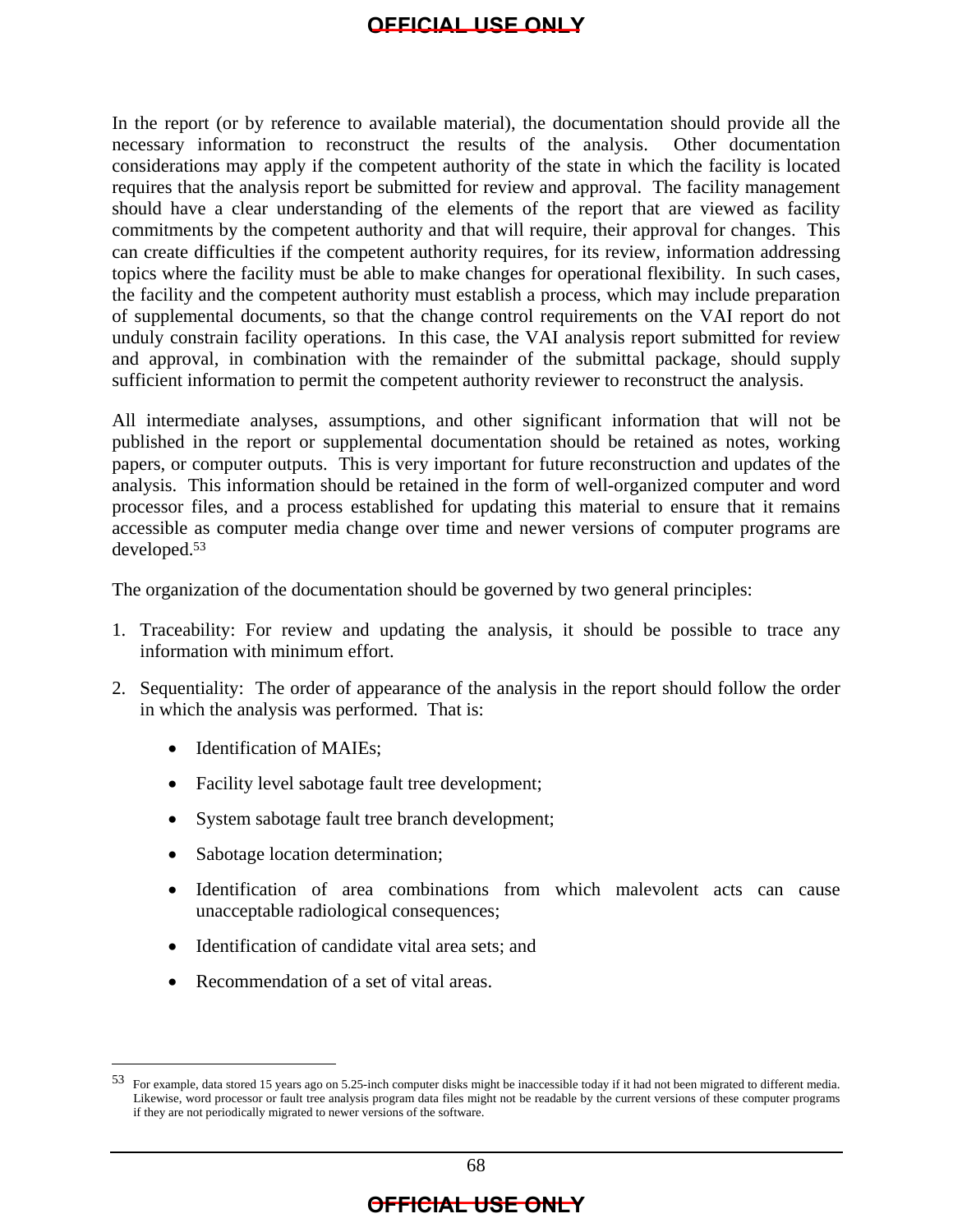The published documentation should be organized into the report and appendices or supplementary reports. The report should provide a clear and traceable presentation of the analysis, including:

- brief facility description,
- description of the VAI analysis method,
- MAIEs considered,
- facility sabotage fault tree development,
- sabotage location determination,
- candidate vital area sets, and
- vital areas recommended and the methods employed to develop the recommendation.

The appendices or supplemental reports should contain detailed data, detailed fault tree branch models, summaries of location walkdown results and assumptions, etc. While it is impossible to specify what detailed information should generally be provided in the appendices and supplementary reports, the functional and regulatory requirements for the report should provide the necessary guidelines (e.g., put information in the appendices or supplementary reports if the competent authority does not require that it be in the body of the report and most users will not need it or will not need to consult it regularly). The appendices or supplemental reports should be constructed to correspond directly to the section and subsections of the report to the extent practicable. An example outline of a report is shown in Figure 9-1.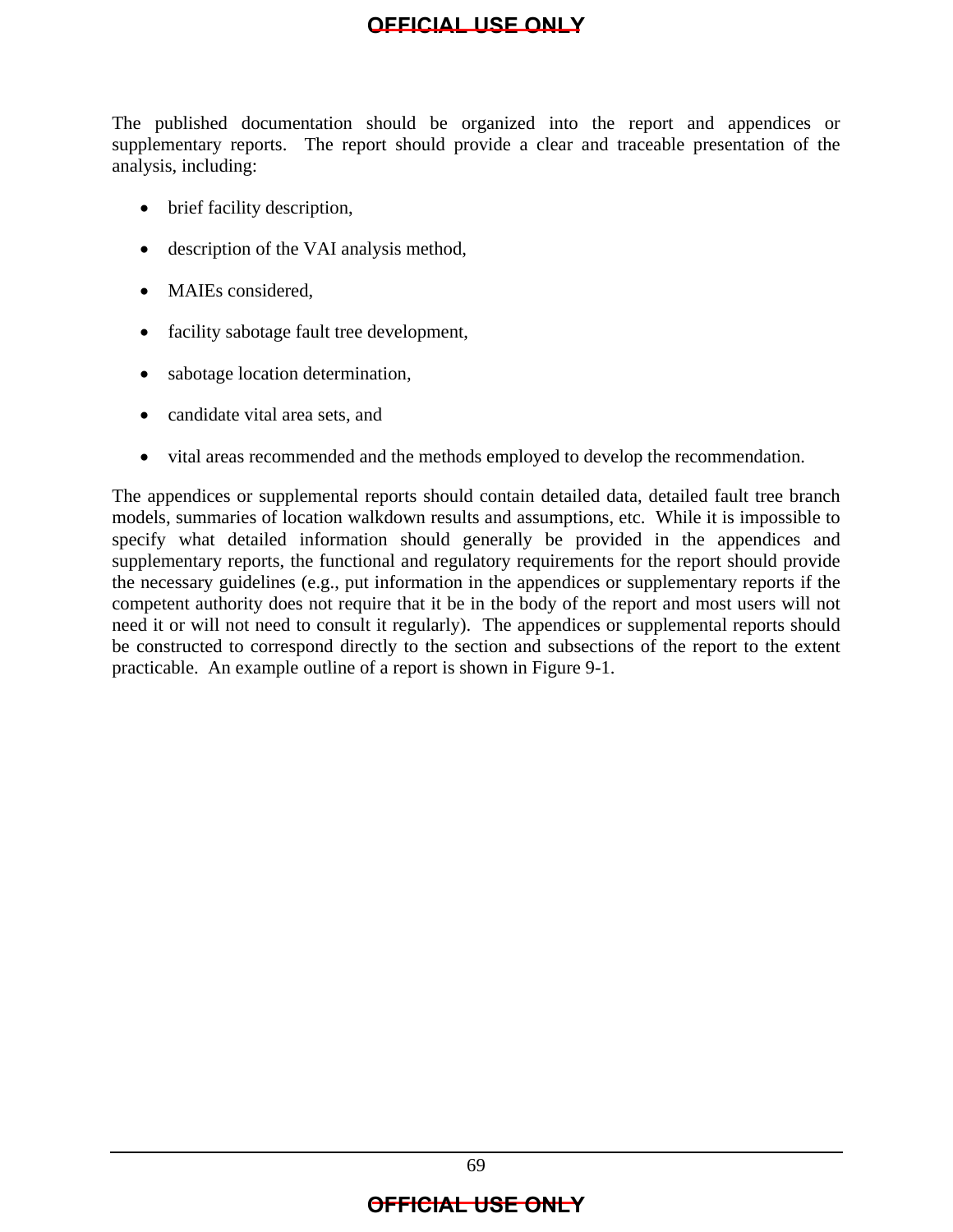#### *I. Executive Summary*

- A. Introduction
- B. Summary of Policy Framework Assumptions
- C. Vital Areas Selected
- D. Overview of VAI Method

#### *II. Introduction*

- A. Purpose of VAI study
- B. Scope of VAI study
- C. VAI Analysis Team, Qualifications, and Training
- D. VAI Method Summary
- E. Report Organization

#### *III. Policy Framework Assumptions*

- *A. Assumptions Established by Competent Authority*
- *B. Assumptions Established by Facility*

#### *IV. Facility Description*

- A. Overall Facility Characteristics
- B. Facility Safety and Process Systems
- C. Facility Layout
- *V. Identification of Sources of Radioactive Releases and Possible Malevolent Act Initiating Events* 
	- *A. Radioactive Material Sources*
	- *B. Selection of Malevolent Act Initiating Events*
	- *C. Safety Functions And Associated Systems*
	- *D. System Requirements*
	- *E. Grouping of Malevolent Act Initiating Events*

#### *VI. Sabotage Fault Tree Development*

- *A. Facility Sabotage Fault Tree*
- *B. System Sabotage Fault Tree Branches*

#### *VII. Collection and Modeling of Location Data*

- *A. Collection of Location Data*
- *B. Incorporation of Location Data in the Sabotage Fault Tree*

#### *VIII. Identification of Candidate Sets of Vital Areas*

- *A. Solution of the Facility Sabotage Fault Tree*
- *B. Development and Solution of Facility Protection Location Tree*

#### *IX. Recommended Vital Areas*

- *A. Recommended Path Set Selection*
- *B. Additional Areas Recommended for Designation as Vital*

#### **Figure 9-1. Example VAI Report Outline**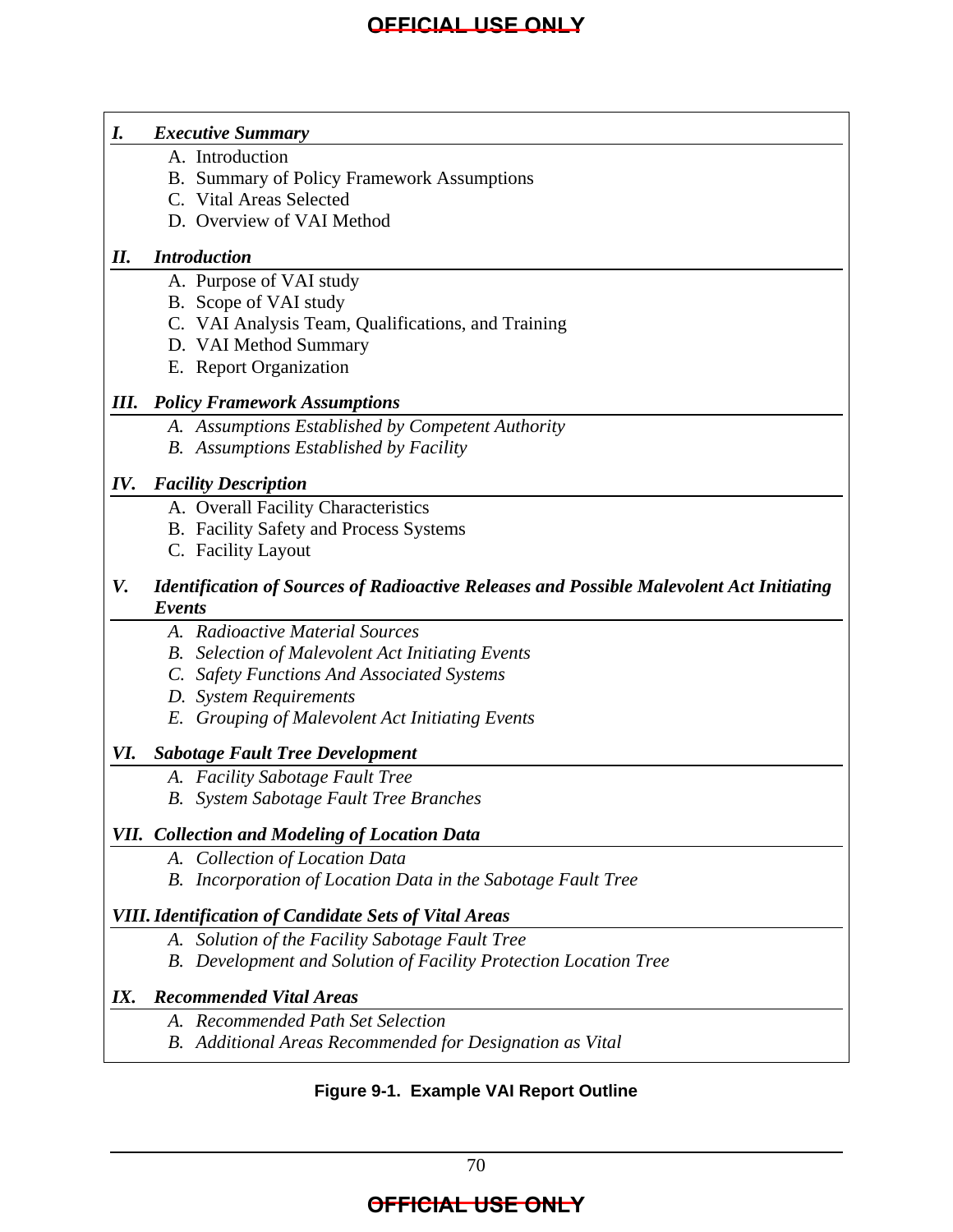### **10. Conclusions**

The method presented here provides a structured, logical approach to identifying the minimum complement of equipment, systems, or devices to be protected against sabotage, as recommended in Paragraph 7.1.5 of Reference 1. It identifies the risk acceptance policy decisions that must be made, either implicitly or explicitly, by the competent authority or individual facility in order to identify vital areas. The method provides for the selection and training of a team qualified to perform a correct and insightful analysis. The method incorporates information from facility safety documentation, including DSAs and PSAs in a structured and efficient manner that lends consistency to the protection against accidents and sabotage. It employs fault tree analysis to deal with the complexity of complex facilities and to document the logic employed in the identification of vital areas. The methodology also employs insights about the effectiveness of various physical protection options to select the set of facility vital areas that is most effective in protecting against malevolent acts by the potential adversary that could result in unacceptable radiological consequences. Finally, the recommended documentation approach provides the necessary information to reconstruct the results of the analysis. It also would enable a reviewer to determine the precise basis for the identification of specific facility areas as vital areas.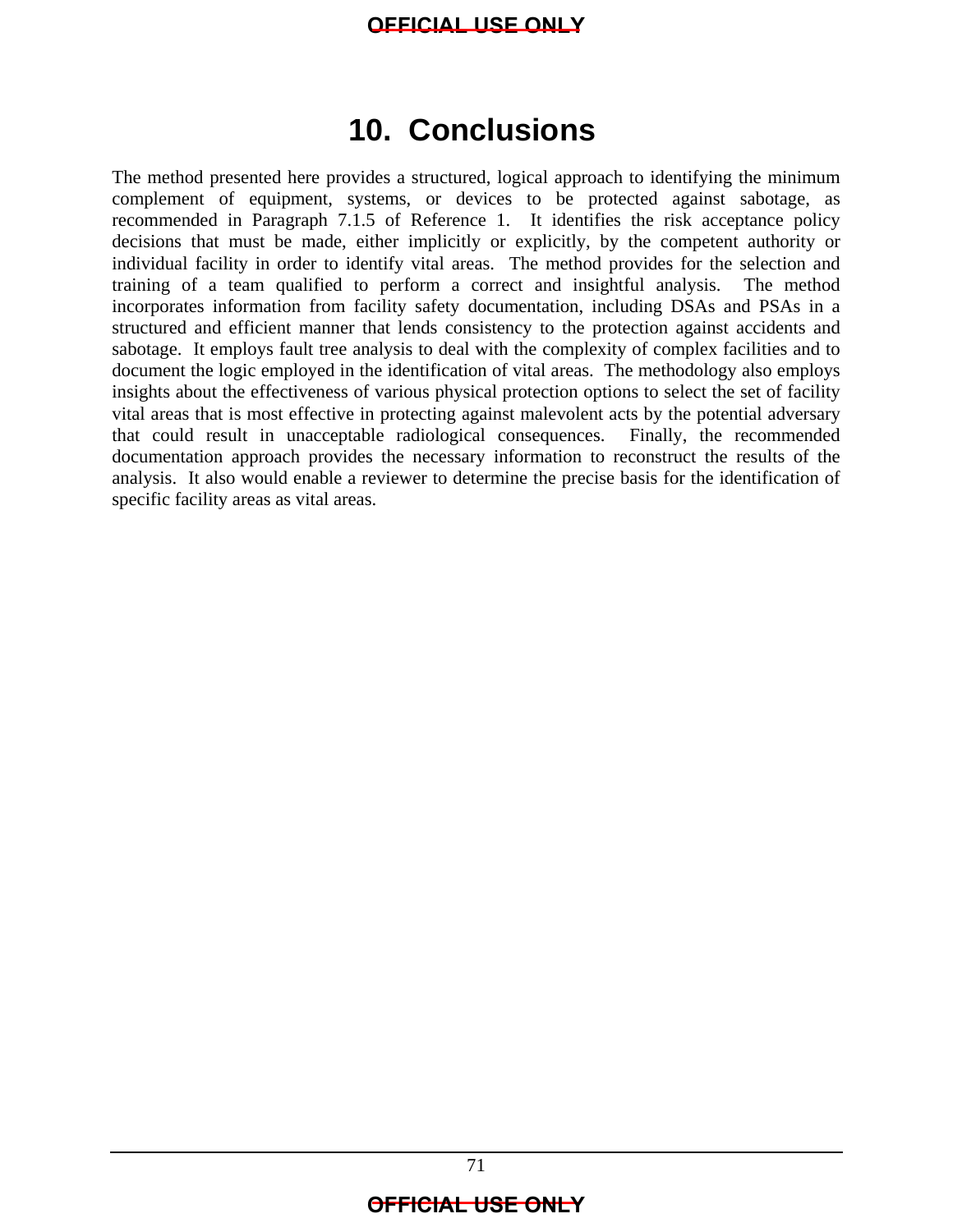This page intentionally left blank.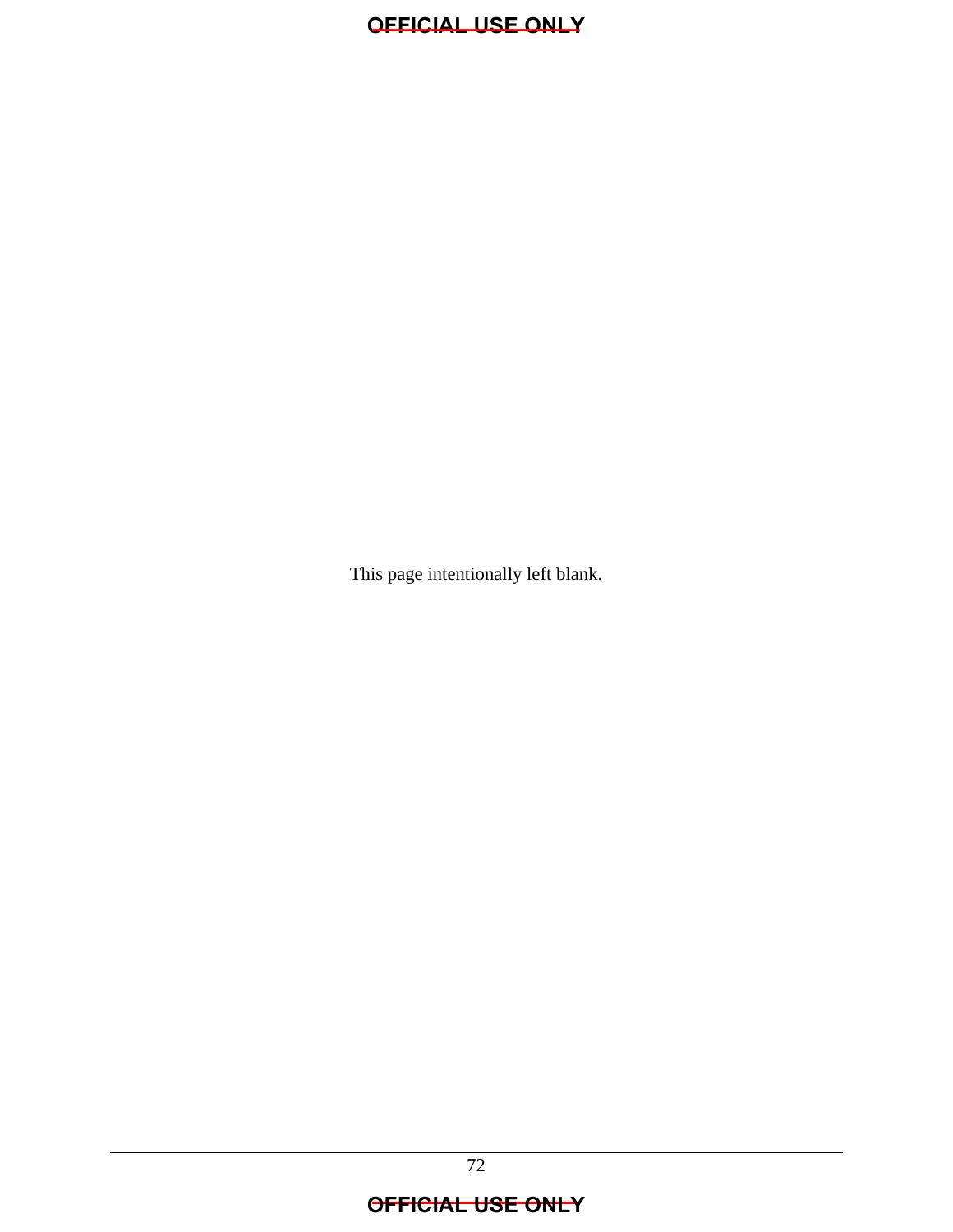## **References**

- 1. INFCIRC/225/Rev. 4, "The Physical Protection of Nuclear Material and Nuclear Facilities," International Atomic Energy Agency, Vienna, Austria, 1999.
- 2. NS-R-1, "Safety of Nuclear Power Plants: Design," International Atomic Energy Agency, Vienna, Austria, 2000.
- 3. 50-P-4, "Procedures for Conducting Probabilistic Safety Assessments of Nuclear Power Plants (Level 1)," International Atomic Energy Agency, Vienna, Austria, 1992.
- 4. NS-G-1.2, "Safety Assessment and Verification for Nuclear Power Plants," International Atomic Energy Agency, Vienna, Austria, 2001.
- 5. GS-R-2, "Preparedness and Response for a Nuclear or Radiological Emergency," International Atomic Energy Agency, Vienna, Austria, 2002.
- 6. Safety Series (SS) 115, "International Basic Safety Standards for Protection against Ionizing Radiation and for the Safety of Radiation Sources," International Atomic Energy Agency, Vienna, Austria, 1996.
- 7. NUREG-0492, "Fault Tree Analysis Handbook," U.S. Nuclear Regulatory Commission, Washington D.C., USA, 1981.
- 8. 50-C/SG-Q, "Quality Assurance for Safety in Nuclear Power Plants and Other Nuclear Installations," International Atomic Energy Agency, Vienna, Austria, 1996.
- 9. Keeny, R. L. and Raiffa, H., *Decisions with Multiple Objectives: Preferences and Value Trade-Offs*, Wiley, New York, 1976.
- 10. Saaty, Thomas L., *Decision Making for Leaders,* Vol. II, AHP Series, RWS Publications, Pittsburgh, PA, 2001.
- 11. 1AEA-TECDOC-967 (Rev.1), "Guidance and considerations for the implementation of INFCIRC/225/Rev.4, The Physical Protection of Nuclear Material and Nuclear Facilities," International Atomic Energy Agency, Vienna, Austria, 2000.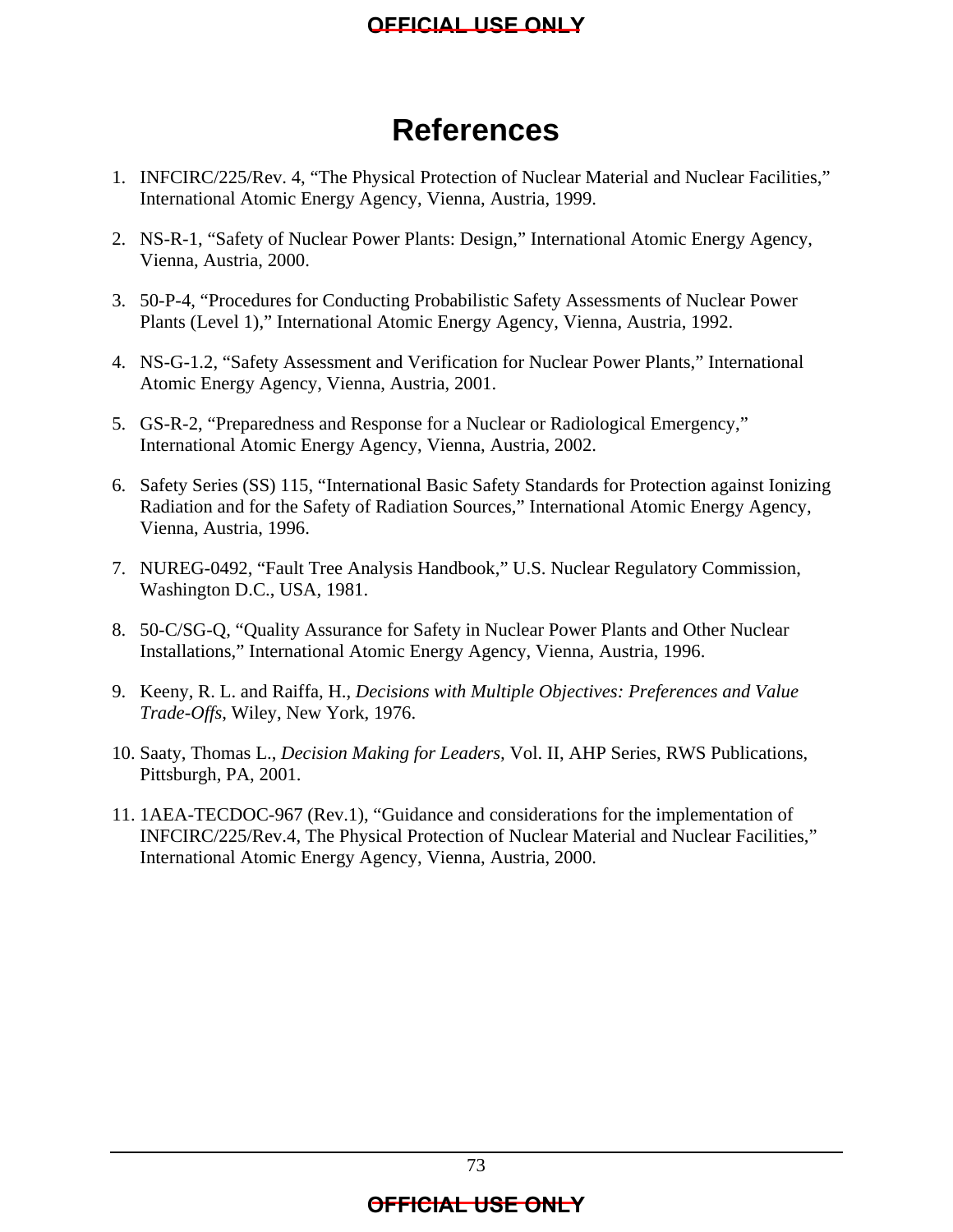This page intentionally left blank.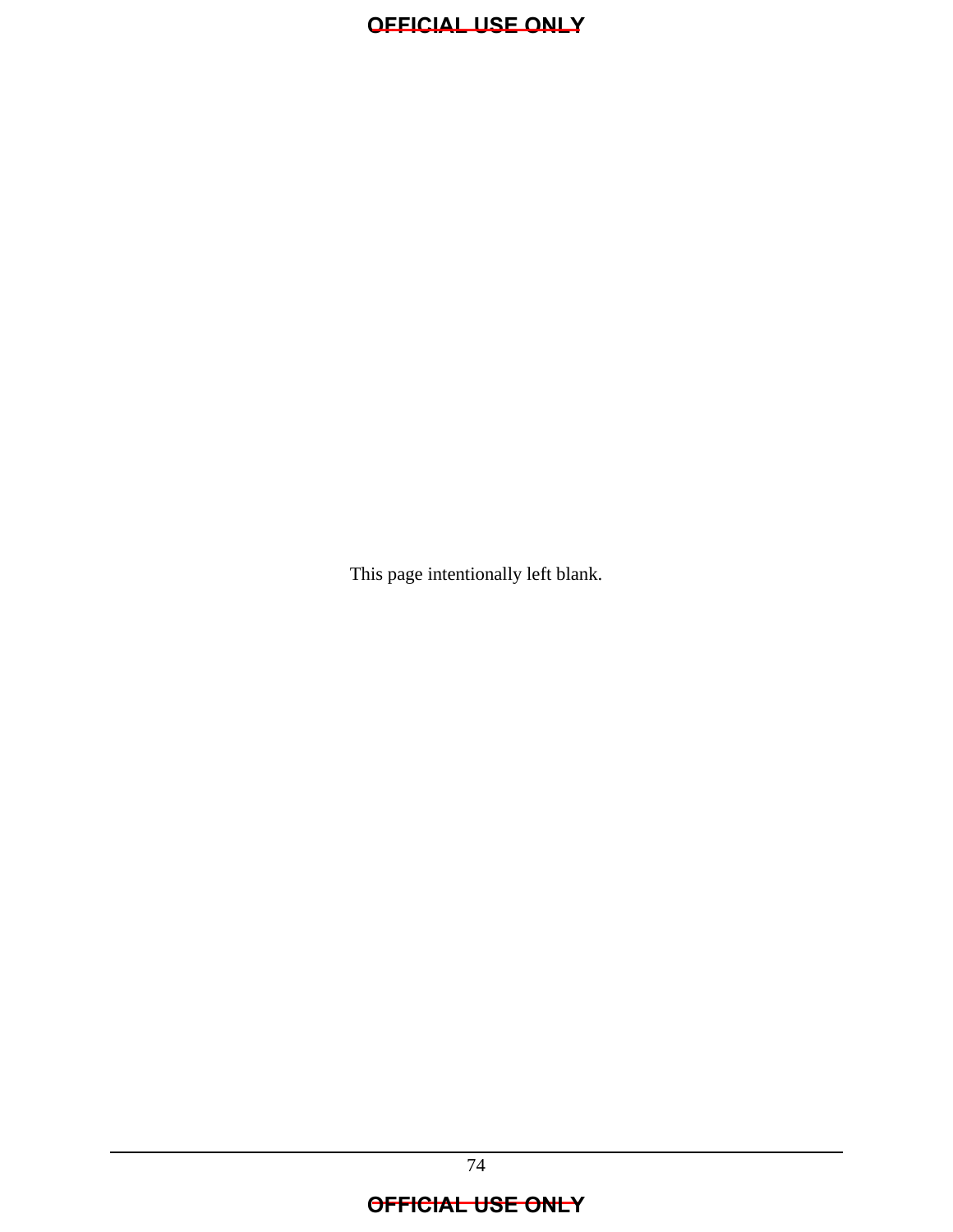### **Glossary**

**Accident conditions —** Deviations from normal operation more severe than anticipated operational occurrences, including design basis accidents and severe accidents. (Glossary of Reference 2.)

**Accident management —** The taking of a set of actions during the evolution of a beyond design basis accident:

- − to prevent escalation of the event into a severe accident;
- − to mitigate the consequences of a severe accident; and
- − to achieve a long term stable state. (Glossary of Reference 2.)

**AND Gate —** A symbol indicating a relationship where the output event occurs if and only if all input events occur. (Adapted<sup>54</sup> from Reference 7.)

**Anticipated operational occurrence —** An operational process deviating from normal operation that is expected to occur at least once during the operating life time of a facility but which, in view of appropriate design provisions, does not cause any significant damage to items important to safety or lead to accident conditions. (Glossary of Reference 2.)

**Area —** For the purpose of vital area identification, a location that has four walls, a ceiling, and floor or any component, such as a motor control center or electrical rack, or location for which an enclosure or other means of providing penetration delay, access control, and intrusion detection could feasibly be constructed. (Adapted from paragraphs 7.2.11 and 7.2.12 of Reference 1.)

**Basic event** — An event that requires no further development for the specific fault tree. (Adapted from Reference 7.)

**Boolean complement —** The Boolean complement of a logical expression is the application of the logical NOT operator to that expression. The minimal cut sets of the Boolean complement of a fault tree are the events that need to be presented to prevent the top event from occurring. The Boolean complement of a fault tree is referred to as the dual of the fault tree and the minimal cut sets of the dual of the fault tree are referred to as the minimal path sets of the fault tree dual. (Adapted from Reference 7.)

**Candidate vital area set —** A minimal path set (or complement cut set) for a sabotage fault tree that incorporates equipment locations or the minimal path sets of a facility protection location tree. Sabotage cannot be accomplished unless the saboteur can enter at least one area in the protection set.

 $\overline{a}$ 

# \_\_\_\_\_\_\_\_\_\_ <sup>75</sup> **OFFICIAL USE ONLY**

<sup>54</sup> Adapted definitions were developed where the cited source document used a term without providing an explicit definition of the term and no other readily available source documents contained an explicit definition of the term. The adapted definition is intended to reflect the definition of the term that is implicit in its usage in the referenced source document. There is no intent to revise or amend the definition in the referenced source document. The phrase "adapted from" simply means that the definition stated is implicit in the referenced document rather than explicit and therefore cannot be quoted. Where definitions are cited from sources without stating that they are adapted, the definition is drawn verbatim from the cited source.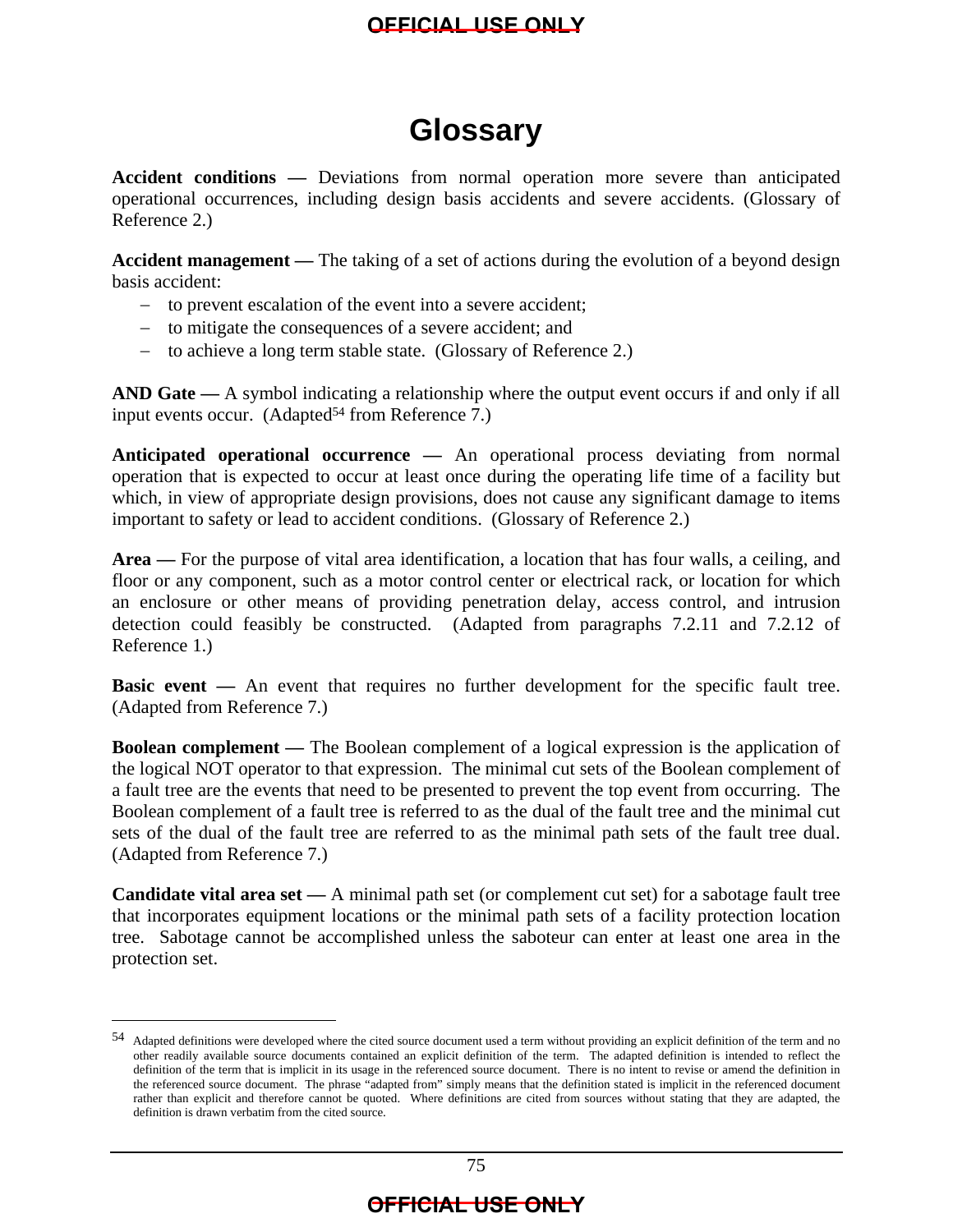**Competent Authority** — The organization(s) empowered under the legislative authority of a State to establish and ensure the proper implementation of the State's system of physical protection. If the elements of the State's system of physical protection are divided between two or more authorities, competent authority in this document refers to that authority responsible for establishing and ensuring the proper implementation of the requirements for VAI. (Adapted from paragraph 4.2.3.2 of Reference 1.)

**Defense-in-depth — Safety:** A concept, applied to all safety activities – whether organizational, behavioral, or design related – that ensures that they are subject to overlapping provisions, so that if a failure were to occur, it would be detected and compensated for or corrected by appropriate measures. (Adapted from paragraph 2.9 of Reference 2.)

**Defense-in-depth — Security:** A concept used to design physical protection systems that requires an adversary to overcome multiple obstacles, similar or diverse, in order to achieve his objective. (Paragraph 2.3 of Reference 1.)

**Design basis accident (DBA)** — Accident conditions against which a nuclear facility is designed according to established design criteria, and for which the damage to fuel and the release of radioactive material are kept within authorized limits. (Glossary of Reference 2.)

**Design basis threat** — The attributes and characteristics of potential insider and/or external adversaries, who might attempt unauthorized removal of nuclear material or sabotage, against which a physical protection system is evaluated. (Paragraph 2.4 of Reference 1.)

**Deterministic safety analysis (DSA) — A comprehensive, structured analysis that assesses the** performance of the facility against a broad range of operating conditions, postulated IEs, and other circumstances, demonstrating that normal operation can be carried out safely, in such a way that facility parameters do not exceed operating limits. It can also demonstrate that, for anticipated operational occurrences and design basis accidents, the safety systems are able to fulfill the safety requirements in that they can:

- − Shut down the reactor and maintain it in the safe shutdown condition during and after DBA conditions.
- − Remove residual heat from the core after reactor shutdown from all operating states and all DBA conditions.
- − Reduce the potential for release of radioactive material and ensure that any releases are below prescribed limits during operational states and below acceptable limits during DBA conditions.

It can also demonstrate that a degree of defense-in-depth is provided for beyond design basis accidents and severe accidents. (Adapted from paragraphs 4.8 through 4.105 of Reference 4.)

**Event tree —** A graphic model that orders and reflects events according to the requirements for mitigation of each group of IEs. Events or "headings" of an event tree can be a safety function's status, a system's status, basic events occurring, or operator actions. The event tree headings are normally arranged in either chronological or causal order. Chronological ordering means that events are considered in the chronological order in which they are expected to occur in an

# \_\_\_\_\_\_\_\_\_\_ <sup>76</sup> **OFFICIAL USE ONLY**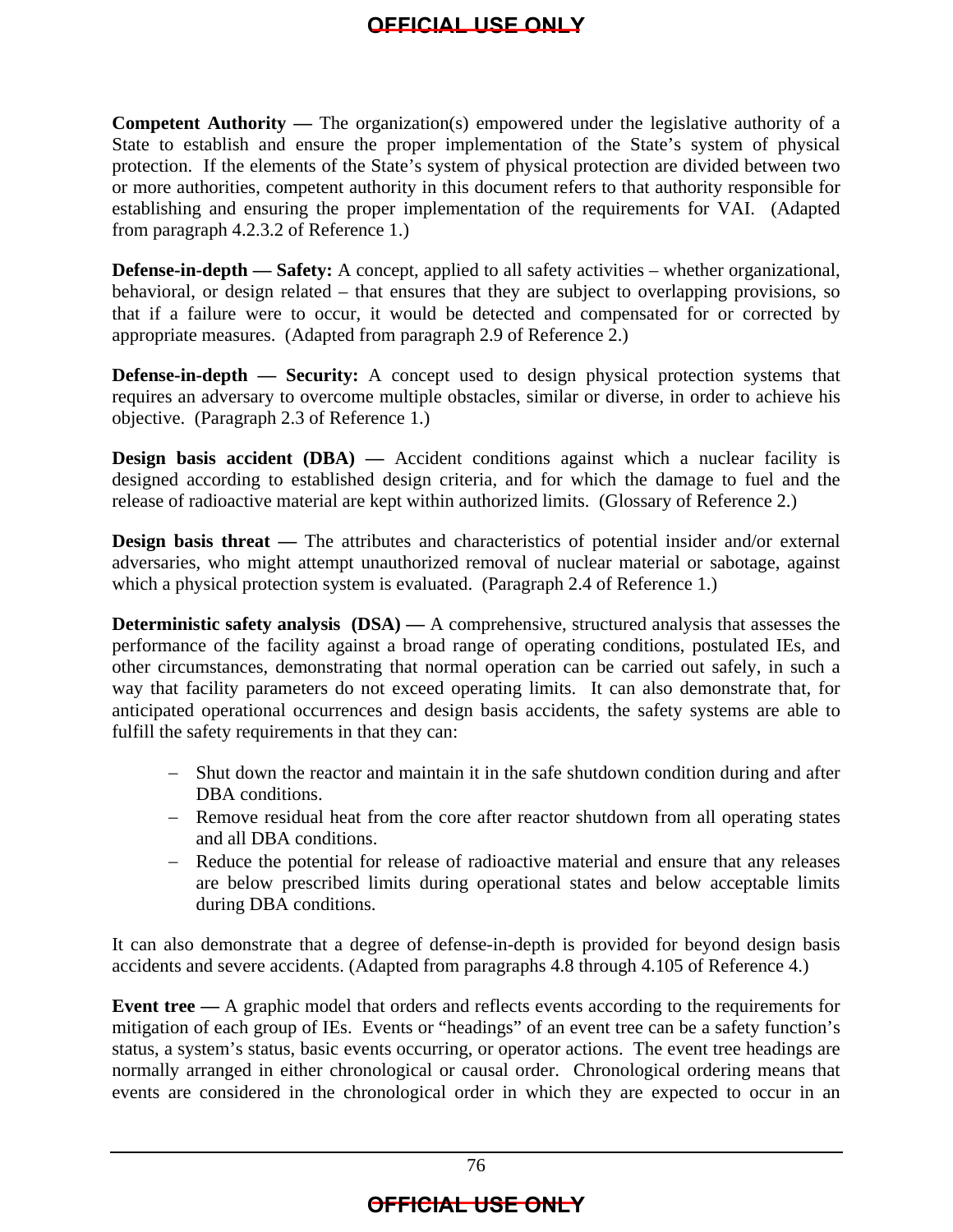accident. Causal ordering means that events are arranged in the tree so that the number of omitted branch points is maximized (i.e., the number of event tree branch points is minimized). (Adapted from paragraph 4.1.1 of Reference 3.)

**Fault tree —** A graphic model of the various parallel and sequential combinations of faults that will result in the occurrence of the predefined undesired event. The faults can be events that are associated with component hardware failures, human errors, maintenance or test unavailabilities or any other pertinent events that can lead to the undesired state. A fault tree thus depicts the logical interrelationships of basic events that lead to the undesired event, which is the top event of the fault tree. The top event and these basic events are linked by a complex of entities known as gates that show the relationships of events needed for the occurrence of a "higher" event (an event "nearer" to the top event). The gate symbol denotes the type of logical relationship (typically AND or OR) of the input events required for the output event. (Adapted from paragraph 4.2.1 of Reference 3.)

**Fault tree solution** — The solution to a fault tree is the complete listing of minimal cut sets for that fault tree.

**Front line system — A** system that directly performs a facility safety function. See also the definition of support system. (Paragraph 3.7 of Reference 3.)

**House event** — A primary event that is assumed either always to occur or never to occur. (Adapted from Reference 7.)

**Initiating event (IE)** — An event identified during design as capable of leading to anticipated operational occurrences or accident conditions. Referred to in Reference 2 as a postulated IE. (Glossary of Reference 2.)

**Item** — A structure, system, or component. (Glossary of Reference 2.)

**Malevolent Act Initiating Event (MAIE)** — A malevolent act by which the potential adversary might initiate a chain of events leading to unacceptable radiological consequences.

**Minimal cut set —** A minimal cut set is the smallest combination of primary events (usually basic events) such that, if they all occur, will cause the top event to occur. In such a minimal cut set all of the primary events must occur for the top event to occur. (Adapted from Reference 7.)

**Minimal path set (or minimal complement cut set) —** A minimal path set is the smallest combination of primary events (usually basic events) such that, if none of them occurs, will prevent the top event from occurring. In such a minimal path set, each primary event must be prevented from occurring if the top event is to be prevented from occurring. The collection of minimal path sets for a specific fault tree dual may be obtained by taking the Boolean complement of the collection of minimal cut sets for that fault tree. (Adapted from Reference 7.)

**OR gate** — A symbol indicating a relationship where the output event occurs if and only if any of the input events occurs. (Adapted from Reference 7.)

# \_\_\_\_\_\_\_\_\_\_ <sup>77</sup> **OFFICIAL USE ONLY**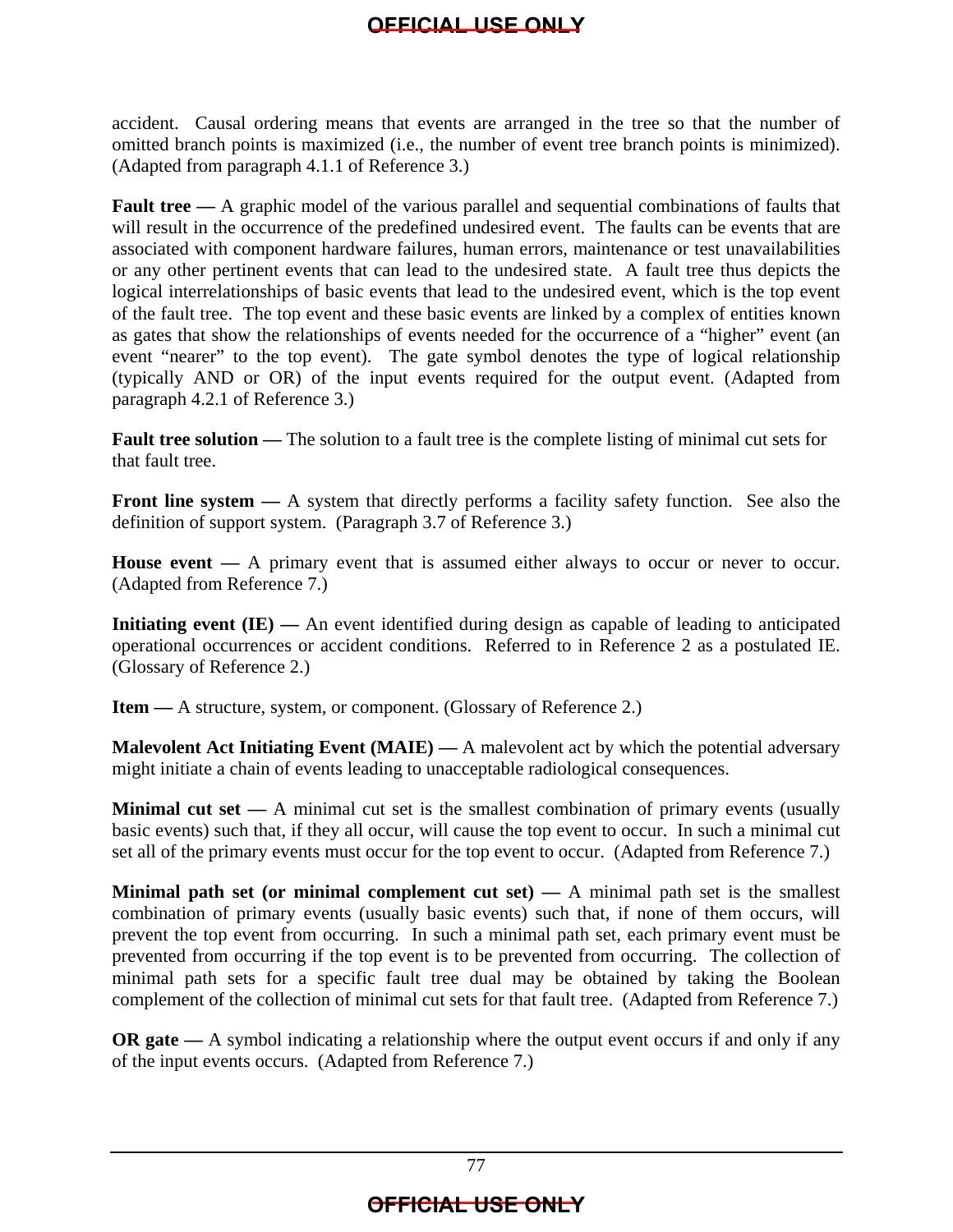**Protection location tree —** The protection location tree is the logical complement of the sabotage fault tree (sometimes referred to as the dual of the sabotage fault tree). This fault tree describes the systems, components, and locations that must be protected to prevent facility sabotage. The minimal path sets of this tree are candidate vital area sets.

**Potential adversary** — An individual or a group, some of whom may have authorized access to the facility (i.e., insiders), who might attempt sabotage. The term also refers to the attributes and characteristics of such individuals that relate to the types of malevolent acts that they are capable of once they gain access to areas within the facility. Where a design basis threat has been established, these attributes and characteristics are defined as a part of the design basis threat.

**Protected area** — An area under surveillance, containing Category I or II nuclear material, and/or vital areas surrounded by a physical barrier. (Paragraph 2.10 of Reference 1.)

**Primary event** — An event in a fault tree that has only an output. Typically primary events are basic events, undeveloped events, or house events. (Adapted from Reference 7.)

**Probabilistic safety analysis (PSA) — A comprehensive, structured analysis that identifies** accident scenarios and derives numerical estimates of risks. PSAs for nuclear power plants are normally performed at three levels as follows:

Level 1 PSA, which identifies the sequence of events that can lead to core damage, estimates the core damage frequency, and provides insights into the strengths and weaknesses of the safety systems and procedures provided to prevent core damage.

Level 2 PSA, which identifies the ways that radioactive releases from the plant can occur and estimates their magnitude and frequency. This analysis provides additional insights into the relative importance of accident prevention and mitigation measures such as reactor containment.

Level 3 PSA, which estimates public health and other societal risks, such as the contamination of land or food. (Adapted from paragraphs 4.123 through 4.126 of Reference 4.)

**Sabotage** — Any deliberate act directed against a nuclear facility or nuclear material in use, storage, or transport which could directly or indirectly endanger the health and safety of personnel, the public and the environment by exposure to radiation or the release of radioactive substances. (Paragraph 2.12 of Reference 1.)

**Sabotage fault tree —** A fault tree that describes the ways in which systems and components can be disabled to sabotage the facility leading to unacceptable radiological consequences. This fault tree may incorporate the physical locations from which systems and components can be disabled. In this case, the sabotage fault tree minimal cut sets identify the combinations of areas from which sabotage resulting in unacceptable radiological consequences can be committed.

**Safety group** — The assembly of equipment designated to perform all actions required for a particular postulated IE to ensure that the limits specified in the design basis for anticipated operational occurrences and design basis accidents are not exceeded. (Glossary of Reference 2.)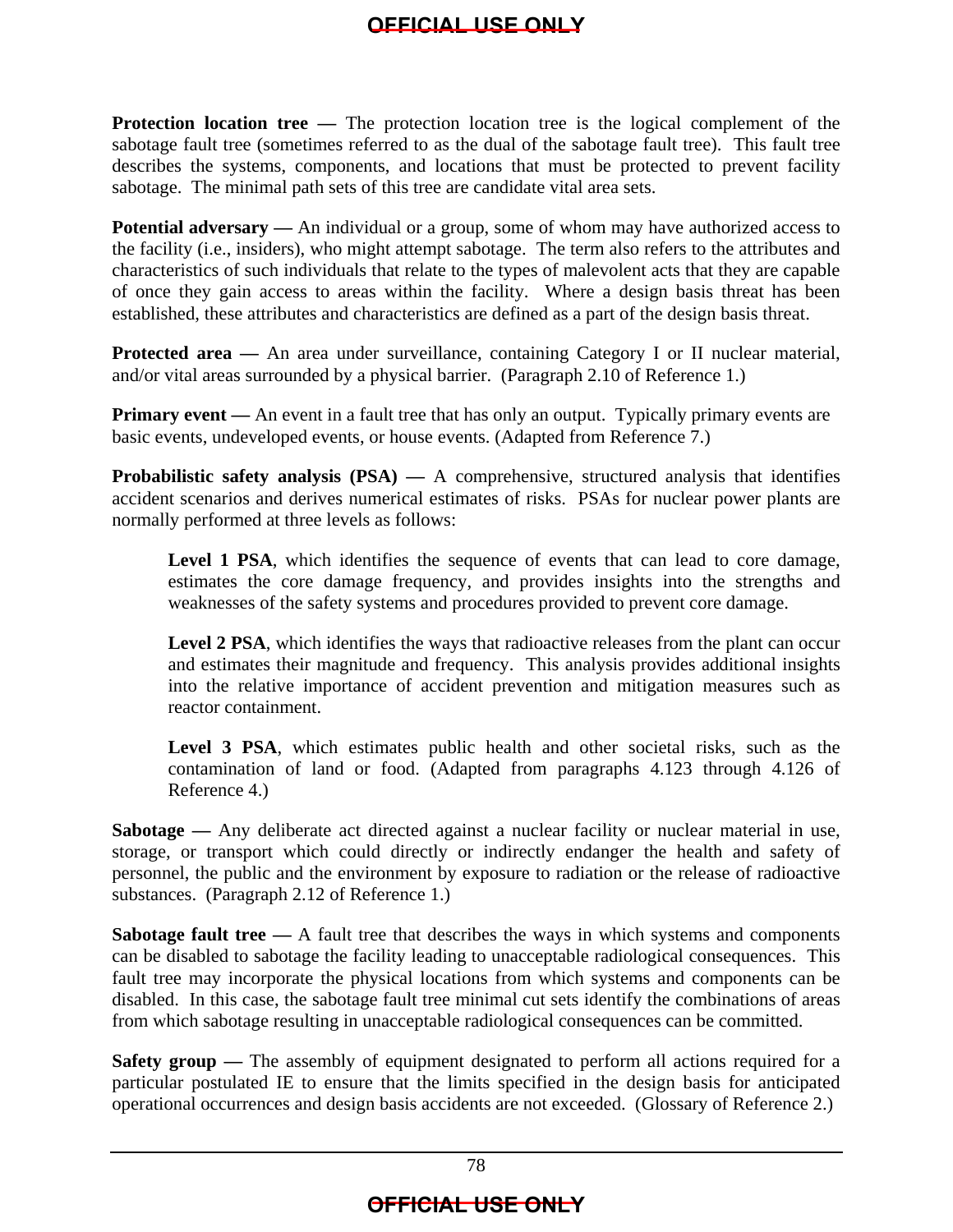**Safety system —** A system important to safety, provided to ensure the safe shutdown of the reactor or the residual heat removal from the core, or to limit the consequences of anticipated operational occurrences and design basis accidents. (Glossary of Reference 2.)

**Severe accidents —** The very low probability event sequences, which may include multiple failures of safety systems leading to significant core degradation, that result in facility states, beyond design basis accident conditions, that may jeopardize the integrity of many or all of the barriers to the release of radioactive material. (Adapted from paragraph 5.1 of Reference 2.)

**Sievert —** A radiation dose equivalent to an absorbed gamma ray dose of one joule per kilogram. (Adapted from the definition of equivalent dose in Reference 6.) Sievert is abbreviated Sv and millisievert (.001 Sv) is abbreviated as mSv.

**Special Component** — An item that is challenged during a sabotage scenario or an accident sequence and that, if it fails to function properly, affects the number or type of front line systems required to prevent unacceptable radiological consequences. Typically, the responses of special components during accident sequences are shown on the event tree for an accident in a PSA that employs the small event tree/large fault tree modeling approach.

**Success criteria —** The minimum system performance that will allow for performance of the system safety function under the specific conditions created by an IE. (Adapted from paragraph 3.8 of Reference 3.)

**Support system —** A system required for the proper functioning of one or more front line system(s). (Paragraph 3.7 of Reference 3.)

**Temporary Vital Area —** An area that needs to be designated and protected as a vital area only when a system component or device is undergoing maintenance or is otherwise unavailable for a period of time in excess of an established de minimus period. The process for providing physical protection to a temporary vital area (i.e., activating the temporary vital area) should typically proceed as follows:

- 1. Area access controls, including physical barriers and intrusion detection systems, are activated (see Paragraphs 7.2.3, 7.2.11, and 7.2.12 of Reference 1);
- 2. The area is inspected by an operator to verify that no tampering or interference with vital equipment has taken place (See Paragraph 7.2.7 of Reference 1) and, where practicable, the operability of vital equipment is verified; and
- 3. If no tampering or interference has taken place or when the effects of any tampering or interference have been repaired, the vital area is considered activated.

**Top event —** The single event in a fault tree that does not input to another event. This is the specific undesired event that the fault tree relates to a set of primary events. The top event is almost always a gate and is customarily shown at the top of the fault tree. (Adapted from Reference 7.)

# \_\_\_\_\_\_\_\_\_\_ <sup>79</sup> **OFFICIAL USE ONLY**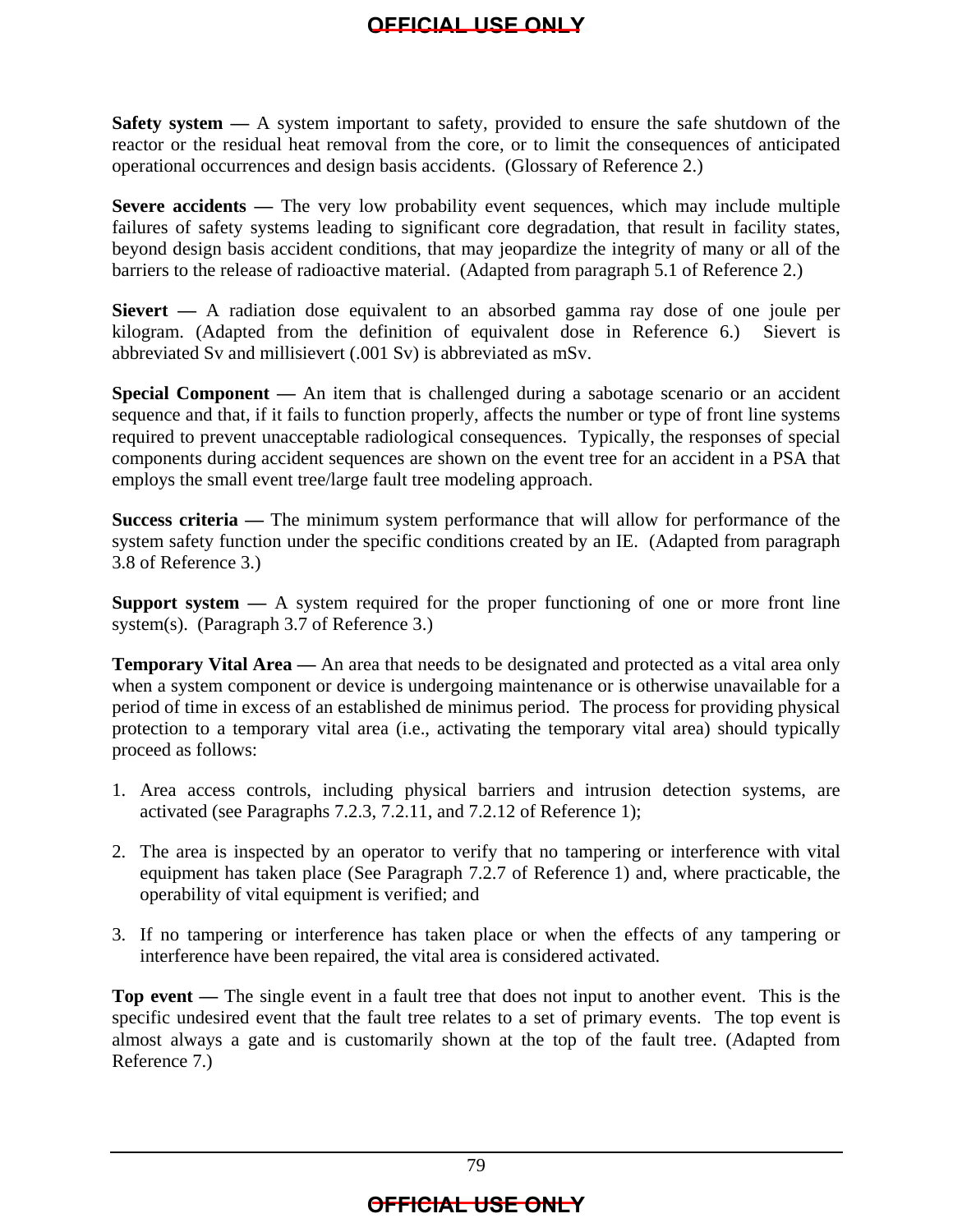**Unacceptable radiological consequences —** A possible result of sabotage that is deemed, by the facility or competent authority, to be sufficiently serious that the facility for which VAI is being performed is required to employ special physical protection measures to protect against it.

**Vital area —** An area inside a protected area containing equipment, systems or devices, or nuclear material, the sabotage of which could directly or indirectly lead to unacceptable radiological consequences. (Paragraph 2.17 of Reference 1.)

**Vital area identification (VAI) — The process of evaluating the consequences of malevolent** acts, considered in the context of the State's design basis threat, to identify nuclear material, or the minimum complement of equipment, systems, or devices to be protected against sabotage (vital items), by designating as vital the areas from which they could be sabotaged. (Adapted from Paragraph 7.1.5 of Reference 1.)

**VAI walkdown —** The process of systematically determining and documenting the areas from which identified MAIEs can be accomplished or equipment, systems, and devices that are part of front line or support systems can be disabled. The VAI walkdown concentrates on determining and documenting the areas from which each of the basic events of the facility sabotage fault tree can be accomplished.

**Vital equipment** — Nuclear material or equipment, systems, or devices that are important to safety, or the sabotage of which could lead to unacceptable radiological consequences. (Adapted from Paragraph 7.2.2 of Reference 1.)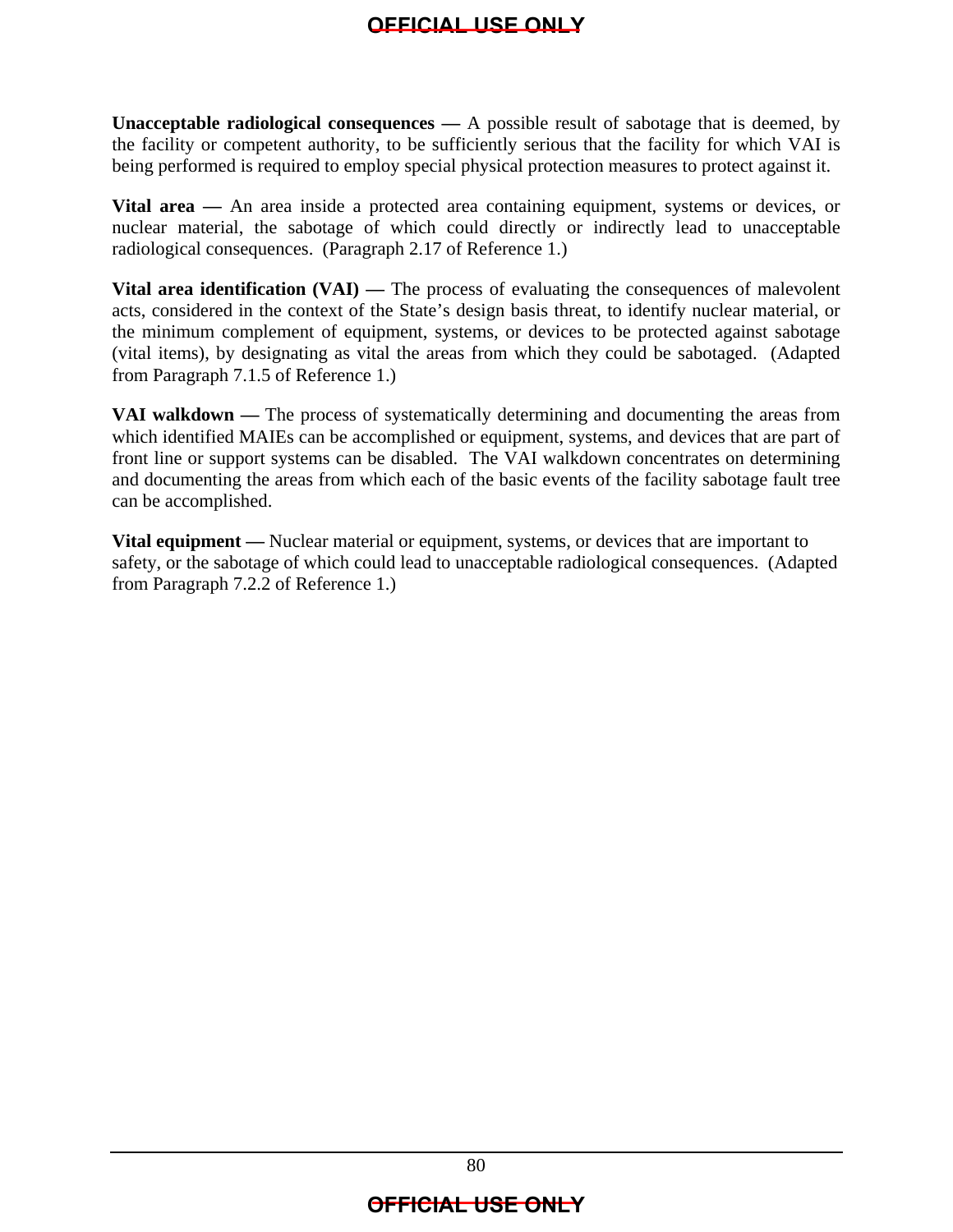### **Appendix A Fault Tree Analysis Details**

# A-1<br>**OFFICIAL USE ONLY**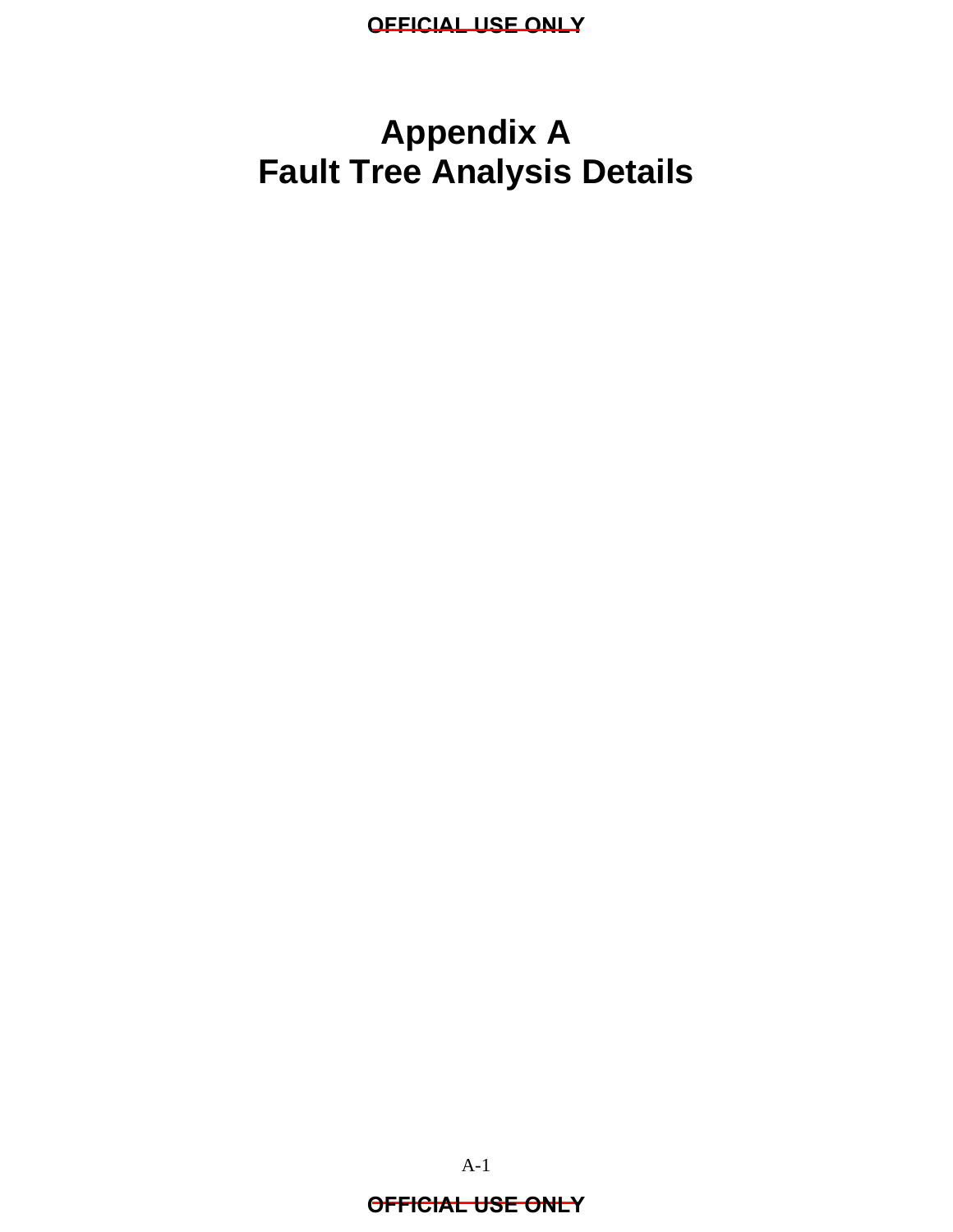### **A.1 Introduction**

<u>.</u>

This appendix provides detailed instructions for performing the fault tree model development and analysis necessary to identify vital areas. Section A.2 presents a detailed approach for constructing the sabotage fault tree model as described in Section 5. Section A.3 provides detailed guidance for incorporating location equipment into the fault tree model as discussed in Section 6.2. Finally, Section A.4 provides the details about how the fault tree model is to be transformed and solved to identify candidate sets of vital areas, as summarized in Section 7. The details presented in this appendix are designed to assist the VAI team in understanding the specific steps involved in constructing and solving the facility sabotage fault tree and the facility protection location tree to obtain candidate vital areas. In addition, the detail presented is intended to provide sufficient guidance to enable the expert in fault tree development and analysis who is supporting the VAI team to solve the difficulties and deal effectively with the complexities that arise in the analysis of complex nuclear facilities. The discussions in this appendix assume that the reader is familiar with basic probabilistic safety analysis (PSA) methods, terminology, and tools.

### **A.2 Facility Sabotage Fault Tree Development**

The facility sabotage fault tree basically aggregates the set of sabotage scenarios that could cause unacceptable radiological consequences. The top event (first level) in the facility sabotage fault tree is "Sabotage with Unacceptable Radiological Consequences." The second level of facility sabotage fault tree events typically identifies the radioactive material locations from which radioactive material could be released to cause the unacceptable radiological consequences. For a nuclear power reactor, these could include the reactor core, the irradiated fuel storage, and the radioactive waste storage. These events are linked by an OR gate, because a potential adversary could cause unacceptable radiological consequences by releasing radioactive material from any of these locations.

The third level of the facility sabotage fault tree typically identifies the facility operating states being considered in the VAI (see Section 2.2). Once again, the events are linked by an OR gate, because a potential adversary could cause unacceptable radiological consequences by sabotaging the facility in any of the operating states considered.55 For some sources of radioactive material the bounding malevolent act initiating event (MAIE) front line system combinations are the same for all of the facility operating states under consideration and this level of events may be omitted.56 In such case, the fourth level events are linked directly to the second level events discussed above (i.e., the radioactive material locations).

<sup>55</sup> This approach to VAI analysis results in the identification of a single set of vital areas that, if protected, will prevent unacceptable radiological consequences from sabotage attempts during any of the facility operating states considered. If the objective of the VAI analysis is to identify a set of vital areas for each facility operating state, different facility sabotage fault trees should be developed for each facility operating state. In this case, the top event would be sabotage with unacceptable radiological consequences during normal operations, etc.

<sup>56</sup> An example would be explosive dispersal of spent fuel from the spent fuel pool. This is the reason that the radioactive material release locations are modeled at the second level of the facility sabotage fault tree. This has the potential to make the fault tree smaller and less complex.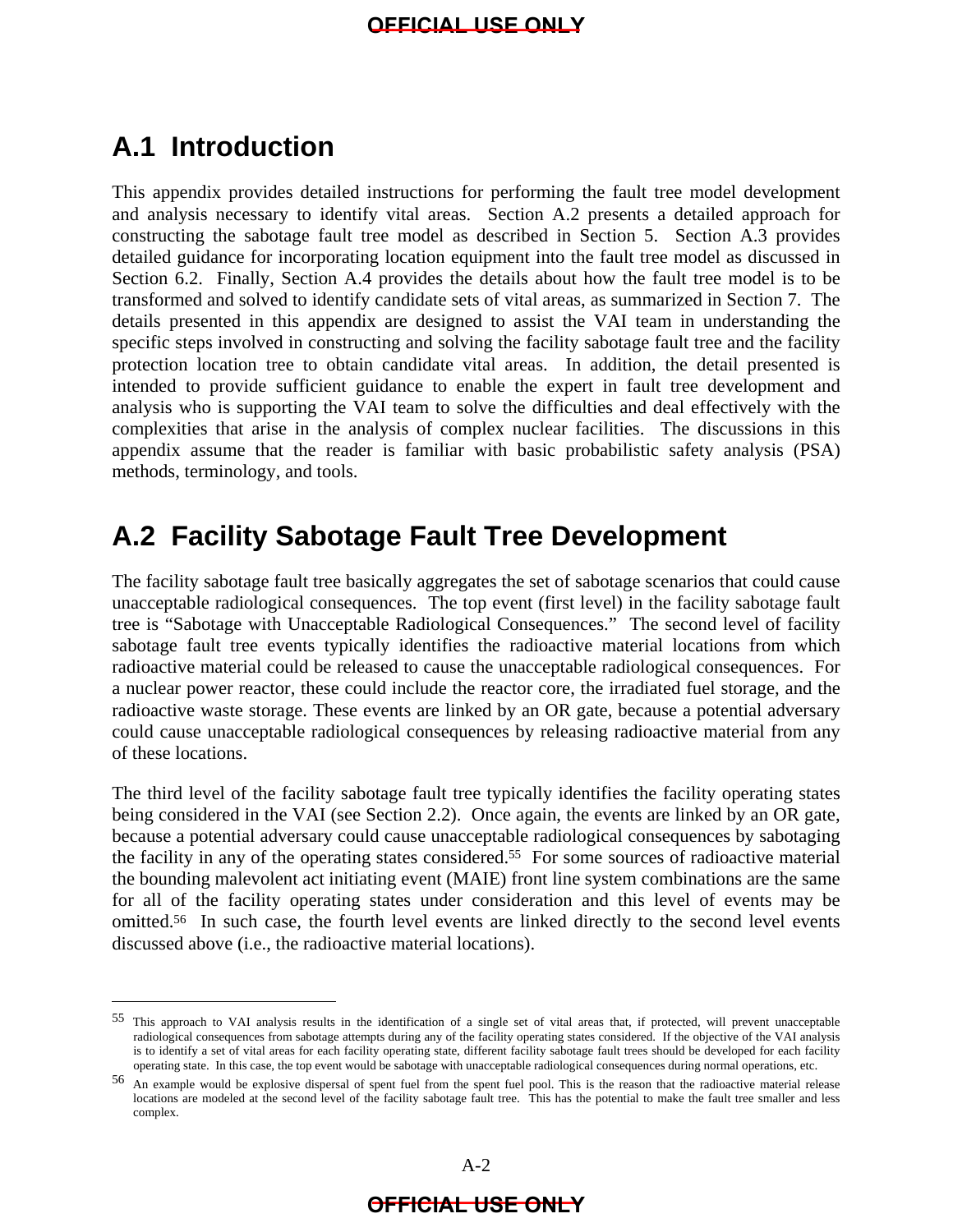Figure A-1 shows an example of the top three levels of the sabotage fault tree for a pressurized water reactor. The fourth level of the facility sabotage fault tree is developed from the bounding MAIEs and associated front line systems developed in Section 4. This level includes the bounding MAIEs that cannot be mitigated by facility front line systems. Each of the remaining bounding MAIEs appears in an event with the associated front line systems disabled.<sup>57</sup> For a nuclear power reactor, an example could be "Small Loss of Coolant Accident (LOCA) with Mitigating Systems Disabled." These events are linked by an OR gate because a potential adversary could cause unacceptable radiological consequences employing any of these sabotage scenarios. These events are further developed based upon the success criteria developed in Section 4.3. The simplest technique for the further development of these events depends upon whether a PSA has been performed for the facility. The technique for preparing this part of the facility sabotage fault tree from PSA is discussed in Section A.2.1. Section A.2.2 provides a description of the technique for preparing this part of the facility sabotage fault tree from a deterministic safety analysis (DSA). The general techniques for constructing and manipulating fault trees are described in Reference 7. 58



**Figure A-1. Example of Top Three Levels of Pressurized Water Reactor Sabotage Fault Tree** 

 $\overline{a}$ 

# A-3<br>**OFFICIAL USE ONLY**

<sup>57</sup> There will probably be some MAIEs that the front line systems are incapable of mitigating; that is, MAIEs that exceed the design bases of the front line systems. These MAIEs are included at this level as events that lead directly to unacceptable radiological consequences without other systems being disabled.

<sup>58</sup> NUREG-0492, Fault Tree Handbook, is cited in Paragraph 4.2.1 of IAEA 50-P-4, Procedures for Conducting Probabilistic Safety Assessments of Nuclear Power Plants (Level 1), as describing the "general techniques for constructing, manipulating, and quantifying fault trees."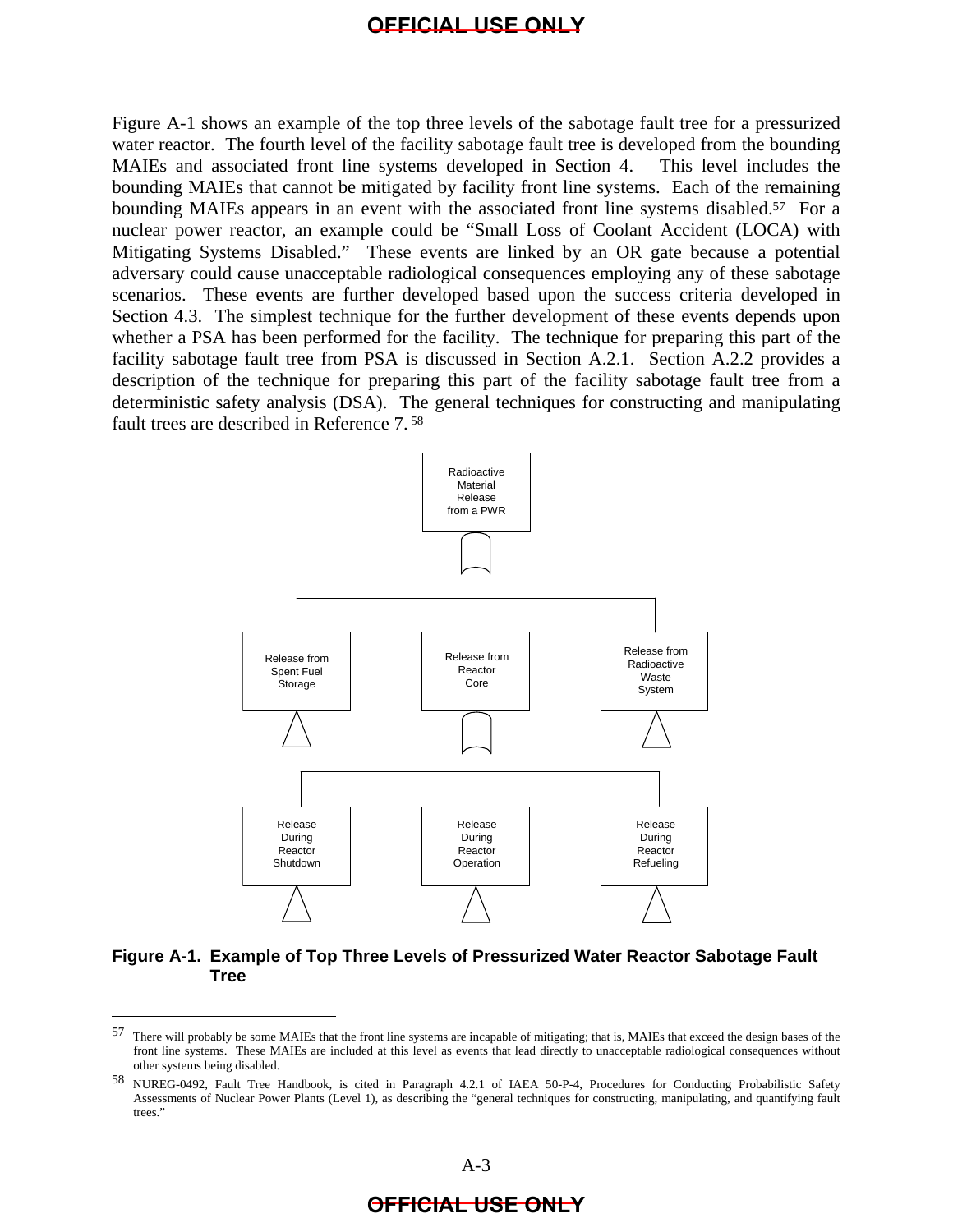#### **A.2.1 Using PSA Event Trees in Developing the Sabotage Fault Tree**

If a PSA has been performed, the PSA event trees illustrate the combinations of safety initiating events (IES) and front line system failures that cause specific facility damage states.<sup>59</sup> This information is used in developing portions of the facility sabotage fault tree in the following three basic steps:

- 1. For each bounding MAIE that has a corresponding safety IE, review the event tree that illustrates the facility response to the IE.
- 2. If several facility damage states fall within the definition of unacceptable radiological consequences, the event tree should be simplified by aggregating those facility damage states that meet the definition of unacceptable radiological consequences. After these end states have been aggregated, then the event tree should be simplified by removing branching events where both branches lead to the same state; i.e., unacceptable radiological consequences. (See Figures A-2, A-3, and A-4 for an example. In this example, core damage is defined as unacceptable radiological consequences so both core damage and radiological release from the core meet the criteria for unacceptable radiological consequences. Figure A-3 shows the event tree shown in Figure A-2 with aggregated facility damage states. Figure A-4 shows the event tree in Figure A-3 with the branching event containment integrity removed since both branches lead to the unacceptable radiological consequences state.)



#### **Example Event Tree**

#### **Figure A-2. Example of Event Tree**

 $\overline{a}$ 

# A-4<br>**OFFICIAL USE ONLY**

<sup>59</sup> For a discussion of event trees and their use in PSA, see Section 4.1 of Reference 3.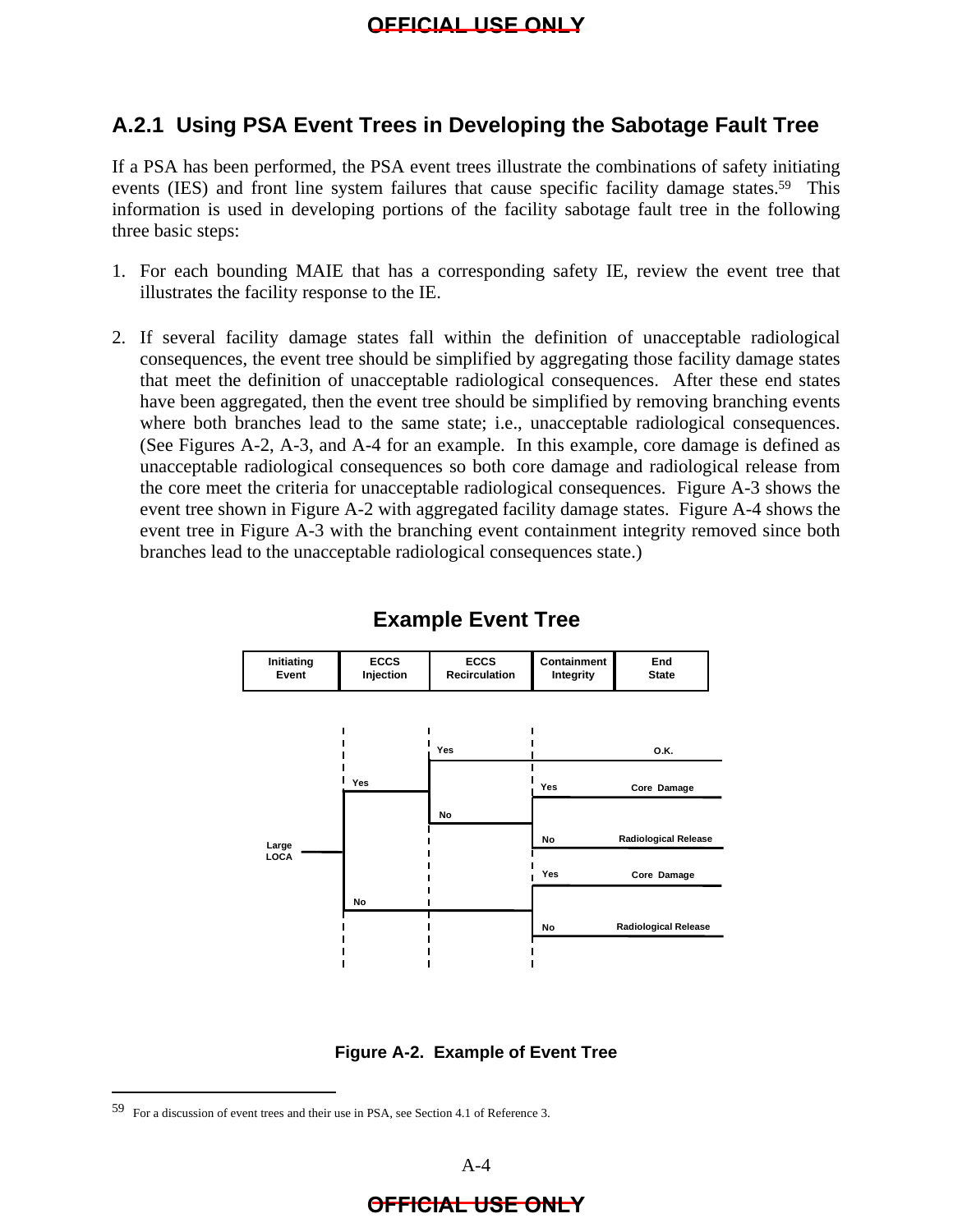

#### **Aggregation of End States**

**Figure A-3. Event Tree With Aggregated Facility Damage States** 



**Figure A-4. Event Tree With Branching Event Containment Integrity Removed** 

# A-5<br>**OFFICIAL USE ONLY**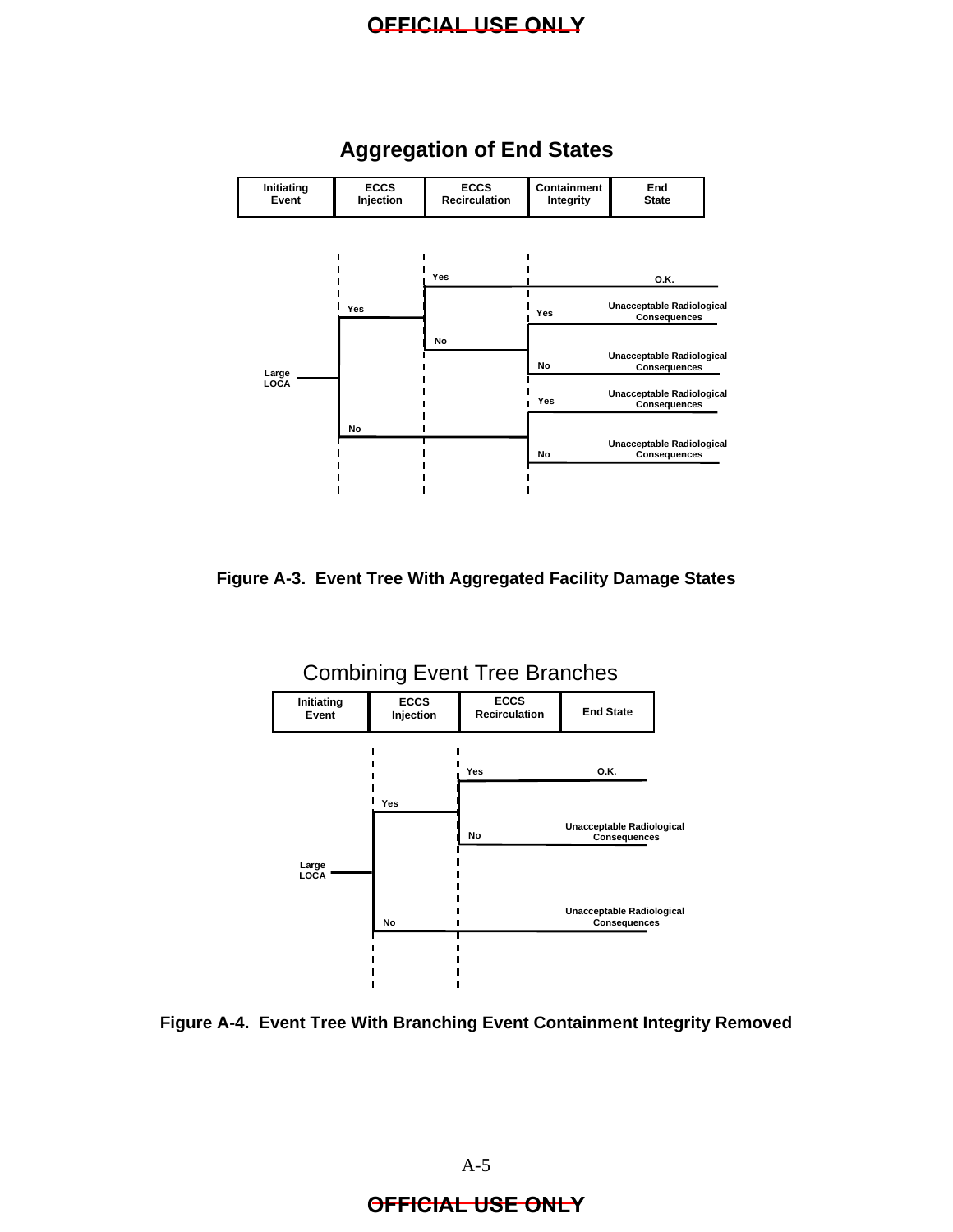3. Once the event trees have been simplified, convert them into fault tree branches by linking together the various event tree branches leading to unacceptable radiological consequences with an OR gate and then linking the events along each of the branches with an AND gate.<sup>60</sup> (Figure A-5 illustrates the fault tree branch constructed from the simplified event tree in Figure A-4.) For VAI analysis, the sabotage fault tree branch in Figure A-4 can be simplified further by combining the events "Disable ECCS Start" and "Disable ECCS Run" into a single event "Disable ECCS." When the fault tree for this event is developed, as discussed in Section A.2.3, care needs to be taken to ensure that the sabotage actions that would disable the start of the ECCS and keep it from running are both modeled. If the PSA from which the VAI analysis is being developed contains fault trees for both "ECCS Fails to Start" and "ECCS Fails to Run" it may be simpler to link and modify these fault trees, as discussed in Section A.2.3, than to develop a new, combined fault tree. These two approaches are logically equivalent and will not affect the VAI analysis results.



#### Equivalent Sabotage Fault Tree Branch

**Figure A-5. Equivalent Sabotage Fault Tree Branch** 

These three basic steps are supplemented by two additional "rules" to address specific issues related to the differences between PSA graphic models of facility response and sabotage fault tree branches. The first "rule" relates to event tree branches that do not correspond to equipment failures. If the event tree contains branches that do not correspond to on-site equipment failures (e.g., operator recovery actions, human errors, or restoration of off-site power), determine which branch of the event tree is appropriate for sabotage modeling. Then, trim out the inappropriate branch and all branches coming off of it before developing the corresponding sabotage fault tree branches.61 For example, if the event tree includes recovery of offsite power within a specific time period, the VAI team should determine, based upon the postulated adversary characteristics and facility contingency measures, whether the recovery of off-site power within the expected time is sufficiently likely that it should be credited. If this is the case, then the event tree branch

<u>.</u>

# A-6<br>**OFFICIAL USE ONLY**

<sup>60</sup> The conversion of event trees to fault trees is usually necessary because of the limitations on PSA tools discussed in Section 5. If the PSA tools without these limitations are available, then the VAI can be accomplished employing an approach that uses both event trees and fault trees.

<sup>61</sup> These probabilistic events must be resolved into a deterministic sabotage scenario. Therefore, the VAI team needs to determine whether they will be credited as occurring during the sabotage scenario.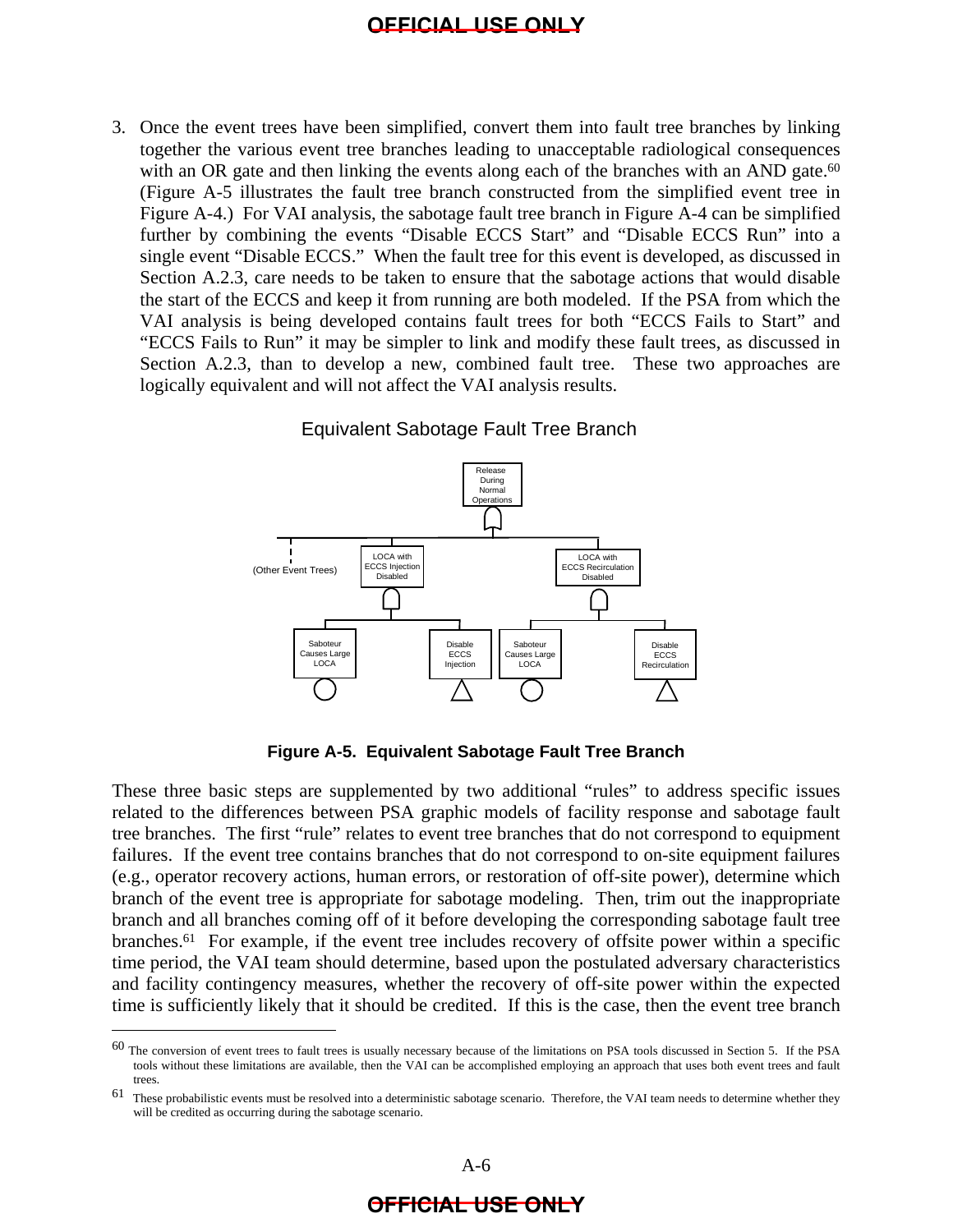where off-site power is not recovered should be ignored when developing the sabotage fault tree branch. Similar considerations apply to operator recovery actions and human errors. These should be addressed in a manner consistent with the policies established in the topics discussed in Section 2.7.

The second "rule" relates to random failures of equipment concurrent with malevolent acts. The sabotage fault tree constructed in accordance with the rules given so far does not consider random failure of equipment in conjunction with sabotage events. If the policy decision is made to consider random equipment failures, with likelihoods above a probability cut-off, in conjunction with sabotage scenarios, as discussed in Section 2.4, the sabotage fault tree needs to be modified. There are several approaches that can be employed to account for random failures, depending upon the capabilities of the fault tree analysis software. In some cases, it may be possible to include both random failures and malevolent acts in the sabotage fault tree model and the fault tree analysis software can easily compute the Boolean complement of cut sets and path sets. If the fault tree analysis software can include random failures and readily take the Boolean complement of results that include random failures, these two capabilities then these features may be used to simplify this part of the analysis.62

If the fault tree analysis software does not have such features, then the following approach can be used. Identify from the PSA the random equipment failure events with probabilities in excess of the cut-off probability. The probabilities should be examined from the system level down. In other words, first assess the probability that a system will fail to operate due to random failure(s) to determine whether it exceeds the cut-off probability. If the failure probability at the system level does not exceed the cut-off probability, then assess the probability that one train of the system will fail to determine whether it exceeds the cut-off probability. In general, if the random failure probabilities of all of the trains of a system are below the cut-off probability, there is no need to review the failure probabilities of individual components within the system trains because random failures at this level will not affect the VAI analysis results.<sup>63</sup> Note that this analysis needs to include support systems as well as front line systems.

The one exception to this generalization is when a random failure of a component or device affects the progression of a sabotage scenario in a way that requires additional front line systems in order to prevent unacceptable radiological consequences. In this discussion, components of this type are referred to as special components. For example, during the facility response to a loss of off-site power transient, a pressurized water reactor may vent steam through the pressurizer power-operated relief valve (PORV). If the PORV malfunctions and sticks open, it provides a potential loss of coolant path if the flow cannot be stopped by closing the block valve. In this case, the stuck open PORV has created a small LOCA, which requires the small LOCA

 $\overline{a}$ 

# A-7<br>**OFFICIAL USE ONLY**

 $62$  If both malevolent acts and random events can be included in the sabotage fault tree model, then the malevolent acts should be represented by the locations from which they can be accomplished, as discussed in Section A.3, and assigned a "failure probability" of 1. Solution of the sabotage fault tree with a probability cut-off equal to the probability cut-off for random events established in Section 2.4 will yield the minimal cut sets for releases with unacceptable radiological consequences due to malevolent acts combined with random failures that are more likely than the probability cut-off. These minimal cut sets then need to be simplified by removing the random failure terms (assuming that they always occur; i.e., setting them to Omega) and doing a Boolean reduction. Taking the Boolean complement of these minimal cut sets yields the minimal path sets developed in Section A.4.2.

<sup>63</sup> Because the potential adversary is assumed to be able to disable all equipment in an area once he gains access to it and it is virtually always possible to disable an entire system train from a single location, a random failure or combination of failures that does not disable the entire train does not reduce the number of areas to which a potential adversary would require access to cause unacceptable radiological consequences.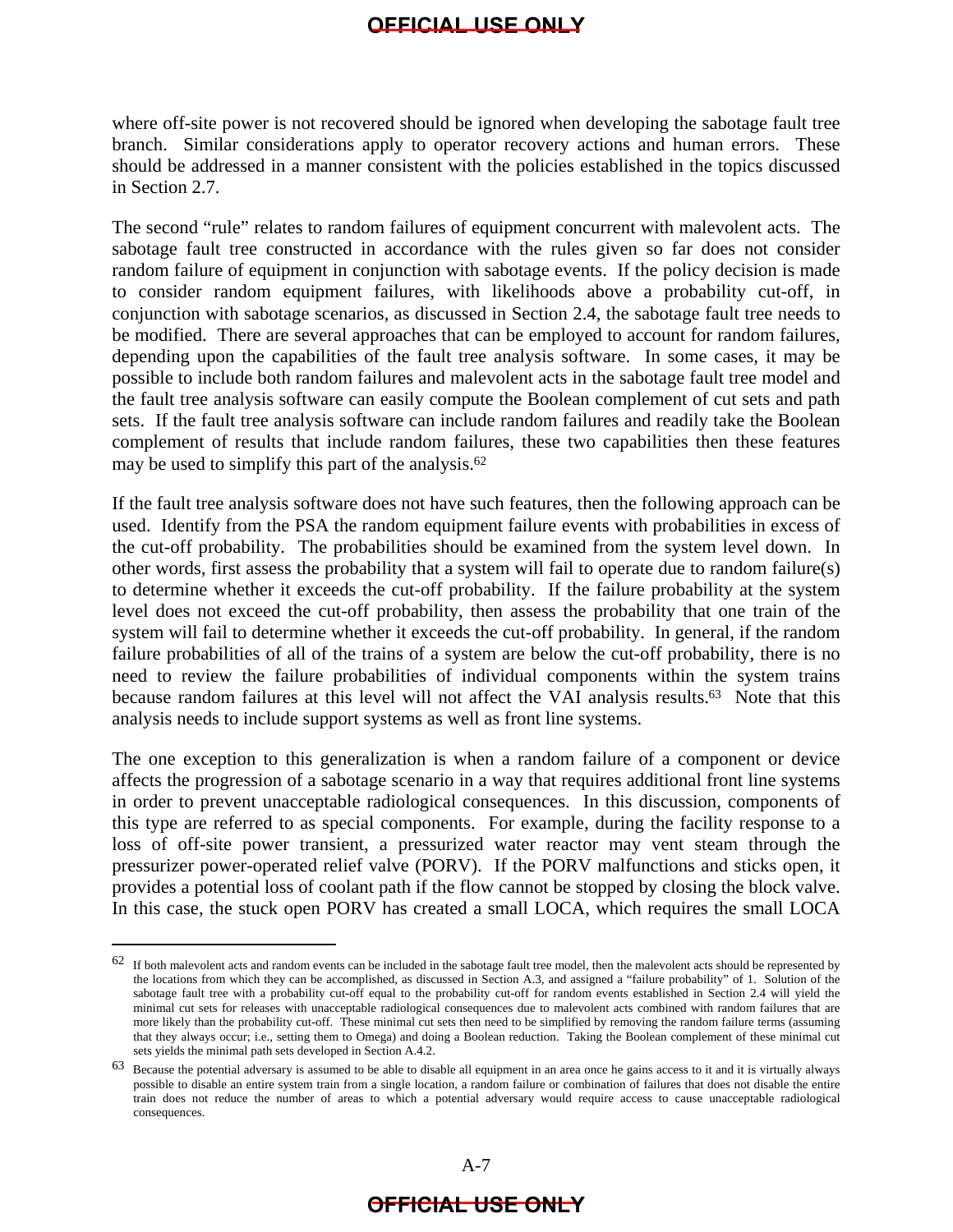front line systems to respond, in addition to those needed for the loss of offsite power transient.64 Fortunately, the circumstances where a random component failure could affect the progression of a sabotage scenario in this manner are relatively obvious because the failure creates an event tree branch. Thus, the event tree branches that do not correspond to failures of front line systems or trains also need to be examined to see whether the probability of the random failure of the special component(s) involved exceeds the probability cut off.65

Once the random system failures of front line systems or random special component failures whose failure probabilities exceed the probability cut-off have been identified, branches need to be added to the facility sabotage fault tree to reflect the possibility that these items will fail concurrently with a malevolent act. For a system failure, this is accomplished by adding a copy of each fault tree branch that includes disabling the system modified to assume that the system has failed (due to a random failure or fault). This fault tree branch is linked to the fault tree branch without the system failure by an OR gate.<sup>66</sup> For a special component failure, the fault tree branch that needs to be added is developed from the PSA event tree, as described above, but taking the event tree branch that corresponds to the failure of the special component (i.e., assuming that the special component fails). The random failure of the special component is not developed further in the facility sabotage fault tree because it is not part of the sabotage scenario.

Where the probability of random failure of a single train of a front line system, a support system, or a single train of a support system exceeds the probability cut-off, the possibility that these failures will occur needs to be reflected in the system sabotage fault trees discussed in Section A-2.3. In modeling these possible random failures, the team needs to take care to ensure that the sabotage fault tree does not inadvertently include multiple random failures, when the probability of such multiple random failures does not exceed the probability cut-off. This will be addressed further in the discussion of reflecting the possibility of random failures for the system sabotage fault tree branches in Section A.2.3.4.

If the PSA does not model all of the operating states being considered in the analysis, fault tree branches should be constructed for the operating states not modeled in the PSA employing the approach discussed in Section A.2.2. However, these fault tree branches should reflect any additional information about front line system performance and front line system success criteria that is available from the analyses performed as a part of the PSA.

The final result of this activity is a facility sabotage fault tree that is developed to the level of bounding MAIEs and the front line systems that a potential adversary must disable in combination with accomplishing the MAIE in order to cause unacceptable radiological consequences. The next stage in this activity is the development of the sabotage fault tree

<u>.</u>

# A-8<br>**OFFICIAL USE ONLY**

<sup>64</sup> This sequence of events is familiar from the accident that happened at Unit 2 of the Three Mile Island Plant near Harrisburg, Pennsylvania, in 1979. (See NUREG/CR-1250-V, "Three Mile Island: A Report To The Commissioners and the Public," United States Nuclear Regulatory Commission, Washington, D.C., 1980.)

<sup>65</sup> Note that these random component failures affect the VAI analysis in a different manner than the disabling of the same component by the potential adversary. Disabling of the component by the potential adversary requires access to one or more plant areas and, therefore, can be protected against by designating these locations as vital areas. Security measures cannot protect against random component failures.

<sup>66</sup> The approach of adding a new fault tree branch in which the system is assumed to fail randomly is employed instead of modifying the original branch to reflect the random failure. This approach is employed to ensure that such random failures are modeled to occur only if the failure would be to the advantage of the potential adversary, as discussed in Section 2.4.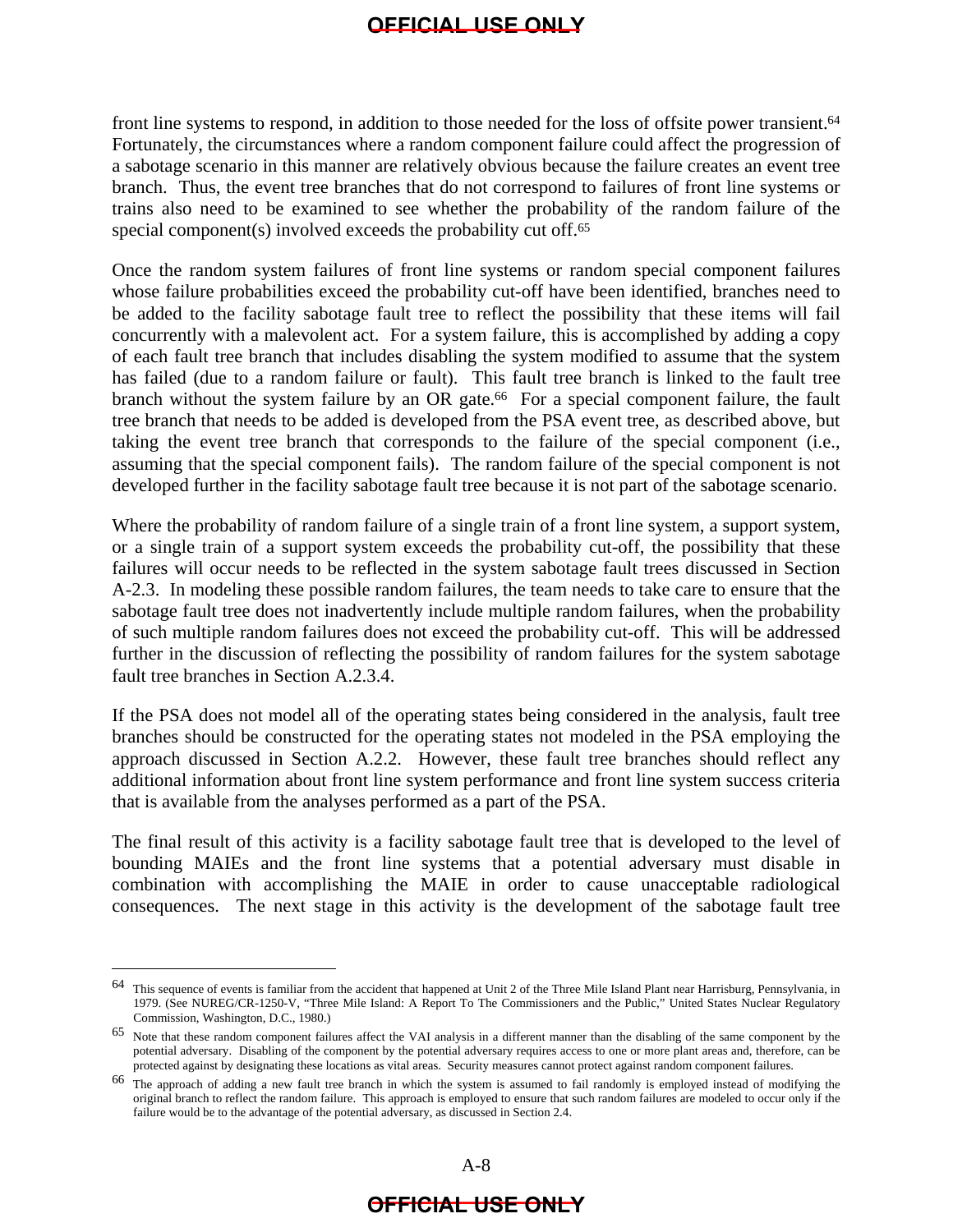branches for each front line system and the support systems upon which the front line systems depend. This is discussed in Section A.2.3.

#### **A.2.2 Developing the Sabotage Fault Tree from DSA Information**

If there is no PSA available for the facility, then the facility sabotage fault tree is developed from information in the facility DSA and other safety studies. The information developed in Section 4 about system success criteria and the linkages between MAIEs and the front line systems that must respond to the MAIEs to prevent unacceptable radiological consequences provides the information needed to construct the fourth level of the facility sabotage fault tree. (See the introductory material in Section A.2, from which this discussion continues.) In constructing this level of the fault tree, the MAIEs are linked to the disabling of these front line systems using AND gates. That is, the saboteur must cause an MAIE **and** disable the front line system that responds to it in order to create unacceptable radiological consequences. These various combinations of MAIEs and disabling front line systems are linked to the level above by an OR gate, since unacceptable radiological consequences will result if a saboteur succeeds in accomplishing any one of these combinations. Events containing all of the "bounding MAIEs" identified in Section 4.4 should be included at this level of the facility sabotage fault tree. Where multiple operating states are being modeled, care should be taken that the appropriate MAIEs and the disabling of the appropriate front line systems are modeled for each operating state.

The final result of this activity is a facility sabotage fault tree that is developed to the level of bounding MAIEs and the front line systems that a potential adversary must disable in combination with accomplishing the MAIE in order to cause unacceptable radiological consequences. The next stage in this activity is the development of the sabotage fault tree branches for each front line system and the support systems upon which the front line systems depend. This is discussed in Section A.2.3.

#### **A.2.3 System Sabotage Fault Tree Branches**

The next step in the VAI analysis is the construction of sabotage fault tree branches for each of the front line systems in the facility sabotage fault tree developed in Sections A.2.2 or A.2.3 and the support systems with which they have dependencies. (See Section 4.2.) These sabotage fault tree branches are similar to the corresponding fault trees used in PSAs. However, there are some differences because sabotage fault tree branches are designed to model sabotage scenarios while PSA fault trees model system failure logic. These differences between modeling sabotage scenarios and system failure logic affect the construction of the sabotage fault tree branches in the following manner:

- 1. System sabotage fault tree branches need to be comprehensive in identifying the locations from which items can be disabled, but need not reflect all item failure modes or all mechanisms for disabling the item.
- 2. System sabotage fault tree branches need to reflect sabotage events that are so unlikely to occur randomly that they need not be considered in PSAs, such as destruction of passive components.

# A-9<br>**OFFICIAL USE ONLY**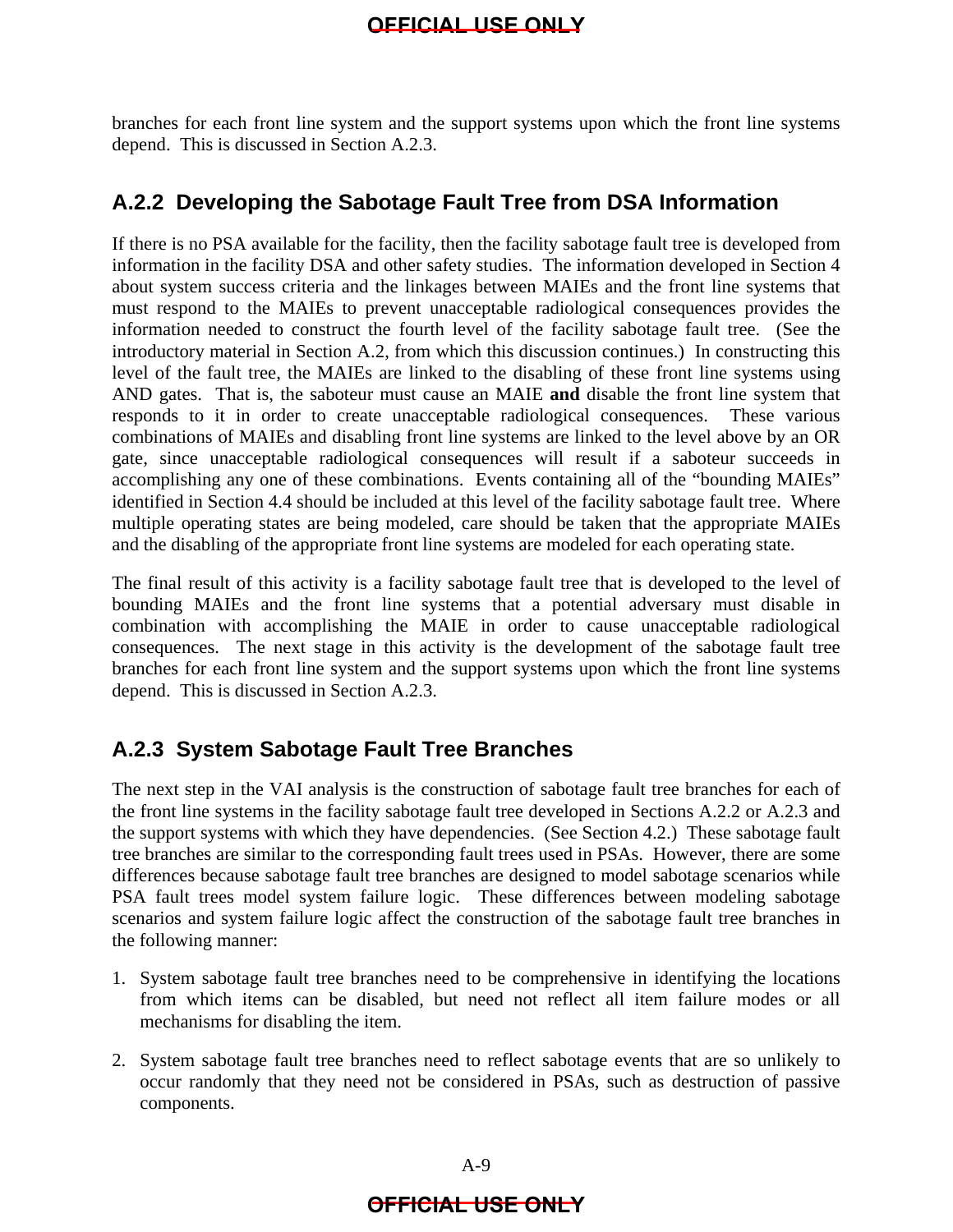3. Operator recovery actions and other events in PSA system fault trees that affect system availability, such as test and maintenance outages, but do not correspond to action in a sabotage scenario need to be treated in a special manner. These events need to be treated as events that can always be accomplished or as events that cannot be relied upon to occur during or in response to a malevolent act. (See the related discussions in Sections 2.7 and A.2.3.3.)

The implications of these three differences are discussed in the contexts both of developing system sabotage fault tree branches and of modifying PSA fault trees to develop system sabotage fault tree branches.

#### **A.2.3.1 Location Focus**

 $\overline{a}$ 

The VAI sabotage fault tree branches are designed to identify the locations from which a potential adversary can disable systems. Therefore, it is extremely important that the basic events in the sabotage fault tree branch be sufficiently comprehensive that the location linkages developed in Section A.3 reflect all locations and combinations of locations where a potential adversary could disable the system. On the other hand, there is no need for the system sabotage fault tree branch basic events to reflect all of the ways in which the system can be disabled from a single location. Therefore, the sabotage fault tree model is typically developed to the point where a piece of equipment, a component, or a device is disabled, but no further, so that the fault tree does not specify the means by which the item is disabled. However, when there are means of disabling an item from remote locations, the fault tree should be developed to show all of these remote means of disabling the item. Examples of means of sabotaging components from a remote location include disabling a valve from the associated motor control center or disabling a pump motor by cutting its control or power cable. These methods of disabling components should be shown in the system sabotage fault tree branches. Generic sabotage fault trees (see Section A.2.4) or reviews of VAI analyses for similar plants (see Section 3.3) can be helpful in ensuring that sabotage scenarios are not overlooked in the development of the system sabotage fault tree branches.

Therefore, PSA system fault trees can be simplified to develop system sabotage fault tree branches by combining multiple failure modes of a single component, such as "Component Fails to Start" and "Component Fails to Run," into a single event, e.g., "Component Disabled."67 This single event should then be developed to show the areas from which the component can be disabled. Figure A-6 gives an example of the way that the sabotage fault tree branch for disabling a motor-driven pump is developed. (Note that this branch only includes the pump and does not include piping.) Likewise, events in a single area, such as manipulation of manual valves or check valves located in the same area as a pump, can be combined into a single event, such as disabling the pump locally.

# A-10<br>**OFFICIAL USE ONLY**

<sup>67</sup> Alternatively, the fault tree can be left unmodified and the redundant events can be linked to the same locations or set to φ (i.e., a zero probability event that does not occur). This approach requires less fault tree manipulation but may reduce the clarity of the model. If the event name is unchanged, it may also obscure some of the possible sabotage scenarios complicating the location linking. Whichever approach is taken must meet the standard for clarity of fault tree model logic discussed in Section 3.5.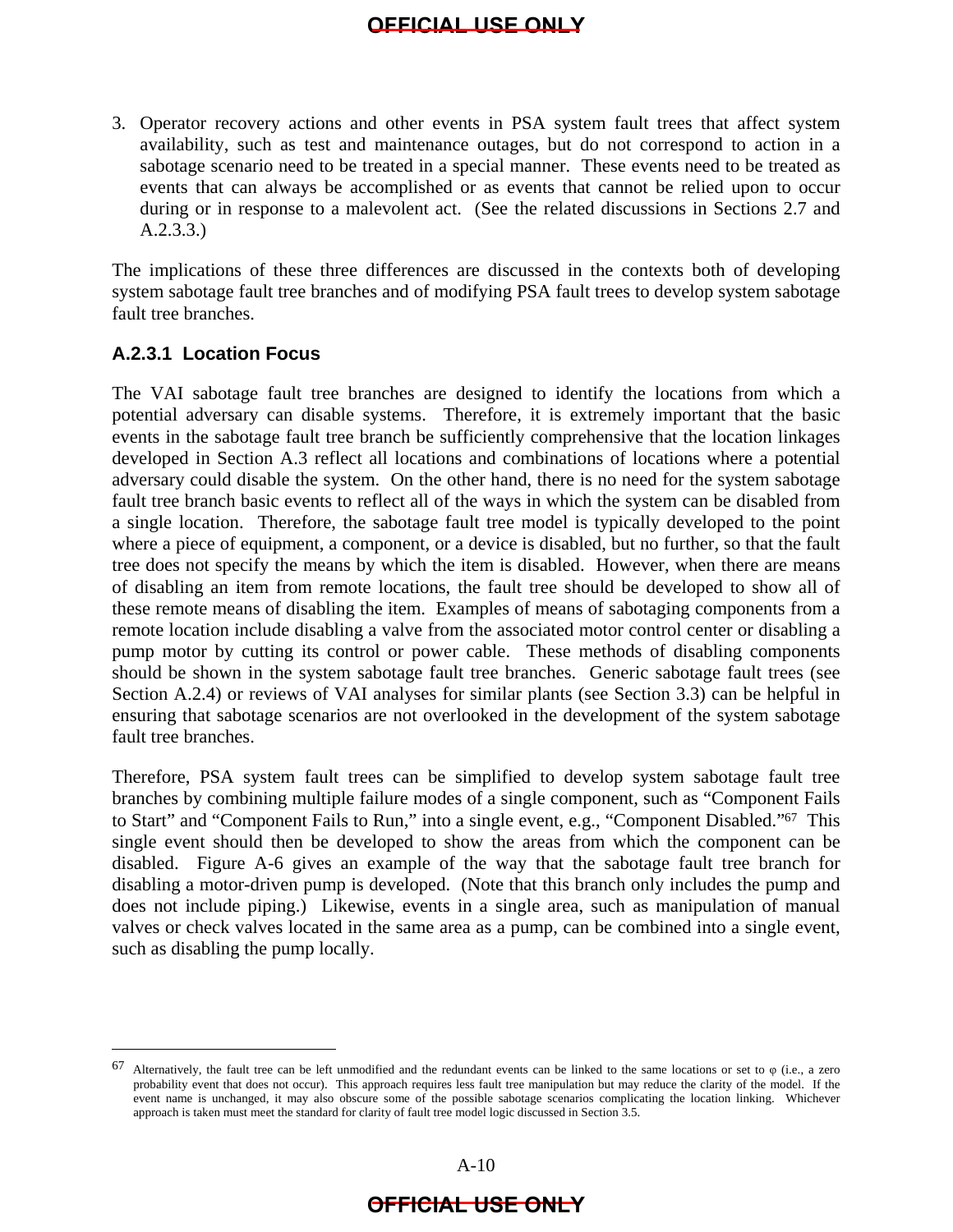

#### **Figure A-6. Fault Tree Branch for Disabling a Motor-Driven Pump**

#### **A.2.3.2 Low Probability Events**

The fault trees in PSAs are simplified by not including component failures of such low probability that they do not contribute to risk. However, a potential adversary may be able to intentionally cause such failures as a means of disabling a system. Failures of this type include spontaneous catastrophic failures of passive components. Thus it is necessary to add such malevolent acts as disabling a system by breaching piping, breaching tanks or reservoirs, and cutting cables.68 For events in fluid systems where a piping is breached, it is also necessary to consider situations in which the breach creates an alternate flow path that seriously degrades or fails the system. In general, unless safety studies provide evidence to the contrary, if the pipe diameter of the diversion flow path is one third or greater than the pipe diameter of the primary flow path, then the system is disabled.<sup>69</sup> In addition, fluid from pipe breaches or tank ruptures may cause local flooding that disables or degrades the performance of nearby equipment.70 Two additional events involving valve position are frequently not considered in PSAs: (1) spurious control faults after initial operation where the component is not expected to receive an additional signal during the course of the accident to readjust or change its operating state; and (2) position faults before an accident if the component receives an automatic signal to return to its operable state under accident conditions. However, a potential adversary could certainly create a spurious control fault to disable a component from, for example, a motor control center. Likewise, a saboteur at a motor control center or the valve itself could induce a position fault before an

<u>.</u>

# A-11<br>**OFFICIAL USE ONLY**

<sup>68</sup> Here again, the locations from which these events can be accomplished can be linked to *basic events* in the existing *fault tre*e (i.e., surrogate events). This reduces the required amount of *fault tree* manipulation at the risk of obscuring the logic associated with the location linkage and making it more difficult to assure quality because the event names may no longer be representative of all of the sabotage events being considered.

<sup>69</sup> See Paragraph 4.2.1(10) of Reference 3.

 $70$  Interrelationships of this type will frequently be identified during the walkdowns. (See Section 6.1.1.) They may be modeled as sabotage events affecting multiple areas. (See Section A.3.2.)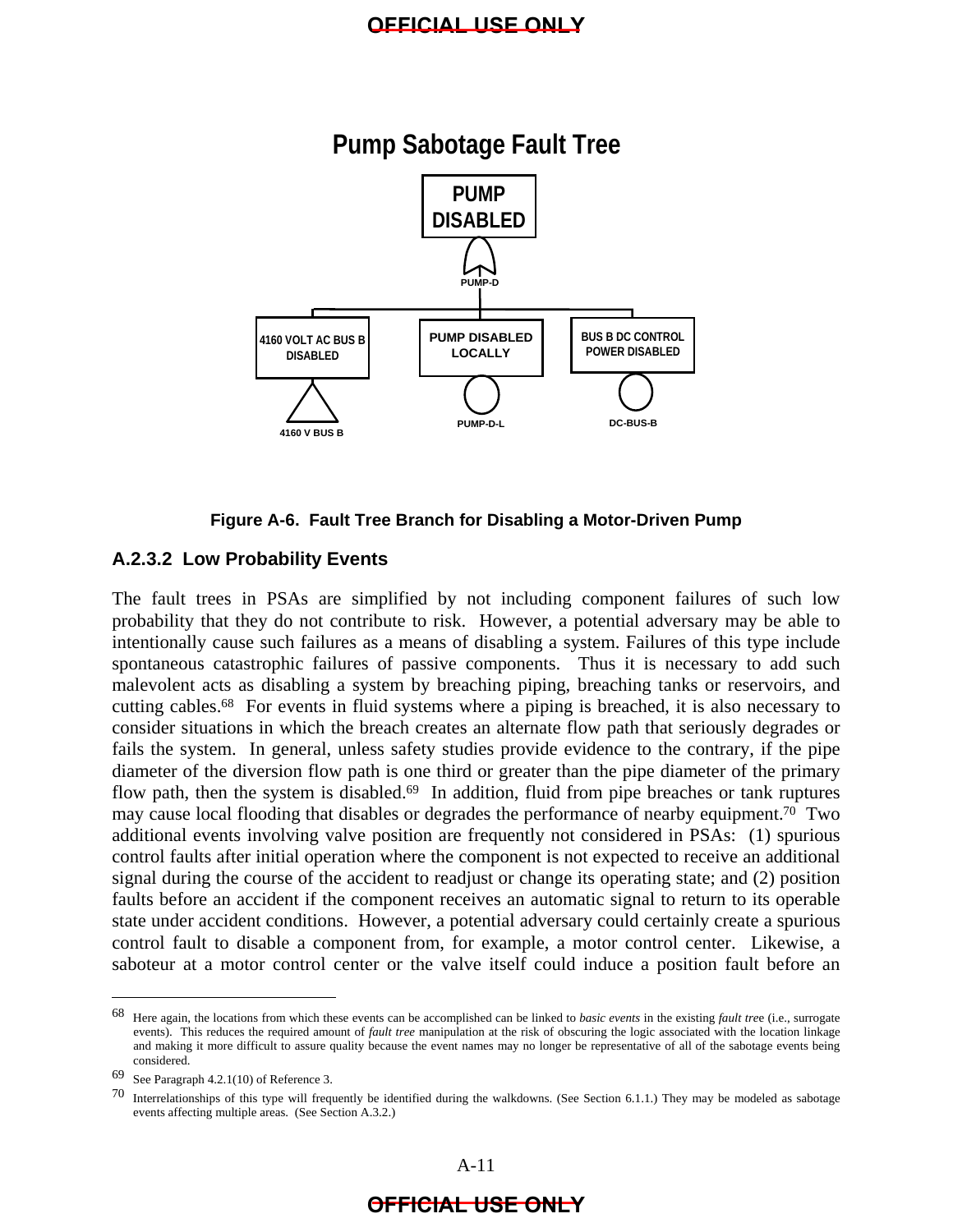accident and disable cabling to ensure that the valve never receives the automatic signal to return to its operable state under accident conditions. Possible malevolent acts of this type need to be addressed in the system sabotage fault tree branches.

#### **A.2.3.3 Non Fault Events Affecting System Availability**

The system fault trees developed for PSAs frequently include events that do not involve equipment, component, or device faults, but affect system reliability or availability. Non-fault events of this type include operator recovery actions, test and maintenance outages, and human errors. Fault tree events that involve equipment, component, or device faults generally translate quite directly into sabotage scenario events, although several different types of faults may translate into the same sabotage scenario events. However, these non-fault events do not translate directly into sabotage scenario events. Test and maintenance outage events should be deleted from PSA fault trees when they are translated into system sabotage fault tree branches. As discussed in Sections 2.5 and A.2.3.5, the effects of test and maintenance outages on the designation of vital areas are treated in a different manner. For other events of this type, the team should determine, based upon the expected conditions during the execution of the sabotage scenario, whether the event is sufficiently likely to succeed to credit in the analysis. For recovery actions and human errors, modeling decisions should be made in a manner that is consistent with the policy guidance regarding human recovery actions and human error in Section 2.7. In either case, the system sabotage fault tree branches developed should reflect either the assumption that these events always occur or that they never occur.

#### **A.2.3.4 Random Component Failures**

As discussed in Section 2.4, the policy decision may be made to include random failures whose likelihood exceeds a probability cut-off in the vital area analysis. An approach for fault tree analysis software that permits inclusion of both random failures and malevolent acts in the sabotage fault tree model and that can easily compute the Boolean complement of minimal cut sets and minimal path sets is described in Section A.2.1. That approach requires no modifications of the system sabotage fault tree branches. If the fault tree analysis software does not have these capabilities, then the approach, discussed in Section A.2.1 for treating random failures of special components and random failures of systems, must be supplemented with modifications of the system sabotage fault tree branches. As the discussion in Section A.2.1 demonstrates, in situations where the failure probabilities of systems, system trains, or special components do not exceed the probability cut-off, the consideration of random failures has no effect on VAI. In developing the facility sabotage fault tree model to reflect these random failures, care needs to be taken to ensure that the model accurately reflects the probability cutoff. The particular concern is the possibility of inadvertently including multiple concurrent random failures of systems or system trains where the likelihood of the combination of failures does not exceed the probability cut-off even though the probabilities of the individual failures exceed the probability cut-off. In order to model these random failures correctly, the VAI team should do the following:

# A-12<br>**OFFICIAL USE ONLY**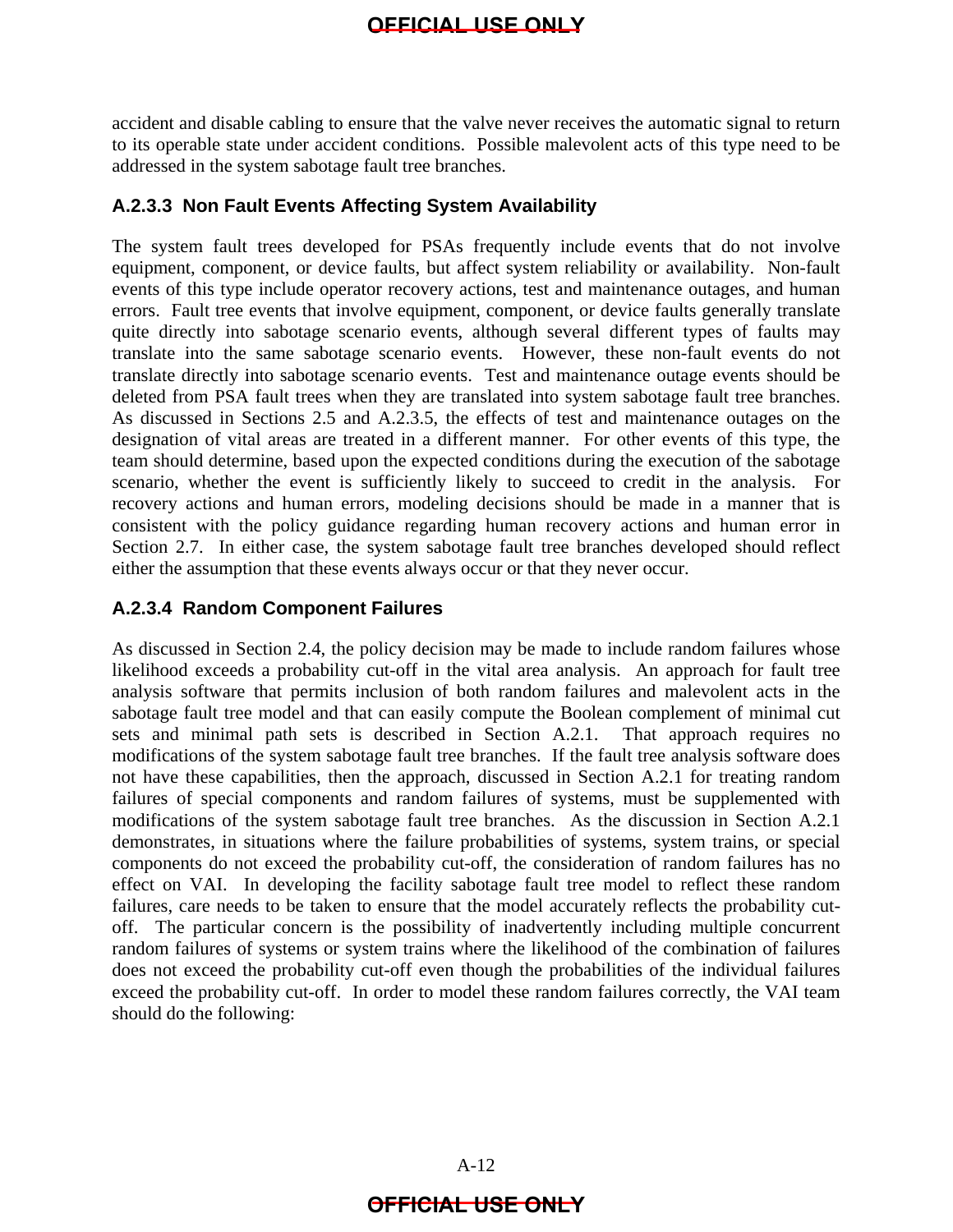- 1. Develop the complete facility sabotage fault tree without consideration of random failures.
- 2. Identify the sabotage fault tree branch that depends, either explicitly or implicitly, on systems where the random failure probability of one or more train of the system exceeds the probability cut-off.
- 3. Replace the top event of this branch in the facility sabotage fault tree with an OR gate.
- 4. Make multiple copies of the branch, modifying each copy to reflect the failure of one of the systems or system trains for which the random failure probability exceeds the probability cutoff. Link each of these modified copies along with the original branch with no random failure to the OR gate inserted in Step 3.71

This process is illustrated in Figure A-7 for a situation in which trains A and B of the system each have random failure probabilities in excess of the probability cut-off, but the random failure probability for the total system is less than the random failure probability cut-off. The undeveloped events labeled "Train A Random Failure" and "Train B Random Failure" are modeled as always occurring (i.e., set to Omega) when the fault tree is solved.

This modified facility sabotage fault tree incorporates the random failures of systems and system trains in manner that yields a solution accounting for the possibility of random failures occurring concurrently with a malevolent act.



**Figure A-7. System Sabotage Fault Tree Branch Modifications** 

 $\overline{a}$ 

# A-13<br>**OFFICIAL USE ONLY**

<sup>71</sup> Should the system or train failure probabilities be sufficiently large that the likelihood of concurrent failure of two systems or trains exceeds the probability cut-off, copies of the fault tree branch that have been modified to reflect the concurrent failures of the trains or systems should be added to the OR gate inserted in Step 3.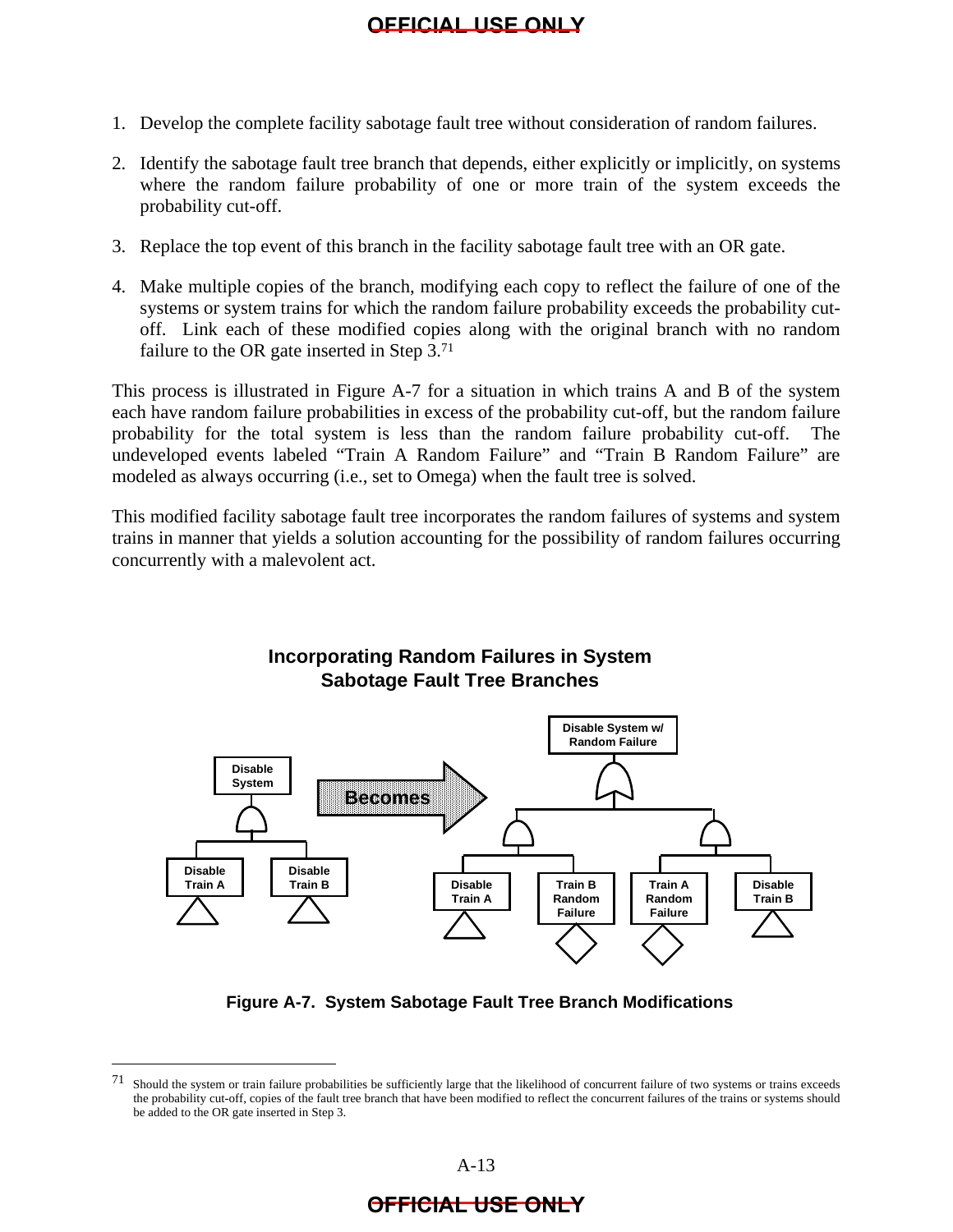#### **A.2.3.5 Maintenance**

As discussed in Section 2.5, it is necessary to identify vital areas in a manner that accounts for the possibility that system trains may be out of service for maintenance. This issue can be addressed either by establishing additional temporary vital areas that are afforded vital area protection only when equipment in related vital areas is out of service for maintenance. Alternatively, facility vital areas can be designated so that that the minimum complement of operable equipment, systems, or devices to be protected against sabotage would remain protected by being in vital areas even though some equipment was undergoing maintenance. This can be done systematically by considering the possibility that system trains will be out of service for maintenance concurrent with a malevolent act by the potential adversary. However, this is logically equivalent to considering the possibility that system trains will be out of service because of a random failure concurrent with a malevolent act by the potential adversary. Therefore, the approach discussed in Section A.2.3.4 can also be employed to address the need to account for maintenance during the VAI analysis. This approach modifies the VAI analysis to ensure that the vital areas identified will contain the requisite minimum complement of equipment, systems, or devices to ensure that protection is provided against unacceptable radiological consequences even when equipment is out of service due to maintenance. In using the approach discussed in Section A.2.3.4, care must be taken to limit the amount of equipment assumed to be out of service for maintenance to the maximum amount permitted by facility safety documents containing the operational limits and conditions. These documents are frequently referred to as technical specifications or technical safety requirements.

#### **A.2.3.6 Results**

The final result of the activities discussed in this section is a facility sabotage fault tree that is developed to the level of disabling of equipment, components, and devices. This sabotage fault tree links the bounding MAIEs and the disabling of equipment, components, and devices that are part of the front line systems and support systems that must respond to the bounding MAIEs to prevent unacceptable radiological consequences. This sabotage fault tree will have the MAIEs and the events in which equipment, components, and devices are disabled as basic events.

#### **A.2.4 Generic Sabotage Fault Trees**

Where VAI analyses are contemplated for many facilities of similar design (in terms of safety functions and safety systems), it may be beneficial to develop generic facility and equipment sabotage fault trees. The advantages of using generic sabotage fault trees are that they (1) make it unlikely that a sabotage event will be overlooked in the development of sabotage fault trees for specific facilities; (2) reduce the time required to develop the specific trees; and (3) make it possible for someone with minimal knowledge of fault tree analysis to develop the detailed trees efficiently. In using generic sabotage fault trees for VAI, care must obviously be taken to ensure that the design of the facility being analyzed is consistent with the assumptions made in developing the generic sabotage fault trees. The generic sabotage fault trees may also need to be modified as discussed in Sections A.2.3.4 and A.2.3.5 to address issues associated with random component failures and the unavailability of equipment due to maintenance. Generic sabotage

# A-14<br>**OFFICIAL USE ONLY**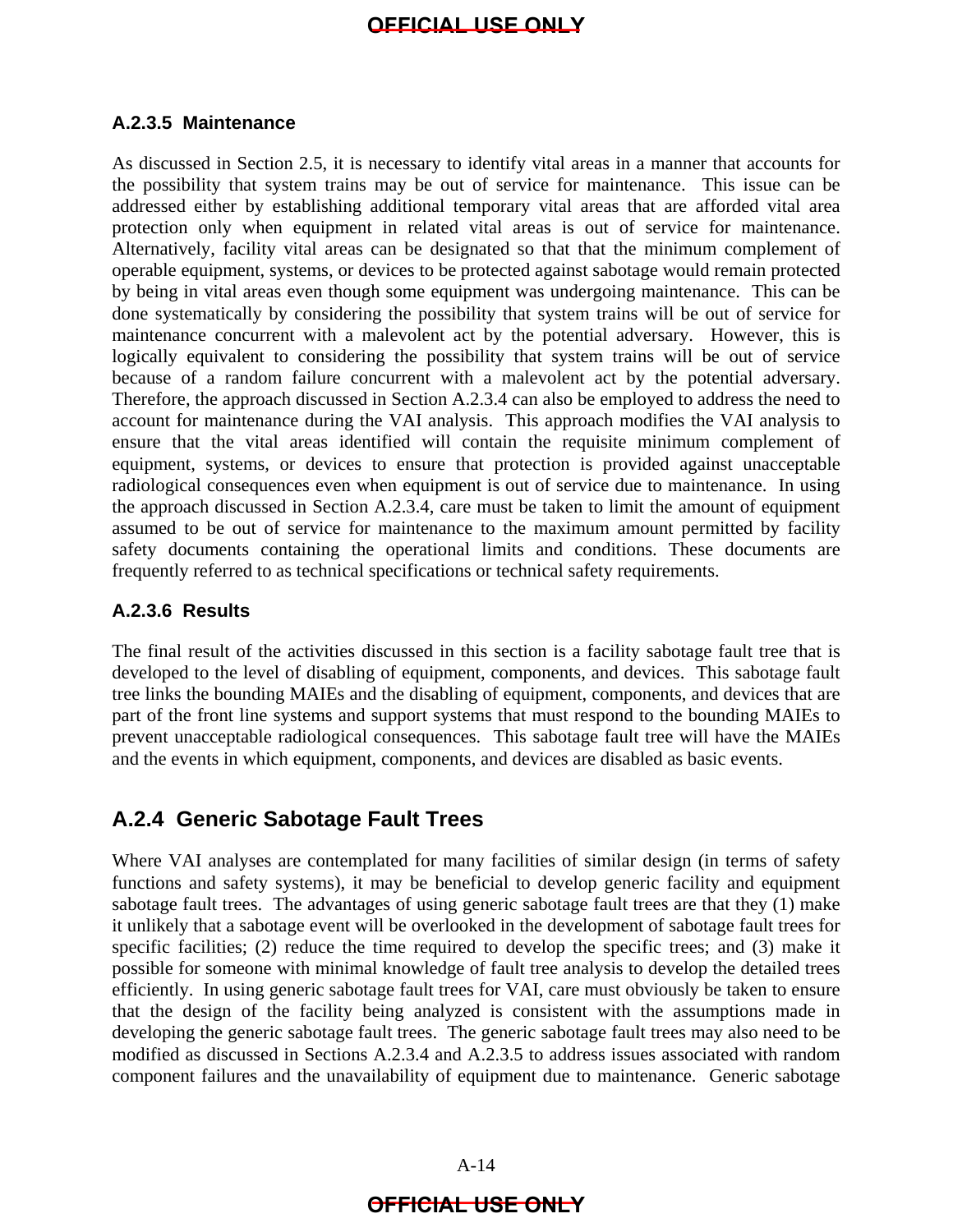fault trees have been developed for the pressurized water reactor and boiling water reactor design of nuclear power reactors, but the results have not been published.72

### **A.3 Incorporation of Location Data in the Sabotage Fault Tree**

The next step in fault tree development is incorporating location information, collected in the manner discussed in Section 6, into the facility sabotage fault tree. This is accomplished in three slightly different ways depending upon the specific sabotage scenario being modeled. The three approaches are discussed separately below.

#### **A.3.1 On-site MAIEs or Disabling of Equipment**

For situations in which an MAIE or the disabling of equipment, components or devices is accomplished from one or more on-site locations, without the initiation of an event that affects multiple areas, the sabotage scenario is modeled in the sabotage fault tree in one of two ways. If the fault tree analysis software has a feature for linking basic events to locations, that feature may be used. Alternatively, the fault tree may be modified as follows:

- 1. Change the basic event that represents the MAIE or item being disabled into an OR gate.
- 2. Add new basic event(s) under the OR gate that represent the area(s) from which the MAIE can be accomplished or the item can be disabled. The new location basic event(s) should be named in accordance with the abbreviation(s) established when the areas were defined. (See Section 6.1.)<sup>73</sup>

Figure A-8 illustrates this process for the malevolent act of disabling control power to an emergency diesel generator.



#### Disable Diesel Generator Control Power

**Figure A-8. Location Modeling Example for On-site** 

 $\overline{a}$ 

# A-15<br>**OFFICIAL USE ONLY**

<sup>72</sup> However, generic sabotage fault trees can be readily developed from the fault tree analysis modular logic presented in such reports as SAND83-0963, *Modular Fault Tree Analysis Procedures Guide*, Sandia National Laboratories, Albuquerque, NM, August 1983.

<sup>73</sup> Some fault tree analysis or PSA computer programs may make it possible to link basic events with areas without making these modifications to the facility sabotage fault tree. If these features are used, the linkage should be performed in a manner that is clear and traceable.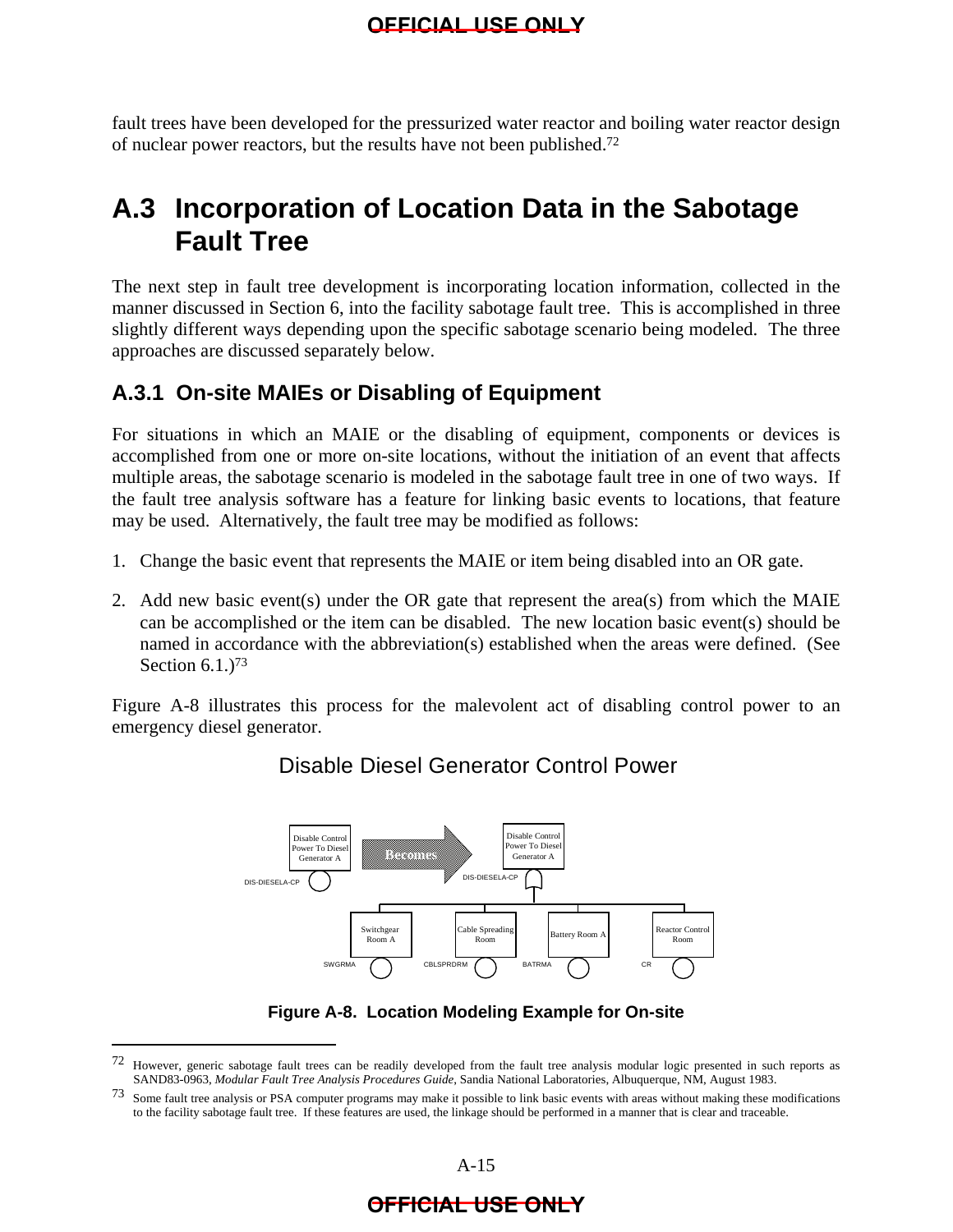#### **A.3.2 Modeling Sabotage Events Affecting Multiple Areas**

Sabotage scenarios that create an event affecting multiple areas (e.g., arson with the fire suppression system disabled) are modeled in the sabotage fault tree in the following manner:

- 1. Add a transfer event to each OR gate to which the basic events for disabling each component, equipment item, or device disabled by the event are inputs. These transfer events should be labeled with the name of the event created by the malevolent act (e.g., arson fire with fire suppression system disabled).
- 2. Create the fault tree branch to which these transfer events will be linked. The top event of the fault tree branch should have the same name as the transfer event. The fault tree branch should be developed down to the basic events in the sabotage scenario. In the example of the arson fire with the fire suppression system disabled, the basic events would be (i) igniting the fire and (ii) the basic events from a fault tree branch for disabling the fire suppression system.
- 3. Change the basic events in the fault tree branch created in Step 2 above into OR gates and add new basic events that represent the area(s) from which the basic events can be accomplished. In the example of the arson fire with the fire suppression system disabled, the areas would be those in which the fire could be started and those where components of the fire suppression system could be disabled.

#### **A.3.3 Off-site MAIEs or Disabling of Equipment**

Sabotage scenarios in which an MAIE can be accomplished from off site (e.g., isolating the facility from the electrical grid) or a component can be disabled from off site (e.g., breaching a water or fuel storage tank with a light anti-tank weapon) are modeled in the sabotage fault tree in the following manner:

- 1. Convert the basic events corresponding to each of the MAIEs and component disabling events to a House Event (also referred to as an External Event in Reference 7.)<sup>74</sup>
- 2. Set the value of each of these events in the fault tree software to "True," "Omega," or whatever nomenclature represents an event that always occurs. This models the obvious point that malevolent acts that can be accomplished from off site cannot be protected against by designating onsite areas as vital areas and providing protection for them.

#### **A.3.4 Results**

 $\overline{a}$ 

The result of these tasks is a facility sabotage fault tree that reflects the locations from which MAIEs can be accomplished, items can be disabled, and malevolent acts affecting multiple locations can be performed. As discussed above, depending upon the fault tree analysis software

# A-16<br>**OFFICIAL USE ONLY**

<sup>74</sup> This first step is specified only to enhance the clarity of the fault tree model and to permit the type of quality assurance check discussed in Section A.3.4. The basic event probabilities may also be modified without changing the event type.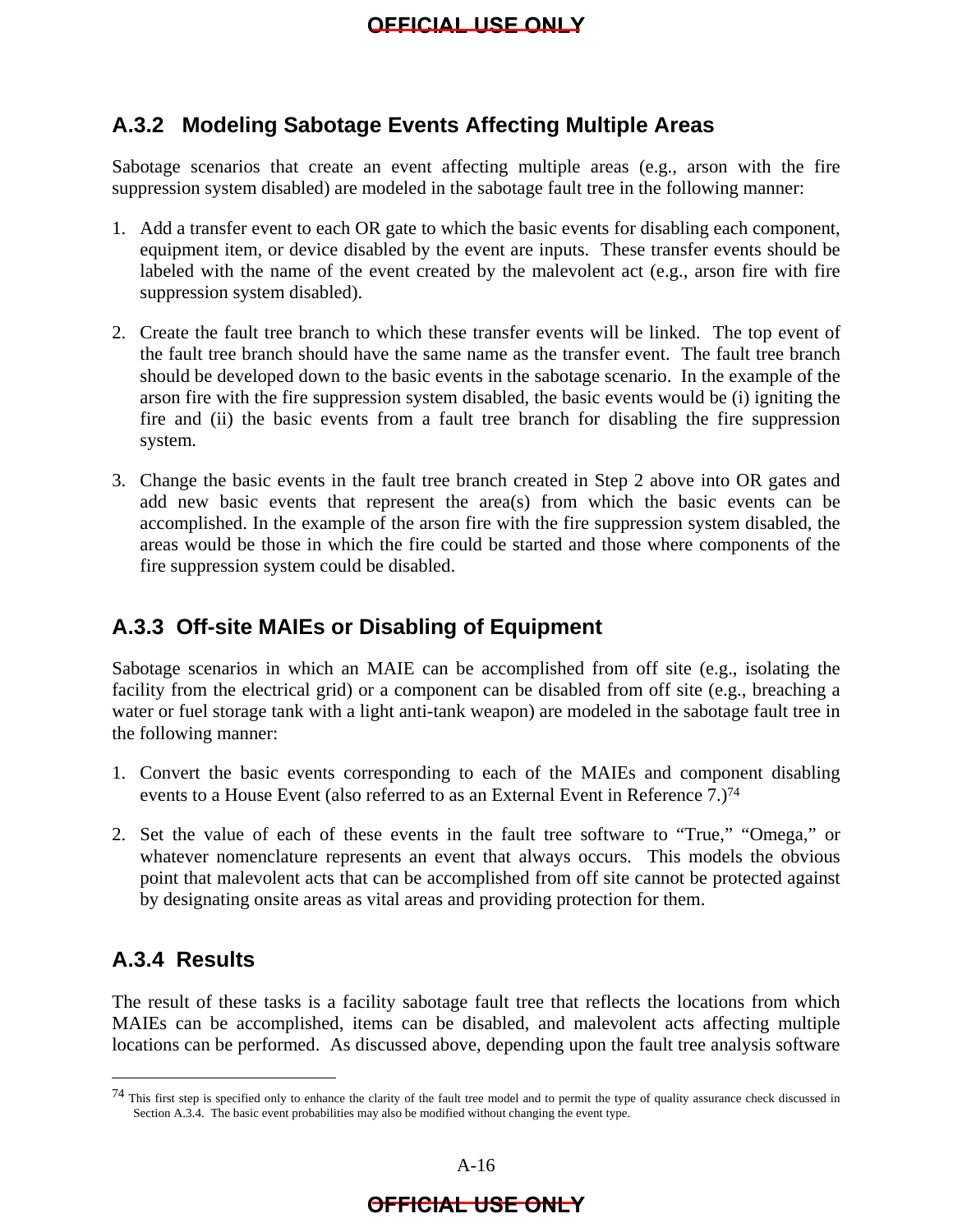capabilities, this sabotage fault tree may look very similar to a PSA fault tree with the location linkages accomplished through software features or may be modified to explicitly show the location linkages. If the facility sabotage fault tree is modified to explicitly show the location linkages as discussed above, then it will have the following properties:

- 1. All bottom level events are either basic events or house events, and
- 2. All basic events are area locations.

 $\overline{a}$ 

The sabotage fault tree model should be preserved in electronic format (e.g., as an input file or set of input files to the fault tree software program) and retained as a VAI analysis record (see Section 3.5).

### **A.4 Identification of Candidate Sets of Vital Areas**

The next step in fault tree development and analysis is the solution of the fault tree and its dual to identify candidate sets of vital areas. The identification of candidate sets of vital areas is accomplished in two stages. First the facility sabotage fault tree is solved to obtain minimal cut sets, each of which identifies a combination of areas from which malevolent acts could cause an unacceptable radiological release. The second step is to take the Boolean complement of the facility sabotage fault tree (referred to in Reference 7 as the dual of the fault tree). This fault tree is solved to identify minimal path sets (as noted in Reference 7, the minimal cut sets of the Boolean complement of a fault tree are referred to as minimal path sets). Each of these minimal path sets identifies a set of areas that contain the minimal complement of equipment, systems, or devices that, if protected against sabotage, will prevent unacceptable radiological release. Thus, each of these sets is a candidate for the set of vital areas that contains the minimum complement of equipment, systems, or devices to be protected against sabotage. This process is discussed in greater detail below.

#### **A.4.1 Solution of the Facility Sabotage Fault Tree**

The first stage of the identification of candidate sets of vital areas is the solution of the facility sabotage fault tree to obtain the minimal cut sets. This is typically accomplished by employing fault tree analysis software. The software should be configured to obtain an untruncated qualitative solution to the fault tree with no probability cut-off.75 Each minimal cut set is a minimal set of areas from which a potential adversary could perform actions that would create unacceptable radiological consequences. These area combinations should be reviewed to identify the MAIEs and malevolent acts against front line systems that correspond to each area combination. This review may be incorporated into the quality assurance reviews in discussed in Section 3.5.

Where the VAI analysis model incorporates the possibility that random failures or maintenance activities will occur concurrently with malevolent acts, as discussed in Sections 2.4 and 2.5,

# A-17<br>**OFFICIAL USE ONLY**

<sup>75</sup> As discussed in A.2.1, one approach for addressing random failures concurrent with malevolent acts employs a fault tree analysis solution that truncates the minimal cut sets on the random failure probability.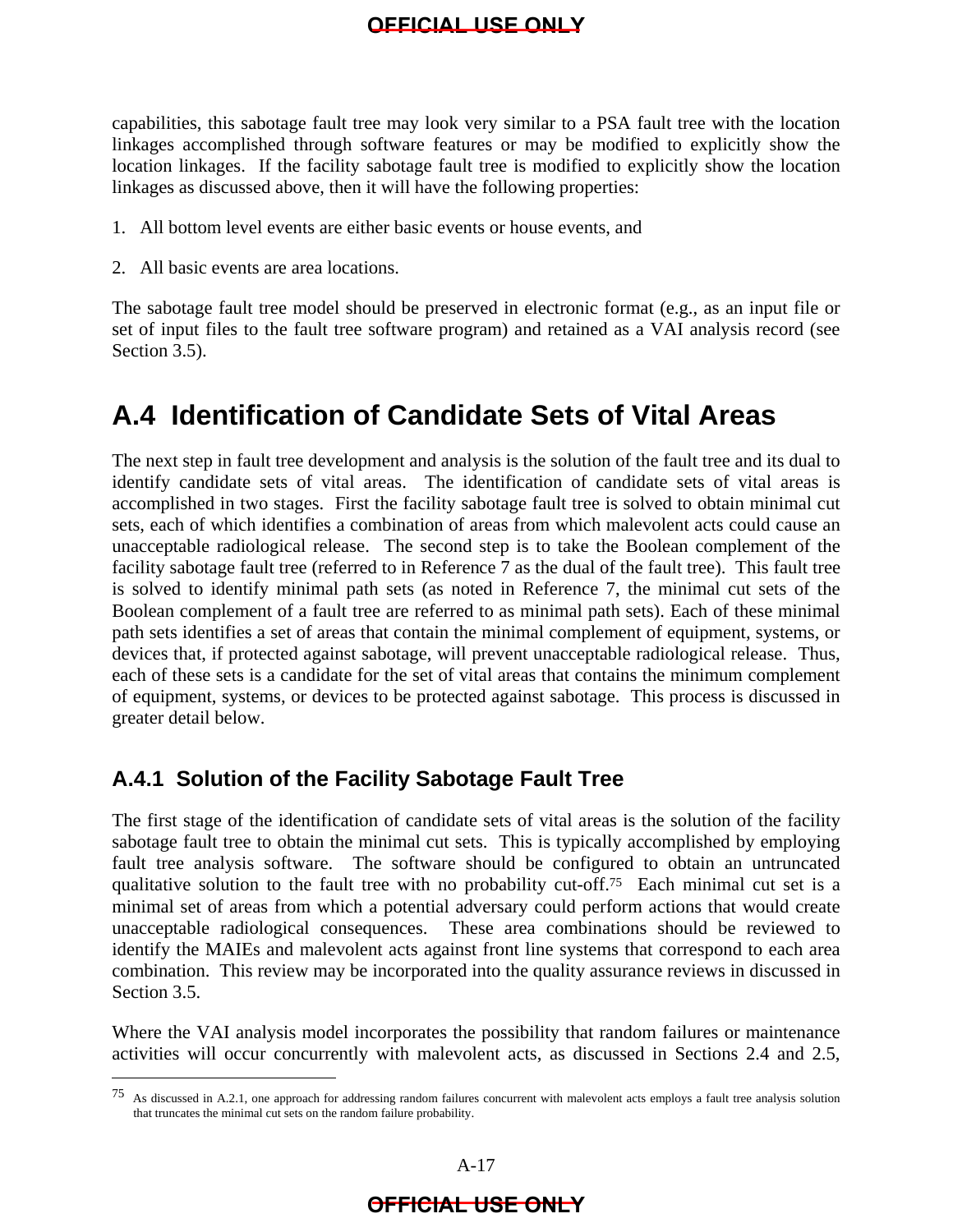respectively, it is possible that the facility sabotage fault tree will have one or more minimal cut sets that involves no areas within the facility. This may mean one of two things. First, it may mean that the extent of maintenance outages modeled exceeds that permitted by the facility safety documentation containing the operational limits and conditions. The model developed should be checked against these operational limits and conditions.76 Second, it may mean that the likelihood of random failure of the systems needed to respond to one or more MAIEs that can be initiated by a potential adversary from off site exceeds the probability cut-off established in Section 2.4. This situation needs to be addressed before proceeding to the identification of vital areas. There are three ways in which the situation can be resolved. First, the probability cut-off should be reviewed to ensure that it provides a consistent level of risk acceptance. The first stage in such a review is determining whether the  $IE(s)$  that correspond to the  $MAIE(s)$  have been analyzed in safety analyses and the associated risks have been deemed acceptable. If that is the case, then the risk associated with the MAIE(s) should be acceptable unless the likelihood of a potential adversary accomplishing the MAIE(s) is judged to be greater than the likelihood of a corresponding IE(s) occurring by chance. If this review indicates an inconsistent level of risk acceptance, then the probability cut-off, established in Section 2.4, should be revised upward until a consistent level of risk acceptance is achieved. Second, it may be possible to revise the design of the facility systems that respond to these MAIEs so that their random failure probability no longer exceeds the probability cut-off established in Section 2.4. Such a redesign would also improve the safety of the facility by decreasing the likelihood of unacceptable radiological consequences if the  $IE(s)$  that correspond to the  $MAIE(s)$  occur(s) by chance. However, the requisite facility modifications may be quite expensive for operating facilities and facilities in the advanced stage of construction. Third, depending on the MAIE(s), it may be possible to impose security measures to prevent a potential adversary from initiating the MAIE(s) from off site. These measures may include shielding or hardening facility components (e.g., storage tanks or transformers) to preclude effective standoff attacks. In other cases, the measures may be designed to ensure that a potential adversary cannot obtain the tools necessary to initiate the MAIE(s) from off site.77 Once action is taken to eliminate all minimal cut sets that involve no areas, the candidate vital area sets can be identified using the approach in the next section.

#### **A.4.2 Development and Solution of Facility Protection Location Tree**

The next step in the VAI process is constructing the dual of the facility sabotage fault tree. This is the Boolean complement of the facility sabotage fault tree and, therefore, represents the fault tree for the locations that must be protected to prevent the top event of the sabotage fault tree (i.e., unacceptable radiological consequences).78 This Boolean complement of the facility sabotage fault tree is referred to as the facility protection location tree. Most fault tree analysis

<u>.</u>

# A-18<br>**OFFICIAL USE ONLY**

<sup>76</sup> Note that the combination of one system or train down for maintenance, a concurrent random failure in an associated train or system, and a concurrent malevolent act is almost certainly sufficiently unlikely that it need not be considered in the VAI analysis. If this is not the case, the facility design should be carefully re-examined from a safety perspective and the reliability of the safety systems should be improved before proceeding with VAI.

<sup>77</sup> These measures, by their nature, are virtually always the responsibility of the State rather than the facility. However analyses of this nature can highlight need for the State to take such measures. For example, enhanced airport security might prevent the potential adversary from using a hijacked aircraft to cause an MAIE from off site. Such measures typically feed back into the VAI analysis via changes in the characteristics of potential adversaries.

<sup>78</sup> See Chapter VII of Reference 7 for a discussion of dual fault trees and minimal path sets.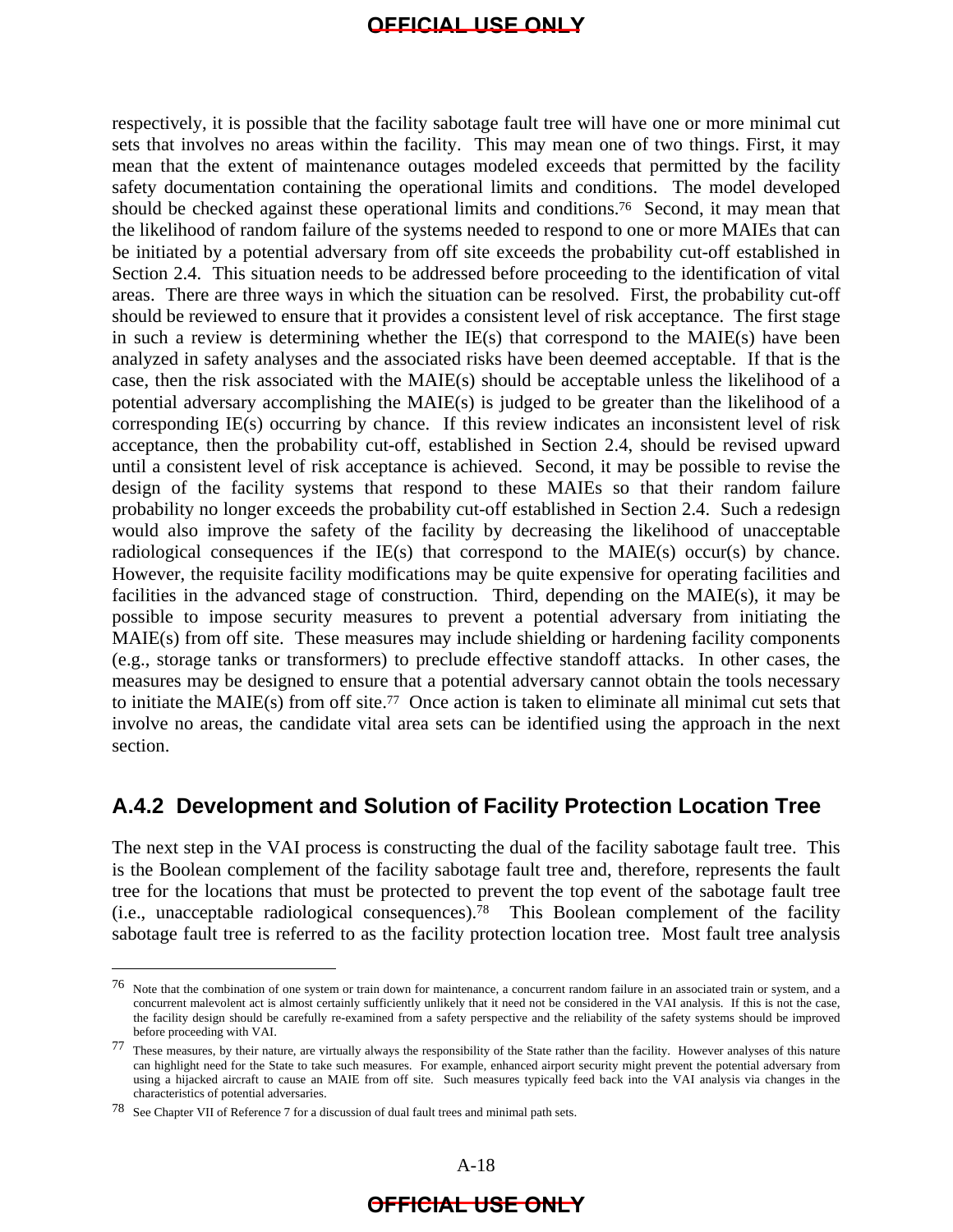computer programs have features that make it possible to take the Boolean complement of a fault tree. If this feature is not available, the facility protection location tree can be derived directly from the facility sabotage fault tree by complementing all events and interchanging OR and AND gates. When solving the facility sabotage fault tree, the areas in the minimal cut sets mean that a potential adversary enters the area to commit a malevolent act. When solving the facility protection location tree, the complemented areas in the minimal path sets mean that a potential adversary is prevented from entering the area. Thus, the minimal path sets for the facility protection location tree are the sets of areas that contain "the minimum complement of equipment, systems, or devices to be protected against sabotage" that are to be identified as vital areas under the recommendation in Section 7.1.5 of Reference 1. Thus any one of these minimal path sets is a candidate to be selected as the set of vital areas for the facility. The complete collection of minimal path sets of the facility protection location tree is the universe of candidate vital area sets. This collection of candidate vital area sets is the product of this stage in the VAI process. The selection of the facility vital areas based on this collection of candidate vital area sets is discussed in Section 8.

# A-19<br>**OFFICIAL USE ONLY**